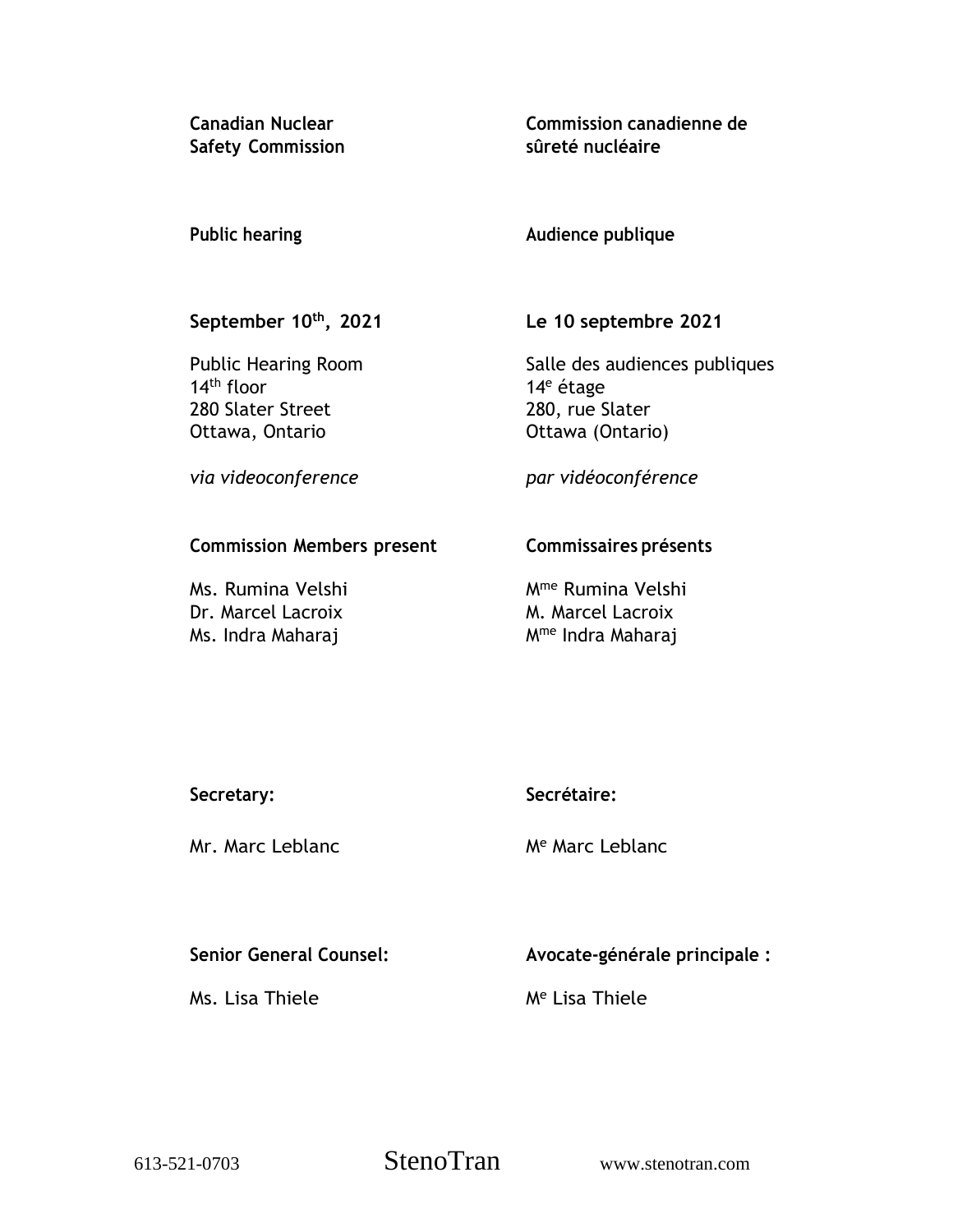### **TABLE OF CONTENTS**

|                                                                                   | <b>PAGE</b>  |
|-----------------------------------------------------------------------------------|--------------|
| Opening Remarks                                                                   | $\mathbf{1}$ |
| CMD 21-H10.A<br>Adoption of Aqenda                                                | 5            |
| CMD 21-H11.2/21-H11.2A/21-H11.2B<br>Oral presentation by Bruce Power              | 6            |
| CMD 21-H11.1/21-H11.1A/21-H11.1B<br>Oral presentation by Ontario Power Generation | 32           |
| CMD 21-H11/21-H11.A<br>Oral presentation by CNSC staff                            | 62           |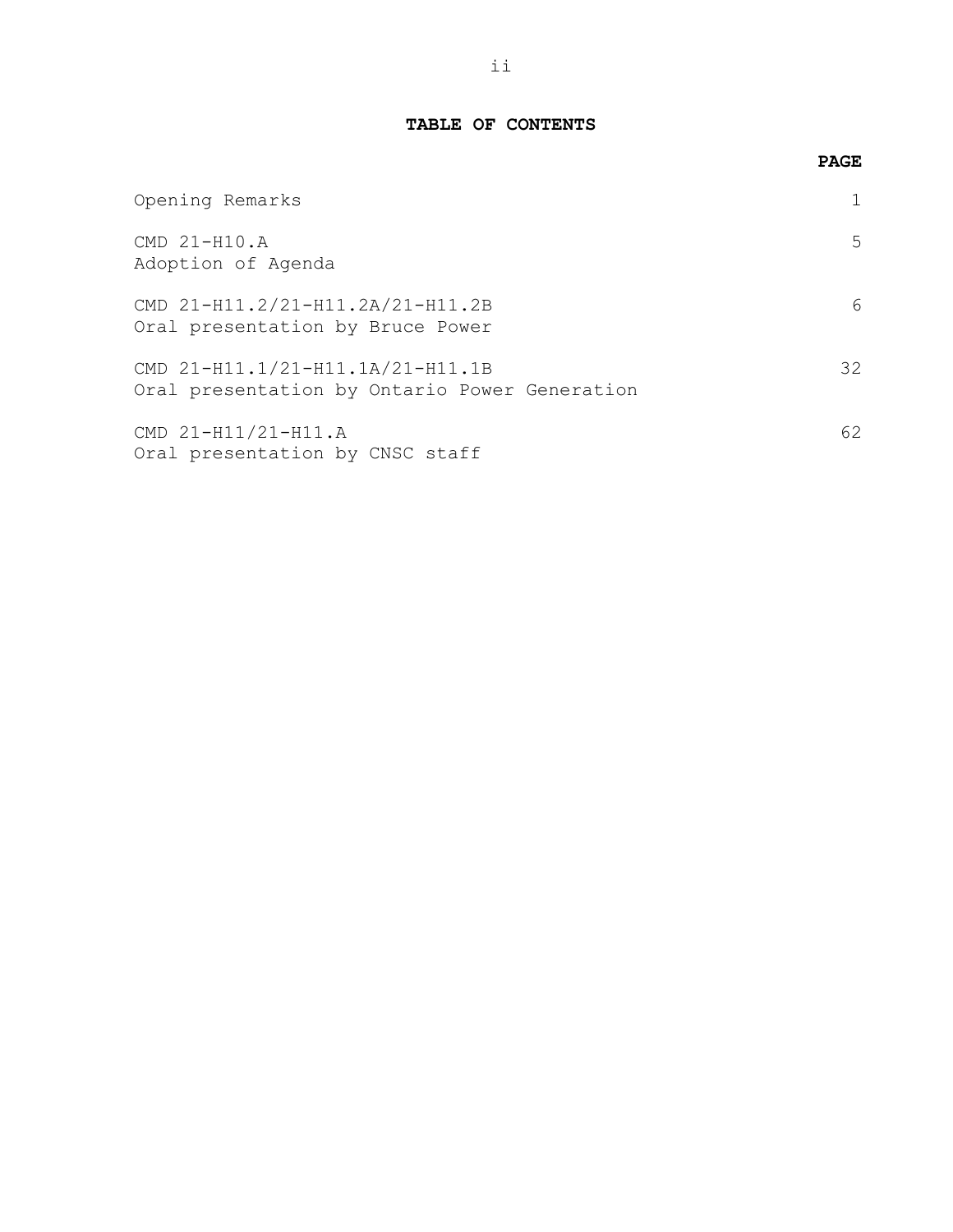by videoconference / par videoconference --- Upon commencing on Friday, September 10, 2021 at 2:00 p.m. / L'audience débute le vendredi 10 septembre 2021 à 14 h 00

#### **Opening Remarks**

**THE PRESIDENT:** Good afternoon and and welcome to this public hearing of the Canadian Nuclear Safety Commission.

Mon nom est Rumina Velshi. Je suis la présidente de la Commission canadienne de sûreté nucléaire.

I would like to begin by recognizing that our participants today are located in many different parts of the country. I will pause for a few seconds in silence so that each of us can acknowledge the Treaty and/or traditional territory for our locations. Please take this time to provide your gratitude and acknowledgment for the land.

Je vous souhaite la bienvenue and welcome to all those joining us via Zoom or webcast.

I would like to introduce the Members of the Commission that are with us today remotely.

Under my authority to do so in section 22 of the *Nuclear Safety and Control Act*, I established a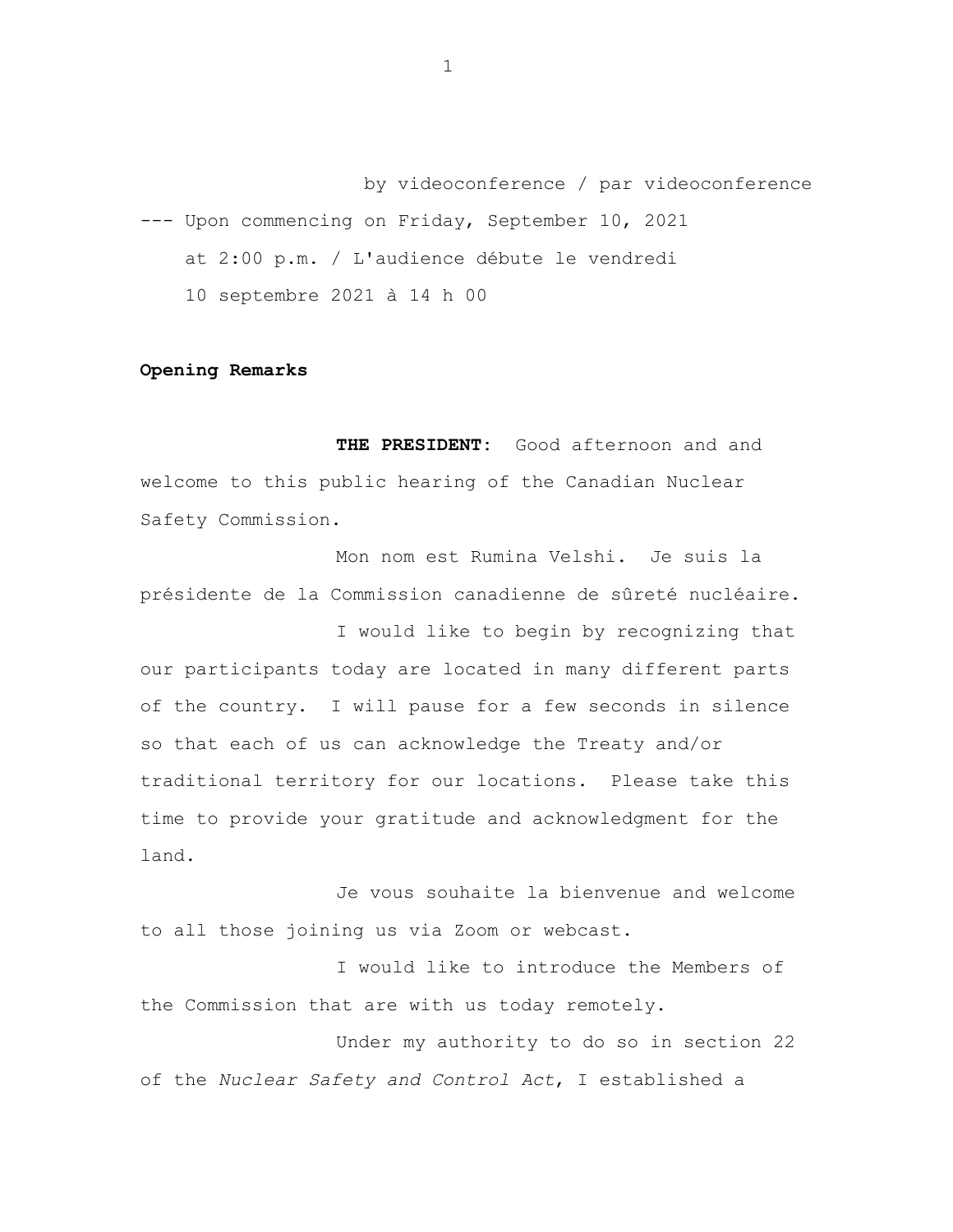three-Member Panel of the Commission to conduct this hearing. I will preside over the hearing and I have with me on the Panel Dr. Marcel Lacroix and Ms. Indra Maharaj, who are, like me, present remotely for this virtual hearing.

Also joining us today, to be available for questions, are the Members of the External Advisory Committee on Pressure Tubes: Dr. John C. Luxat, Chair of the EAC; Dr. Mark R. Daymond; and Dr. Paul Spekkens.

Ms. Lisa Thiele, Senior General Counsel to the Commission, and Marc Leblanc, Commission Secretary, are also joining us remotely.

The public hearing today is for the Commission to review the CNSC Order issued to Bruce Power for the Bruce Nuclear Generating Stations and the two Orders issued to OPG for the Darlington and Pickering Nuclear Generating Stations.

The Commission is required by law to review these Orders and will make a decision to confirm, amend, revoke or replace each of them following today's hearing.

Bruce Power and OPG were provided with an opportunity to be heard on the review of the Orders and have chosen to avail themselves of this opportunity.

Bruce Power and OPG have also made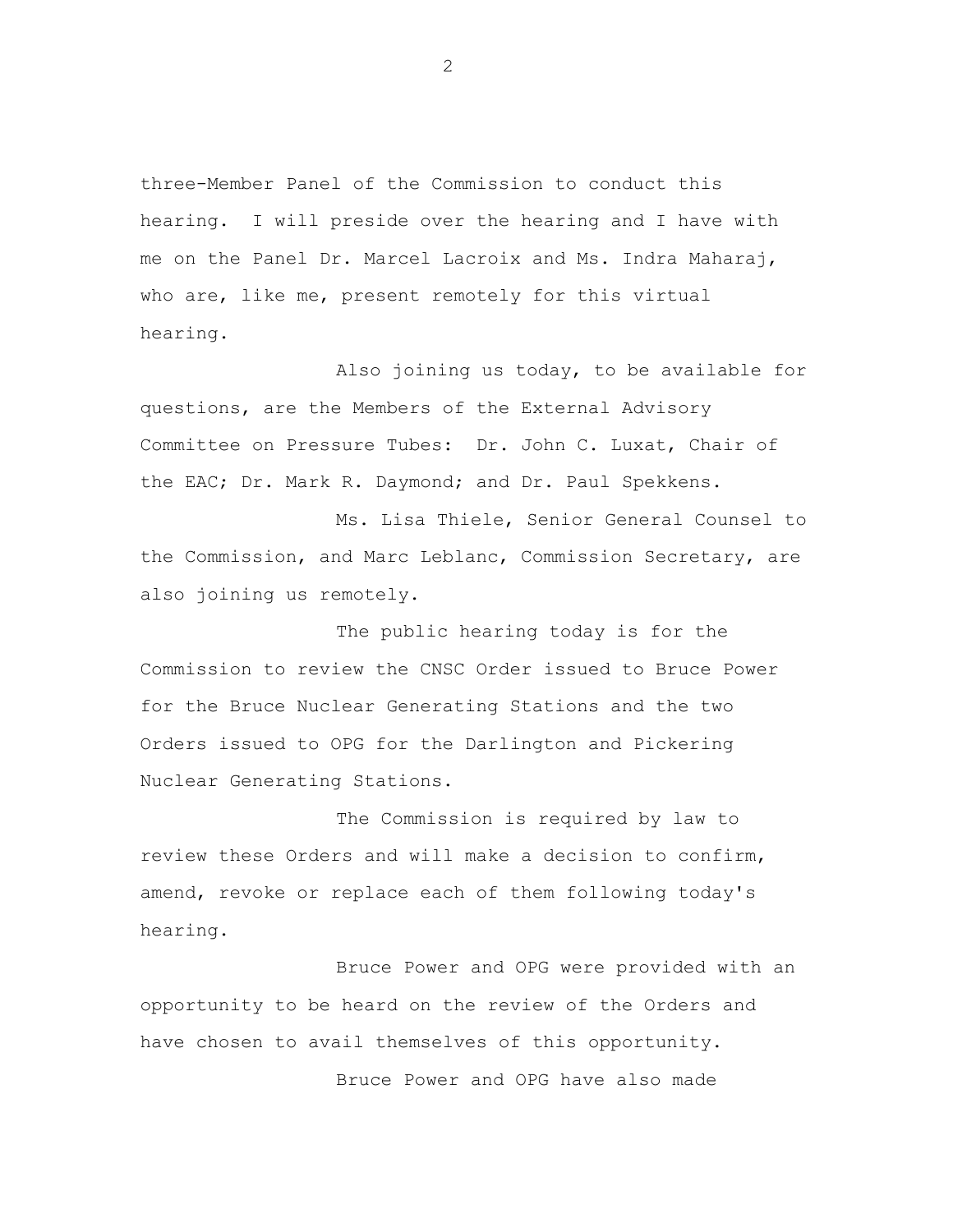requests, pursuant to the terms of the Order, for Commission authorization to restart reactors if certain conditions are met.

As the subject matter of the Orders is the same, the Commission has determined that it would be fair and expeditious to review the Orders in a single proceeding where it will hear both from the licensees subject to the Order and from CNSC staff.

In addition, the review of the three Orders will consider the licensees' requests made pursuant to the terms of those Orders.

In reviewing the Orders, the Commission will consider the information that was before the Designated Officer at the time he issued them, as well as developments and new information that is relevant to the issues and before us today. The Commission will have the benefit of the External Advisory Committee on Pressure Tubes in this hearing, and the licensees that are subject to the Orders will have the opportunity to address any views expressed by the EAC in this transparent forum.

As always, I would like to begin today's Commission Meeting with a Safety Moment.

My safety moment today is on Zoom fatigue. Here are two tips I have found useful in reducing virtual fatigue: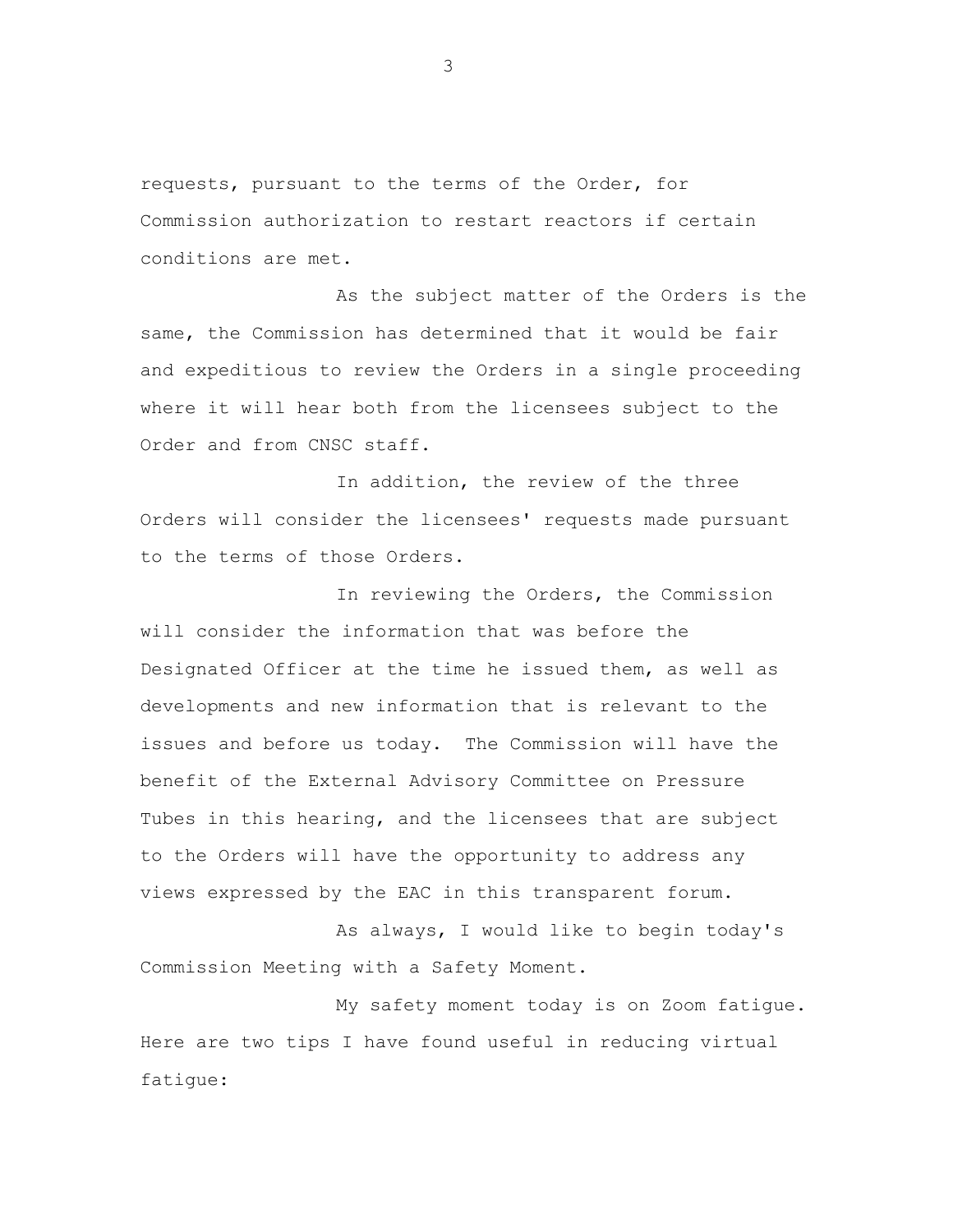- One, stretch often. Get up from the computer often and walk around.

- And, two, take care of your eyes. Practise the 20/20/20 Rule. After 20 minutes of screen time, look away at a distance of 20 feet for 20 seconds. So if we see you step away from your screen for 30 seconds or staring into the distance, we will understand.

With that, I will now turn the floor to Mr. Leblanc for a few opening remarks.

Marc, over to you.

**M. LEBLANC :** Merci, Madame la Présidente.

Bonjour, Mesdames et Messieurs.

J'aimerais aborder certains aspects touchant le déroulement de cette audience publique.

During today's business we have simultaneous interpretation. Please keep the pace of your speech relatively slow so that the interpreters have a chance to keep up.

L'audience est enregistrée et transcrite textuellement, et les transcriptions se font dans l'une ou l'autre des langues officielles.

To make the transcripts as meaningful as possible, we would ask everyone to identify themselves before speaking.

The transcripts should be available in a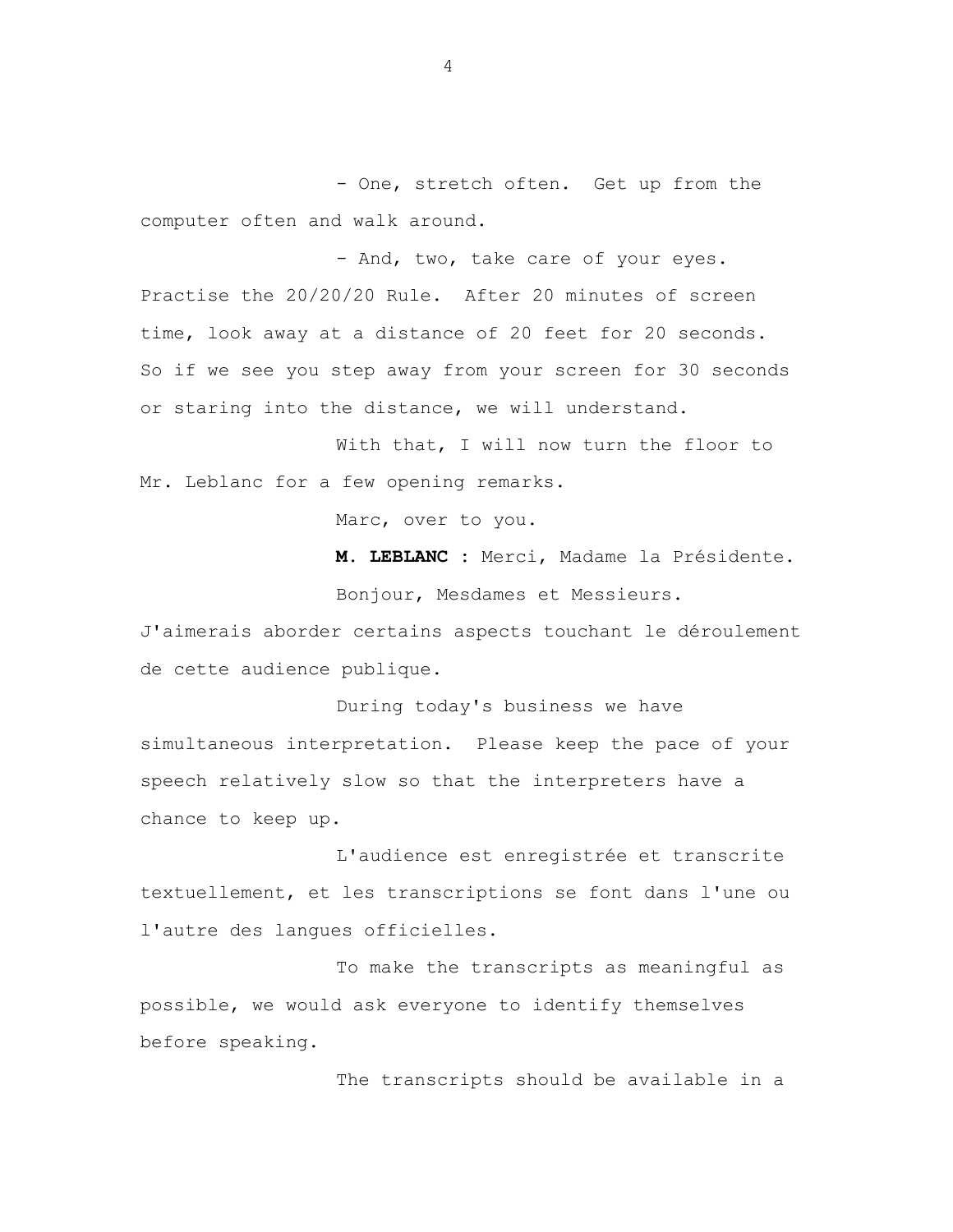week or so.

I would also like to note that this proceeding is being video webcast live and that the proceeding is also archived on our website for a three-month period after the closure of the hearing.

As a courtesy to others, please mute yourself if you are not presenting or answering a question.

As usual, the President will be coordinating the questions to avoid having two people talking at the same time. During the question period, if you wish to provide an answer or add a comment, please use the Raise Hand function.

Madame la Présidente...?

**THE PRESIDENT:** Thank you, Marc.

**CMD 21-H10.A**

#### **Adoption of Agenda**

**THE PRESIDENT:** With this information, I would now like to call for the adoption of the revised Agenda by the Commission Members, as outlined in Commission Member Document 21-H10.A that was posted yesterday.

> Do I have concurrence? For the record, the Agenda is adopted. We will now proceed with the public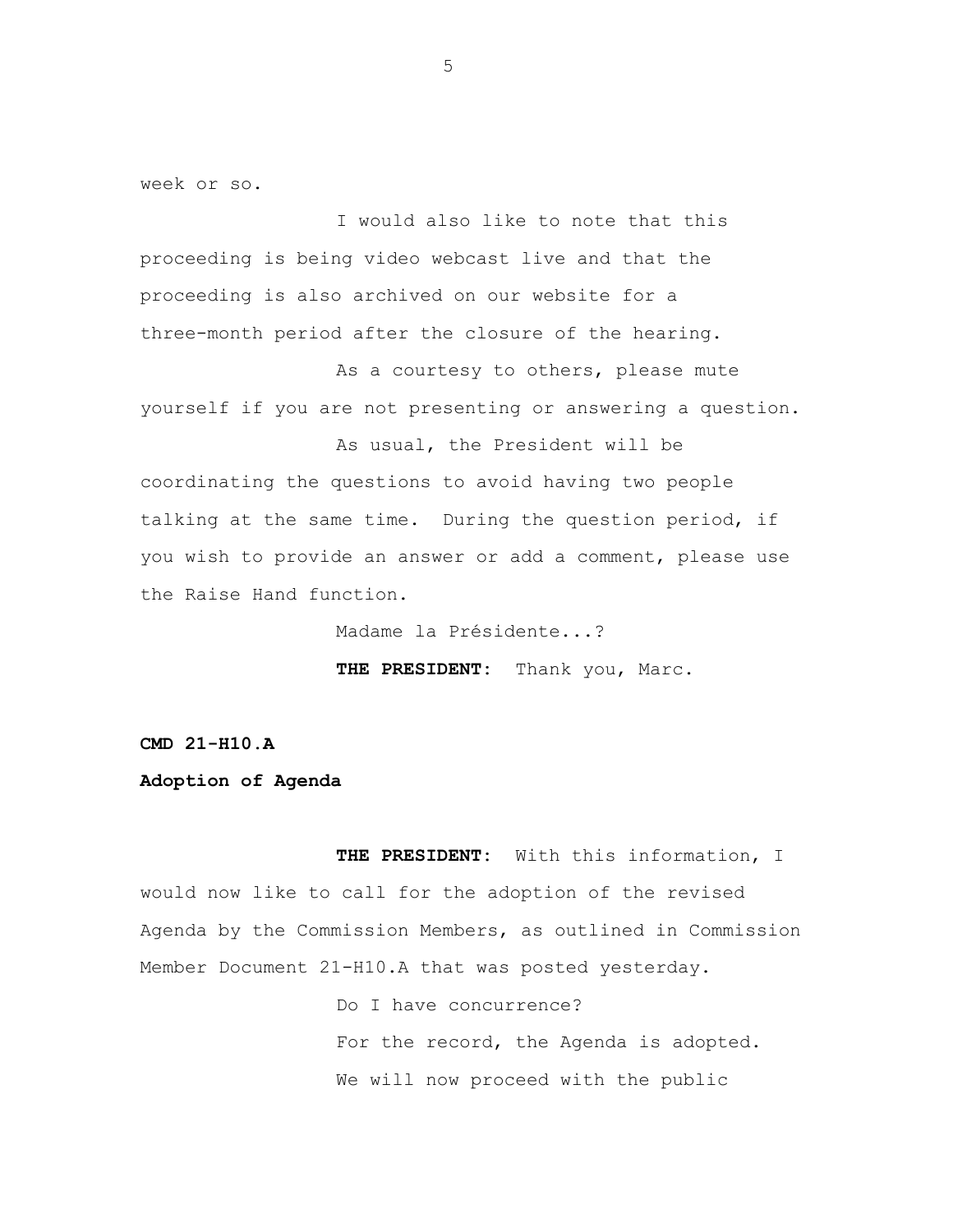hearing.

I would like to start the hearing by calling on the presentation from Bruce Power, as outlined in CMDs 21-H11.2, 21-H11.2A and 21-H11.2B.

I will turn to Mr. Scongack for this presentation.

Mr. Scongack...?

**CMD 21-H11.2/21-H11.2A/21-H11.2B**

**Oral presentation by Bruce Power**

**MR. SCONGACK:** Great. Thank you very much, Madam Velshi.

We will start with the first slide to make sure I follow the order here.

> We will go to the next one, please. Thank you very much.

Good afternoon, Members of the Commission. For the record, my name is James Scongack and I am the Chief Development Officer and EVP Operational Services here at Bruce Power.

Also representing Bruce Power today before the Commission is Chris Mudrick, Executive Vice President and Chief Nuclear Officer; Gary Newman, Chief Engineer and Senior Vice President, Engineering; and Maury Burton, Chief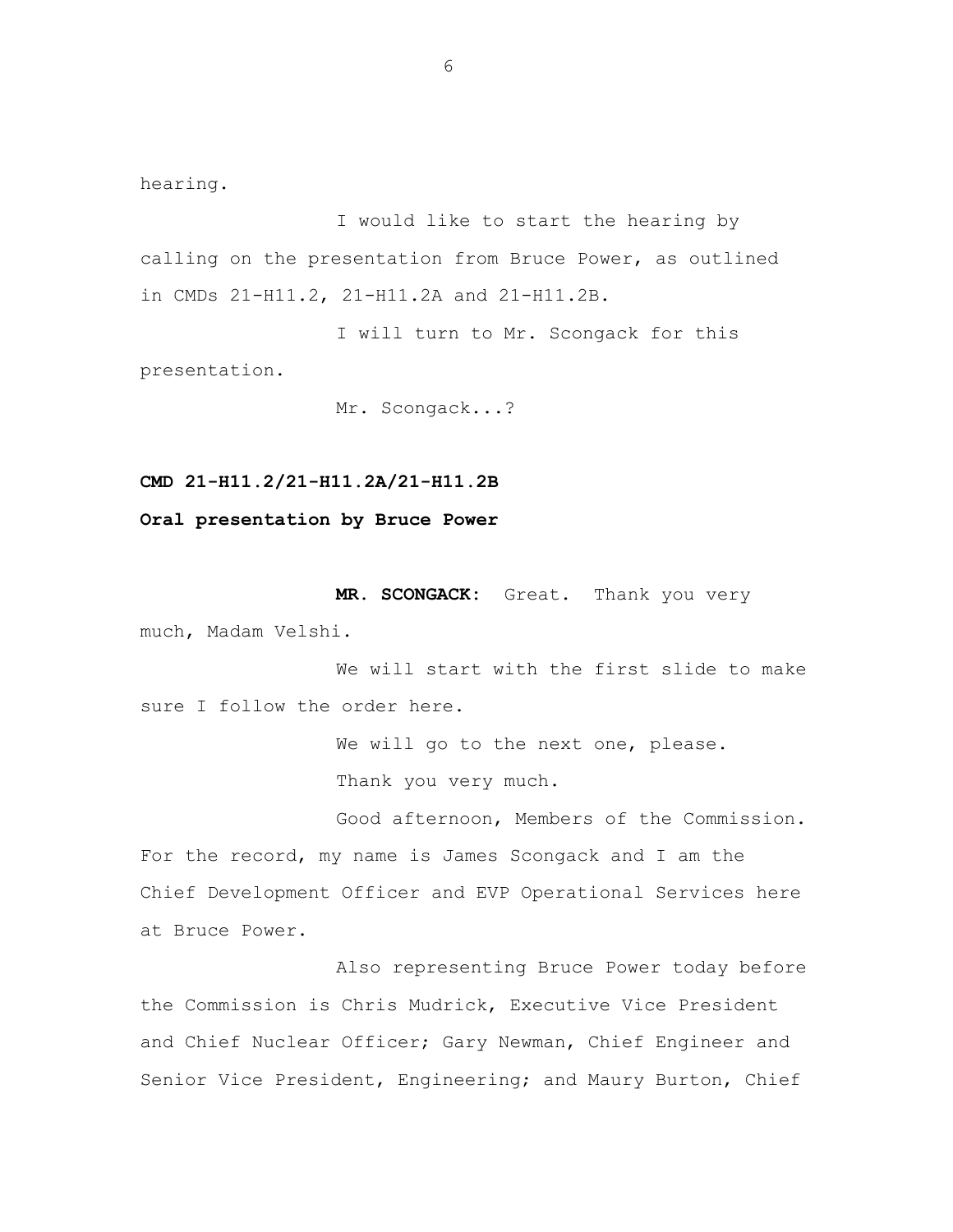Regulatory Officer.

Before we begin today's presentation we would like to recognize the Bruce Power Site is located on the Traditional Territories of the Saugeen Ojibway Nation and the Traditional Harvesting Territories of the Métis Nation of Ontario and the Historic Saugeen Métis.

Bruce Power appreciates the opportunity to present before the Commission today in this public forum to provide information and answer questions regarding our request to return Unit 3 to service and return Units 4, 5, 7 and 8 from an unplanned outage.

We have posted today's presentation and the associated materials on our website and proactively released the correspondence provided to the Commission on September 9th as well. This is all available on our website, along with a new portion of the site we have established on this topic, for any member of the public watching today who is interested in more information.

Next slide, please.

The requests before the Commission today are compliant with the Order we received in July. In addition, through the supplementary information provided and confirmatory submissions we have committed to provide in the short term, this will be further reinforced and also demonstrates fitness for service and operational safety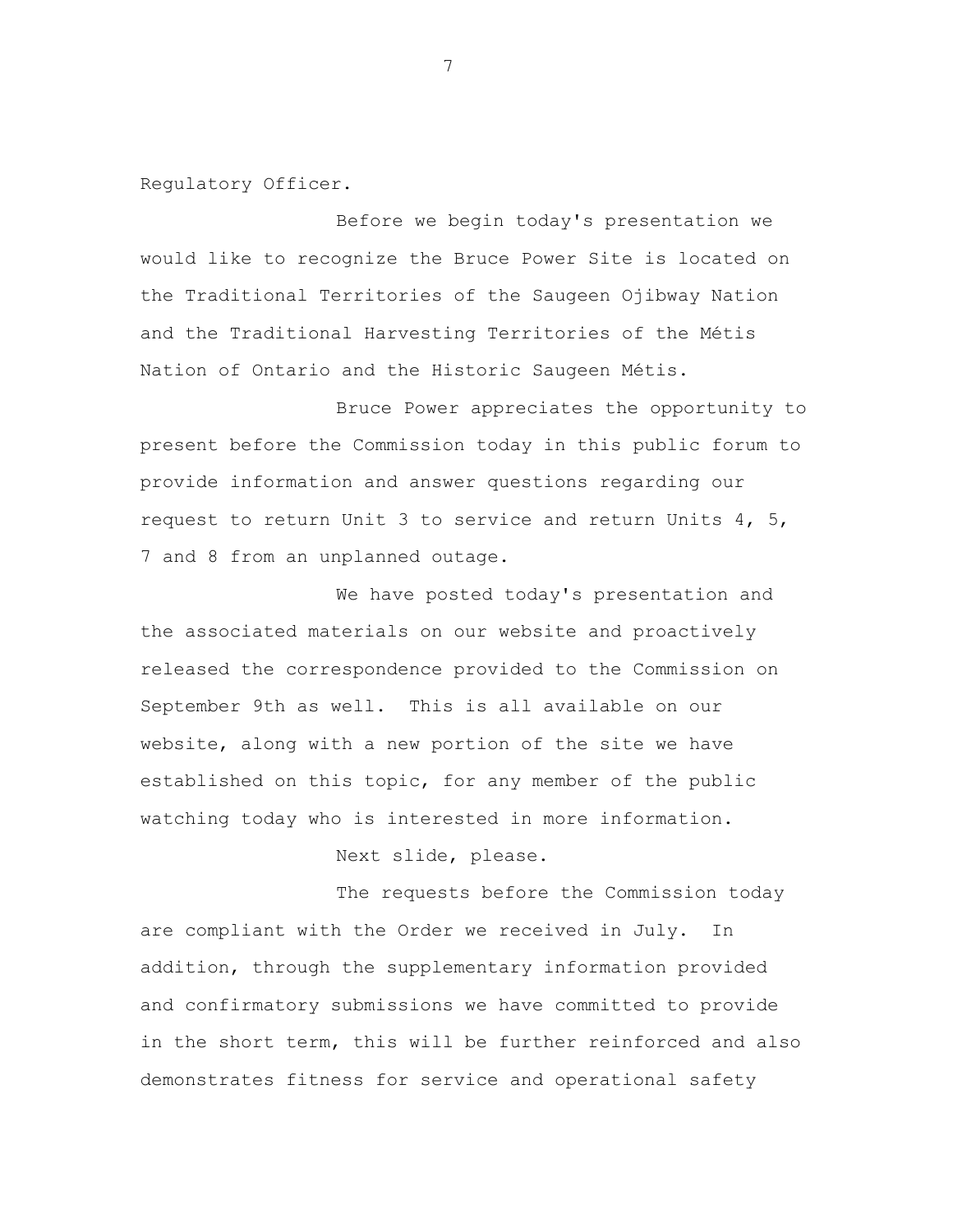margin more broadly.

Our presentation today will demonstrate a number of key elements core to these requests. Overall hydrogen uptake is not increasing in the pressure tubes beyond the predicted rate. What we have observed is a redistribution of hydrogen concentrations to the top of the tube. This is a limited region of interest that can conservatively be bounded to a total tube volume of less than half a percent. In the balance of the tube, hydrogen concentrations are consistent with our predictive models and below licensing limits. The apparent cause evaluation completed by Bruce Power, identified through two independent sources, for this observed redistribution validates this. While additional activities progress for further verification, Bruce Power is proposing a conservative region of interest be applied at this time.

Based on the evidence from additional inspections recently completed, hundreds of previous inspections and re-inspections, no flaws have been identified in this region of interest. This is key to the integrity of pressure tubes and will be further verified during future planned outages.

You will hear in this presentation the term "consistently no flaws in the region of interest". For clarity, this statement means there are no flaws that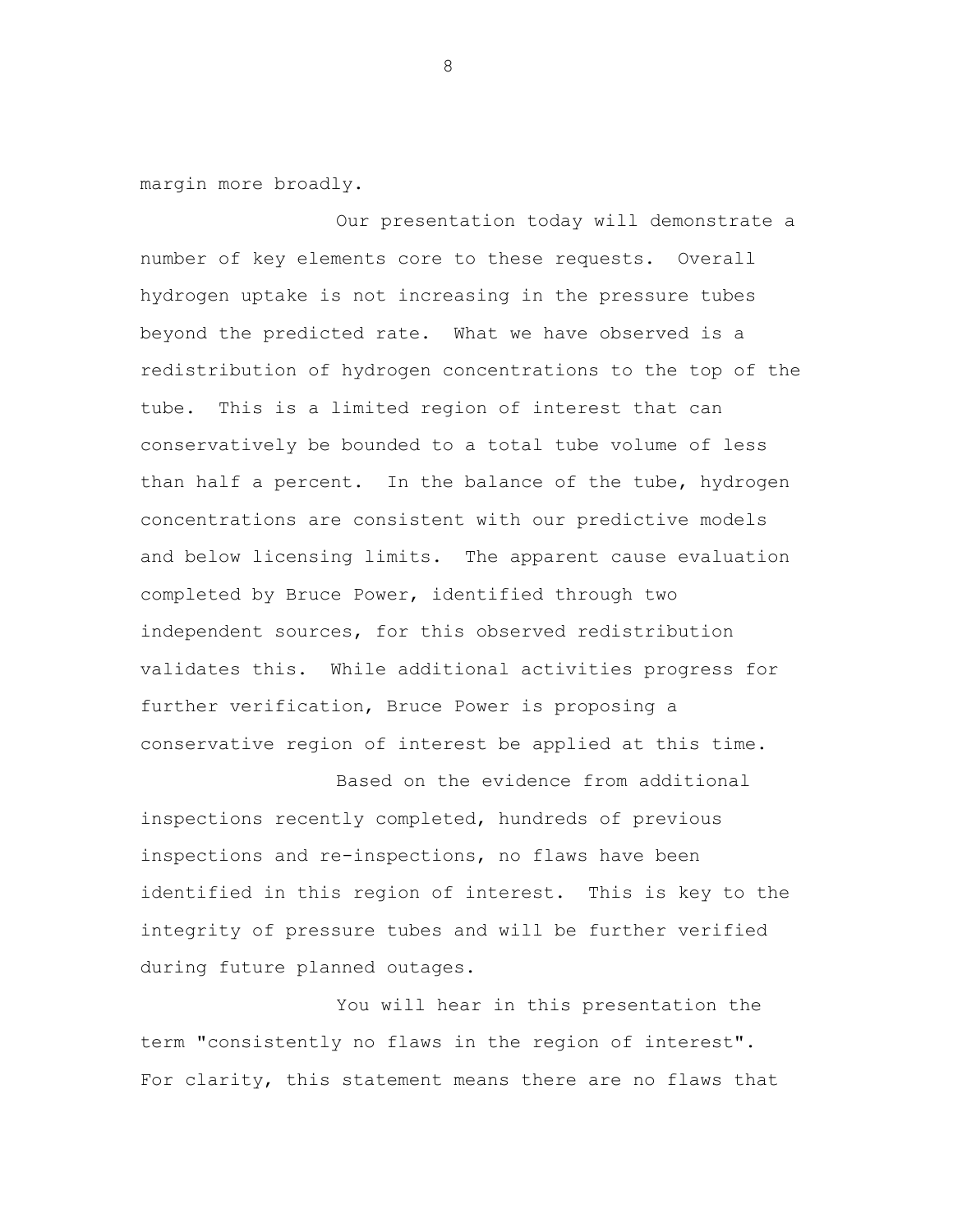are dispositionable, consistent with existing CSA standards and associated regulatory requirements.

Due to the pressure tube and bundle configuration on the Bruce units, no flaws are ever expected to occur in this region of interest. It is not surprising after hundreds of inspections and re-inspections that no flaws are present in the region as the design itself prevents them from occurring in the first place.

There is only a limited amount of time of reactor operation during heatup and cooldown, which we estimate conservatively as less than 3 percent of operating hours, where overpressure conditions can occur. This is well understood and core to our operation today. We are taking additional measurers within the operation to further build safety margin in this window.

Finally, safety and pressure tube integrity continue to be maintained and the core requirements around fitness for service and our defence in depth philosophy remain strong.

Next slide, please.

We are providing the public an overview of our upcoming planned inspection outages. This demonstrates that all operating units have undergone inspections to confirm pressure tube integrity over the last 18 months. Additionally, we have a well-advanced strategy to carry out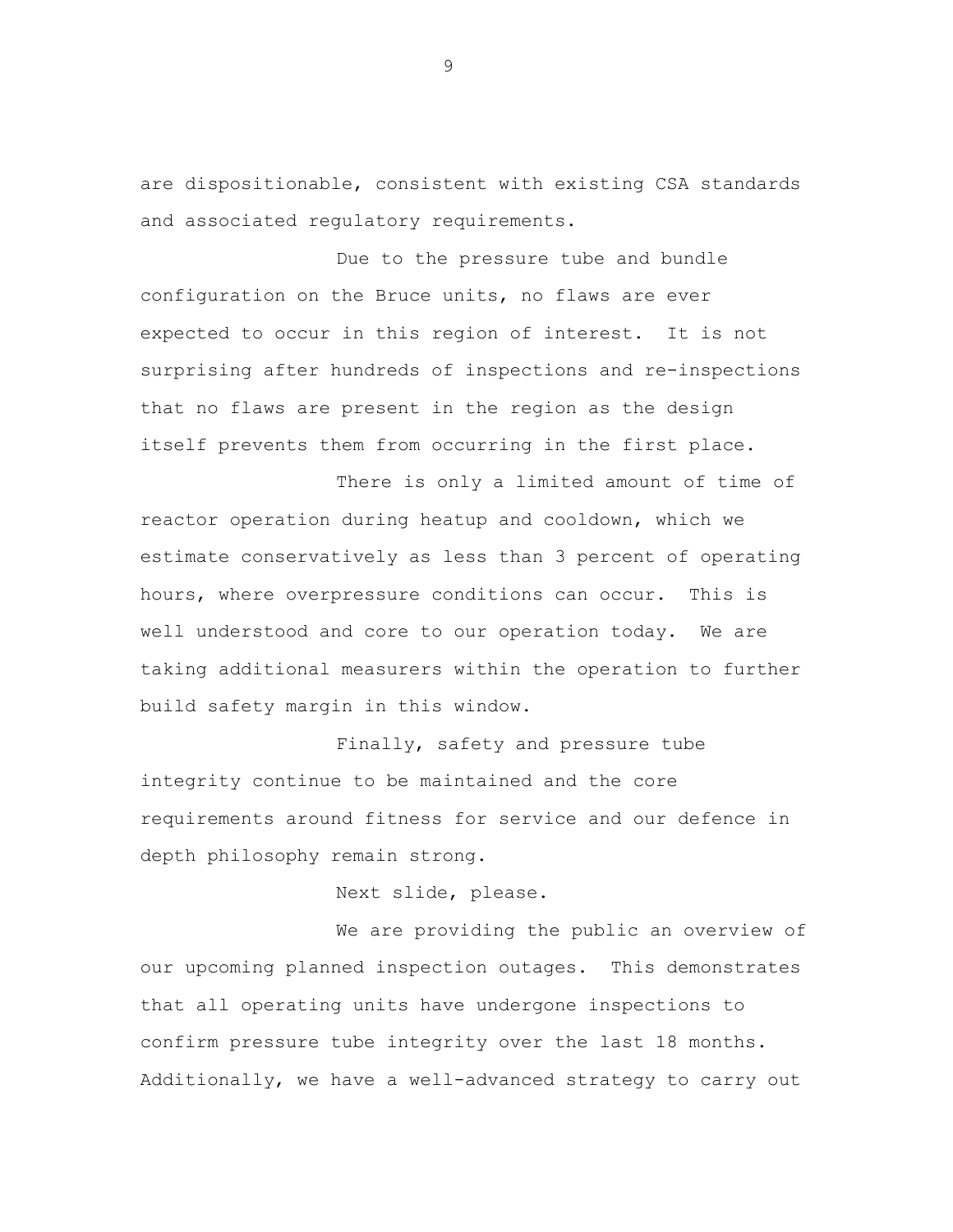planned inspections over the next 18 months on all operating units for further verification of pressure tube integrity. These are activities are coordinated and managed sequentially, consistent with our Periodic Inspection Program which is outlined in our *Licence Condition Handbook*.

In the case of Unit 3, the pressure tubes will be replaced when the Unit undergoes its Major Component Replacement starting in the first quarter of 2023. The integrity of these pressure tubes has been verified consistent with the Order.

In Units 4, 5, 7 and 8, pressure tubes in all of these units are also compliant with the Order and as such can safely be returned to service from an unplanned outage.

Next slide, please.

These requests are consistent with the Order and will be further supported through additional submissions that will provide further verification and meet fitness for service requirements.

As noted in our September 9th supplemental submission, we have a clear timetable to provide this additional verification information. This will include unitized analysis, evidence from expanded inspections and outputs, including independent work on our apparent cause.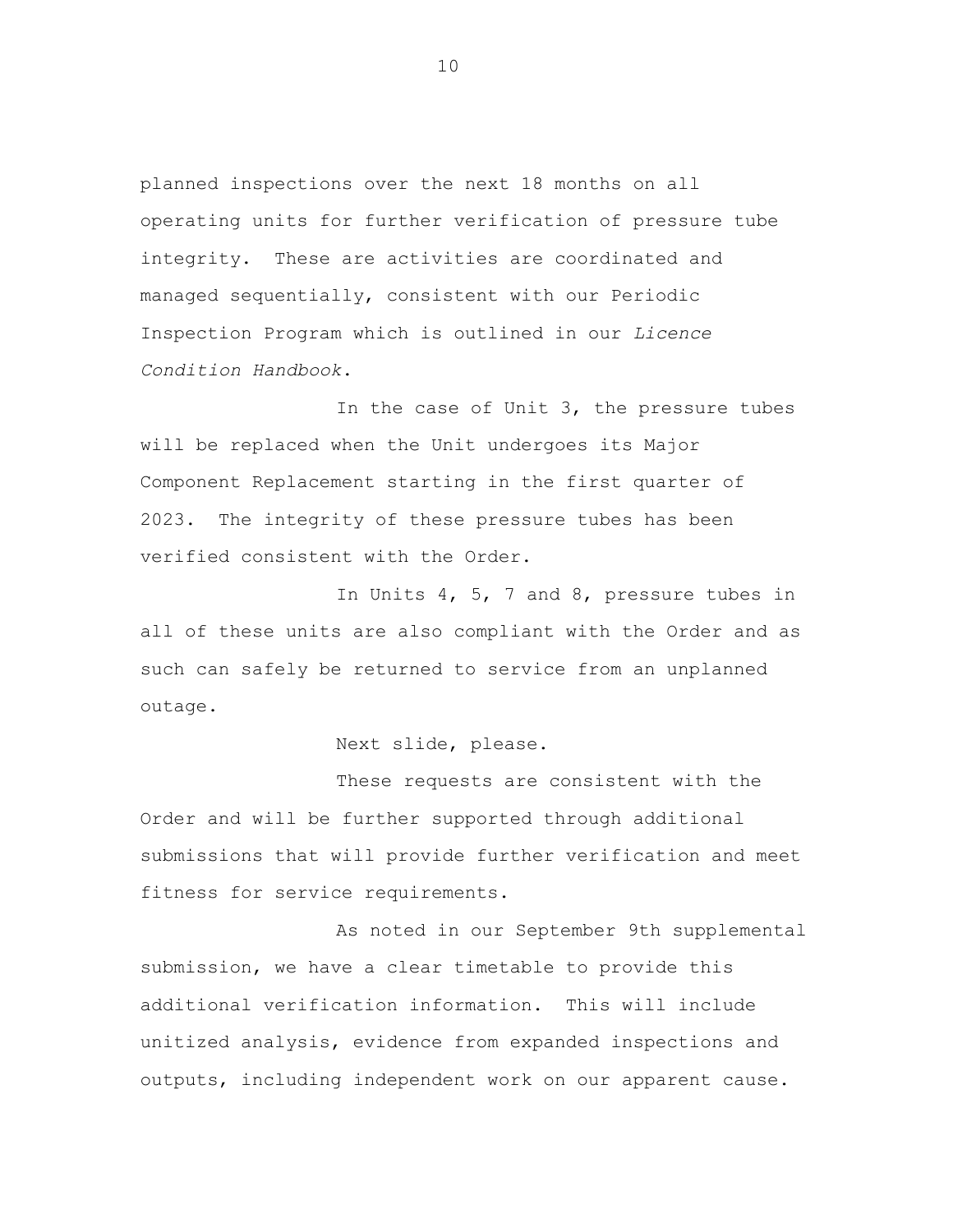Specifically, we believe this additional information will further confirm a conservative yet targeted region of interest for hydrogen concentrations and demonstrate no flaws in this region.

Our Chief Nuclear Officer Chris Mudrick will present defence in depth, layers of safety and the inspection regime to provide a clear overview of overall safety.

Our Chief Engineer Gary Newman will present the technical basis for the return to service and review the evidence, analysis and verification outlining how we will ensure safety and align with accepted standards, fitness for service requirements and the licensing basis.

I would now like to turn the presentation over to Chris Mudrick, our Chief Nuclear Officer.

Next slide, please.

**MR. MUDRICK:** Thanks, James.

For the record, my name is Chris Mudrick, Executive Vice President and Chief Nuclear Officer for Bruce Power.

Next slide, please.

I am going to start by explaining the concept of defence in depth, which is an overall safety philosophy that encompasses the entire lifetime of a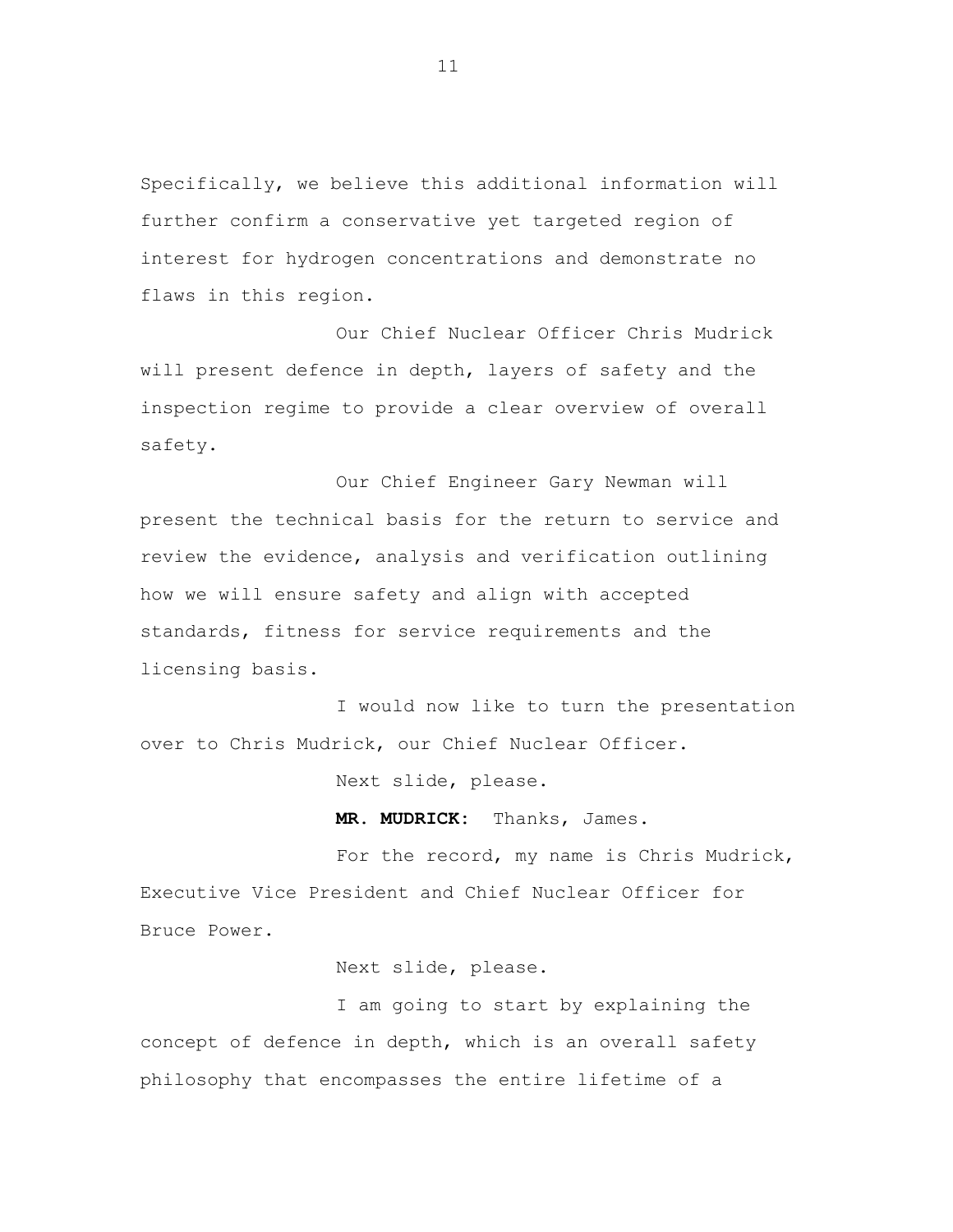nuclear power plant and that philosophy has evolved to further enhance safety.

The original foundation was to ensure multiple physical barriers are in place that protect against releases of radioactive materials. Today defence in depth is enhanced using a combination of barriers and complementary measures that provide consecutive and independent levels of protection.

Safety margin and defence in depth at Bruce Power remain strong.

Next slide, please.

As it relates to pressure tube integrity, the concept of defence in depth is applied through a broad variety of safety measures, including operational, organizational, behavioural and plant design, to ensure that the risk of accidents meets CNSC requirements with required safety margins.

Following the discovery of elevated hydrogen concentrations, operating guidance was issued at both stations here at Bruce Power to limit the likelihood of a cooldown as we worked to understand the hydrogen equivalency issue. The guidance specifies additional programmatic controls, including work screening, management challenges of workplans, and oversight of activities that lead directly to a cooldown or that could increase the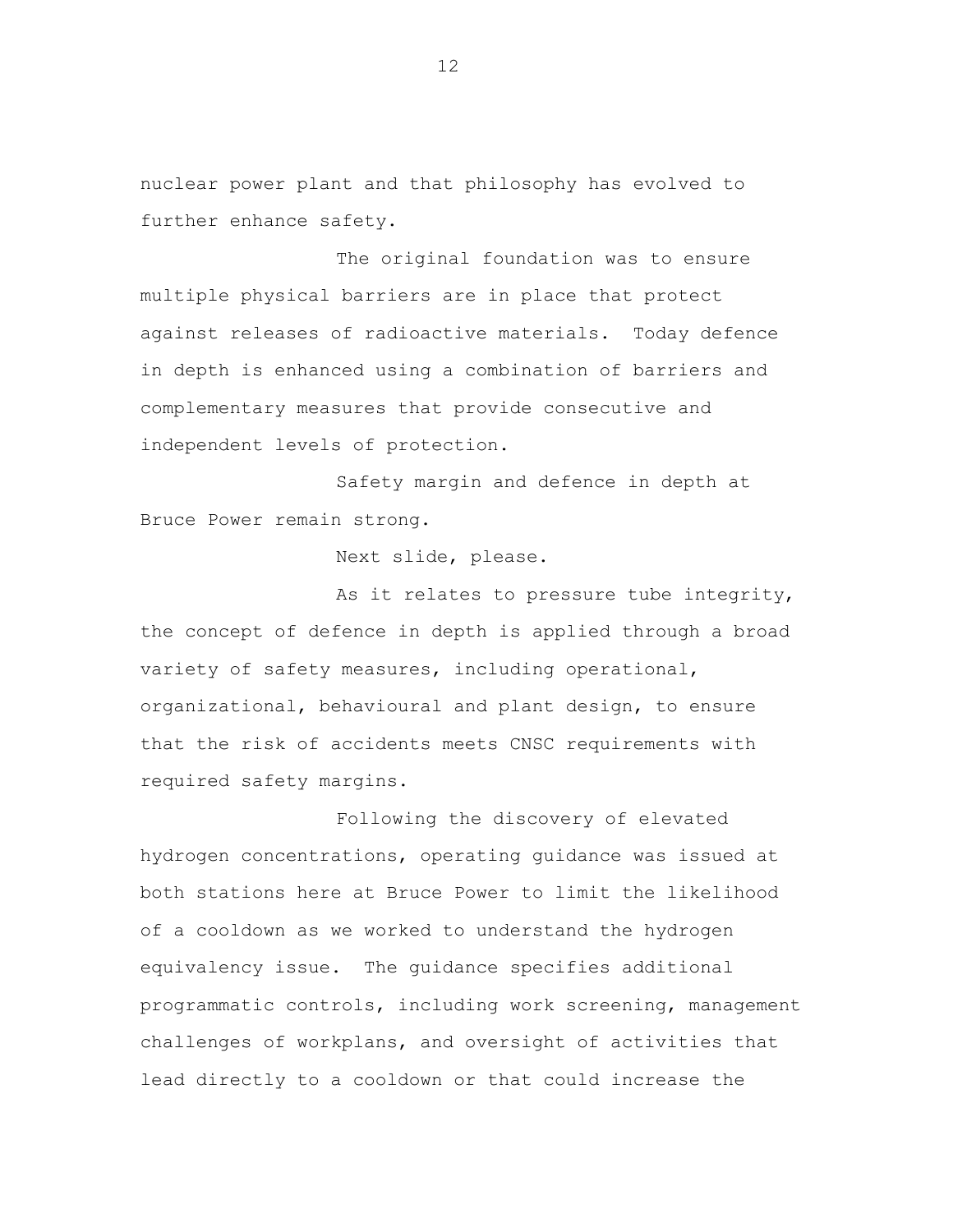likelihood of a cooldown. All work in this category requires Senior Operations Authority approval.

Work of this nature continues to be screened through our High-Risk Evolution Challenge sessions as appropriate, and work with increased risk of leading to a cooldown is challenged cross-functionally with approval from the Senior Operations Authority and concurrence from our Plant Managers.

In addition, an operating memo was issued to provide instructions to limit the likelihood of a cold overpressure transient should a cooldown be required. For example, this includes guidance to:

- establish protected pathways around all equipment which supports heat transport solid mode pressure control;

- it includes performing an infrequently performed test or evolution briefing for any planned cooldown or transfer to solid mode pressure control; - it provides for a dedicated Authorized Nuclear Operator for a cooldown or solid mode transfer; and - we mitigate any pressure excursion by shutting down the heat transport system feed pumps.

We completed just-in-time training with certified staff with respect to elevated hydrogen in the pressure tubes and our actions to minimize the likelihood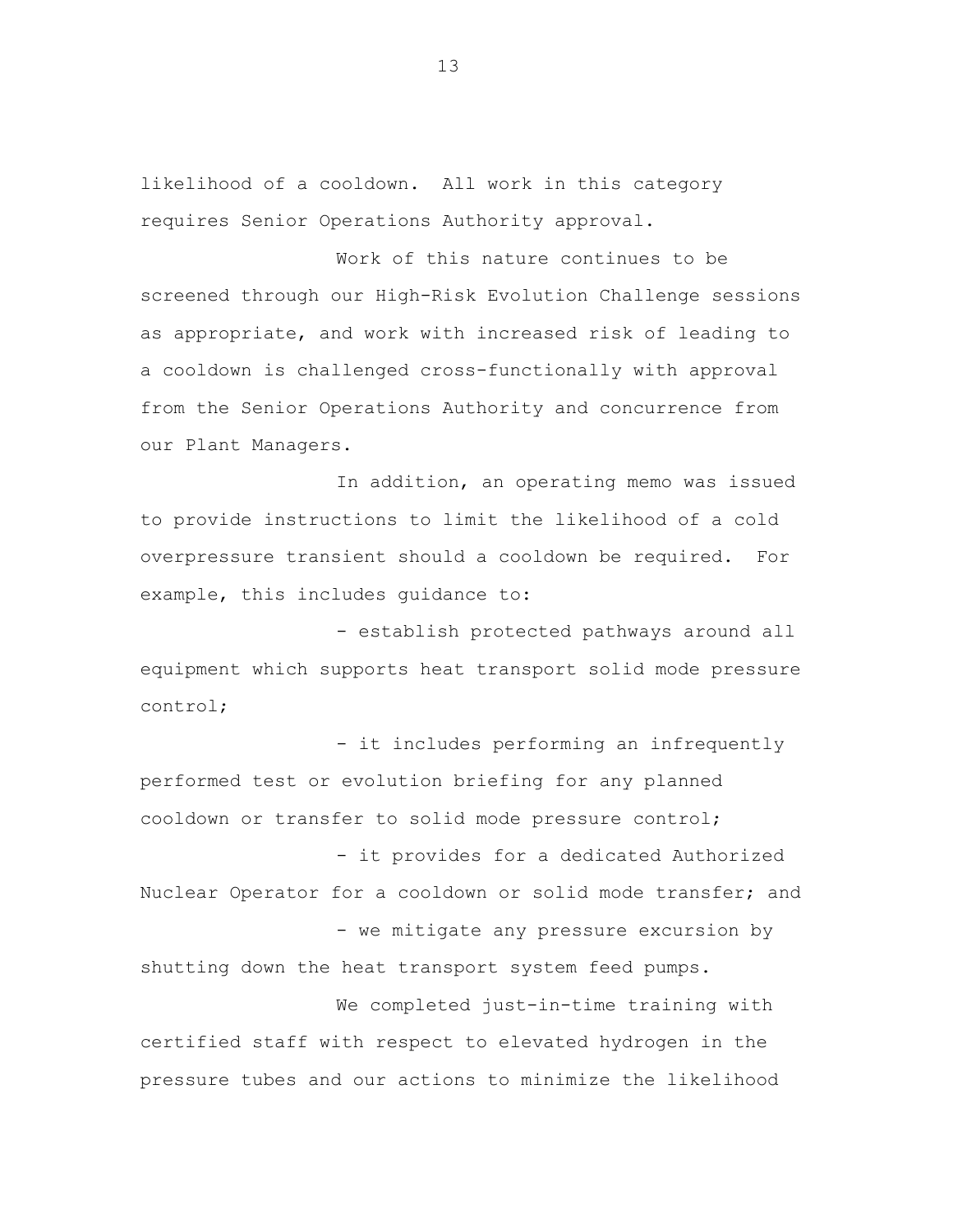of a cold overpressure transient.

Site operating experience was reviewed for the last 10 years. Pressure transient events were looked at and lessons learned were summarized and included in that just-in-time training package.

From an operational perspective, the overall risk to pressure tube integrity, given the redistribution of hydrogen in the small area of interest in the pressure tube, is negligible.

The risk is limited to certain temperature and pressure conditions in an operational envelope, including heatup and cooldown, which is entered at less than 3 percent of the time of the full operating envelope; and 3 percent is conservatively high as an estimate.

In addition to the steps that we have already taken:

- we are also reviewing and will modify procedures to improve margins during the cooldown and heatup;

- we are reviewing our surveillance tests which are performed in this envelope during planned outages to see if we can relocate these tests to different regions of operation and thus minimize the time at risk to cold overpressure transients; and

- we are also pursuing design changes for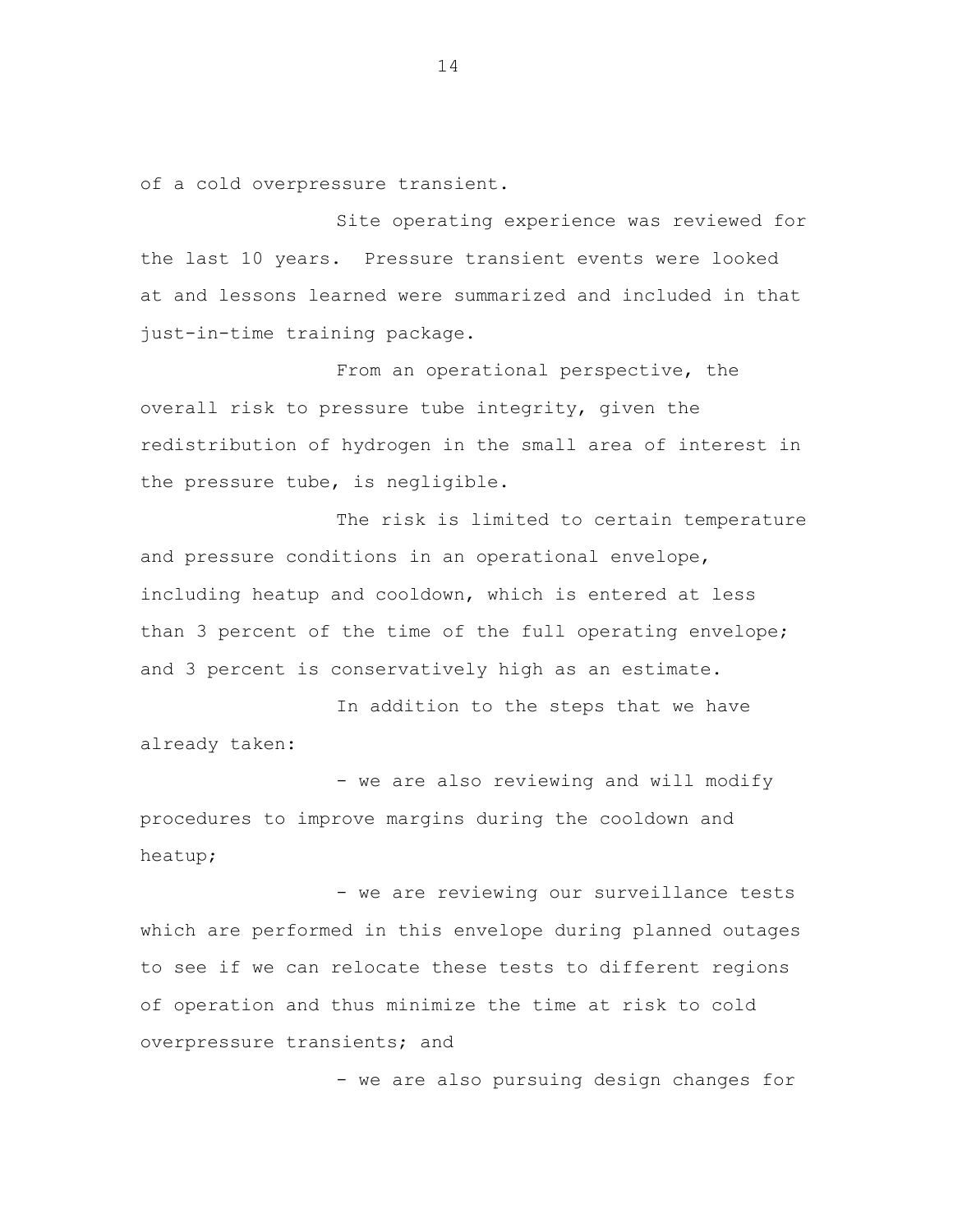Unit 3, and will be evaluating the other Bruce units also, to provide for automatic shutoffs of our heat transport feed pumps at certain conditions to limit the potential for overpressure. For now, we have established interim guidance for operators to take manual action with regard to the pumps.

Together, these actions provide additional operational margin during heatup and cooldown and reduce the time spent in the operational condition where an overpressure transient could occur.

Given the comprehensiveness of the safety measures and the additional levels of protection, the risk of the cold overpressure transient continues to be within the overall safety case described in the Safety Analysis Report.

Moreover, in a highly unlikely event of a pressure tube rupture, the radiological releases would be lower than acceptance criteria established for design basis accidents, ensuring protection of workers, the public and the environment.

It is important to note that a single pressure tube failure is assumed to be within a design basis accident for CANDU nuclear plants and there are safety systems in place to mitigate the consequences of a pressure tube failure. For example, our annulus gas system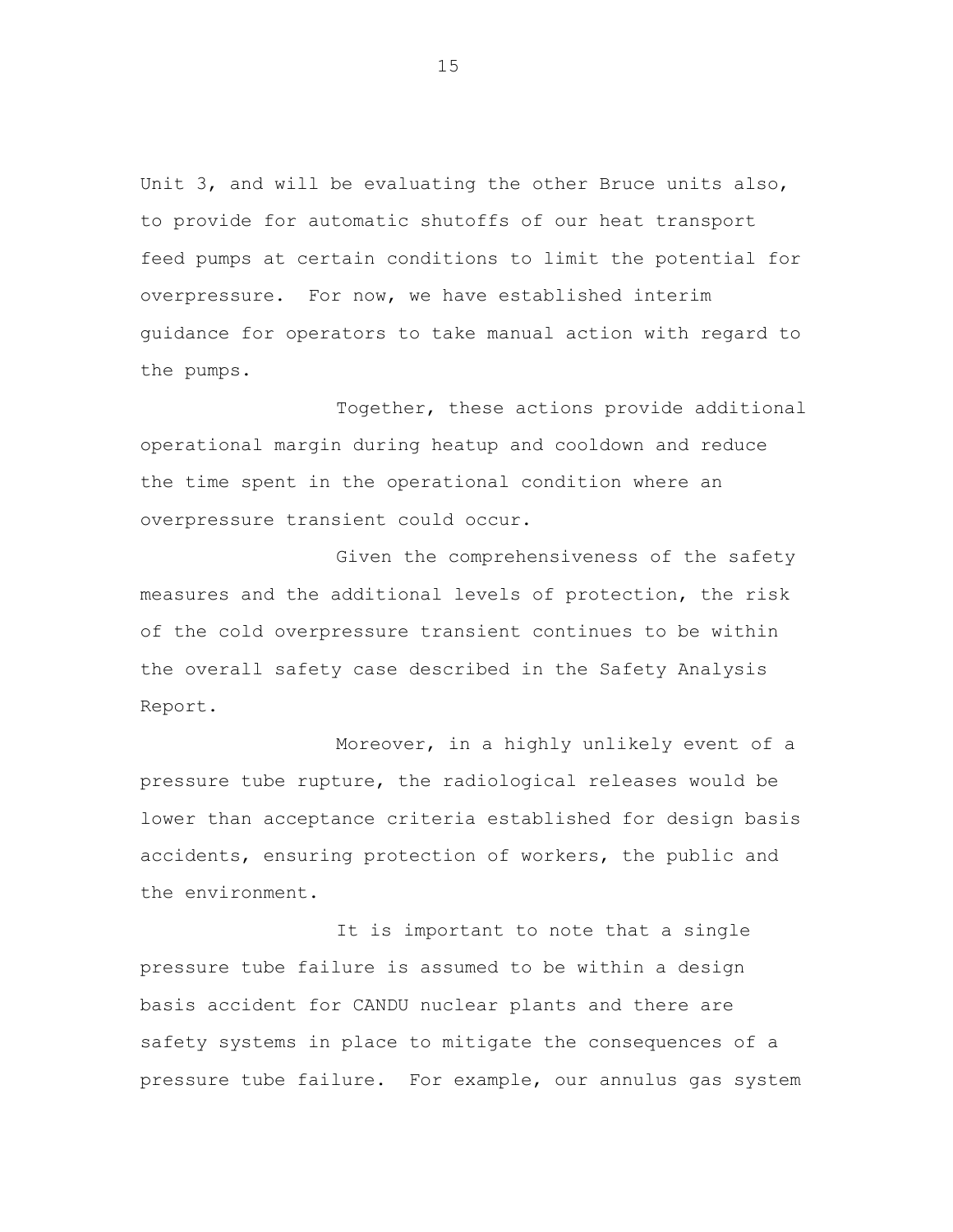is designed to detect leakage at the lowest level in order to take action to mitigate consequences.

We understand these elements and this is why we can be confident in our defence in depth approach, including the risk control measures we have taken to increase safety margins, and in our inspection programs to maintain pressure tube integrity.

We are aligned with the CNSC staff overall conclusions shared during last week's Commission meeting that continued reactor operation does not pose unreasonable risk and existing safety analysis remains valid.

We have complied with the conditions of the CNSC Order and provided additional assurance of pressure tube fitness for service, and we have been responsive to the discovery and to regulatory actions taken.

### Next slide, please.

As presented last week and as we provided through our public information program, Bruce Power performs extensive inspection activities on all units during planned outages to ensure safety and compliance with the licensing basis. We plan extensively to deploy tooling, complete rigorous analysis and execute the work safely.

Fundamentally, our inspections verify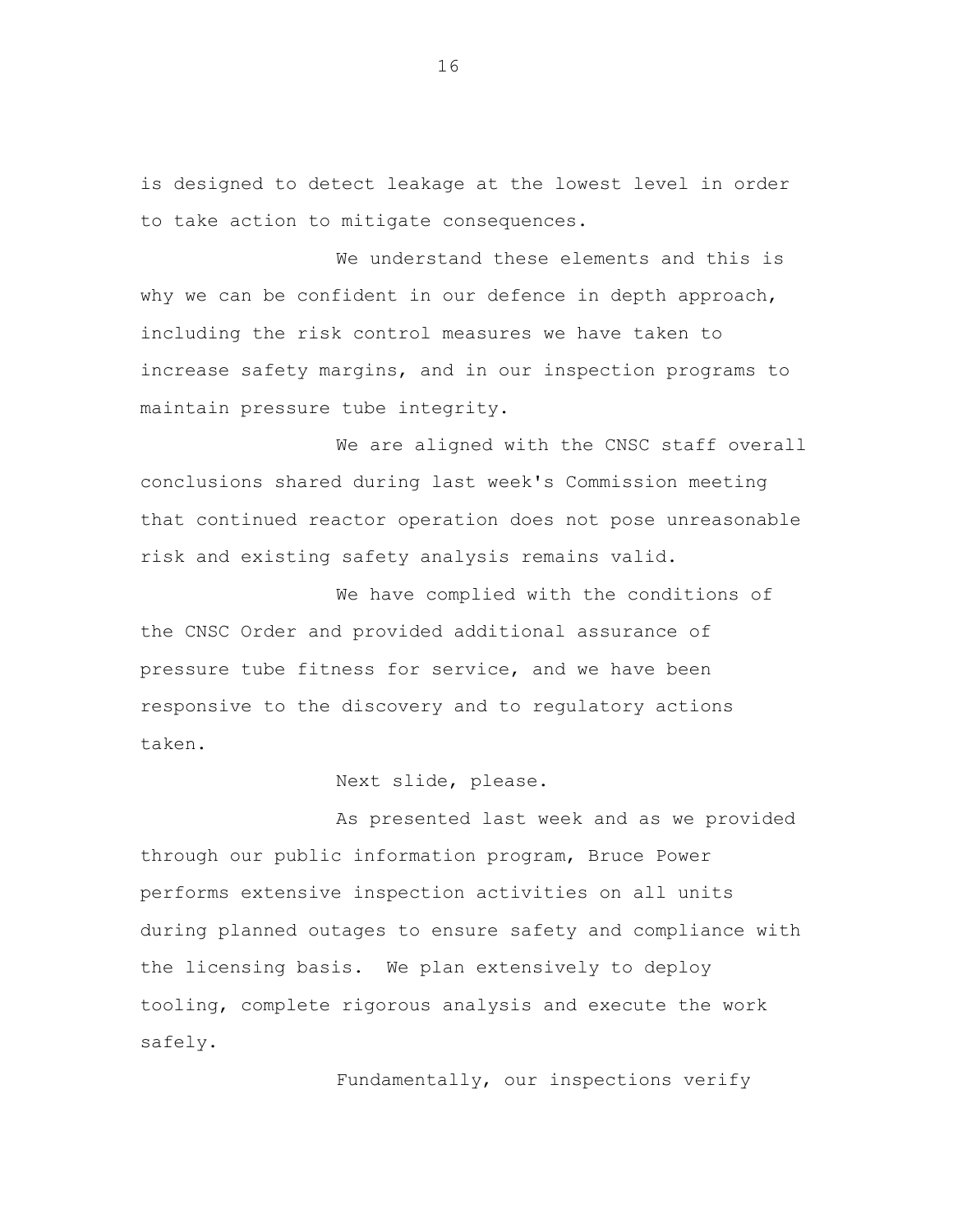pressure tube integrity, examining all the factors that contribute to this, consistent with our periodic inspection program. We have planned inspections scheduled sequentially on all of our operating units over the next 18 months, starting with Unit 7 in November.

In particular, I call your attention to the circumferential wet scrape tool, we call CWEST, that takes pressure tube scrape samples to determine the hydrogen concentration so that it can be compared to model predictions, and ANDE, the advanced non-destructive evaluation tool, with which we confirm there are no flaws.

The results from these inspections are used to demonstrate safety and pressure tube integrity.

Next slide, please.

Bruce Power's inspection program is designed to look for evidence of changes in pressure tubes so that further analysis and corrective actions can be taken to ensure safety. This includes communicating such findings to the CNSC as part of their regulatory oversight role. The inspection results and knowledge we gather through every inspection campaign is applied to continuously improve our future inspections, surveillance and maintenance activities, just as we have demonstrated on Unit 3.

Upon discovery of elevated hydrogen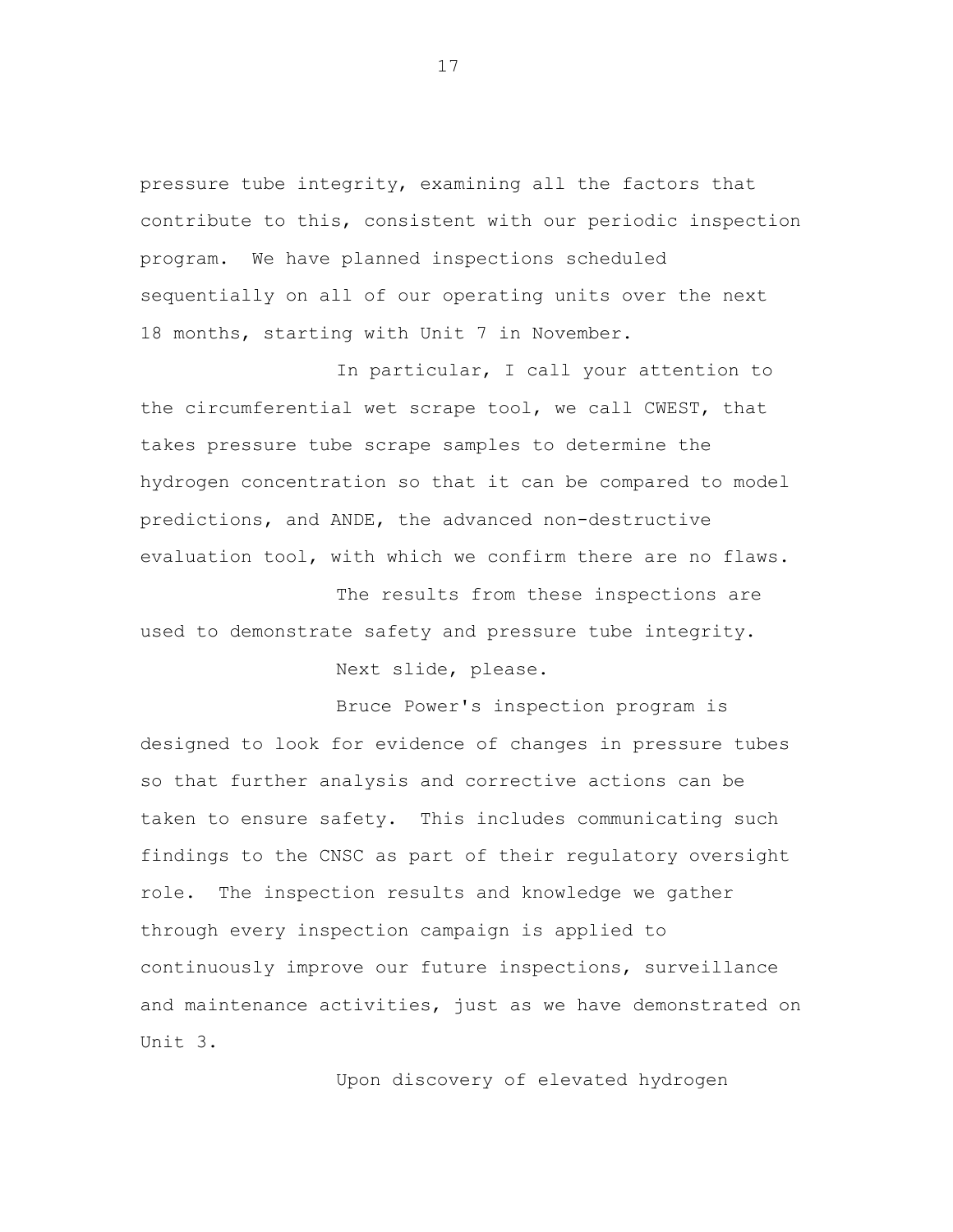concentrations, Bruce Power proactively expanded the Unit 3 planned outage inspection scope to collect additional results to ensure a sufficient dataset to be bounding for all operating units. In addition to increasing the number of inspections performed on Unit 3, we modified the inspection tooling to collect samples closer to the region of interest to enable the most accurate results. This is why we have a high degree of certainty on the region of interest.

As Gary Newman will explain later, we have expanded the region of interest beyond what the inspection results would require to ensure conservatism.

Our inspections have also demonstrated that overall we do not have higher hydrogen uptake in the pressure tubes. What we have is a redistribution of the hydrogen concentration to the top of the tube.

Inspections on Unit 3 and hundreds of inspections and re-inspections have demonstrated that this is not a risk to the integrity of the pressure tubes because no flaws have been detected in this region of the tube. The information gathered from Unit 3, which is bounding for all Bruce units, is being used to inform updates to the fracture protection modelling and to further validate conclusions.

At current, Bruce Power has collected the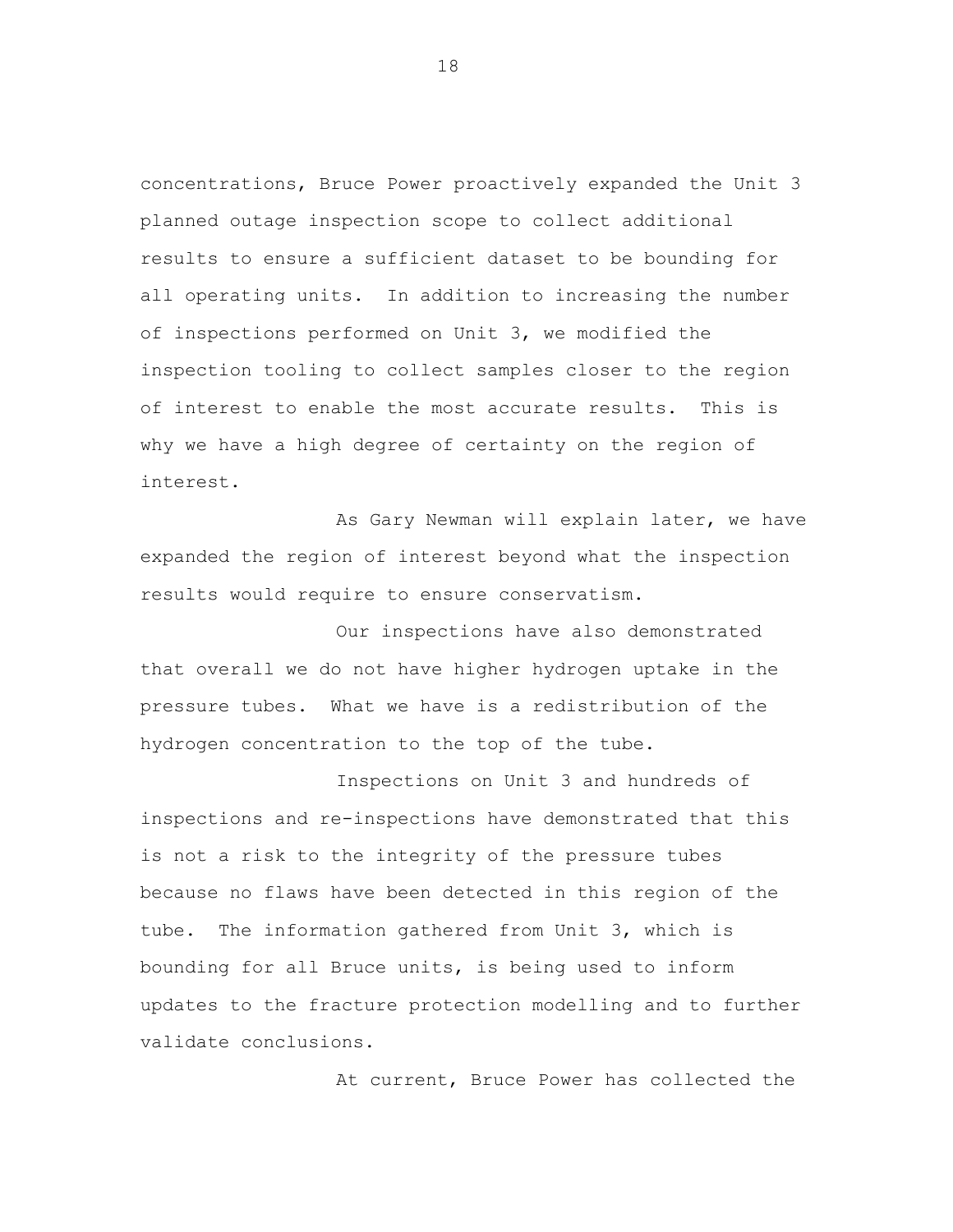most accurate and extensive sampling of hydrogen concentrations of any CANDU unit.

Through this we have demonstrated compliance with the Order in both of our requests and through additional measures have maintained extensive defence in depth in our operation.

I will now turn the presentation over to our Chief Engineer, Gary Newman.

**MR. NEWMAN:** Thanks, Chris.

For the record, my name is Gary Newman. I am the Chief Engineer and Senior Vice President of Engineering at Bruce Power.

Next slide, please.

High hydrogen concentrations alone do not impact pressure tube integrity. This is why we evaluate, as does the Order, the combination of both hydrogen concentration and flaws. As Chris noted, it is also only during very specific operating conditions during heatup and cooldown that this risk applies. Furthermore, while we inspect to confirm no flaws exist in the region of interest, there are no flaws in the region as this is how both the fuel bundle and the pressure tubes at Bruce Power are designed.

Outside of the region of interest which we have conservatively established, we are confident hydrogen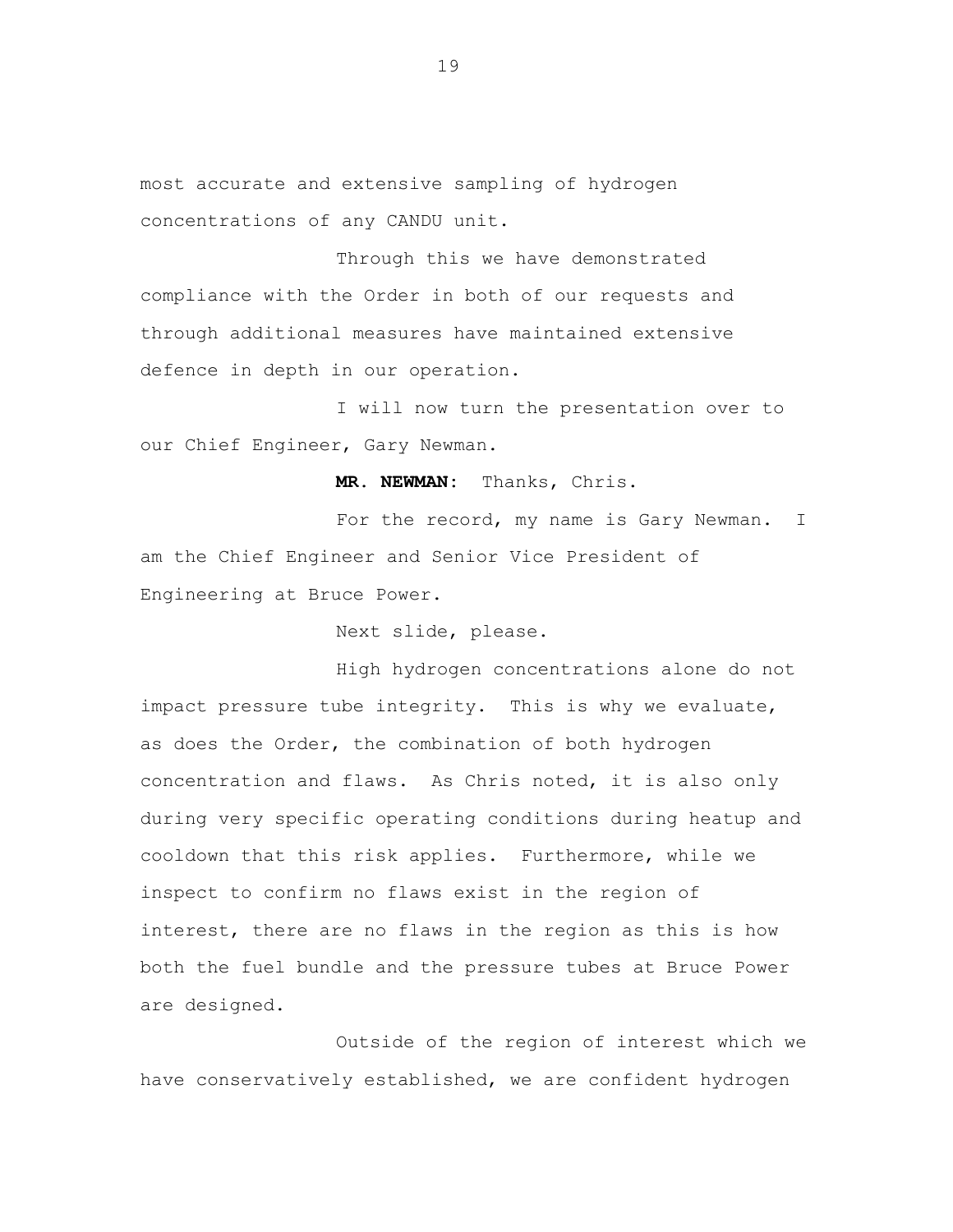equivalent model predictions are valid for fitness for service evaluations and below licensing requirements.

Next slide please.

During the original Unit 3 CWEST inspection scope, which included eight pressure tubes, results for three pressure tubes identified elevated hydrogen concentrations compared to the predicted values in a narrow region of interest at the top of the tube. In 99.5 per cent of the tube, hydrogen concentrations were below limits, and overall prediction for hydrogen in the tube was consistent with the predictive model.

As mentioned earlier, Bruce Power proactively expanded the inspection campaign to collect a large population of additional CWEST scrape samples from 42 unique pressure tubes in order to confirm the region of interest and hydrogen concentration levels. We also performed ANDE inspections for all of these channels to confirm there are no flaws in the region of interest where elevated hydrogen concentrations are observed.

This is one of the largest inspection campaigns ever done on a CANDU unit. This is not only beneficial in the case of Unit 3, but for all units at Bruce Power, as it was designed to be proactive and further bound the remaining units and complement existing evidence from historic unit-specific inspections.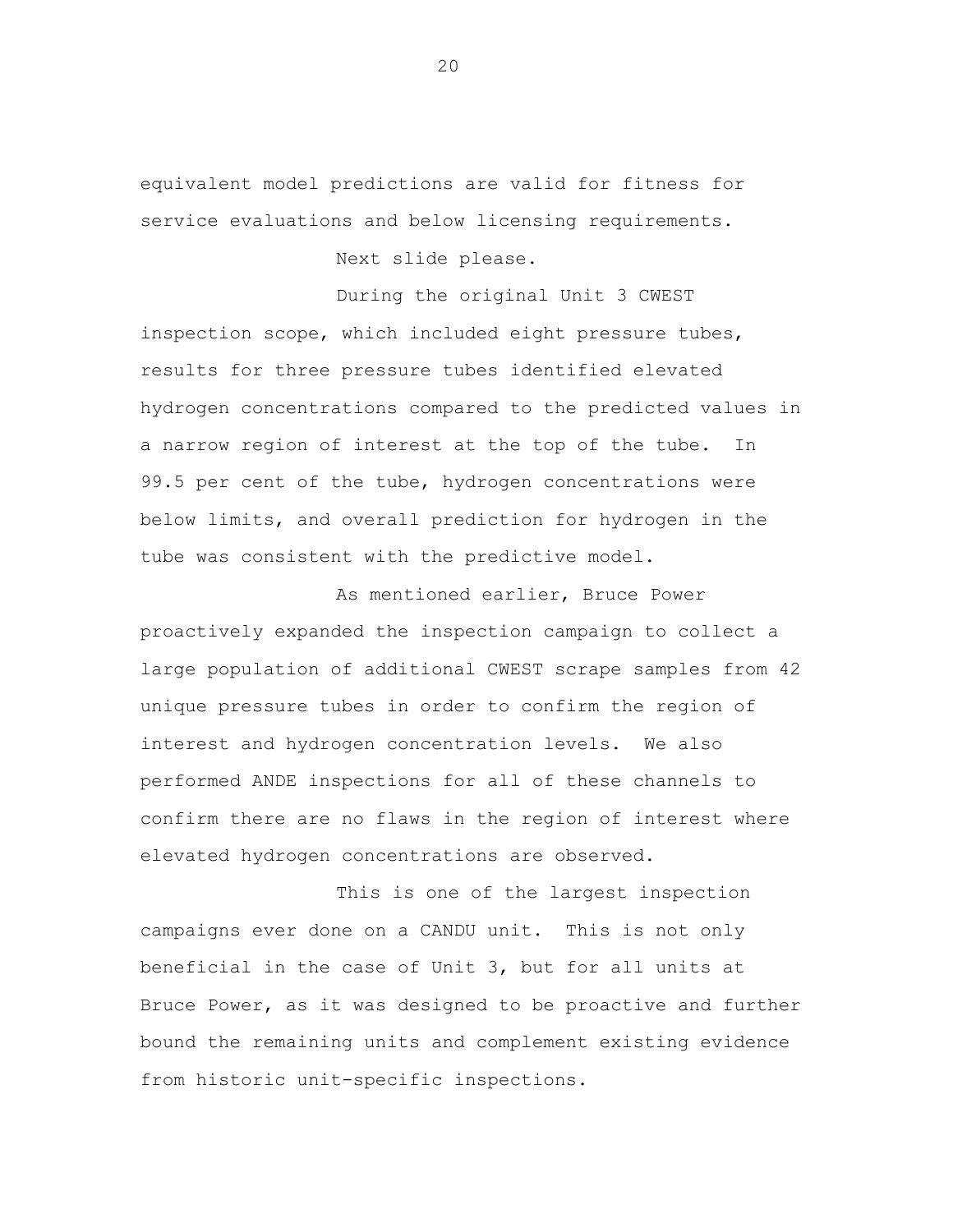The results of the enhanced Unit 3 fuel channel inspection campaign identified a circumferential variation of hydrogen concentration in only a subset of the tubes inspected, which is consistently localized to a small region in the upper half of the tube. Consistent with our periodic inspection program, we modified our tooling to sample in this very specific and targeted region.

As a part of the industry surveillance program, pressure tubes removed from Bruce Unit 6 during the MCR outage were selected mainly due to high circumferential variability. Results were found to be similar to the narrow region of interest as observed in Unit 3.

As opposed to random selection, pressure tubes are specifically selected for inspection and surveillance using conservative criteria and considerations that ensure results gathered are representative and bounding of all unit conditions. Next slide, please.

This figure illustrates this region of interest to put it in perspective.

The region of interest was determined based on extensive hydrogen measurements from Unit 3, using enhanced scrape locations both axially and circumferentially through tooling enhancements as well as punch specimens for Unit 6 at multiple clock positions. As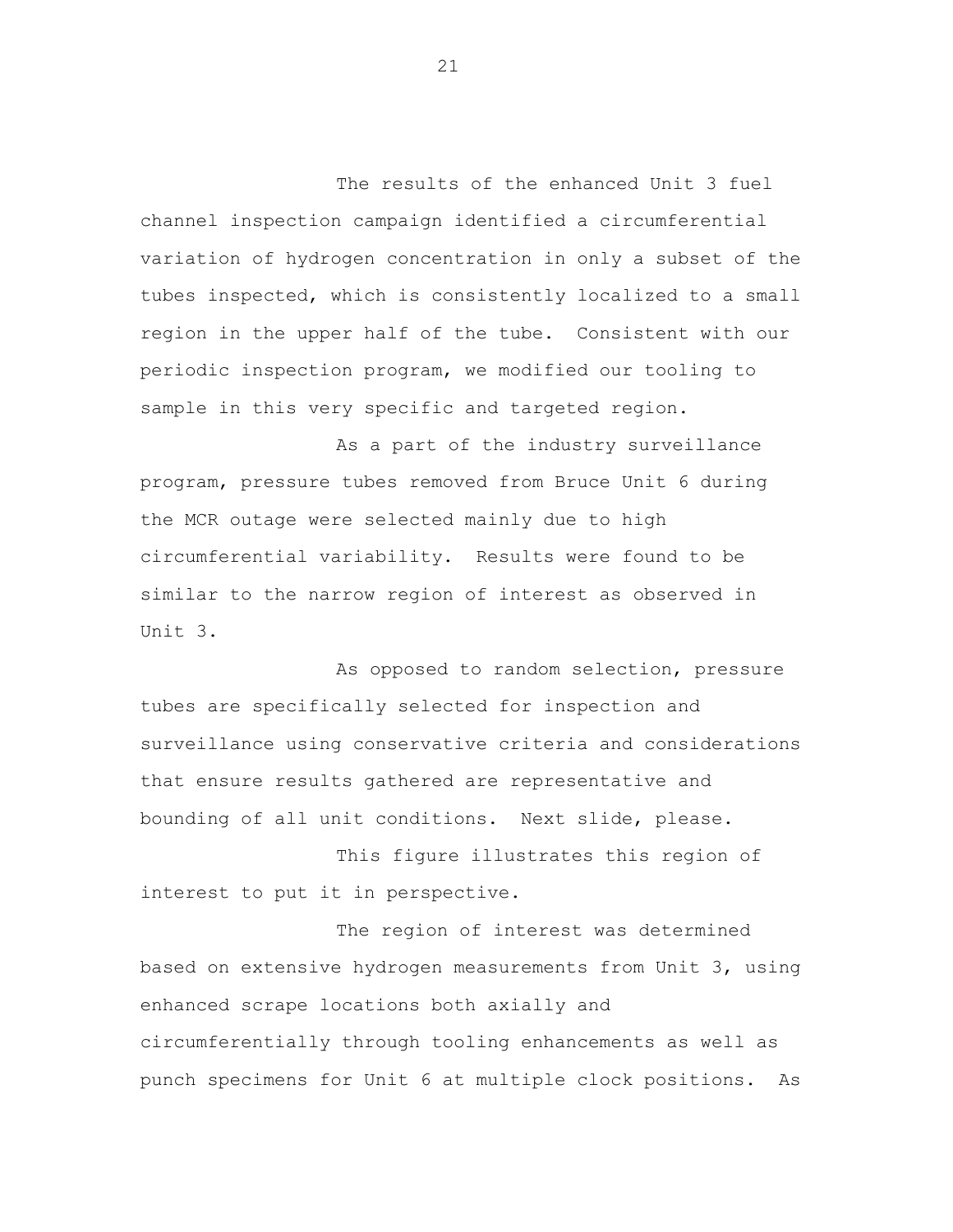such, these are the most accurate results collected during any in-service inspection on any CANDU unit to date.

Narrowing down the region of interest using evidence from sample measurements is important for a number of reasons. It allows us to confirm we do not have elevated hydrogen concentrations in the balance of the tube and also forms a region where we can use a large population of inspections for flaws on the Bruce units and confirm no flaws exist in this area.

Bruce Power appreciates the CNSC staff rationale for defining a more conservative region of interest as this was based upon information received at that time. We understand the CNSC-defined region of interest to be the full circumference of the pressure tube and up to 75 millimetres inboard of the outlet burnish mark. This was an appropriate position based on the information we had provided at that time.

Aligned with the CNSC staff CMD, which states new information may justify revision of the restart criteria, Bruce Power continues to formally provide surveillance evidence to CNSC staff to further inform the definition of the region of interest. This will all be completed by September 17th and builds on evidence provided over the last two months, starting with the response to the 12(2) letter.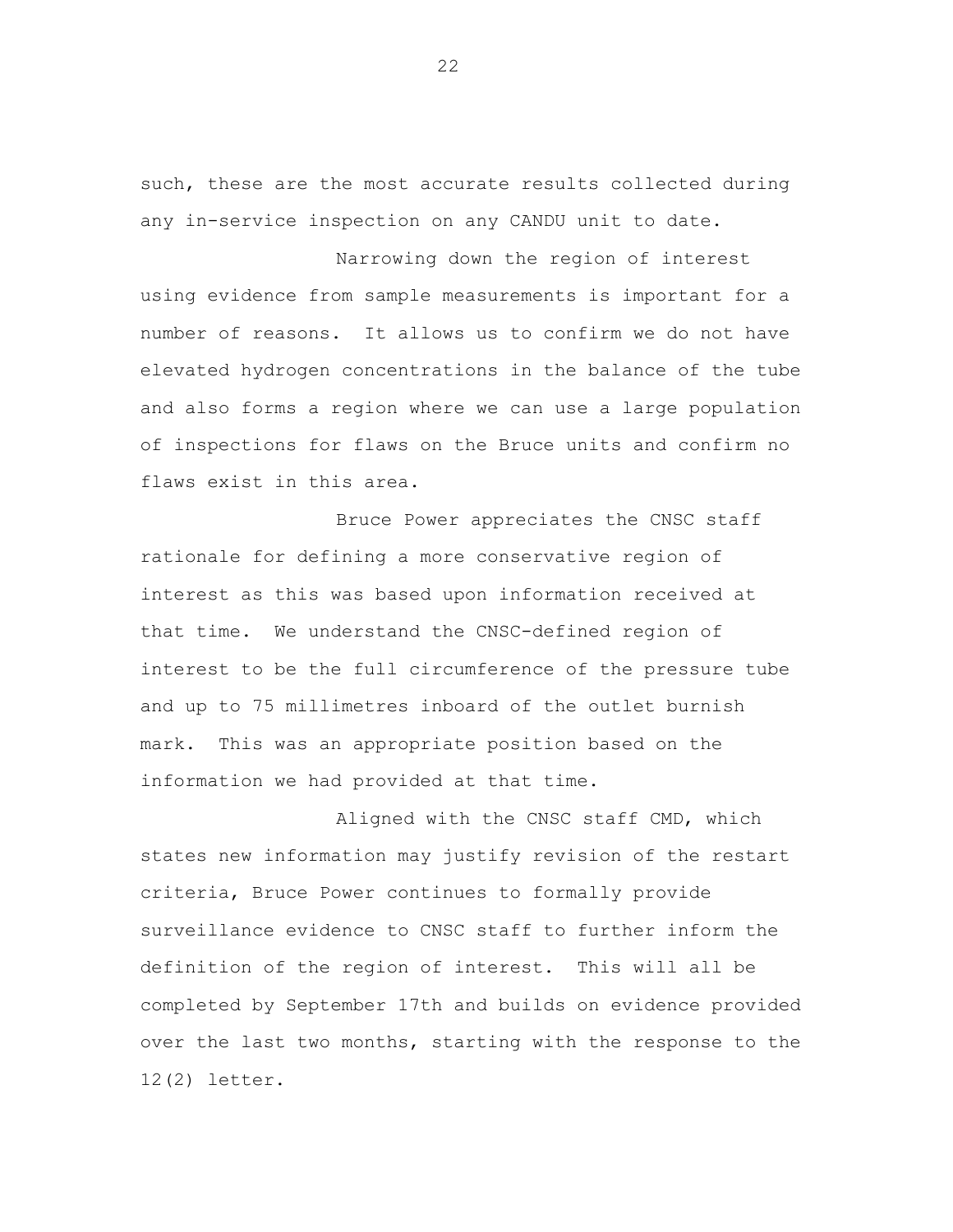Refining a conservative region of interest based on evidence is essential to ensuring the accuracy of fitness for service assessments and to ensure Bruce Power focuses our efforts on the right areas to continuously improve safety and demonstrate integrity of pressure tubes. Next slide, please.

As outlined in this illustration, the scrape results presented in both of the figures represents the hydrogen equivalent concentration: in the left figure, for the front-end outlet channels at the burnish mark plus 20 millimetres, and in the right figure, back-end outlets also at the burnish mark plus 20 millimetres within this 120-degree region of interest. These figures represent the axial location given where we postulate a 20-millimetre undetected through wall flaw to deterministically demonstrate that pressure tube fracture protection continues to be maintained. This is consistent with the requirements within CSA N285.8. Next slide, please.

Similarly, for Unit 6, surveillance pressure tube Sierra-13, this figure represents the burnish mark plus 20 millimetres, also showing the hydrogen equivalent around the various clock positions, all within the 120-degree region of interest, which we have conservatively been able to define. As illustrated in the figure, hydrogen concentrations outside of this region are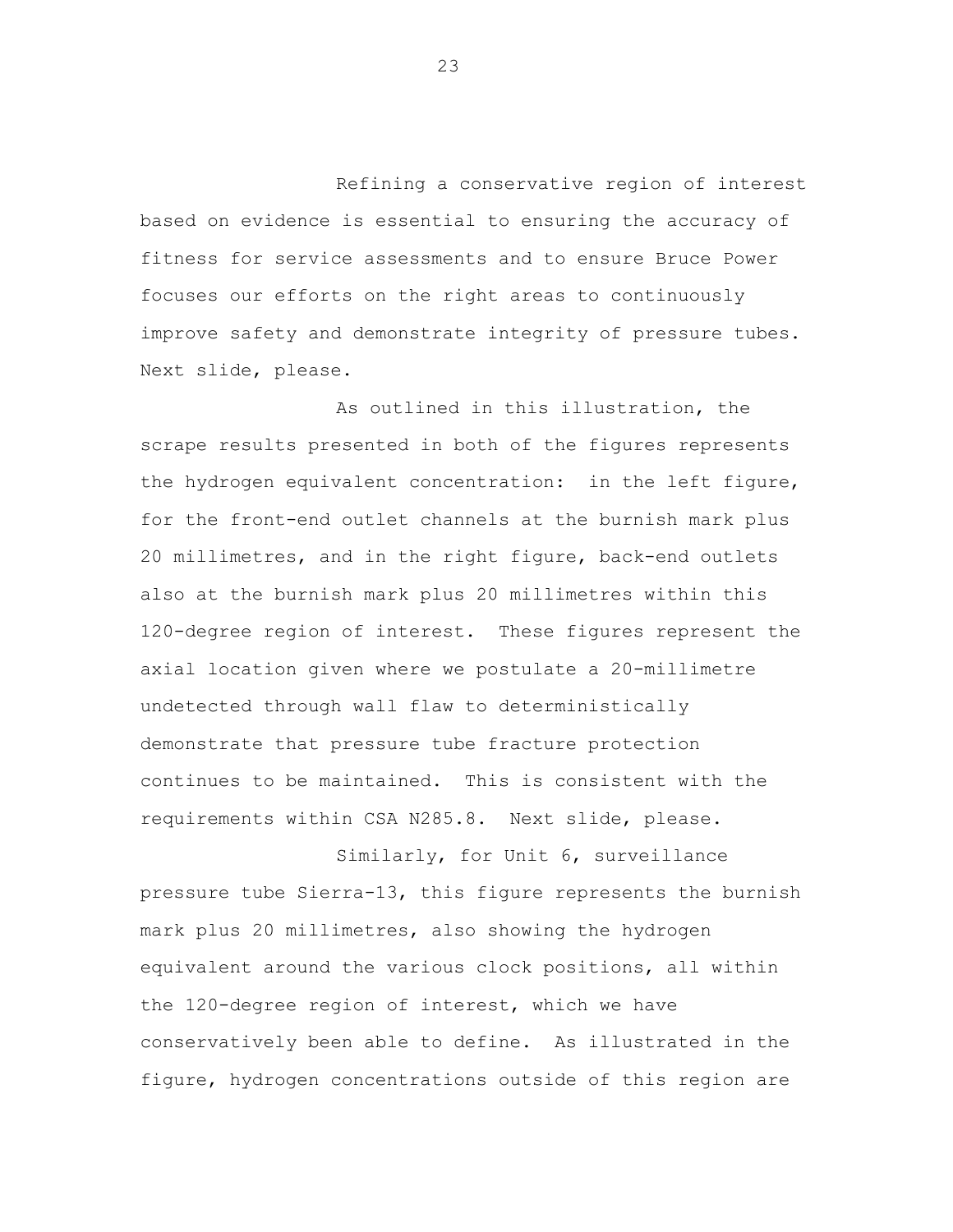well within licensing limits.

With this conservative region of interest clear, we can focus on inspections and analysis for flaws within this region. Next slide.

This figure illustrates the evidence of no flaws in the light grey region of interest. What you are looking at is a planar 360-degree view of the outlet end of the pressure tube. So if you were to close it back up, the light grey at the top and bottom of the illustration would come together at the top of the tube. This is the region of interest where elevated hydrogen concentrations are consistently observed.

There are no flaws in the region of interest where the elevated hydrogen concentrations are observed on any Bruce unit. This means there is no driver for crack initiation. Next slide, please.

There is a large population of evidence to confirm the lack of flaws in the region of interest. Bruce Power has performed inspections in 448 unique pressure tubes in Units 3, 4, 5, 6, 7, and 8, equivalent to nearly one full reactor core, which is 480 channels.

We also revisit channels, which would increase this number to 728. This is done on a routine basis as normal practice for planned outages to confirm these conclusions remain bounding. Further planned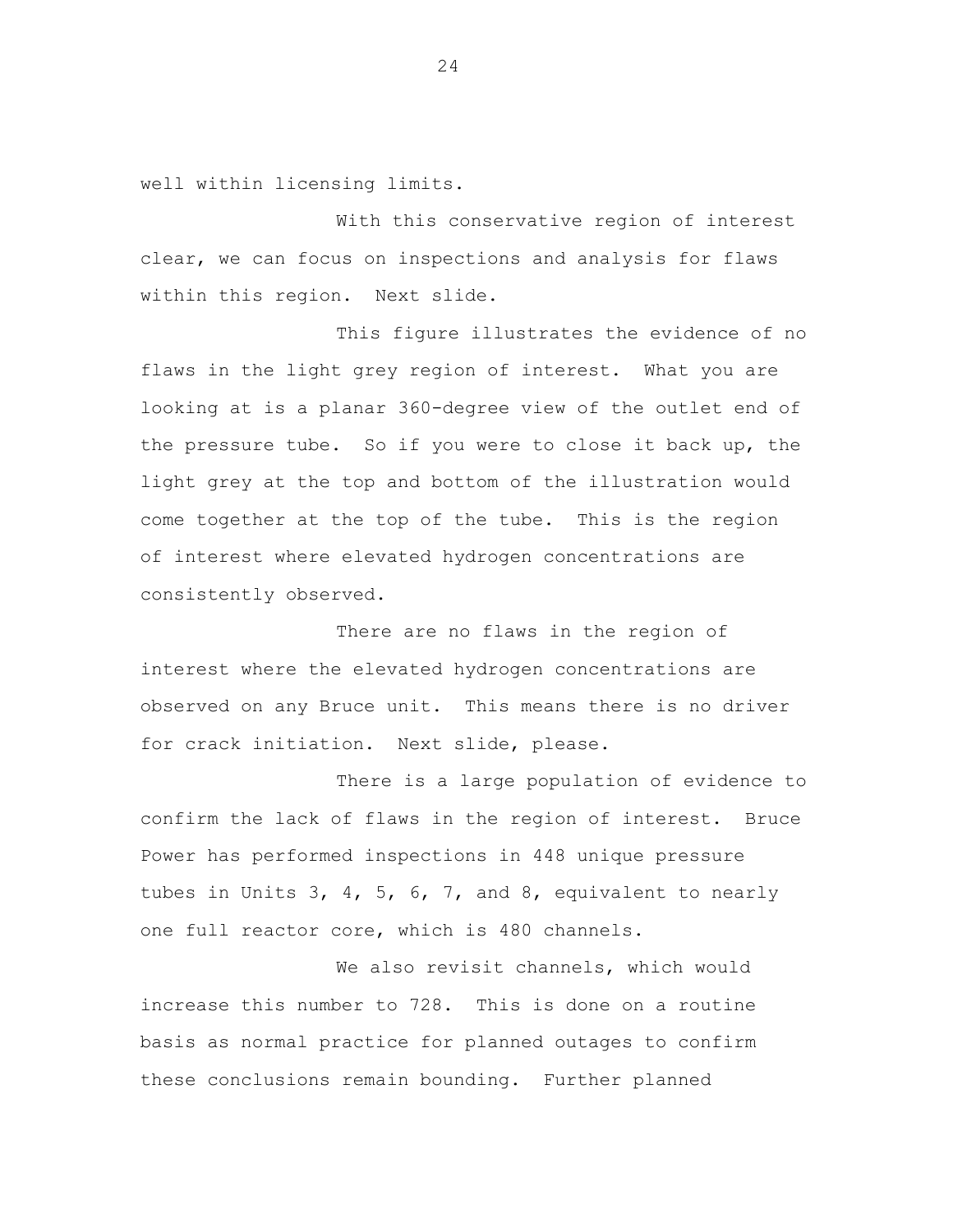inspections will continue to verify this. Next slide, please.

The apparent cause for the observed redistribution of hydrogen is due to the temperature gradient, with the top of the pressure tube cooler than the bottom. This was identified through two independent sources, including critical heat flux mock-up experiments completed in recent years at STERN labs in support of fuel bundle sheath temperature distributions, and separately through two-dimensional finite element modelling work. This work demonstrates the progression of the region of interest as a function of operating years.

As we have established through inspection evidence, higher hydrogen concentrations are encountered in some pressure tubes and are consistently found at the top of tube in a narrow region of interest. In these affected pressure tubes, the hydrogen concentration measurements in areas outside the region of interest at top of the tube are significantly lower and remain within traditional modelling predictions.

The higher hydrogen concentrations at the top of the tube is caused by hydrogen redistribution due to a temperature gradient at outlet ends. This is not an overall increase in the amount of hydrogen in the pressure tube, but rather a redistribution to the aforementioned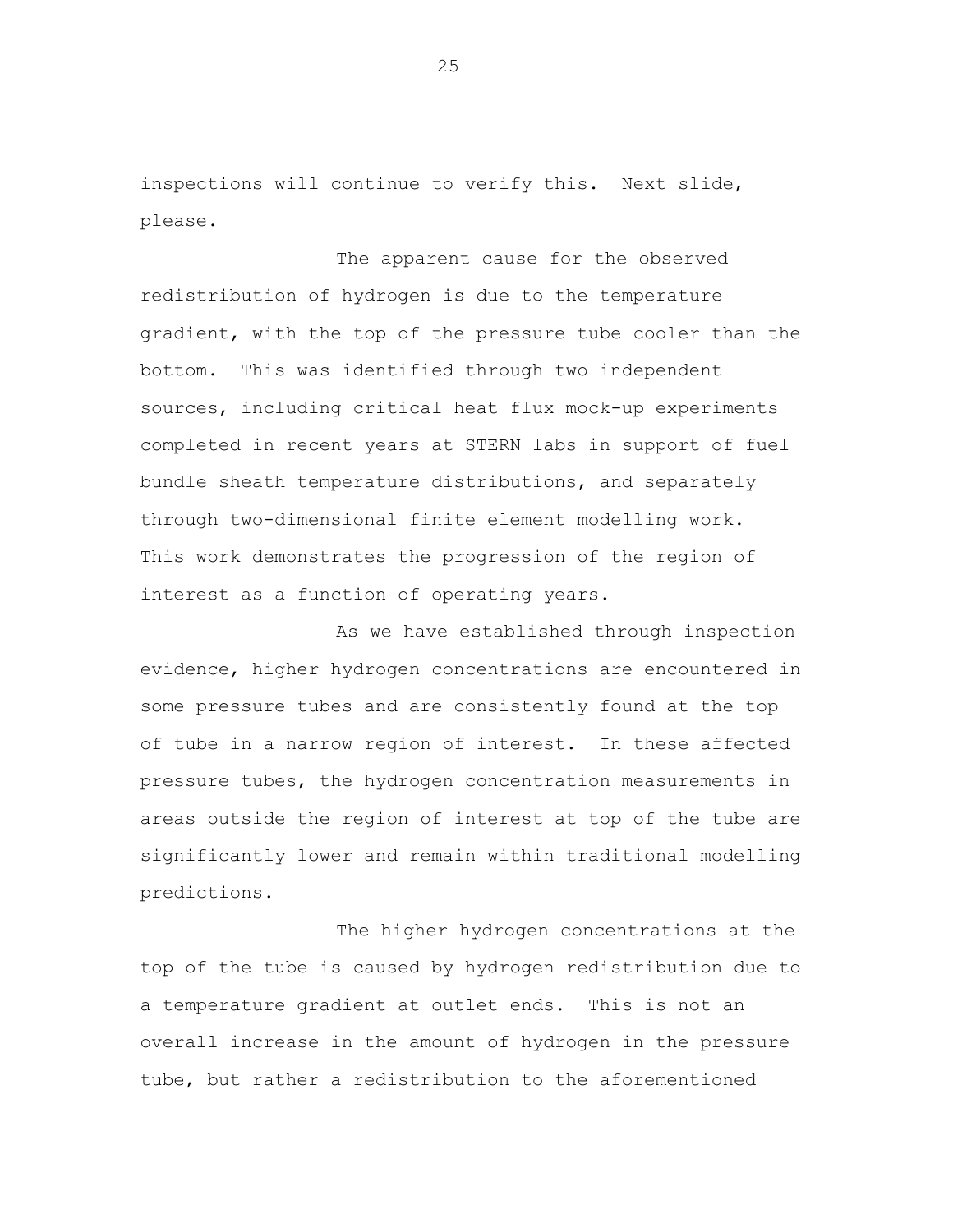region of interest. Next slide, please.

This slide illustrates our understanding of the mechanism in our apparent cause evaluation. The targeted region where we have measured higher hydrogen concentrations is due to progression of total hydrogen concentration. It is not an increase in the overall hydrogen pickup in the pressure tube. Bruce Power has demonstrated the existing predictive model for hydrogen concentration continues to provide bounding predictions outside this targeted region of interest that remain below licensing limits.

These four figures show the newly developed two-dimensional model, which is 12:00 to 6:00 on the vertical axis and axial position on the horizontal axis. In addition, this is reflected of four different time intervals, namely five years, 10 years, 20 years, and 30 years of operation. And you can see how this region of interest develops over this time period.

Our analysis indicates the high concentrations of hydrogen exist at the upper portion of the tube due to a temperature gradient as a result of flows within the channel. Higher hydrogen concentrations are limited to this region of interest, which is at the top of the tube near the outlet burnish mark. We have conservatively identified this region. Next slide, please.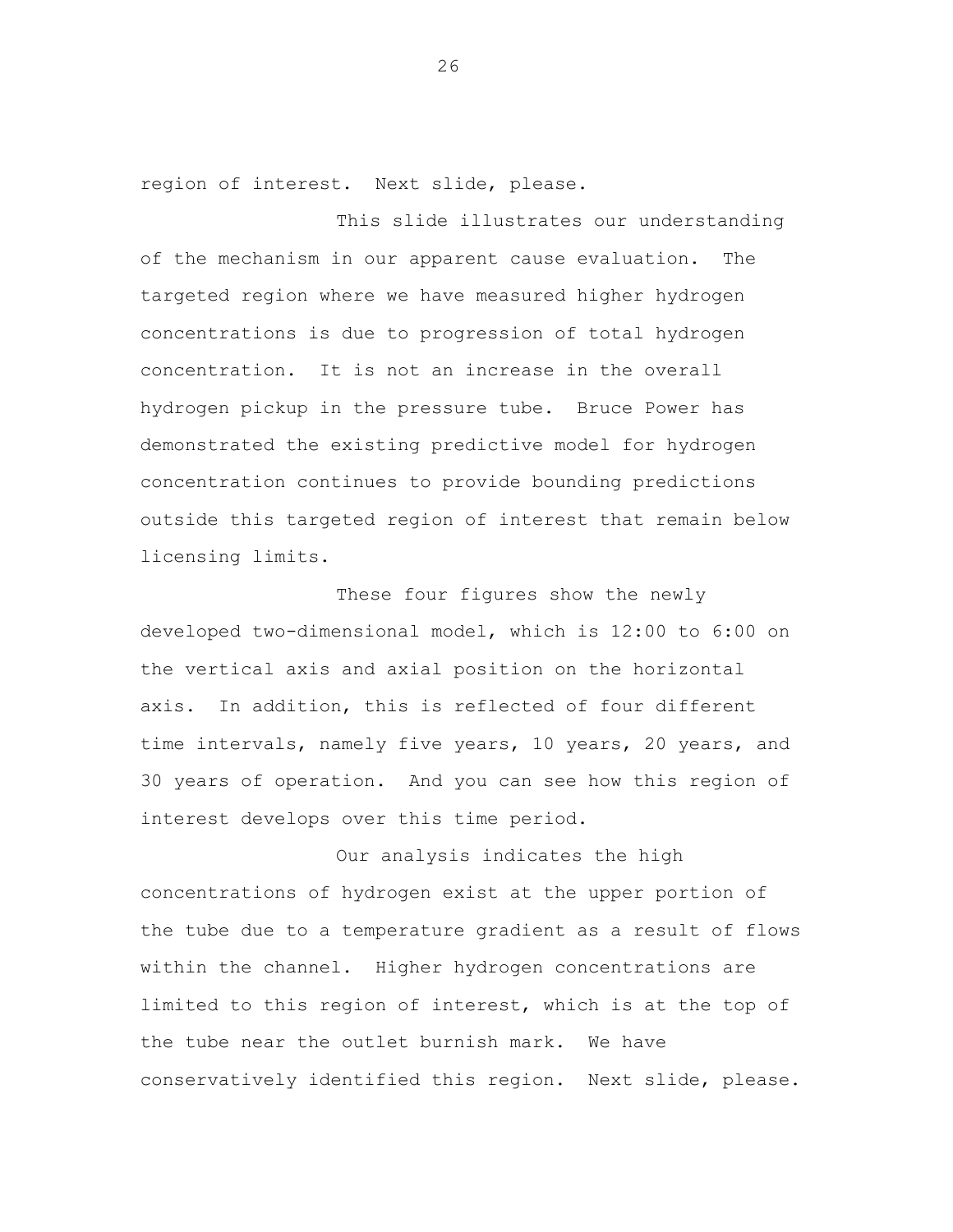From a fitness for service perspective, our key assessments remain valid. This includes our existing flaw assessments on all units.

The existing pressure tube to calandria tube contact dispositions remain valid and are not impacted by elevated hydrogen concentration in the region of interest. No pressure tube to calandria tube contact in the region of interest is physically possible.

The existing fuel channel elongation assessments remain valid and are not impacted by elevated hydrogen concentration in the region of interest. Elevated hydrogen concentration in the region of interest is not expected to have a significant effect on the probabilistic core assessment, including the leak-before-break analysis.

As such, Bruce Power is confident fitness for service will be maintained for Unit 3 and all other units. Next slide, please.

The discovery of elevated hydrogen equivalent concentrations has put into question the predictive capability of the model for hydrogen equivalent levels in operating reactors with pressure tubes in extended operation. We've talked about the proactive steps taken to collect information and work currently underway to update our predictive models as part of our longer-term effort.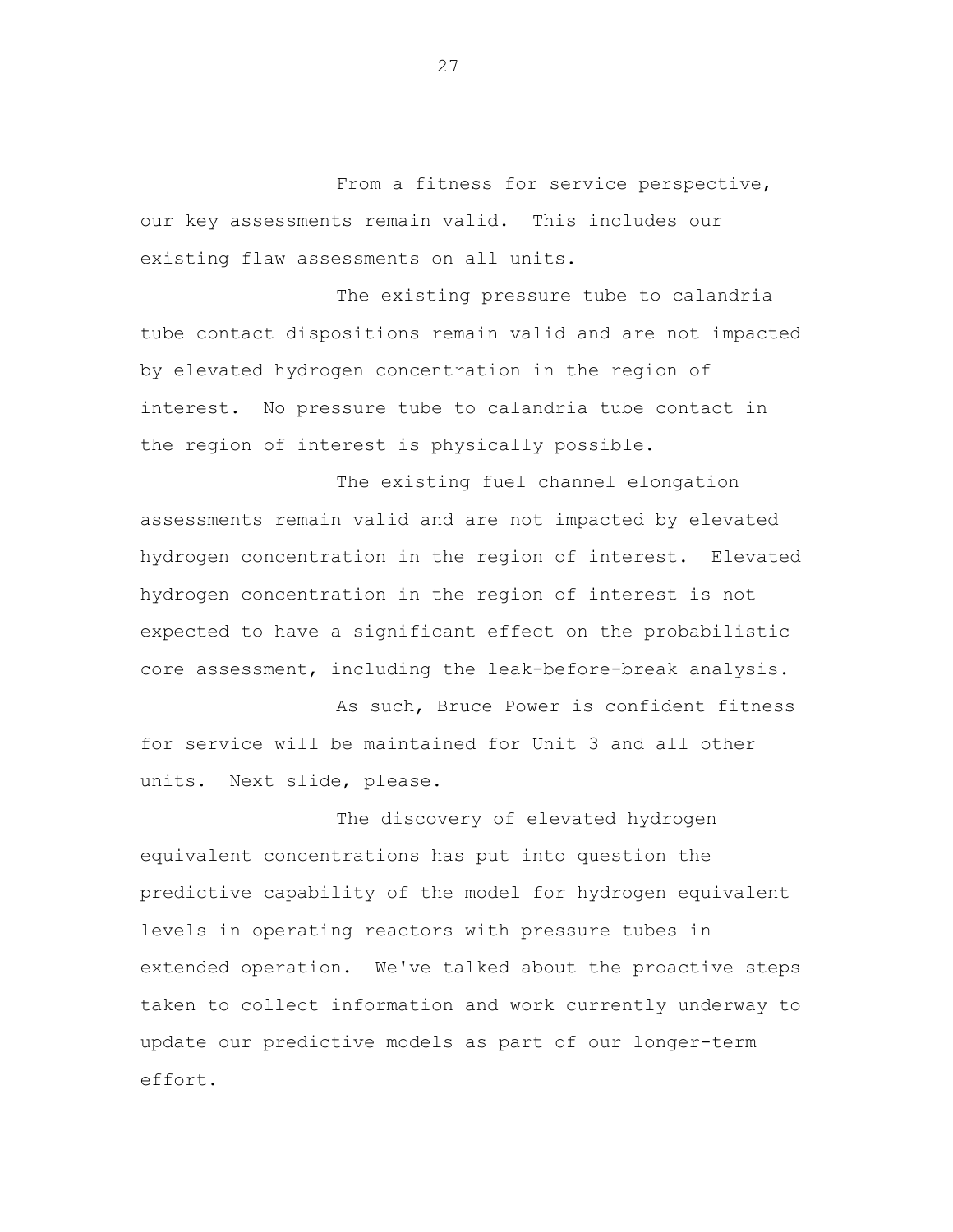I want to emphasize the fact that the current fracture protection assessments of record demonstrating compliance with CSA N285.8 remain valid for the entire length of the pressure tube, with the only exception being the limited region of interest at the top of the pressure tube that represents less than 0.5 per cent of the total volume of the tube. These fracture protection assessments were completed using the Rev 1 of the fracture toughness model, which is the model currently approved for use by the CNSC.

Elevated hydrogen concentrations in the region of interest is being addressed in our fracture protection assessment. Bruce Power has completed initial laboratory testing with favourable results at higher hydrogen equivalent levels, and additional testing is planned later this year. The outcome of this test and associated analysis is to be submitted to the CNSC staff in the near future to request an update to the fracture toughness models.

In the interim, a risk-informed approach has been developed to take consideration of the lack of flaws in the region of interest; as defence in depth, low probability of pressure tube failure due to crack initiation and growth from a flaw; and conservatism in the fracture toughness model.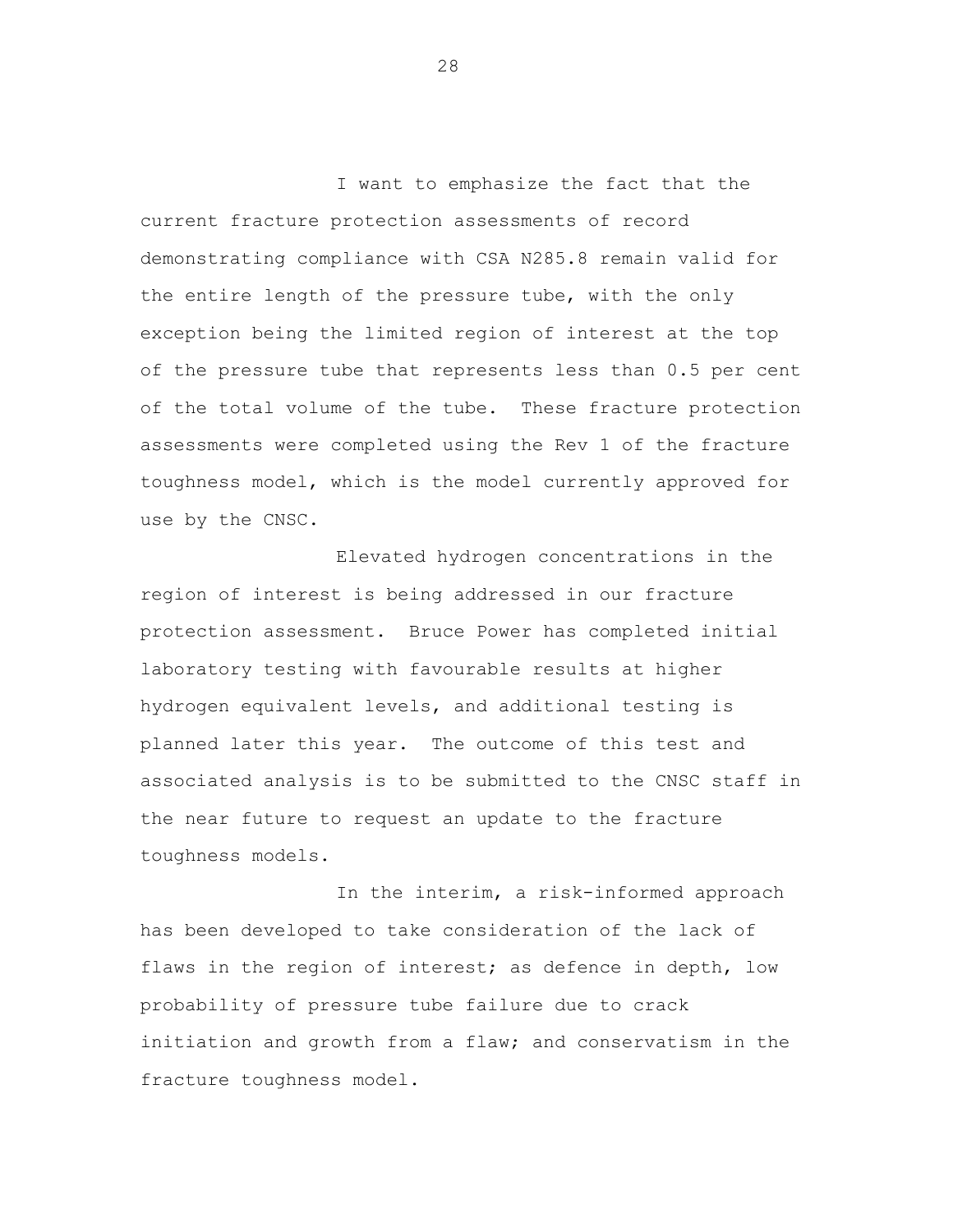As discussed earlier, risk control measures are also being implemented. Modifications to the heat-up and cool-down profile in Unit 3 are currently being evaluated in parallel via the engineering change control process to demonstrate compliance with required safety factors.

Similarly, improvements are being made to minimize potential for cold over-pressure transients through logic changes and plant operational protocols to prevent a pressure excursion in the heat transport system during cold conditions.

Technical justification, including verification by testing, is being conducted to demonstrate the crack initial model accurately accounts for flaws in areas of higher hydrogen concentration and will be submitted, as noted in our recent correspondence to the Commission. Next slide, please.

Our probabilistic core assessment will be updated to reflect the change in prediction of hydrogen concentration in the region of interest. We expect this will not materially impact the conservative safety margin in place due to the fact that no flaws have been detected in the region of interest. The probabilistic fracture protection assessment will also be updated to address channels that have not been inspected. For the same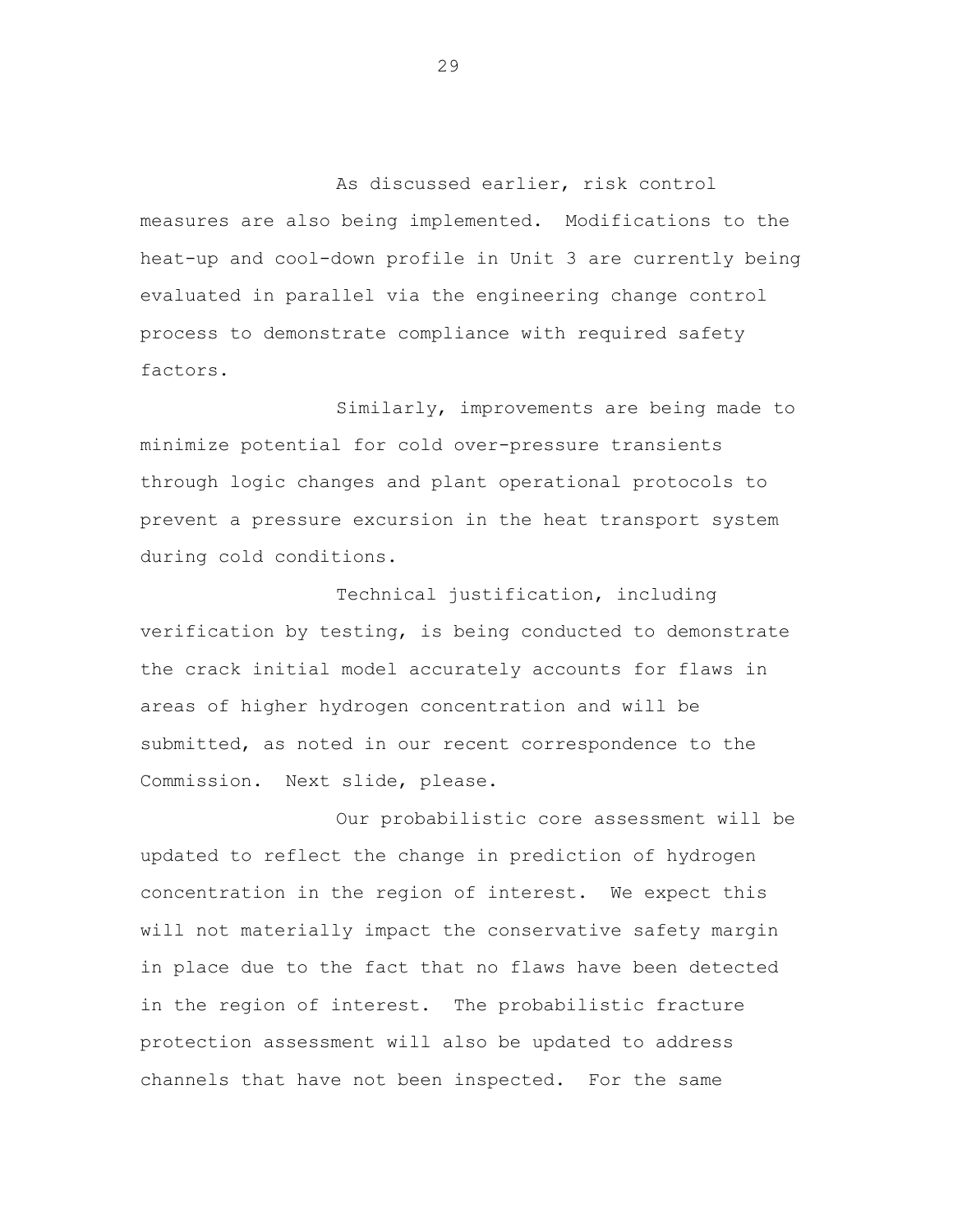reason, this too is expected to be insignificant and not materially impact the conservative safety margin. Next slide, please.

In summary, there are four key points I want to leave you with.

1. The elevated hydrogen concentrations are localized, yet represented by a conservative region of interest, and there are no flaws in this area.

2. The methodology applied to flaw analysis, pressure tube to calandria tube contact, and fuel channel elongation measurements remain valid and are not impacted.

3. Strong fracture protection will continue to be demonstrated, including deterministic analysis.

4. Probabilistic assessments will be updated and will not materially impact the conservative safety margin in place.

These collective elements demonstrate both compliance with the order and pressure tube integrity in the proposals to return Unit 3 to service and the unplanned outage framework before the Commission for consideration.

I will now turn it back to Chris Mudrick for closing remarks. Next slide, please.

**MR. MUDRICK:** Thanks, Gary.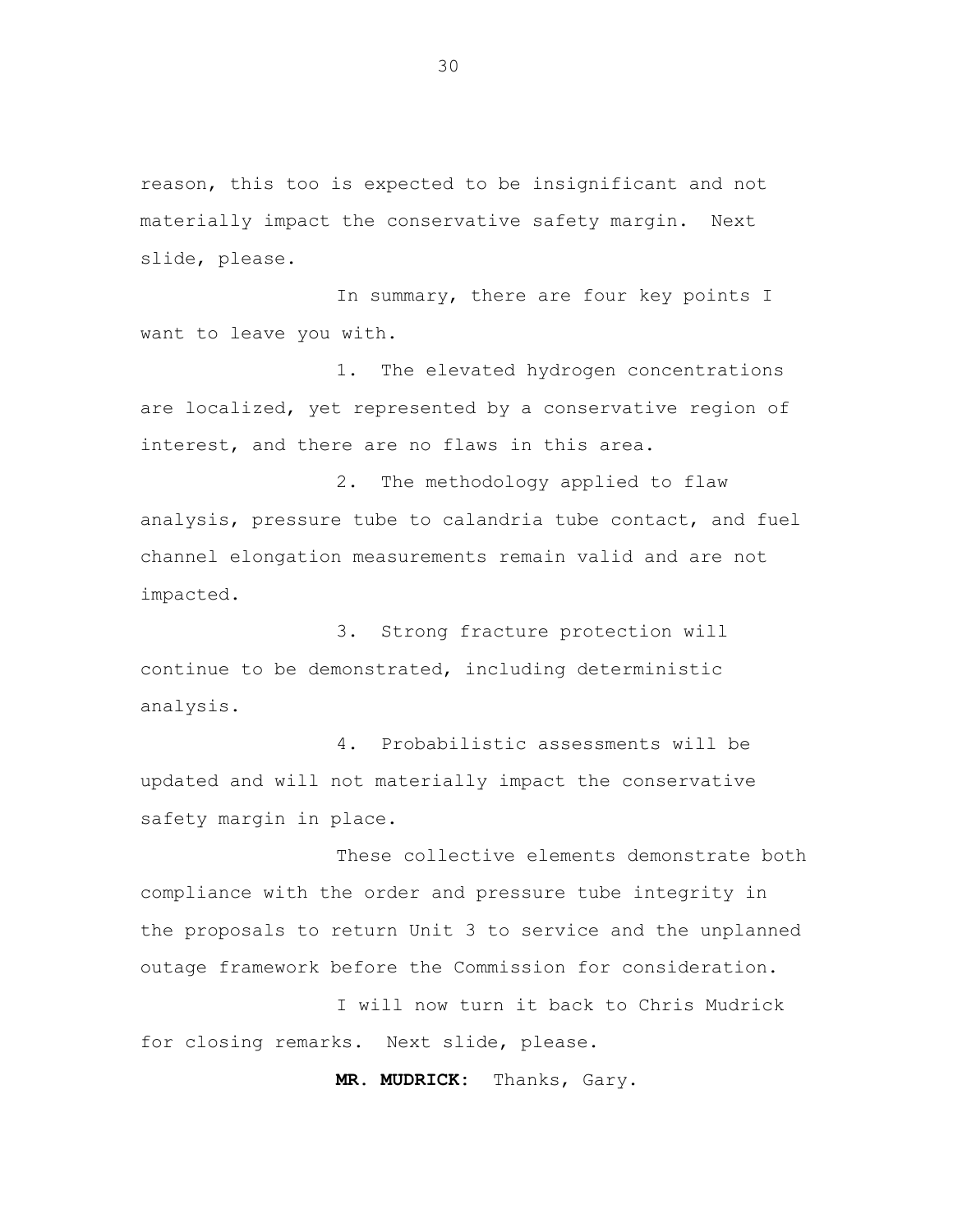And for the record, this is Chris Mudrick, executive vice-president and chief nuclear officer at Bruce Power. Next slide, please.

I want to leave the Commission with three concluding points today.

1. The two Bruce Power proposals before the Commission are compliant with the CNSC order, demonstrating high hydrogen concentrations are limited to a conservatively identified and narrow region of the pressure tube where no flaws exist. Bruce Power will provide additional confirmatory information for further verification and demonstrate fitness for service. Pressure tube integrity is assured.

2. High levels of safety margin and defence in depth are maintained. During our less than three per cent of operating hours, including heat-up and cool-down, operational measures are in place to further enhance safety margins, including pressure tube integrity.

3. We have sequentially planned outages on all operating units, starting with Unit 7 in November and over the next 18 months, for inspections to further verify pressure tube integrity. Next slide, please.

In closing, we respectfully request approval of the Commission on these two proposals. We are committed to providing all of the verification items and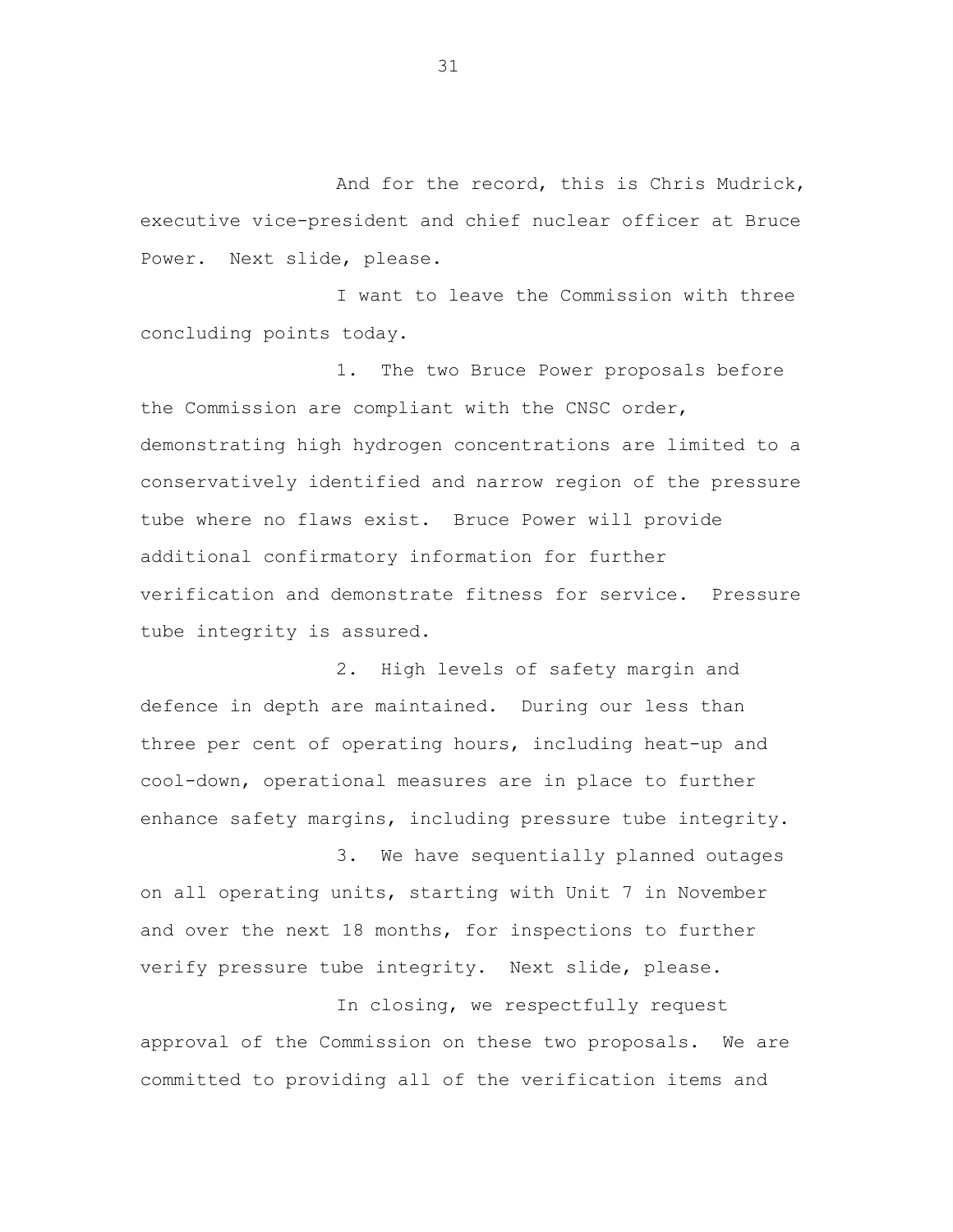fitness for service submissions noted in our correspondence from September the 9th, and we will continue to work with the CNSC staff to provide any additional information as required.

We agree with the Commission on the importance of this issue and appreciate the opportunity to present these two requests in the public forum today.

Thanks for your time. And our team is pleased to engage on any questions from the Commission.

**THE PRESIDENT:** Thank you very much, Mr. Mudrick, Mr. Newman, and Mr. Scongack for the presentation.

We'll now to move Ontario Power Generation for their presentation as outlined in CMDs 21-H11.1, 11.1A, and 11.1B.

Dr. Vecchiarelli, the floor is yours.

#### **CMD 21-H11.1/21-H11.1A/21-H11.1B**

**Oral presentation by Ontario Power Generation**

#### **DR. VECCHIARELLI:** Good afternoon

President Velshi, Members of the Commission, and the External Advisory Committee.

For the record, my name is Jack Vecchiarelli. I am the vice-president of Nuclear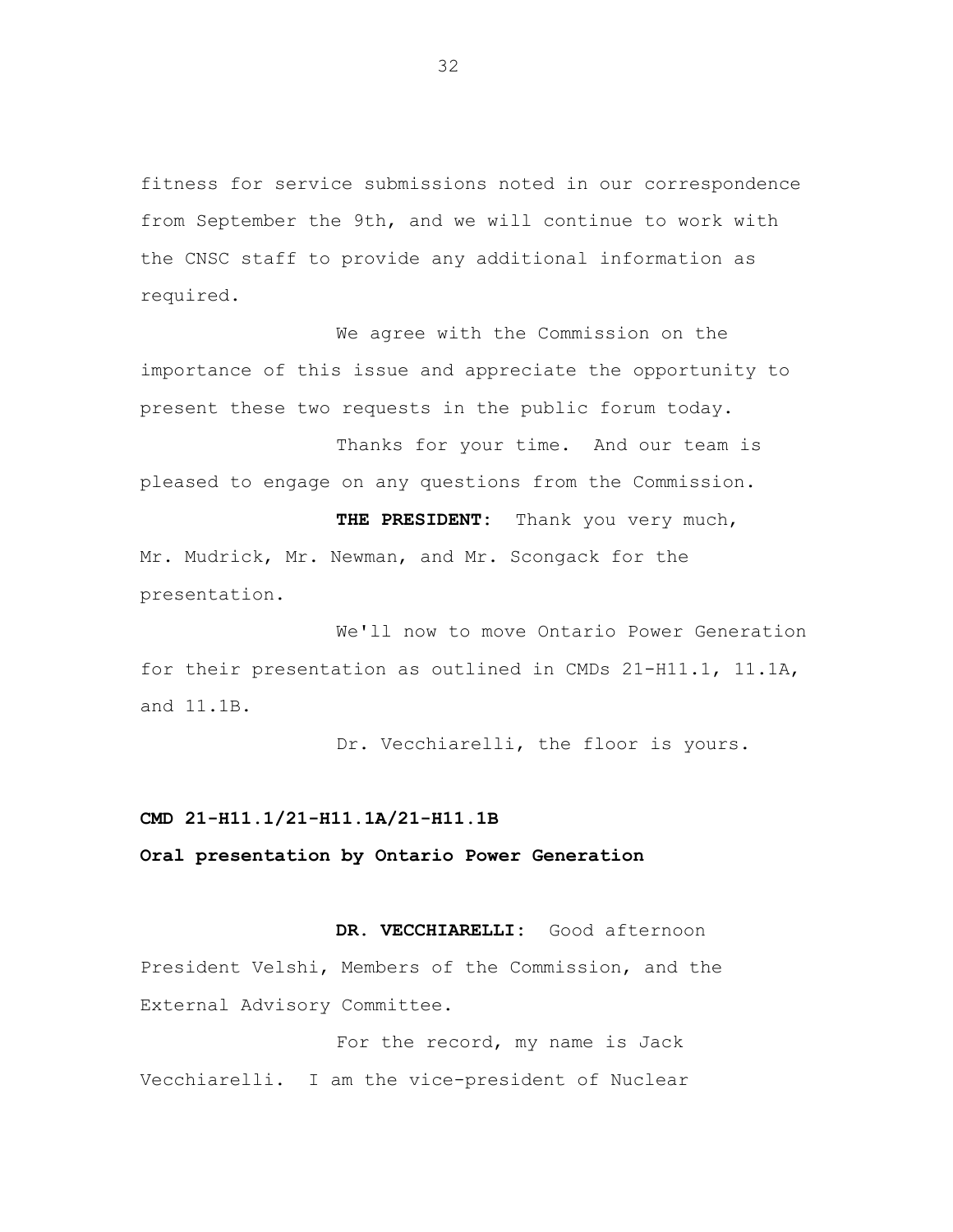Regulatory Affairs for Ontario Power Generation.

Thank you for this opportunity to be heard on the matter of the designated officer orders relating to the measurement of hydrogen concentration in pressure tubes.

I would also like to take a brief moment to acknowledge that all of OPG's facilities across Ontario are located on treaty and traditional territories of Indigenous people. Next slide, please.

With me today are several members of the OPG team, including Sean Granville, chief operations officers and chief nuclear officer; Mark Knutson, senior vice-president Enterprise Engineering and chief nuclear engineer; and the licence holders for the Pickering and Darlington nuclear generating stations, namely, Senior Vice-Presidents Jon Franke and Steve Gregoris, respectively, to whom the orders are addressed.

We are before the Commission today to present OPG's perspective on the orders and to summarize the evidence and rationale in support of our formal written request made to the Commission. This includes an outline of our pressure tube fitness for service assessments, enhancements planned for future pressure tube inspections, and modelling of hydrogen equivalent concentration, or Heq, as well as the operational safety and defence in depth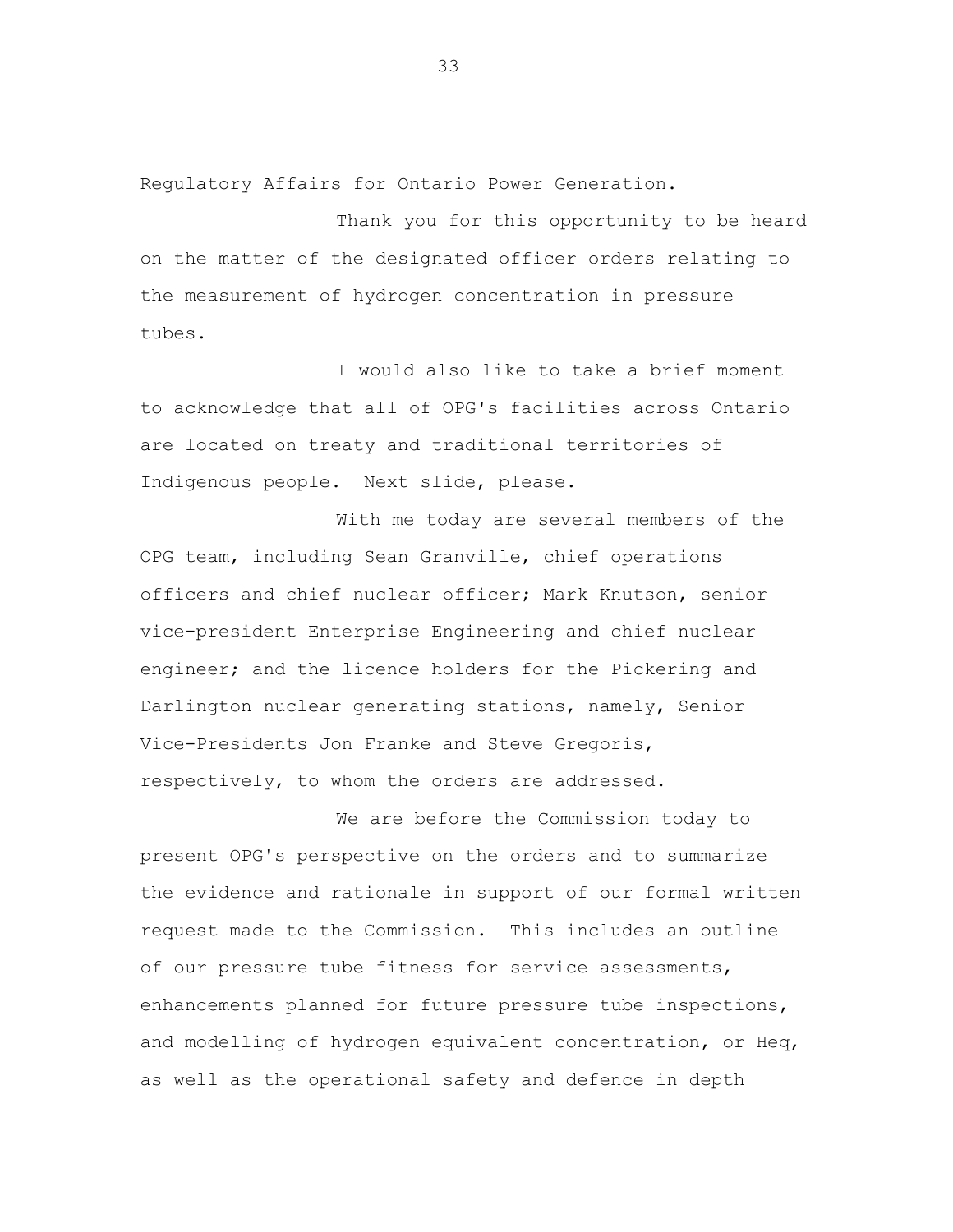provisions that are in place to assure that the risk of a pressure tube failure is low. Next slide, please.

For OPG, there are two designated officer orders that are currently in effect, and we appreciate the opportunity to be heard with respect to both orders today.

As written, the order for the Pickering Nuclear Generating Station is applicable to Units 1, 4, and 5 to 8, while the order for the Darlington Nuclear Generating Station applies to Units 1 and 4.

We fully understand that under the orders, OPG requires prior authorization from the Commission to restart these units following any outage that results in the cool-down of the heat transport system. Next slide, please.

As shown in this slide, the orders allow two options by which OPG can make its case in seeking authorization. As highlighted here, these hinge on demonstrating with a high degree of confidence that the pressure tube Heq is within the licensing basis or that there is high confidence of no pressure tube flaws in the region of interest.

OPG has chosen to address both options, and per the orders, the supporting inspection and maintenance activities have been carried out over the course of many years to date, that is, through the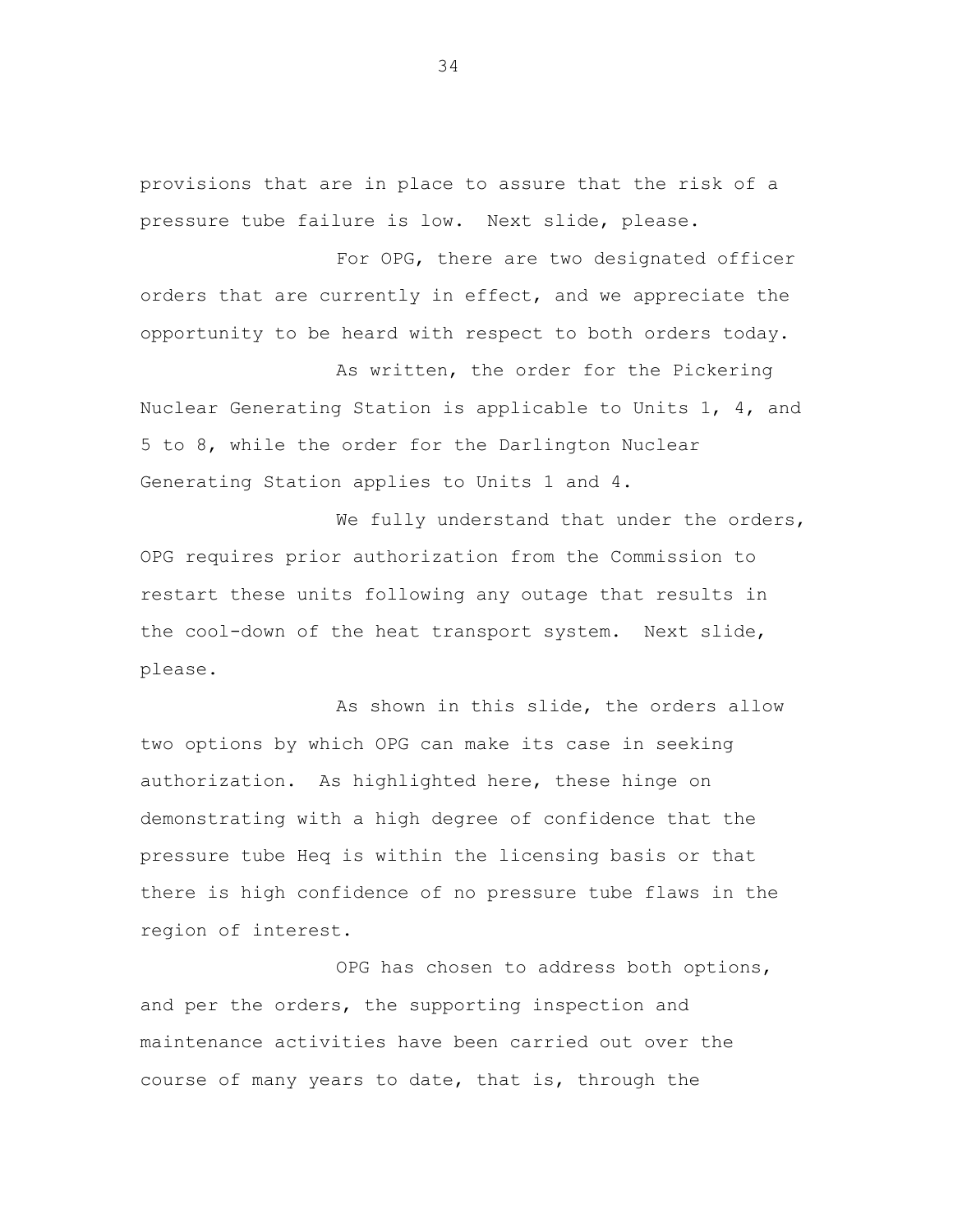execution of our robust fitness for service program which is in accordance with licence condition 6.1.

Furthermore, per the orders, the results of such activities have been submitted to CNSC staff on a routine basis, that is, programmatically and in accordance with OPG governance. The results are summarized in our recent submissions related to the orders, as noted later in this presentation.

It should also be noted that we have most recently made a supplemental submission on September 8th to provide additional information, free of redactions, in support of our response to the orders.

And for reference, the extra slides to this presentation also show some key elements of the licensing basis that are pertinent to the Heq matter. Next slide, please, slide 5.

While continuing to comply with the orders, OPG has carefully considered the recent Bruce Power information on Heq together with our own knowledge base that supports a good understanding of Heq behaviour in OPG pressure tubes, and we maintain that there is no undue risk from the restart of Pickering and Darlington units following any outage.

Regarding this second point on the slide, and as you will hear during the course of this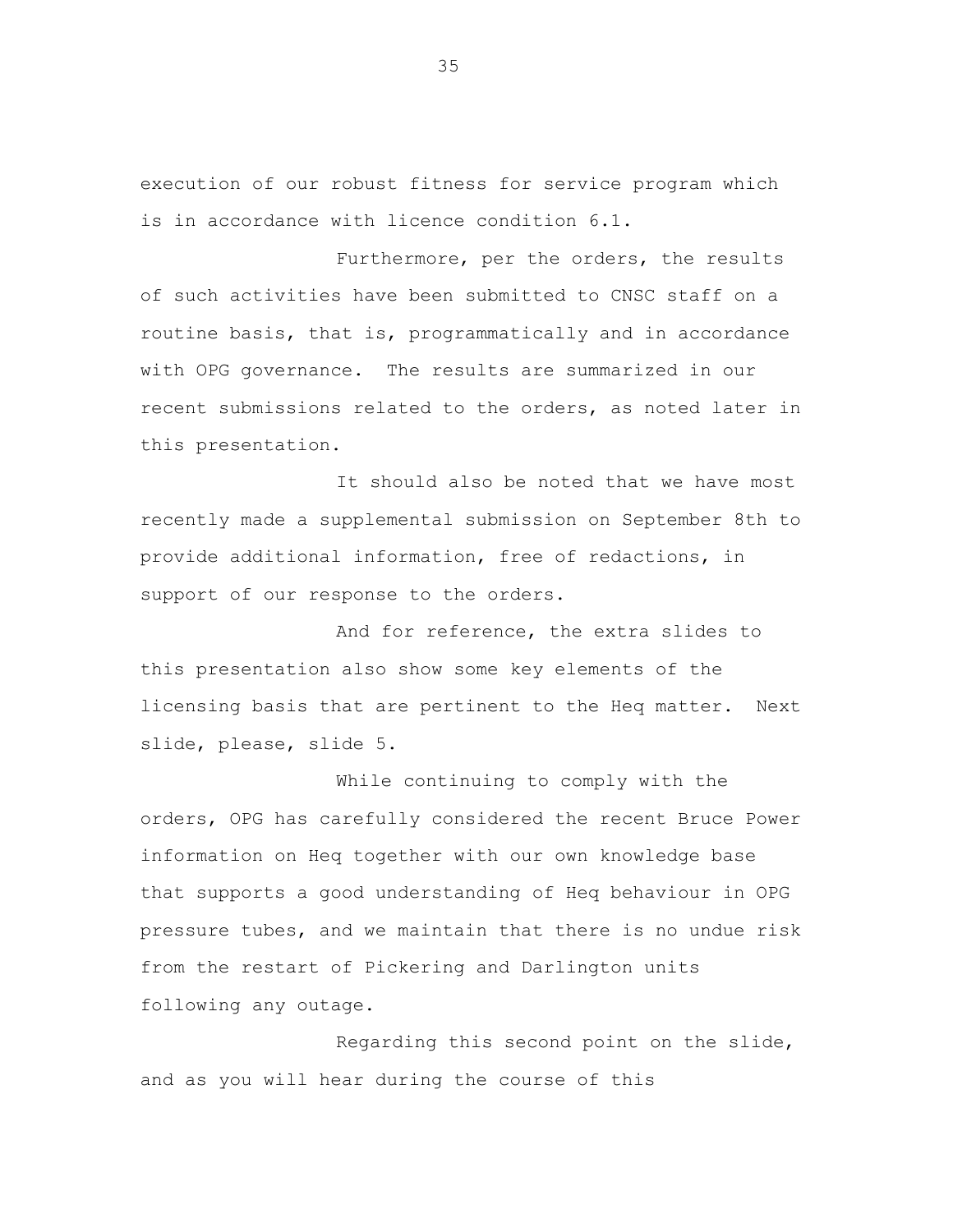presentation, our supporting case is multi-layered. I would like to take a moment to elaborate on this point so as to outline the thrust of our supporting case, which encompasses a diverse range of considerations. My intent here is to put this issue into a broader perspective holistically and from an overall risk-informed point of view.

Firstly, we have high confidence that Heq is within the licensing basis, including in the region of interest.

Regardless, we also have high confidence that there are no flaws in the region of interest for units in extended operation with the exception of two minor flaws in Pickering Unit 5. Nonetheless, we have high confidence that any such flaws are safe and dispositioned in accordance with the licensing basis, even at postulated high Heq conditions, and that they cannot lead to the formation of cracks.

Nevertheless, we have high confidence any postulated crack will not grow through the wall of the pressure tube. And this is further mitigated by our highly effective leak detection capability, which would detect leaks in a timely manner and facilitate a safe reactor shutdown. And hence, we have high confidence that pressure tubes will not fail.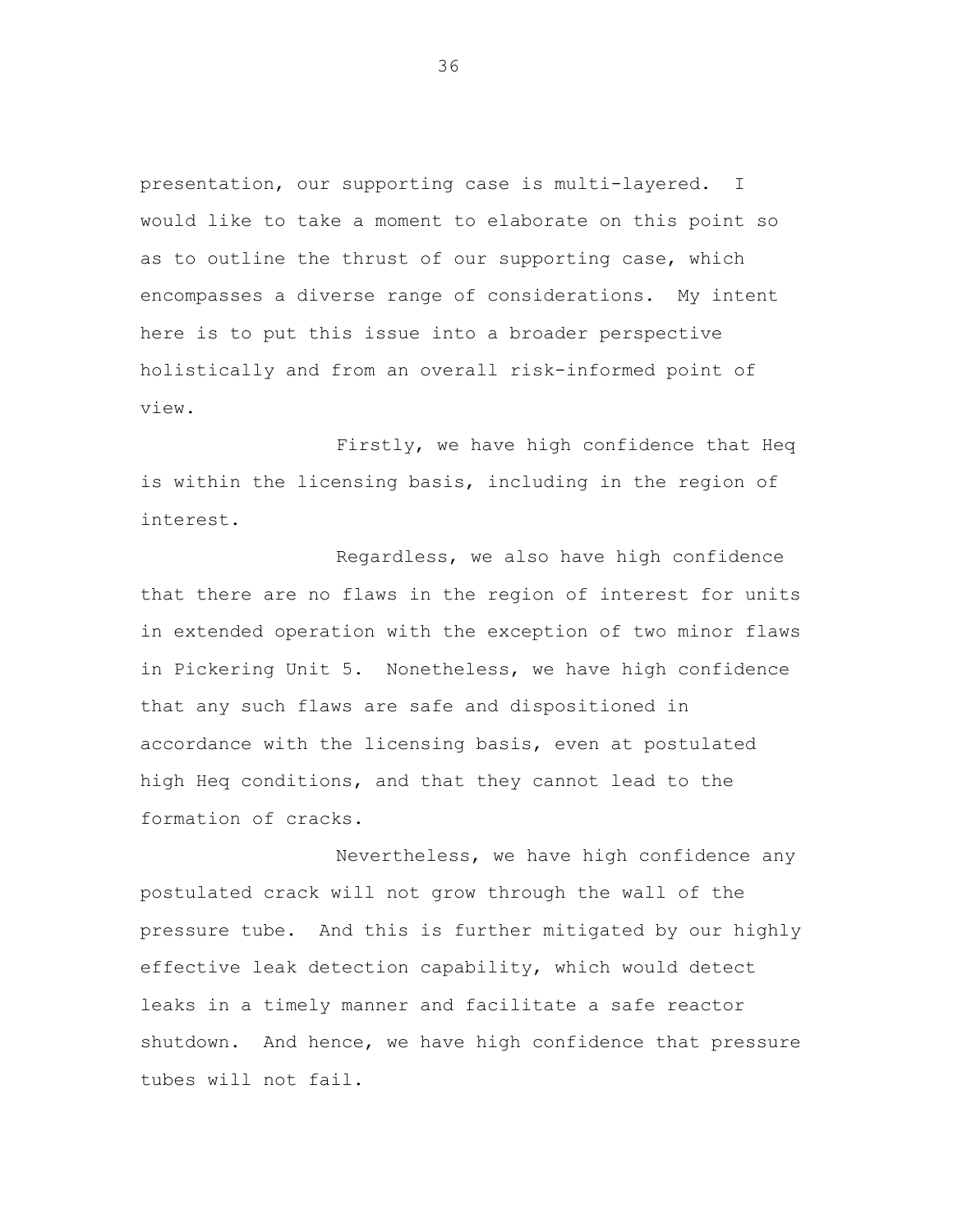Moreover, we have high confidence in the safety systems that are designed to mitigate the unlikely event of a pressure tube failure, as demonstrated to be effective by comprehensive safety analysis documented in the station safety reports.

And lastly, probabilistic safety analyses for various modes of reactor operation confirm that such an event is a relatively small contributor to the overall low plant risk, as indicated, for instance, in terms of the very low frequency of large off-site releases.

And thus, for all these reasons, the risk of a pressure tube failure is low.

In the meantime, and in advance of any planned or unplanned outage, OPG has proactively responded to the orders by substantiating, based on both options therein, that we unconditionally meet the requirements of the orders for the Pickering and Darlington units.

OPG has also considered the CNSC Staff criteria and determined to have met those, too.

As such, on the basis of the complete and supporting information provided to the Commission, OPG respectfully requests an expedited decision to pre-authorize the restart of the Pickering and Darlington units in advance of any planned or unplanned outage with cooldown of the heat transport system.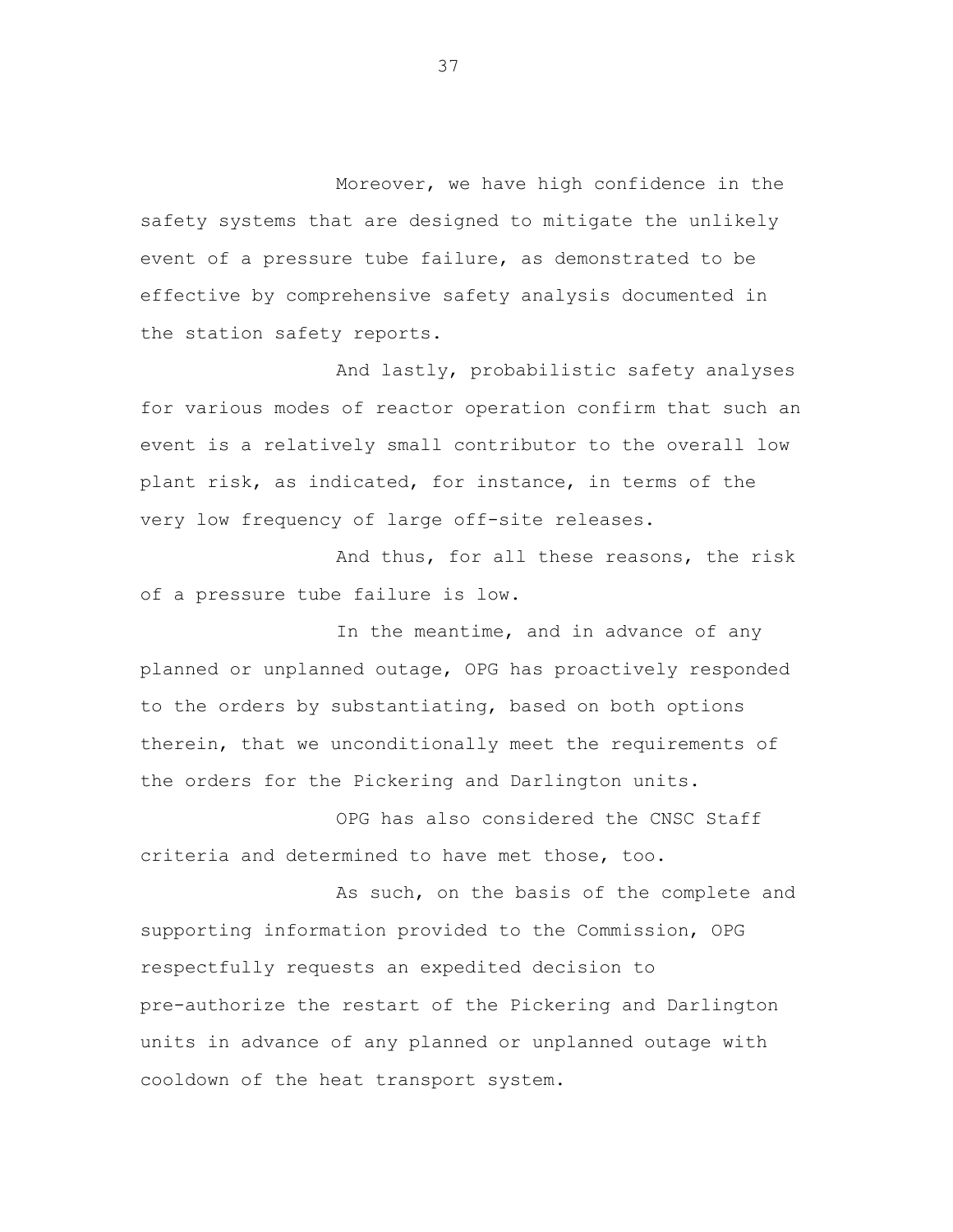We also request to close the Orders for both Pickering and Darlington stations.

Next slide, please.

And I will now turn it over to Jon Franke.

**MR. FRANKE:** Thank you, Jack.

Good afternoon, President Velshi, Members of the Commission and members of the External Advisory Committee.

For the record, my name is Jon Franke. I am the Senior Vice-President of the Pickering Nuclear Generating Station.

As stewards of both nuclear technology our community, the OPG and Pickering team has always held safety of the station and the public as our highest principle. I wish to assure the Commission that there is no condition under which we would intentionally operate outside the bounds of our licensing margins.

In recognition of that commitment to safety, Pickering Nuclear received a WANO Excellence Award, the highest level of achievement recognized in the nuclear industry, as a testament to the high standards to which we adhere.

Before I turn the presentation over to Mr. Knutson, I would like to highlight some key points as it pertains to Pickering's pressure tube fitness for service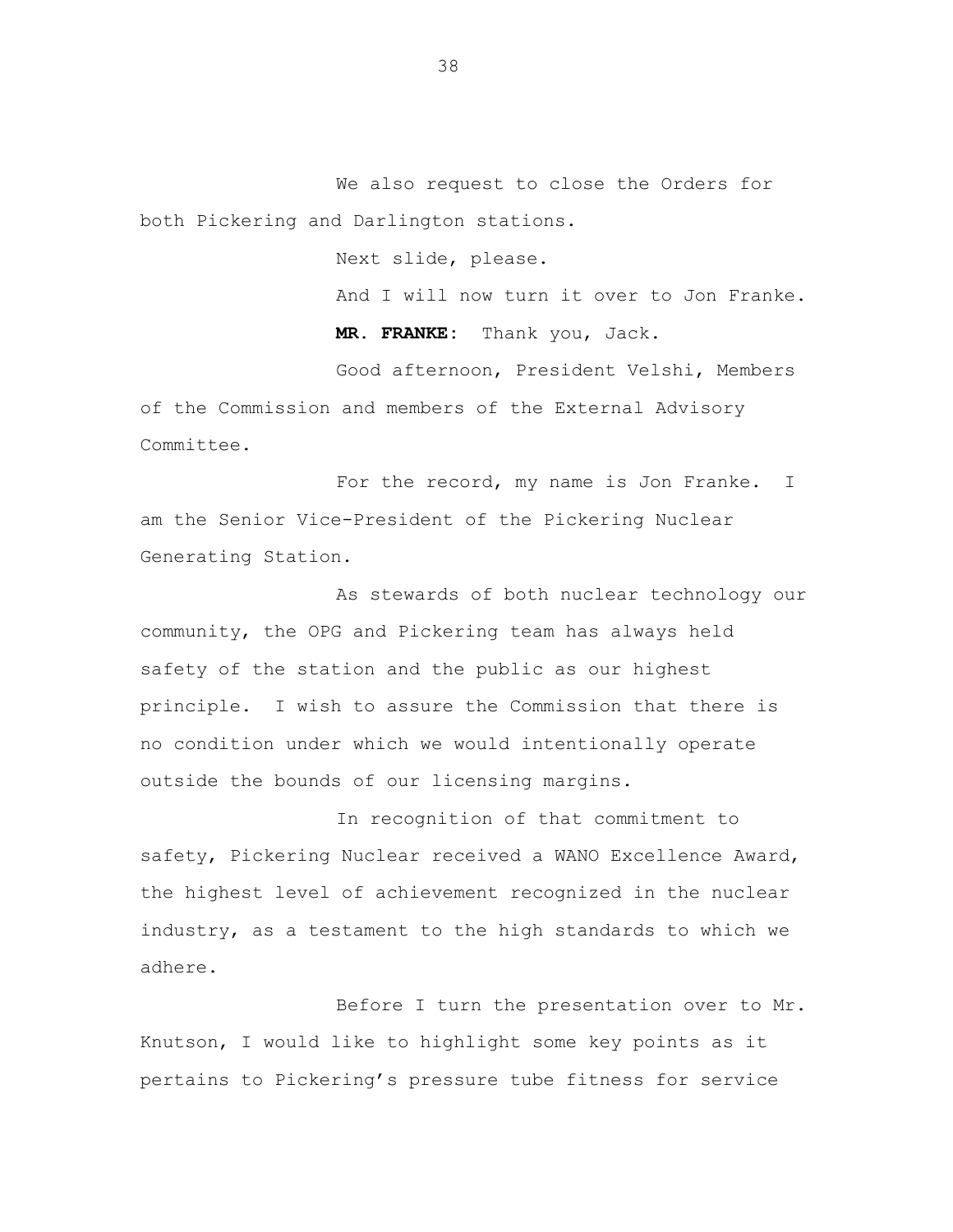assessment starting with Pickering Units 1 and 4.

Pickering -- next slide. Thank you.

Pickering Units 1 and 4 have the youngest operating pressure tubes at the Pickering Station. Pressure tubes in Units 1 and 4 were replaced in 1987 and 1993, respectively, during refurbishment.

As a result, Units 1 and 4 are not in extended operations and will not exceed 210,000 Equivalent Full Power Hours at the end of commercial operation. As a result of stringent manufacturing specification requirements and exposure to lower temperature and flux, it is expected that these pressure tubes will exhibit low Heq levels to the end of life.

We continue to have a high degree of confidence that the pressure tube Heq at Pickering Units 1 and 4 will remain well within OPG's licensing basis.

Next slide, please.

At Pickering Units 5 to 8, we have performed scrape and punch samples, exceeding requirements of the CSA Standard N285.4. Sampling was performed both axially and circumferentially in the body of the tube as well as in both inlet and outlet rolled joints.

As a result, OPG has developed a good understanding of Heq behavior in Pickering pressure tubes. In addition, at Pickering Units 5 to 8, we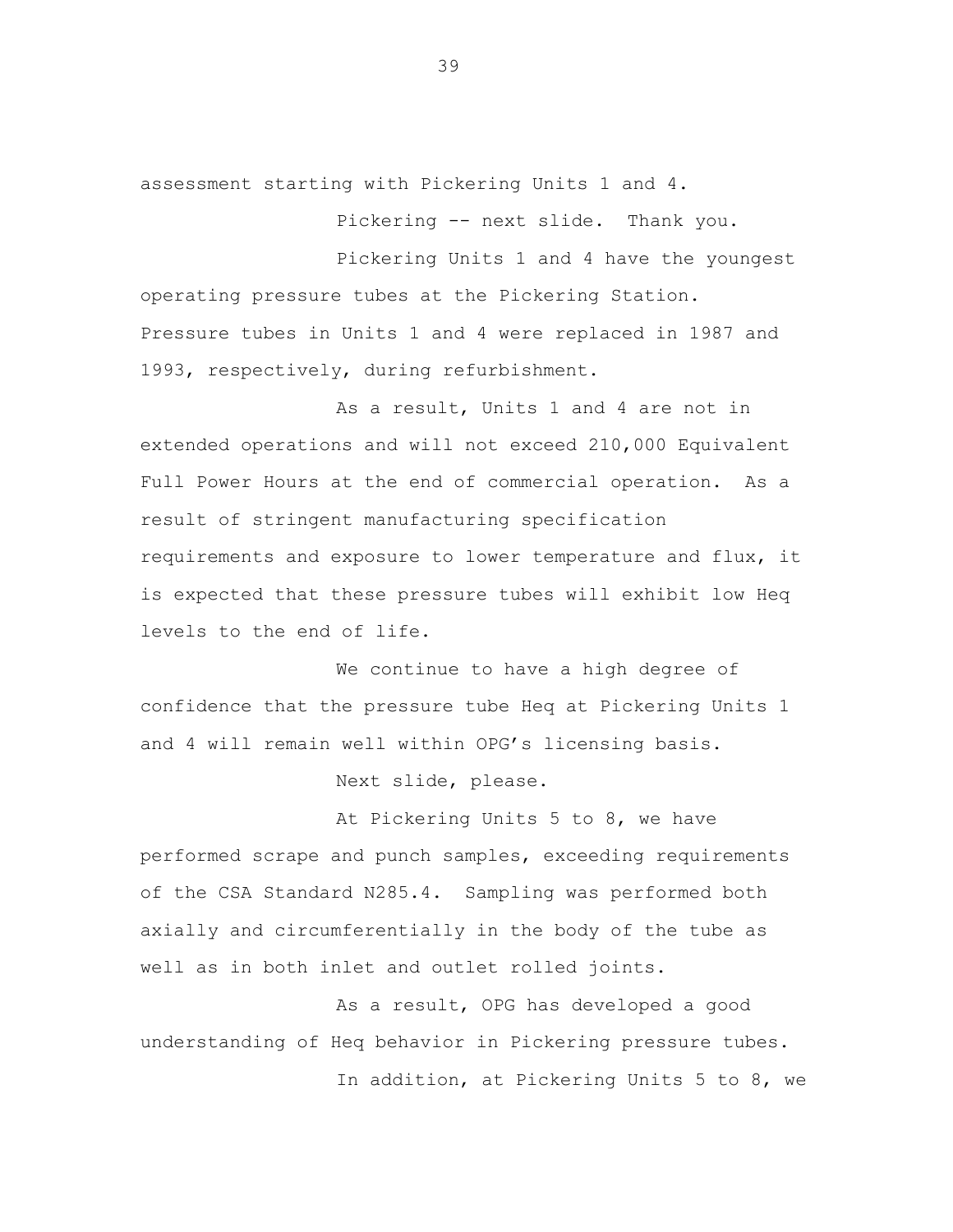have completed hundreds of unique full length pressure tube inspections.

There are two minor flaws in Pickering Unit 5 in the region of interest. This is the same region where high Heq was observed at Bruce Power. And the cause of these flaws is well understood.

We know which specific operational events led to their formation and have instituted a change to prevent more flaws from occurring.

Since 2015, corrective actions have been put in place to prevent reoccurrence of flaw formation. As a result of these corrective actions, no new flaws have been created in the region of interest.

In response to the Bruce Power experience, we have performed sensitivity analysis for these flaws to determine that they are fit for service even at postulated high Heq values up to and beyond 350 ppm.

I would like to conclude by confirming my commitment to continued safe operation of the Pickering Nuclear Generating Station. We have a high degree of confidence that Pickering pressure tube Heq is within OPG's operating basis and that no new flaws will occur in the region of interest.

> I will now turn it over to Mark Knutson. Next slide, please.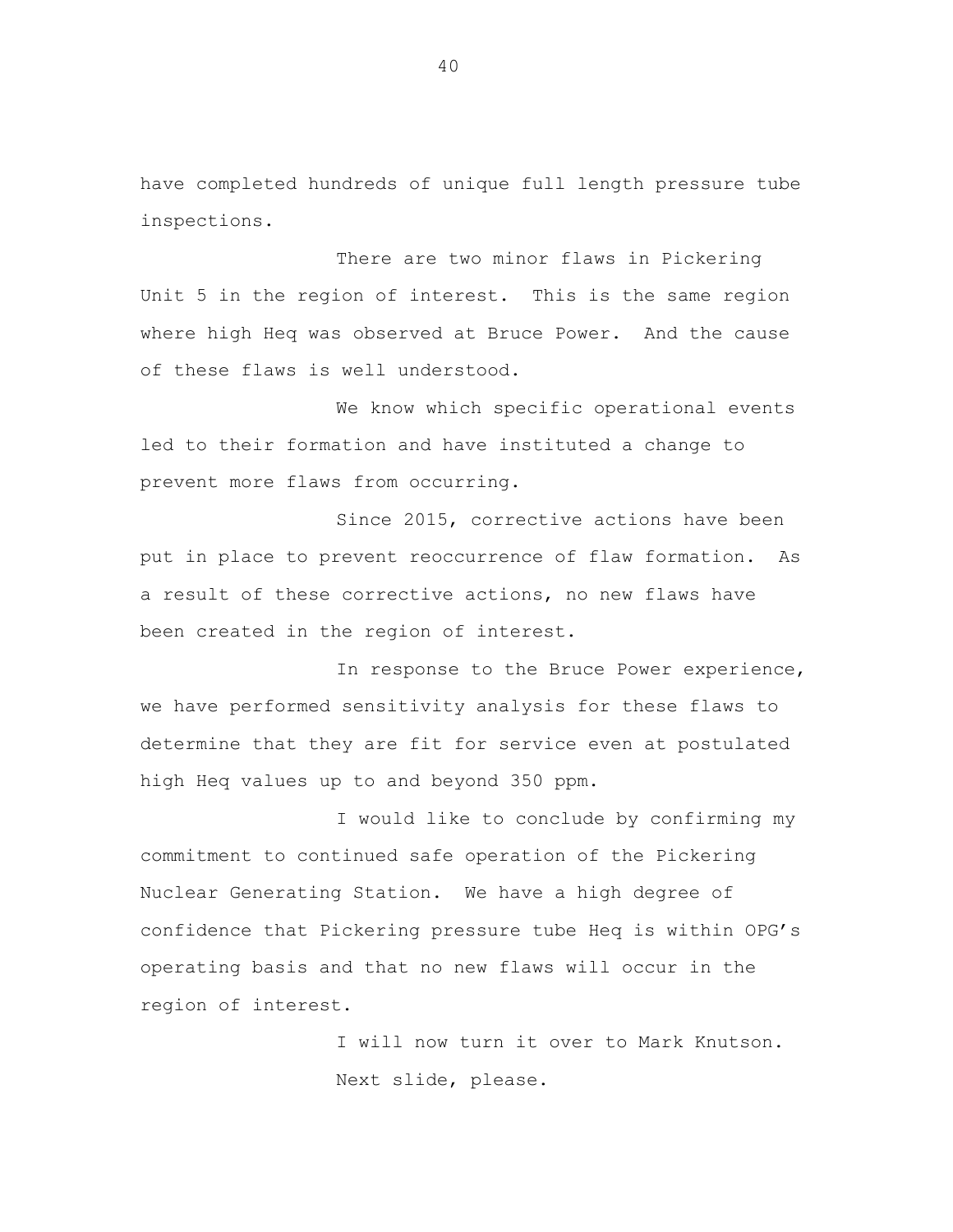## **MR. KNUTSON:** Thank you, Jon.

Good afternoon, President Velshi and Members of the Commission.

For the record, my name is Mark Knutson. I am the Senior Vice-President of Enterprise Engineering and the Chief Nuclear Engineer of Ontario Power Generation.

In the next few slides, I will be presenting a summary of our technical assessment for Pickering Units 1 and 4 as well as Pickering Units 5 to 8. Next slide, please.

As Jon mentioned, Pickering Units 1 and 4 have the youngest pressure tubes at the Pickering Station. In comparison to Bruce Power's pressure tubes in Units 3 and 6, Pickering Units 1 and 4 have lower hot hours of operation, and hot hours are a measure of time spent with the heat transport system "hot" and influences deuterium ingress into the pressure tubes.

Pickering Units 1 and 4 will be approximately 70,000 hot hours younger, which is equivalent to eight to nine years, at the target end of life when compared to present hot hours for Bruce Power Units 3 and 6, assuming 100 percent operation until end of life for the Pickering Units.

In addition, Pickering Units 1 and 4 have a smaller reactor core and operate at lower flux and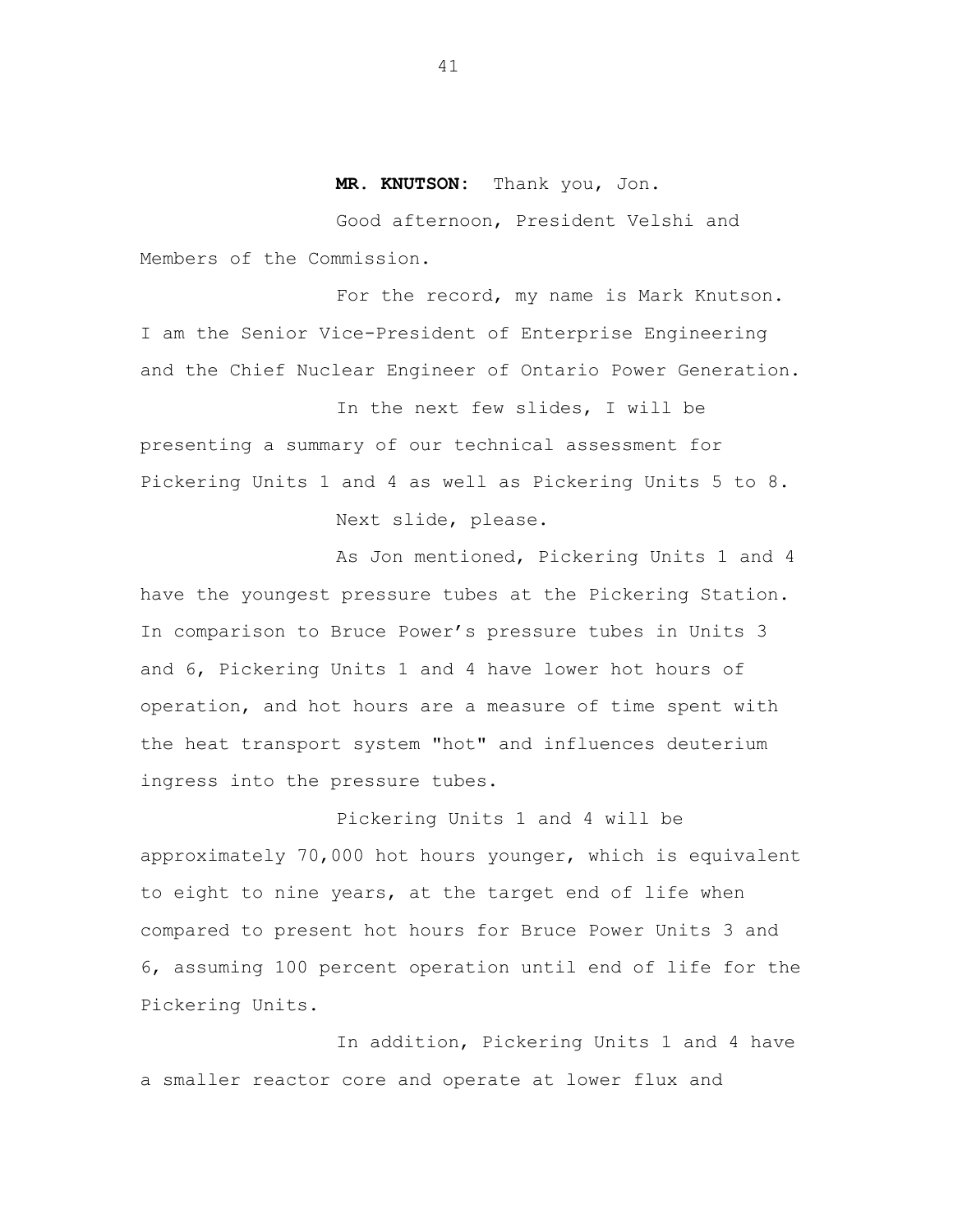temperature in comparison to Bruce Power Units 3 and 6. Flux and temperature also influences deuterium ingress into the pressure tubes.

Next slide, please.

Pickering Units 1 and 4 have been performing scrape measurements in the body of tube, along with inlet and outlet rolled joints to track Heq pick-up. The current predicted upper bound outlet rolled joint Heq value is 73 ppm for Unit 1, with the estimated value at end of life of Heq to be 86 ppm.

Similarly, the current predicted upper bound rolled joint Heq value is 57 for Pickering Unit 4, with an estimated value at end of life for Heq to be 65 ppm. The highest measured value through our inspection program for both Pickering 1 and 4 in this region is 29 ppm.

Pickering Units 1 and 4 are not in extended operation, the pressure tube Heq values are well within licensing limits, and expected to remain well within licensing limits.

Next slide, please.

Now, I will be presenting a summary of our technical assessment for Pickering Units 5 to 8.

Next slide, please.

Although at similar hot hours in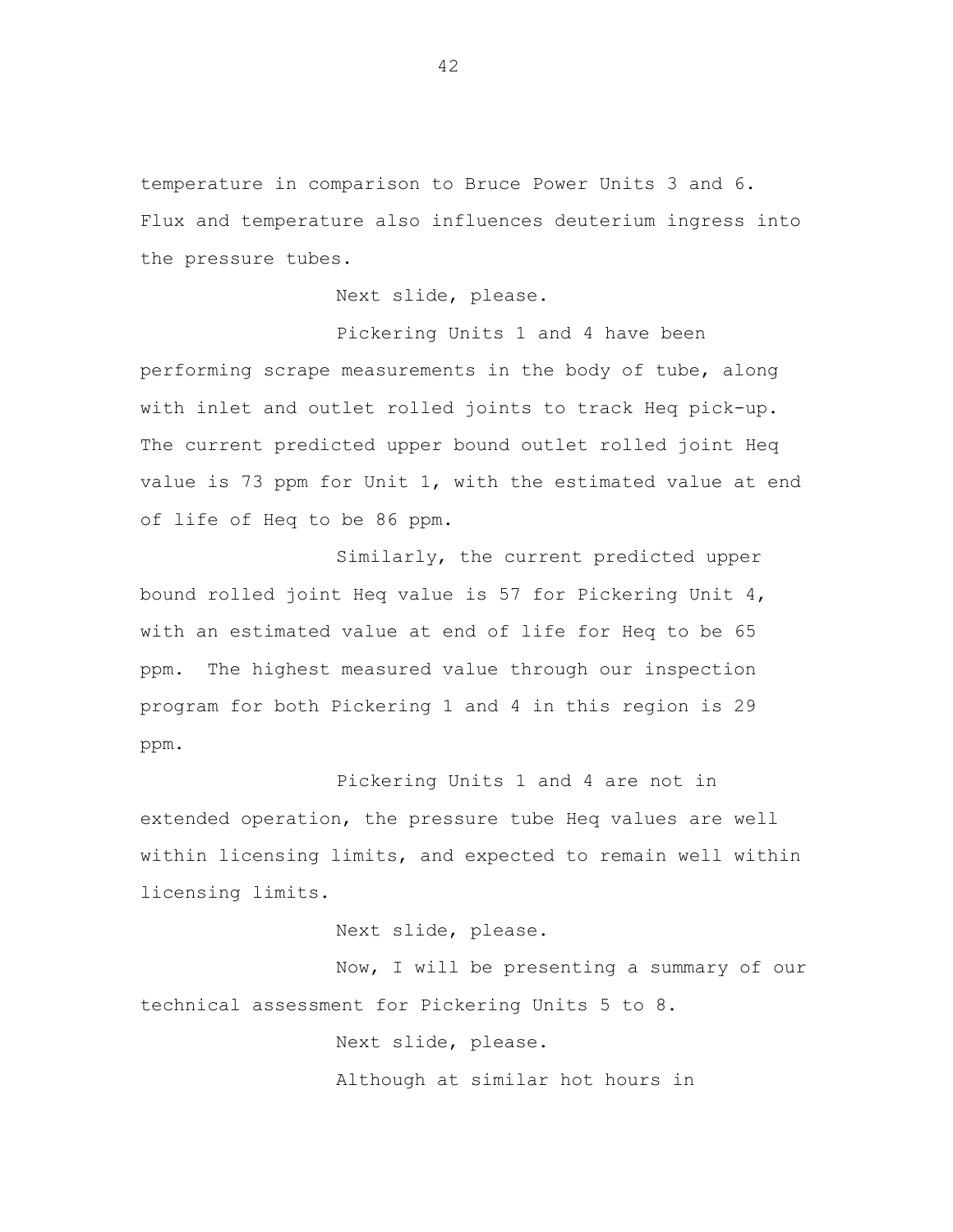comparison to Bruce Units 3 and 6, Pickering Units 5 to 8 pressure tubes operate in a lower temperature and flux and have experienced lower deuterium uptake rates than the Bruce Power pressure tubes.

OPG has performed hundreds of scrapes and punch sampling on Pickering Units 5 to 8. Since 2017, OPG has programmatically performed punch samples on pressure tubes removed from the reactor to develop a better understanding of Heq variability.

Before a pressure tube is removed from the core for punch sampling, OPG performs scrape samples in the selected pressure tube and then performs punch samples at these locations in the lab as a confirmatory check that both methods are producing suitable results, and we have seen good agreement between both of these methods.

## Punch samples are performed

circumferentially at all clock positions and axially, along the length of the pressure tube, including at the burnish mark. Furthermore, these samples are obtained from the inlet and outlet rolled joint areas as well as the body of the pressure tube.

It's because of these programs that OPG has a good understanding of Heq in Pickering Units 5 to 8.

Next slide, please.

The current predicted upper bound rolled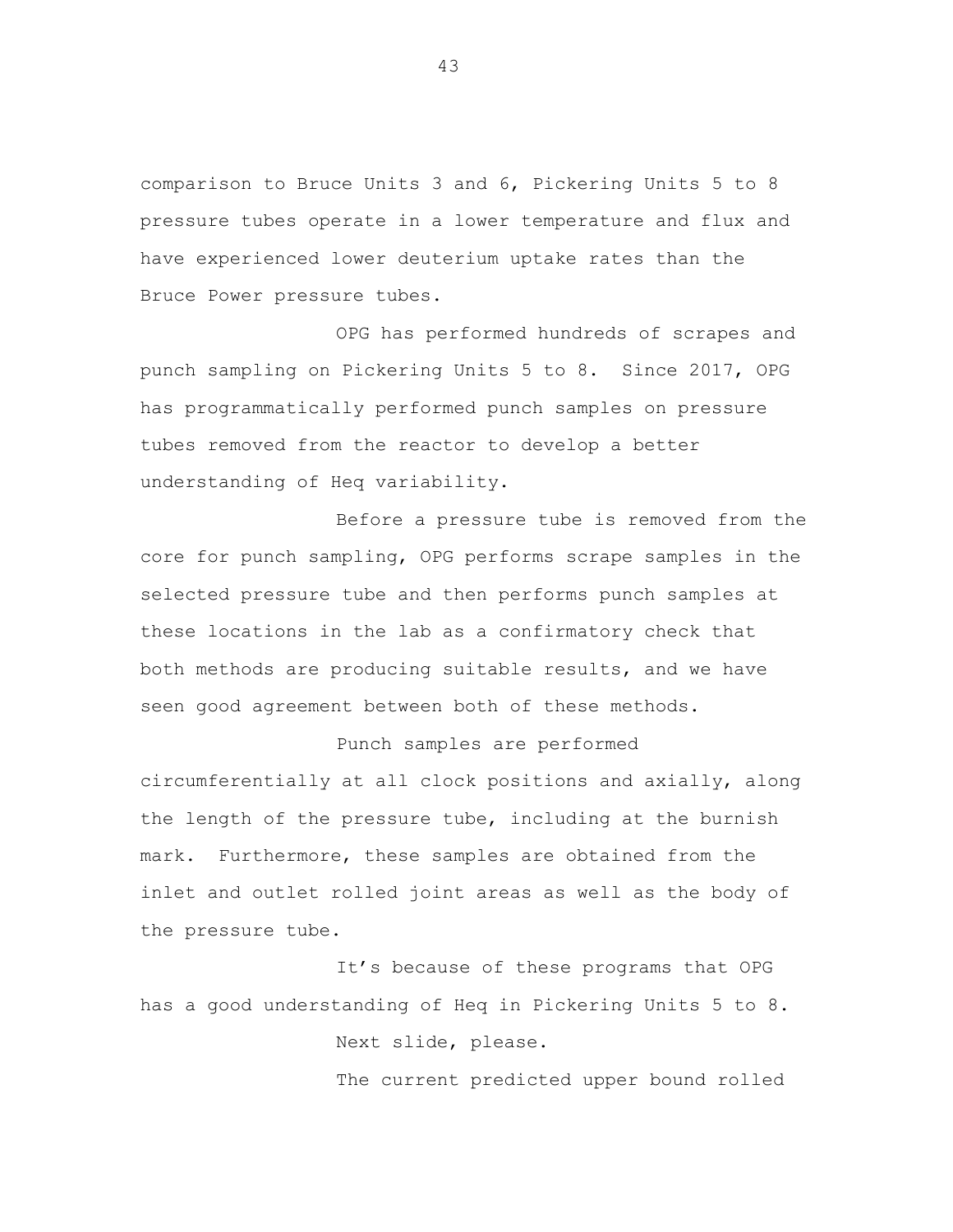joint Heq values for Pickering Units 5 to 8 is below 90 ppm, with the estimated value at end of life for Heq to be below 100 ppm. The highest measured value in this region through our inspection program is 62 ppm.

We have been performing scrape measurements and punch sampling in the outlet rolled joints, including the area of Bruce Unit 3 OPEX, and Unit 6, to track Heq pickup. Based on the inspection results we have received, OPG is confident in the Heq models used, and does not expect Pickering Units 5 to 8 to exceed licence limits by end of life.

Next slide, please.

As part of ensuring that our models conservatively predict Heq in the outlet rolled joint at Pickering Units 5 to 8, OPG utilizes a predictive versus measured model to ensure conservative decisions are being made with respect to the forward-looking assessments that depend on pressure tube Heq as an input. The figures here show our most recent Pickering Unit 5-8 outlet rolled joint Heq model and that the measurements are lower than the conservative predictions.

OPG's robust fuel-channel inspection program, meeting and exceeding CSA Standard N285.4 and supported by a long-standing research and development program allowed us to develop a good understanding of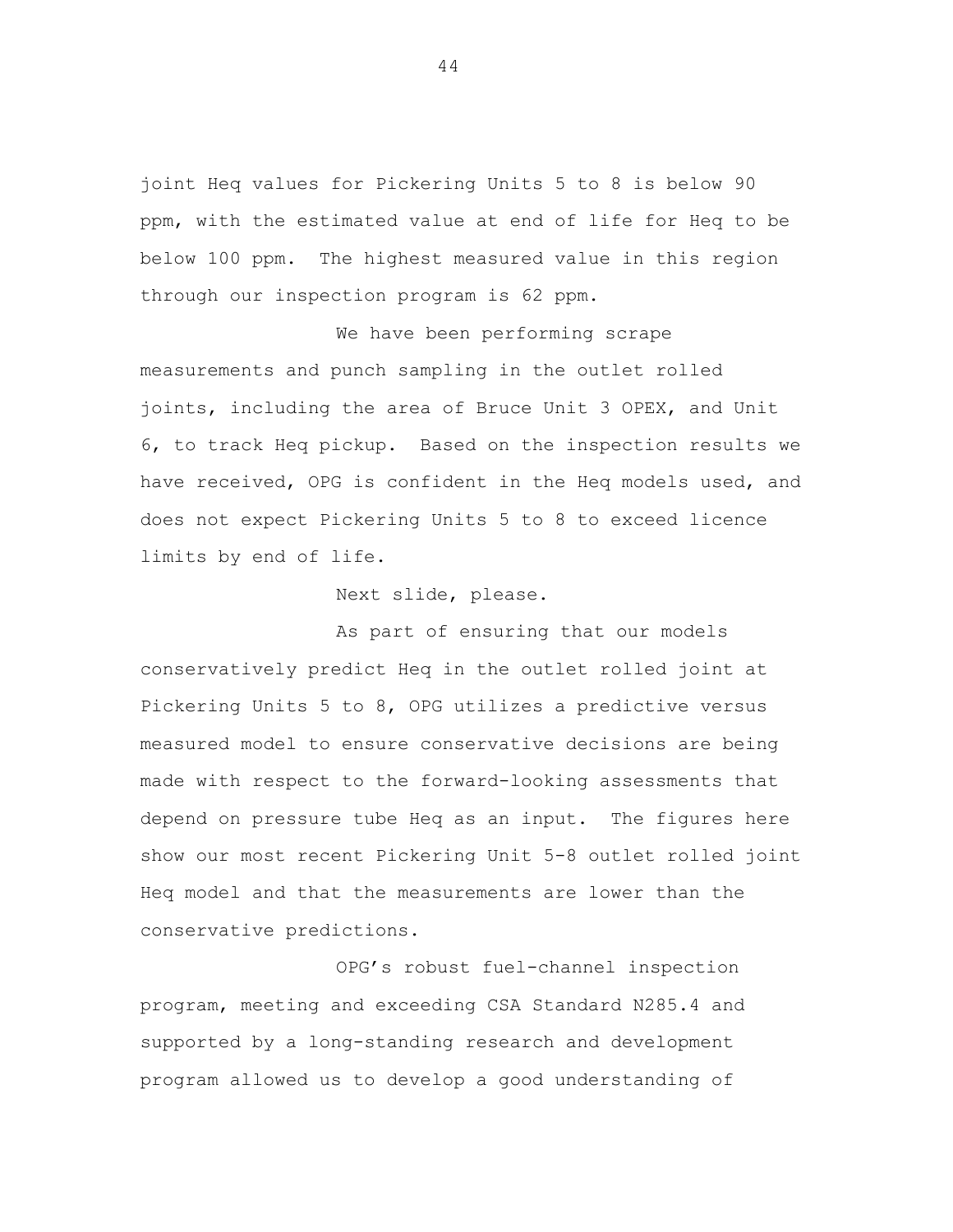hydrogen behaviour in pressure tubes, including in the region of interest relating to Bruce Power's data. We have high confidence that Heq values at Pickering Units 5-8 are within licensing limits.

Next slide, please.

Across Pickering Units 5 to 8, we have performed over 226 unique, full-length pressure tube inspections. The purpose of these inspections is to look for flaws present in the pressure tubes. The total number of inspected channels is higher if you include repeat channel visits.

After extensive inspections, we found two flaws present, each in different pressure tubes, and at Pickering Unit 5 in the region of interest.

The root cause of these flaws is well understood. These flaws are characterized as bearing pad frets and were caused by fuel in the crossflow.

While infrequent, a crossflow event occurs when a fuel bundle transitions from the reactor during refueling and remains over the flow holes in the liner tube for an extended period of time. If the fuel bundle remains in this position for an extended period of time, it can cause bearing frets in the fuel bundle or against the pressure tube.

Since 2015, OPG has implemented corrective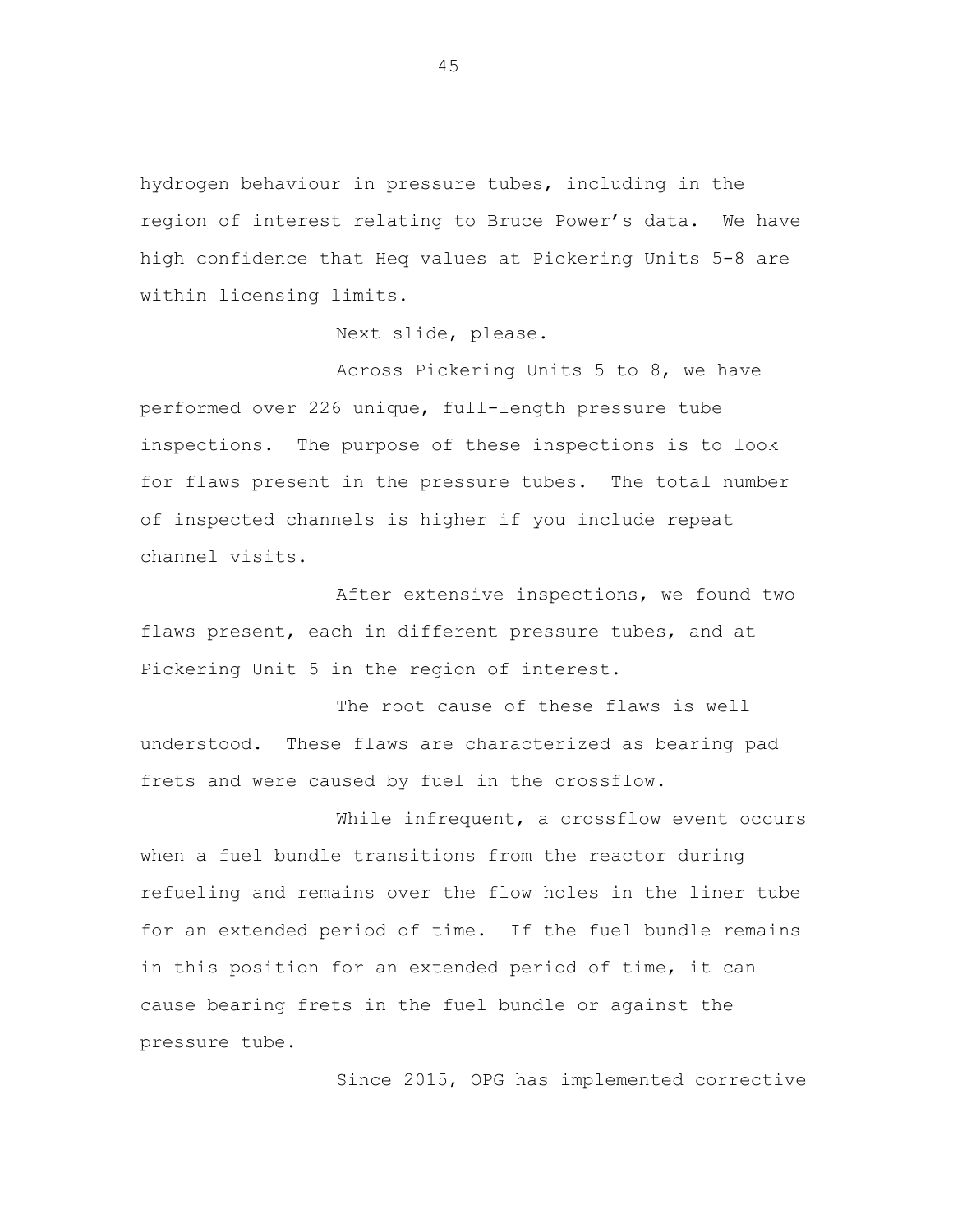action, specifically an operational procedural change that restricts the allowable time for a fuel bundle to remain in this crossflow condition. If the bundle is not removed from this condition, the reactor is required to be shut down. OPG performs ultrasonic inspections on the pressure tube that experienced a crossflow event, and these inspection results confirm that no new flaws have formed since implementation of these corrective actions.

The two flaws in the region of interest have been dispositioned, the dispositions were accepted by the CNSC, and the pressure tubes are fit for service.

In fact, OPG has performed a sensitivity assessment on these flaws with postulated Heq in excess of 350 ppm, well beyond the licensing limit and the observed high Heq observations at Bruce Power. The results confirm that the flaws still meet minimum allowable safety factors against crack initiation and would be fit for service to the target operating life of Pickering Units 5 to 8.

In summary, we have high confidence that pressure tubes are fit for service at Pickering 5-8 and expected to remain well within licensing limits.

> Now I will turn it over to Steve Gregoris. Next slide, please.

**MR. GREGORIS:** Thank you, Mark. Good afternoon, President Velshi and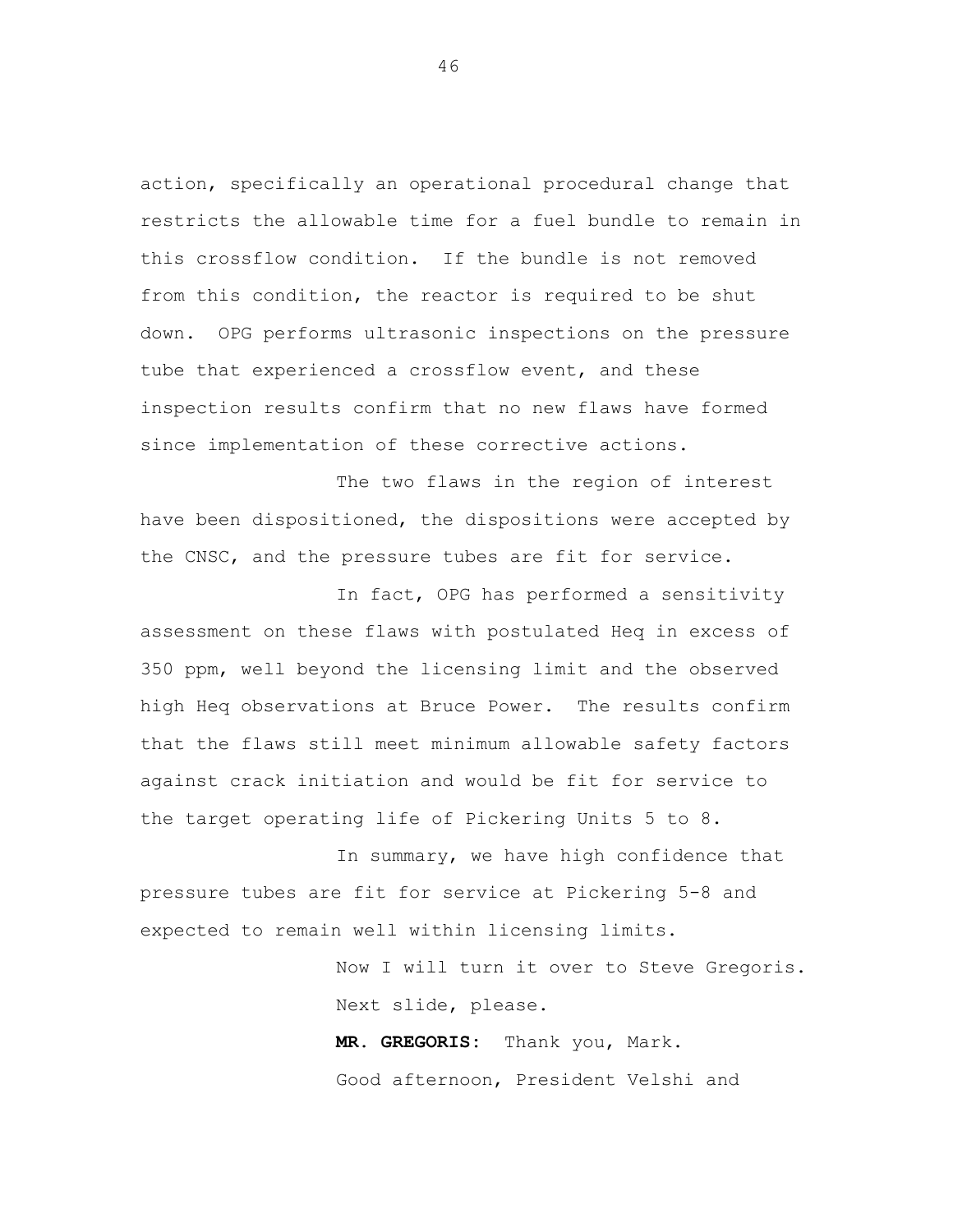Members of the Commission.

For the record, my name is Steve Gregoris, and I am the Senior Vice-President of the Darlington Nuclear Generating Station.

I am responsible for ensuring all activities at the Darlington station, including activities associated with the refurbishment project, comply with our operating licence and regulatory requirements, maintaining safety as our top priority.

Consistent with Pickering and OPG as a whole, the Darlington team holds safety of its workers, the public and the environment as its highest priority. All decisions related to station operation are made with this fundamental responsibility front of mind.

I am confident that Darlington's pressure tubes are fit for service, and my confidence is based on our operating experience, extensive research and development, in-service inspections, as well as the use of predictive models and component condition assessments.

I would like to highlight some key points as it pertains to the Darlington Units 1 and 4 pressure tube fitness for service assessment.

Next slide, please.

OPG recognizes that fitness for service requirements must continue to be met at all times, and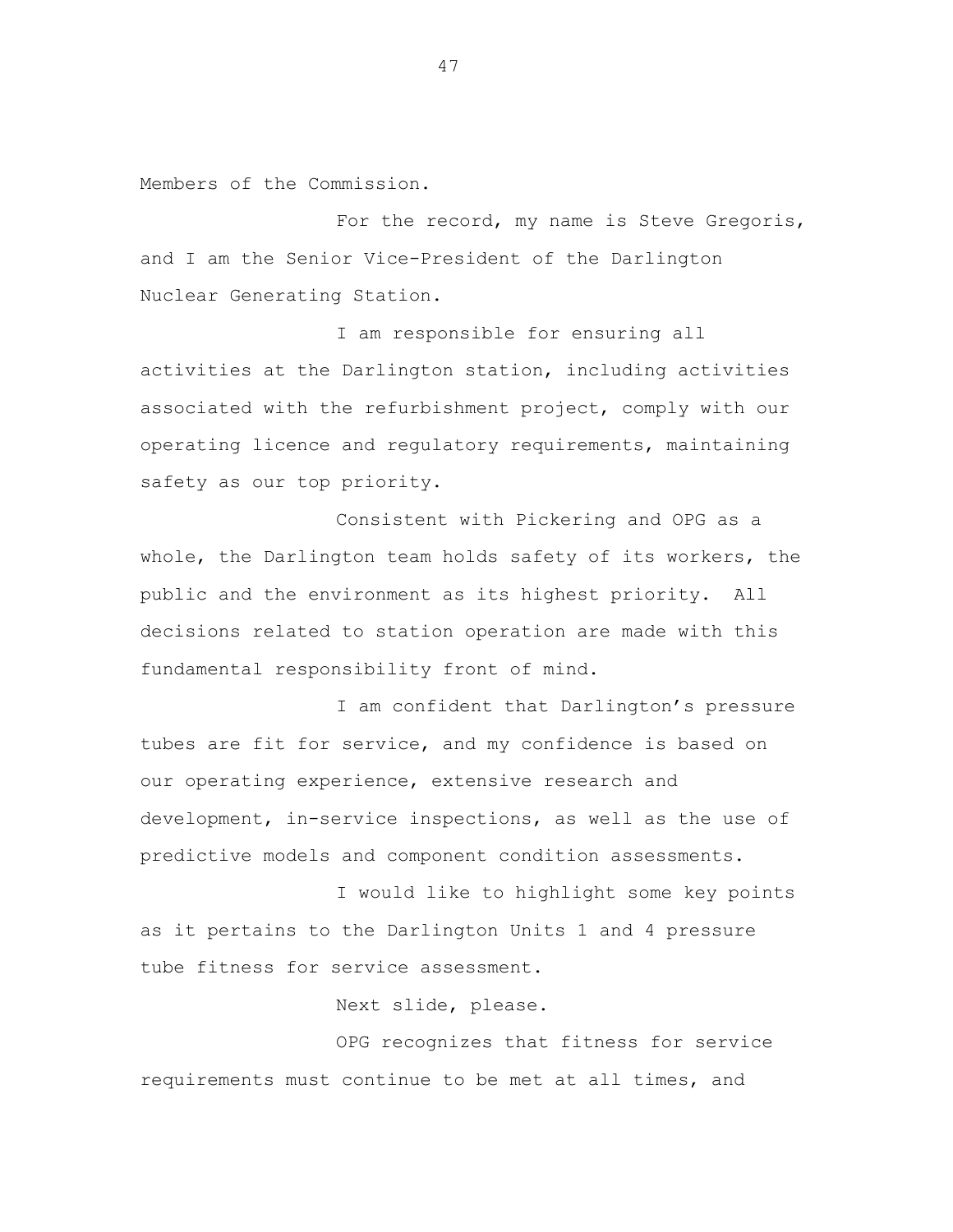regular monitoring and inspection are required to confirm fuel channel components are bounded by predicted conditions.

Like Pickering units, Darlington Units 1 and 4 have a robust inspection program which includes both scrape and punch samples. These inspections confirm that Heq is within the licensing basis for Darlington Units 1 and 4 and are not experiencing similar Heq levels as observed in Bruce Power Units 3 and 6.

Please note that Darlington Unit 2 was recently refurbished with new pressure tubes. Unit 3 is currently shut down for its refurbishment, and Unit 1 will be shut down for its refurbishment in early 2022.

OPG has performed hundreds of unique full-length pressure tube inspections, including the region of interest. There are no flaws located within the region of interest at Darlington Units 1 and 4.

I would like to conclude by confirming my commitment to the continued safe operation of the Darlington Nuclear Generating Station. I, along with the OPG team, have high confidence in the fitness for service of pressure tubes in Darlington Units 1 and 4, and our reactors are operated within the licensing basis and with safety as the overriding priority.

I will now turn it over to Mark Knutson.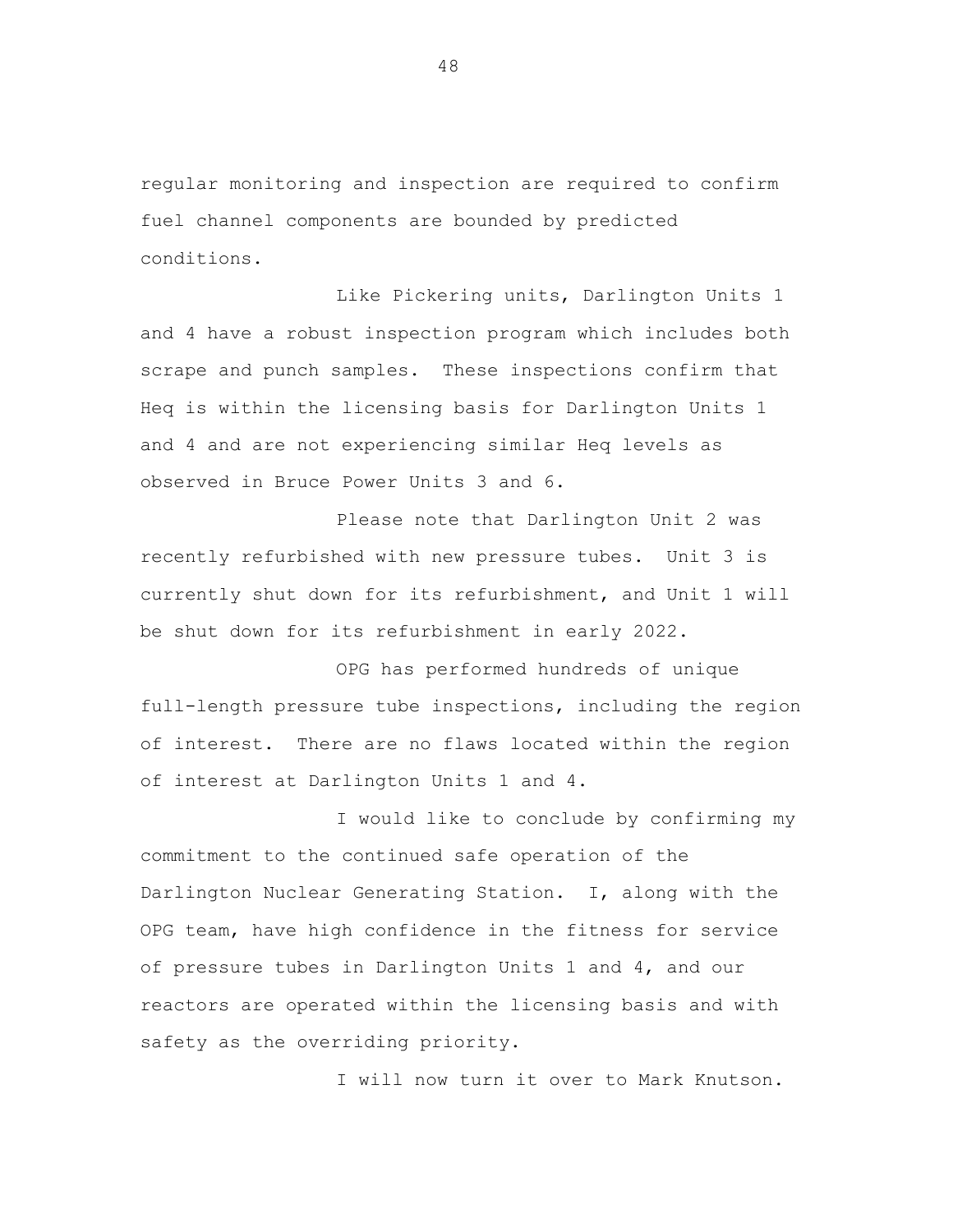Next slide, please.

**MR. KNUTSON:** Thank you, Steve. For the record, Mark Knutson. In the next few slides, I will be presenting a summary of our technical assessment for

Darlington Units 1 and 4.

Next slide, please.

In comparison to Bruce Power's pressure tubes in Units 3 and 6, Darlington Units 1 and 4 will be approximately 39,000 hot hours lower, equivalent to four to five years less, at the target end of life, when compared to the present hot hours for Bruce Power Units 3 and 6. Recall that time spent with the heat transport system "hot" influences deuterium ingress into the pressure tubes.

OPG has performed hundreds of scrapes and punch samples on the Darlington Units 1 and 4 pressure tubes.

Punch samples were taken from actual pressure tubes removed from the reactors at all clock positions circumferentially and along the body of the pressure tube axially, including at the burnish mark.

As mentioned before, we obtain scrape samples from the pressure tube being removed to allow for a comparative punch sample to be taken in this region to ensure alignment of these two measurement techniques. OPG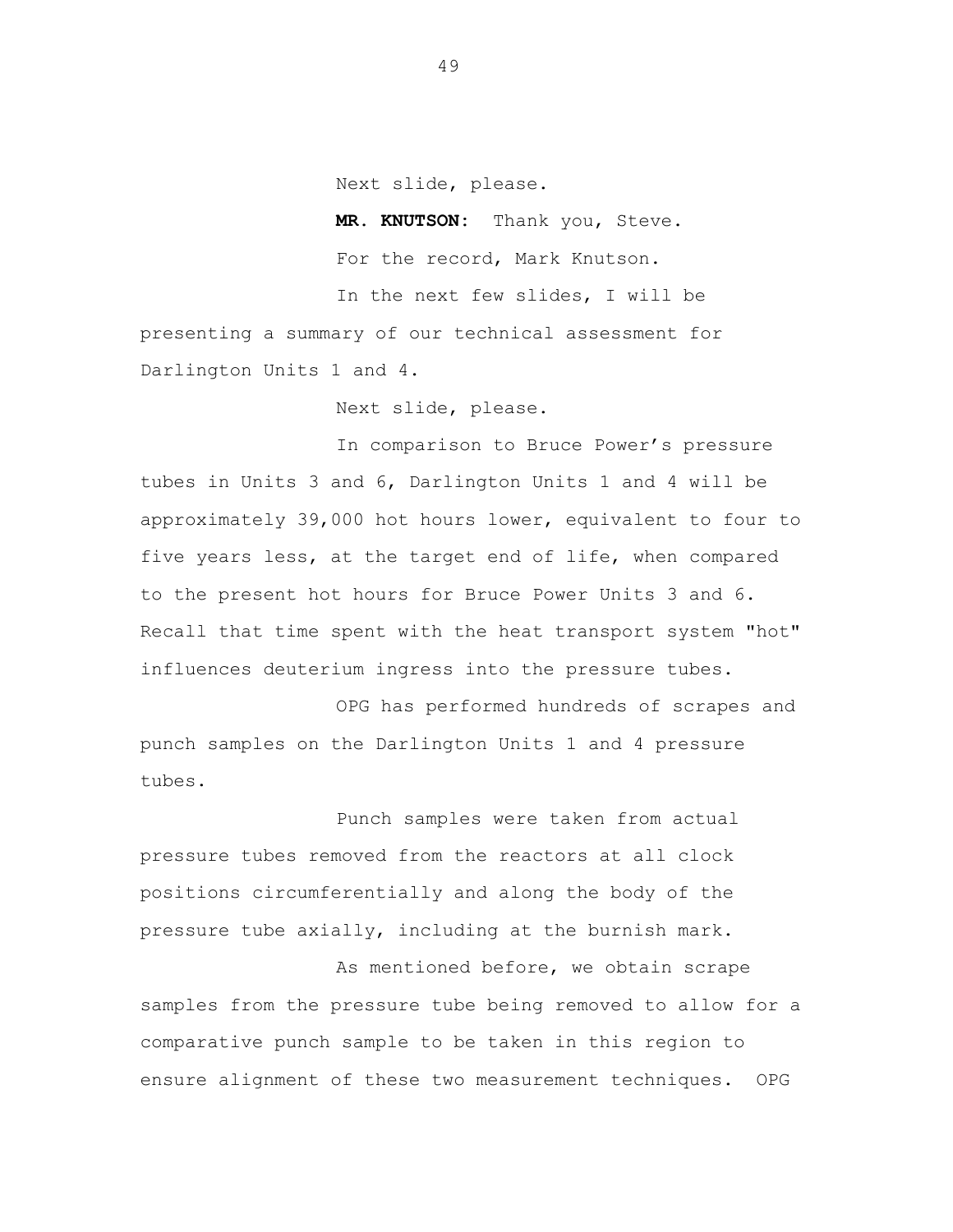has seen good agreement with these techniques.

It's because of these inspections that OPG has a good understanding of Heq at Darlington units 1 and 4.

Next slide, please.

The current predicted upper bound outlet rolled joint Heq value is 119 ppm for Unit 1, with the end-of-life estimated value of Heq to be 120 ppm. As noted, Darlington Unit 1 will undergo refurbishment starting in February 2022, and this will include the replacement of pressure tubes with new pressure tubes of very low initial hydrogen.

The current predicted upper bound outlet rolled joint Heq value is 108 for Unit 4, with an estimated value at end of life Heq to be 113 ppm.

Remember, though, that the highest measured value for these units via our inspection program has been 75 ppm.

These results show that the Darlington Units 1 and 4 are within their licensing basis and adhere to the conservative model predictions.

Next slide, please.

This slide shows the measured Heq versus predicted Heq.

As part of ensuring that our models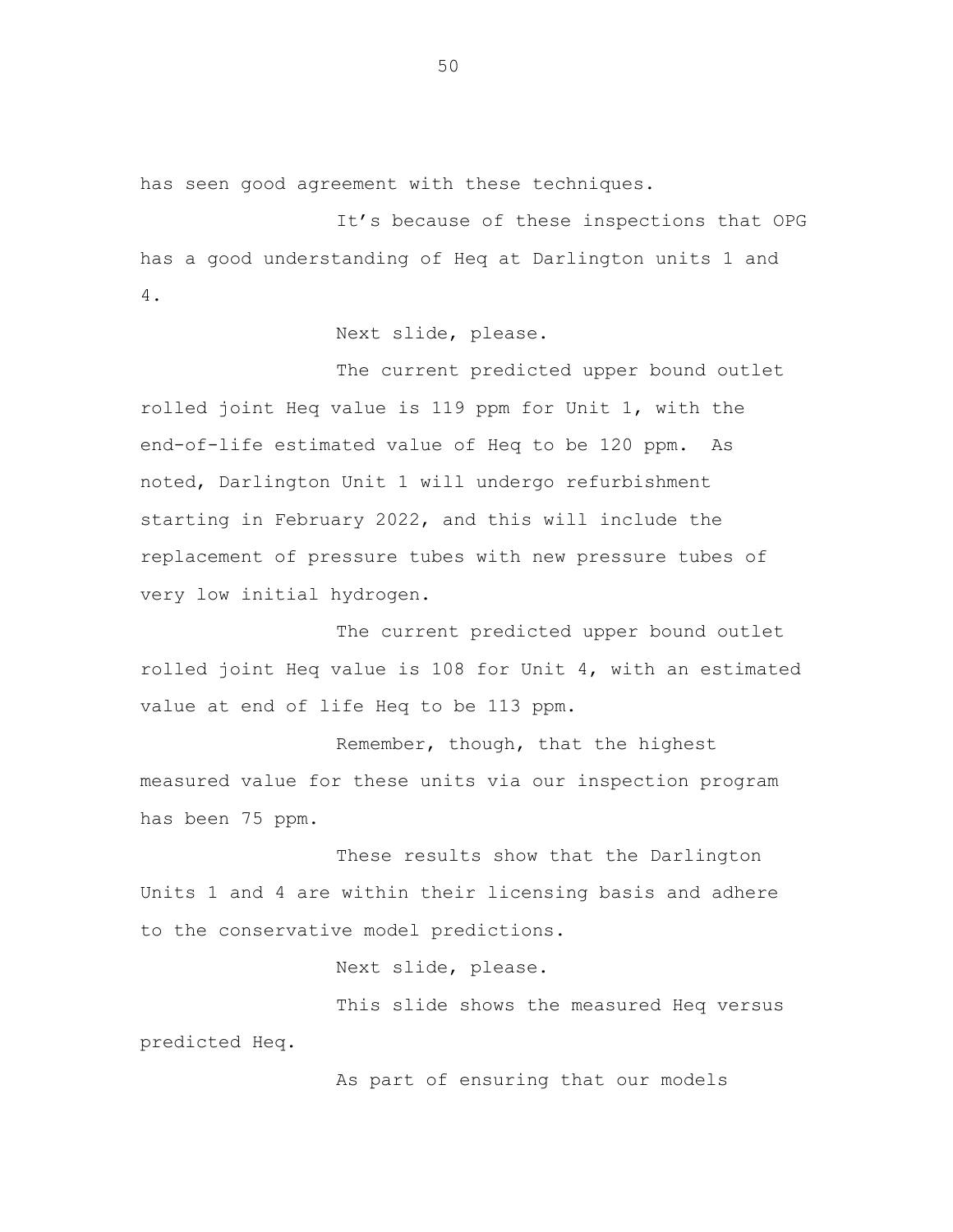conservatively predict Heq in the outlet rolled joint area, Darlington also utilizes a predictive versus measured model to ensure conservative decisions are being made with respect to forward-looking assessments that depend on pressure tube Heq as an input. The figure here shows our most recent Darlington outlet rolled joint Heq model and that measurements are lower than the conservative predictions.

Next slide, please.

Based on our hydrogen equivalent punch sample program, we have compared recent pressure tubes removed through our surveillance program against the hydrogen values seen in the Bruce Power Unit 6 surveillance tubes. It is clear through the samples obtained in the 12 o'clock top dead centre position of these pressure tubes that no similar high Heq values exist. The focus is on the right side of the burnish mark on this figure, as this is the region of the pressure tube where flaws are susceptible to crack initiation in the presence of elevated hydrides.

Next slide, please.

We have performed over 131 unique, full-length pressure tube inspections between Darlington Units 1 and 4. In fact, the total number of inspected channels is higher if you include repeat channel visits and inspections in Unit 2 and Unit 3.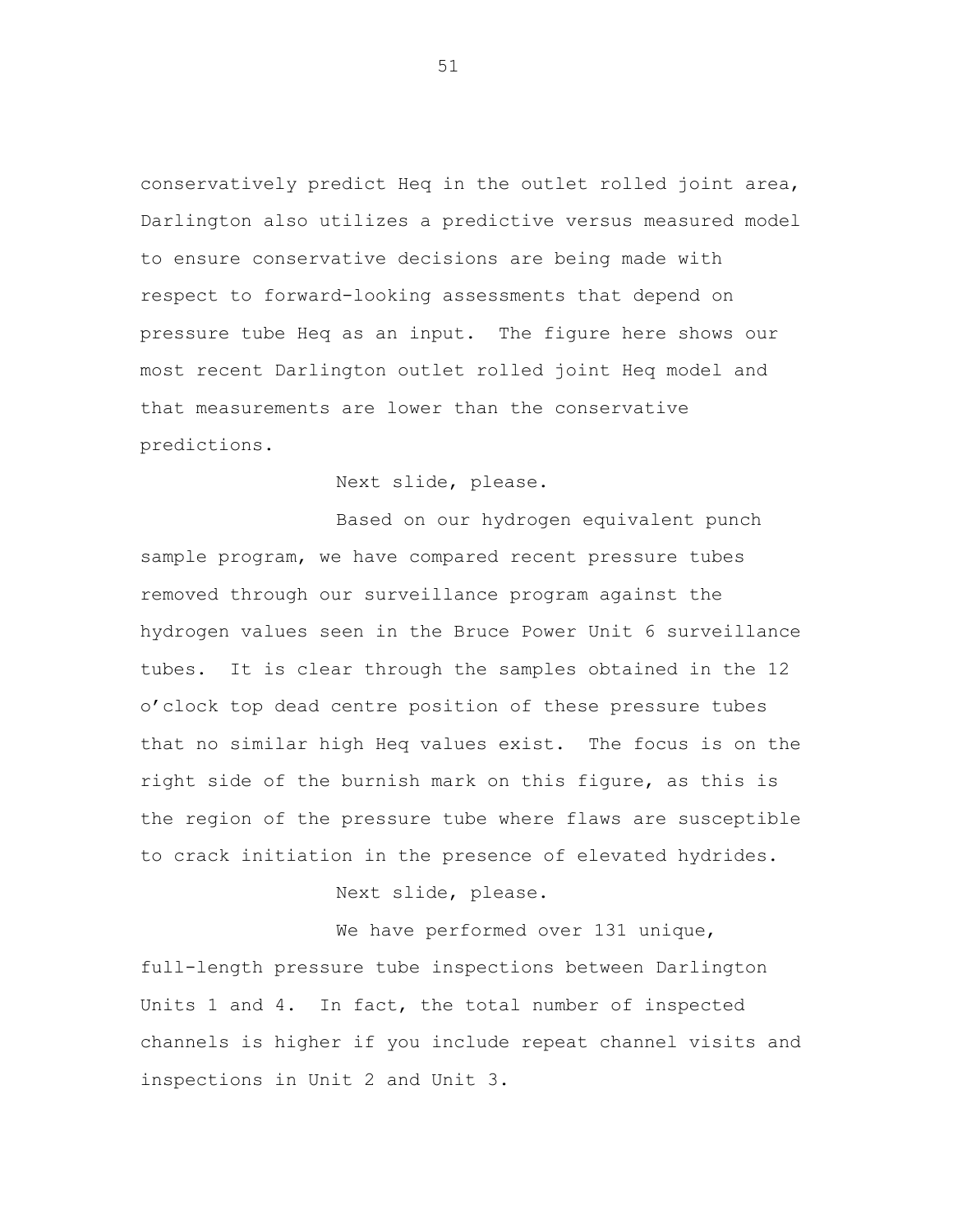After extensive inspections, we found no flaws are present at Darlington Units 1 and 4 in the region of interest.

Due to design differences in the fueling machines, bearing pad frets created by crossflow at Pickering cannot happen at Darlington units. This is due to a fueling sleeve that is utilized to protect the fuel and the pressure tube through the fueling cycle.

For these reasons, we have high confidence that no flaws will be created in the region of interest.

Next slide, please.

At this point, I would like to recap the pressure tube fitness for service case for the Pickering and Darlington units.

Our extensive inspections, measurements, detailed review of safety and fitness for service assessments, as well as sensitivity studies, have concluded the following.

High Heq values as reported for Bruce Power Units 3 and 6 have not been observed throughout hundreds of scrape and punch samples performed at Pickering Units 1-4, 5-8 and Darlington Units 1 and 4. We have high confidence the OPG units are within their licensing basis.

Pickering Units 1 and 4 have the youngest operating pressure tubes at the Pickering Station and are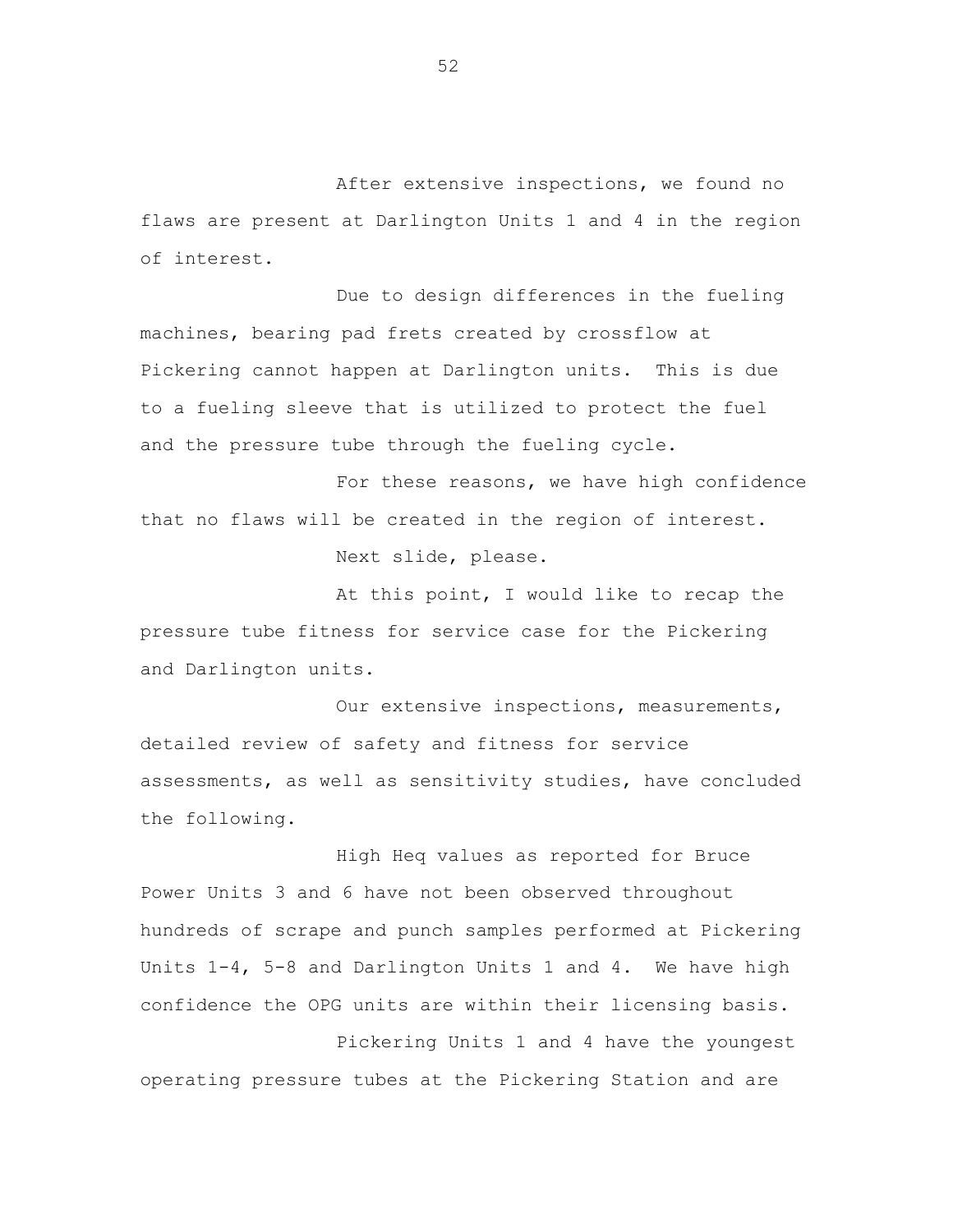not in extended operation. The pressure tubes at Pickering Units 1 and 4 will be approximately a decade younger at the end of commercial operation compared to Bruce Power Units 3 and 6. As such, Pickering Units 1 and 4 will have low Heq until the end of commercial operation.

We have high confidence that no flaws of significance will occur in the region of interest. At Pickering, flaws in the region of interest have been confirmed to be initiated due to known operating configurations. The flaws are well understood, dispositioned, corrective actions have been put in place since 2015 to prevent the creation of any new flaws in this region because of crossflow events.

A sensitivity study has shown that these flaws with postulated Heq in excess of the Bruce Power high Heq OPEX meet the minimum allowable safety factors against crack initiation and would be fit for service to the target operating life of Pickering 5-8.

There are no flaws in the region of interest at Darlington Units 1 and 4.

In the next slide, I will discuss the causes of OPG flaws in the region of interest.

Next slide, please.

Flaws at Pickering Units 5-8 in the region of interest are well understood, analyzed, dispositioned,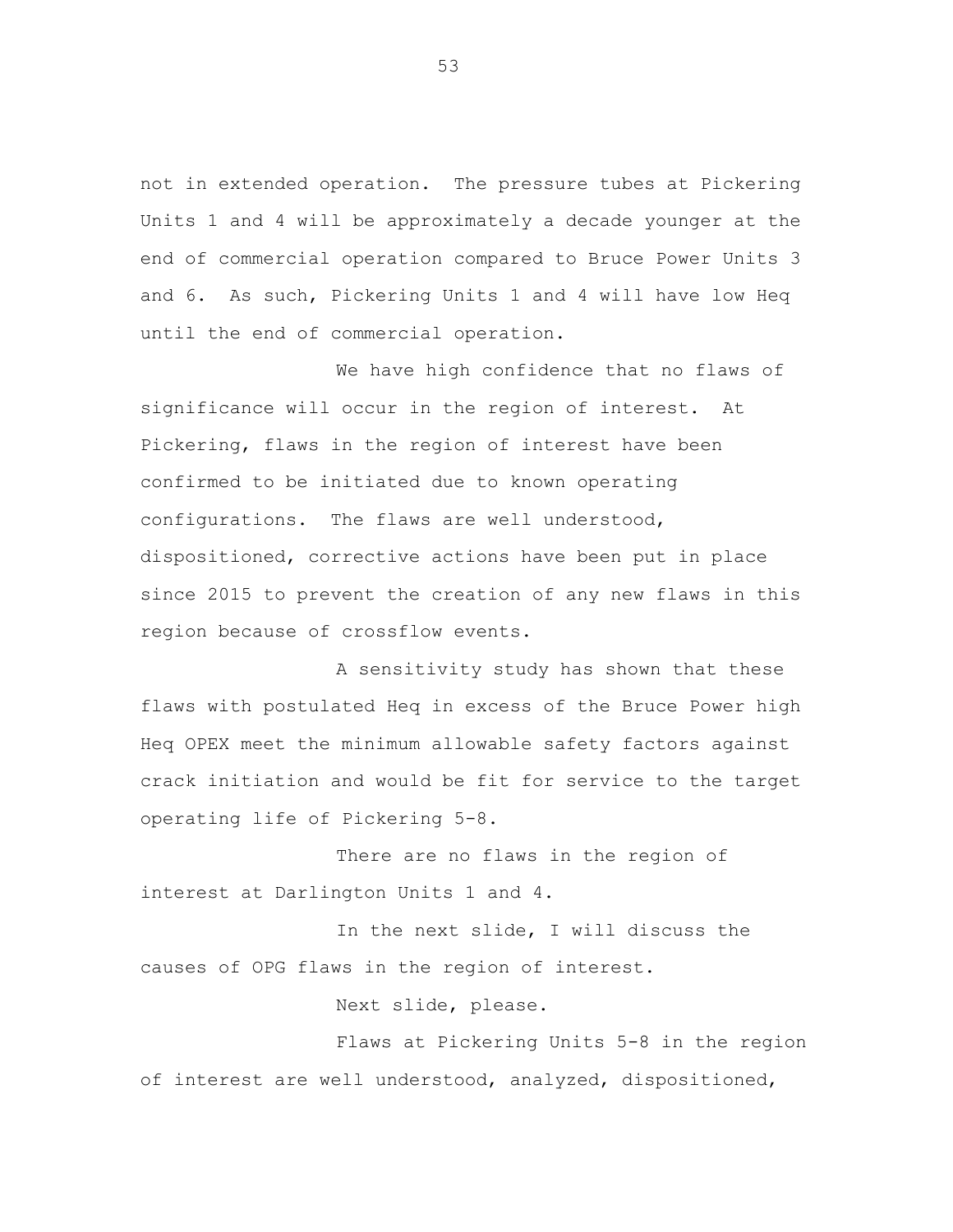and are not random in nature.

The root cause of these flaws is due to crossflow. As mentioned, crossflow flaws occur when a fuel bundle is transitioned through the reactor during refueling and passes over the flow holes in the liner tube. Damage to the fuel bundle and/or pressure tube can occur when it remains in this position for an extended period of time.

Corrective actions have been put in place since 2015 to mitigate the risk of additional flaws being formed and have been shown to be effective with eliminating flaw formations.

In order for a flaw to fail in service, two things are required: a sufficient amount of hydrogen in the area of the flaw, and a flaw with sufficient stress concentrations, in other words, sharp features, that hydrides will accumulate and initiate into a flaw growth.

Based on OPG's memo included in the supplemental submission sent to the CNSC on September 8th, the flaws in the region of interest do not have sharp features and, therefore, no failure is predicted even with hydrogen levels greatly exceeding the OPEX observed in Bruce Units 3 and 6. And our sensitivity case shows up to 350 ppm has been looked at.

At Darlington, there are no flaws in this region, as the fuel handling system contains a fuel carrier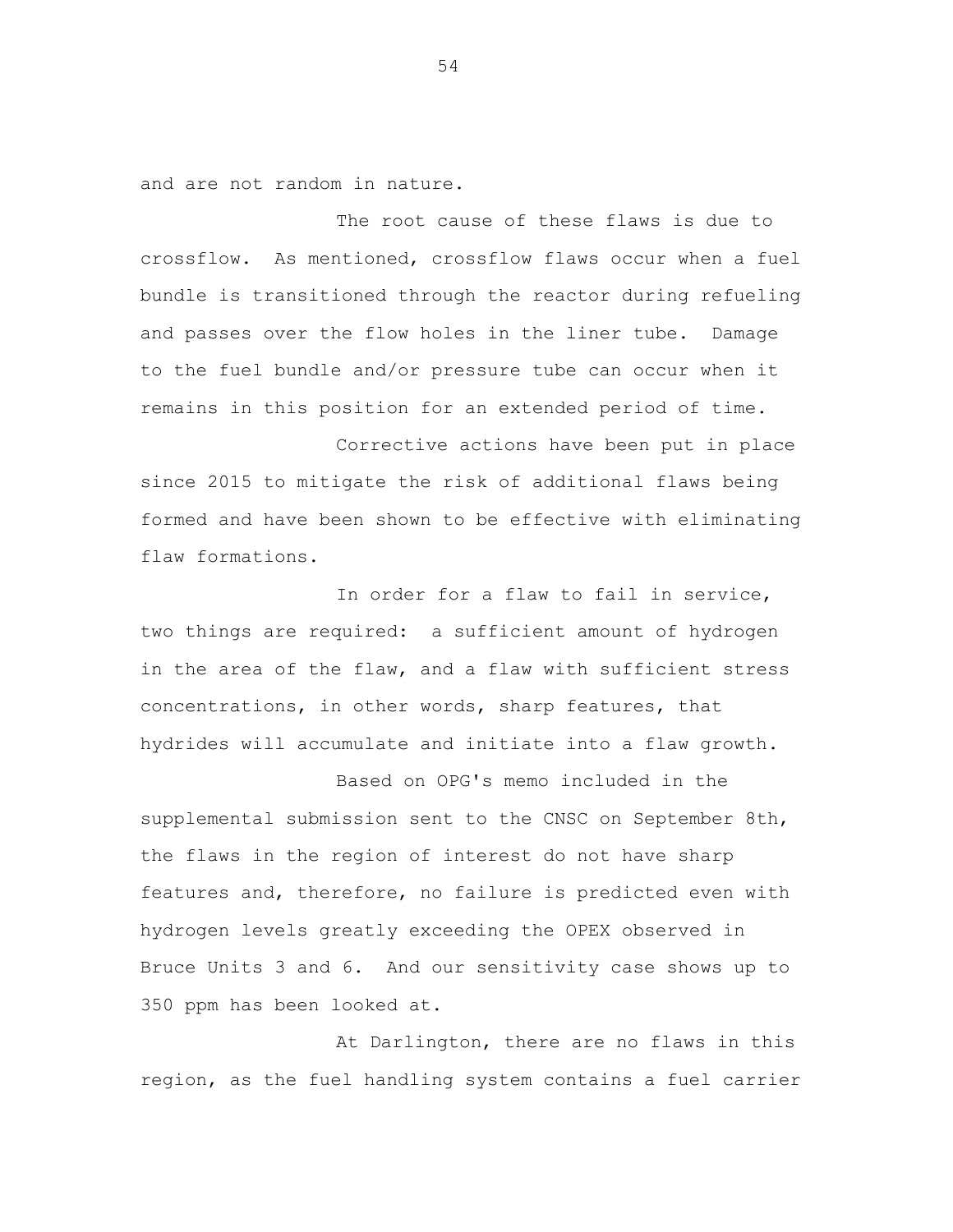which is designed to support the fuel bundles preventing damage to the pressure tubes due to this crossflow.

I will now briefly summarize our technical submission to support our technical assessments.

Next slide, please.

OPG has provided a number of technical submissions in response to Bruce Power's high Heq OPEX event. On July 27th, we provided a preliminary Discovery Issue Resolution Process risk assessment showing minimal risk to continued pressure tube fitness for service.

On July 30th, we provided an updated risk assessment showing no impact to continued pressure tube fitness for service. Accompanying this risk assessment was a sensitivity assessment showing that fracture protection and flaw assessments would be within the CSA N285.8 standard requirements even with elevated hydrogen levels.

In a submission dated August 6th, OPG provided a response to the Designated Officer Order which highlighted our confidence in our Heq models and conservative upper bound predictions, the small number of flaws in the region of interest, and a conservative sensitivity assessment for our probabilistic core assessment and leak before break assessment, showing they remain valid with elevated Heq.

Most recently on September 8th, OPG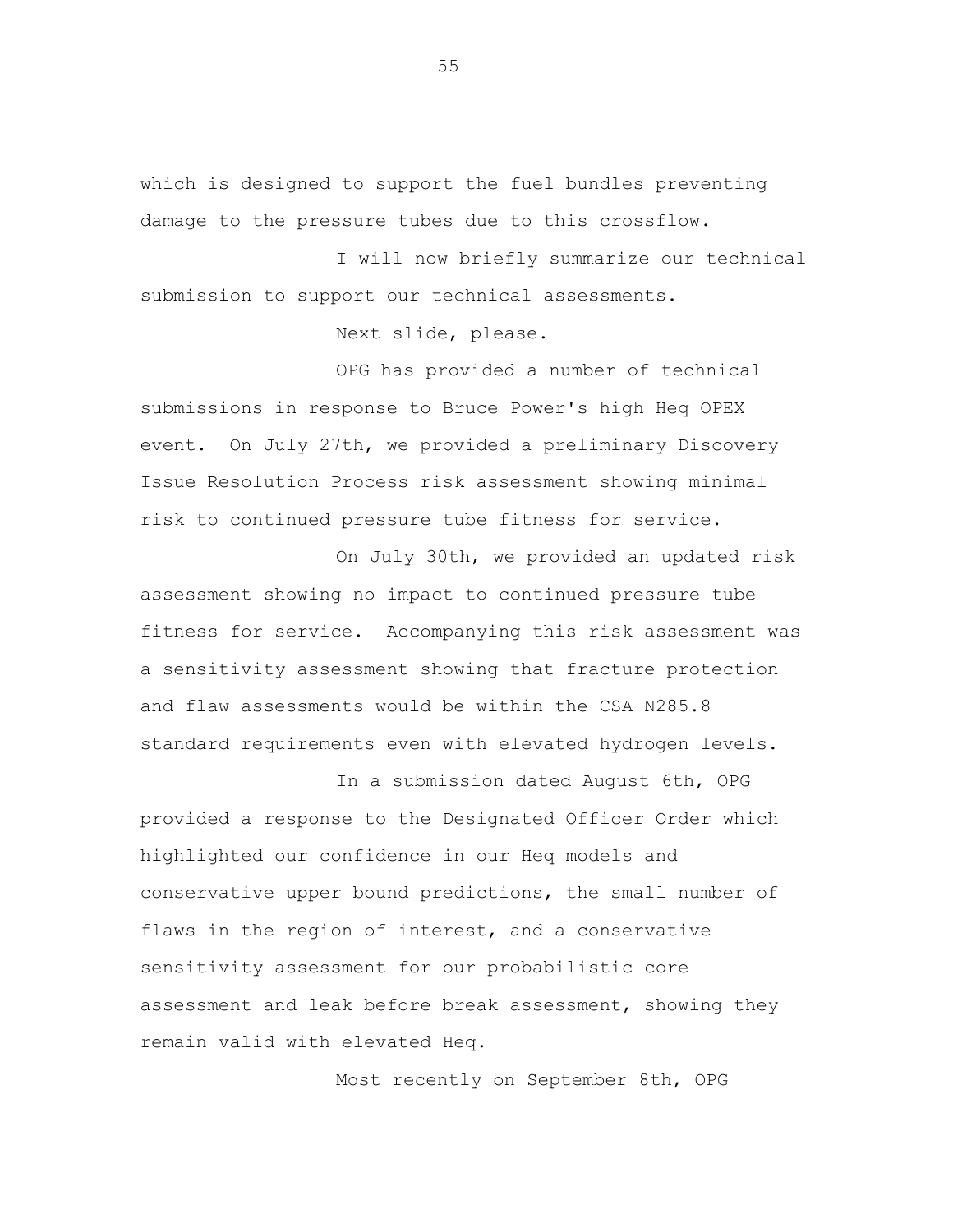provided the Commission an overview of the technical basis for flaw formation in the region of interest and showed that the flaws remain fit for service with postulated Heq levels exceeding the Bruce Power OPEX.

Next slide, please.

I will now provide an overview of the enhancements to our inspection and analysis program that OPG is undertaking in response to the Bruce Power OPEX event.

Next slide, please.

In line with the messaging we have heard from the CNSC staff at the Commission Meeting on September 3rd, since receiving the OPEX from Bruce Power, OPG has highlighted a number of enhancements that are in progress to satisfy the short-term deliverables expected from the CNSC.

## These include:

- future scrapes at top dead centre in the area of interest from the Bruce Power OPEX, and

- accelerating the processing of scrape samples for interim reporting as soon as practicable, post-inspection campaign.

OPG has committed to executing these enhancement inspections in the fall outages for Pickering Unit 7 and Darlington Unit 4, respectively. We feel this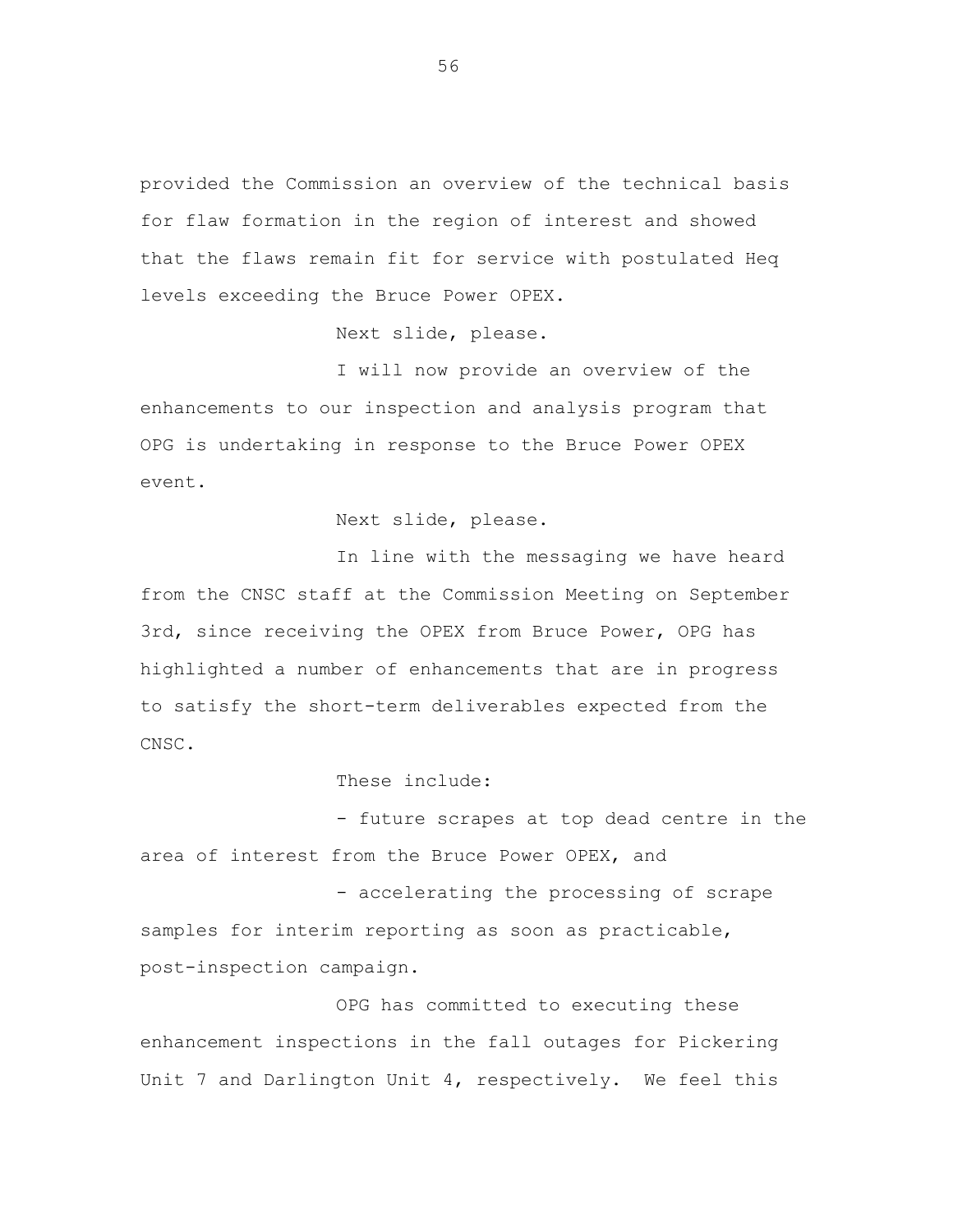will satisfy the CNSC's medium-term expectations for carrying out the enhanced inspections.

To satisfy the long-term expectations from the CNSC of additional material surveillance measurements, OPG has plans to perform extensive punch samples of four rolled joint sections removed from the Darlington Unit 3 refurbishment campaign, one Pickering Unit 8 tube removed during this last outage campaign, and one Pickering Unit 5 tube which will be removed in the spring of 2022.

In addition to this, OPG is working with industry to implement Heq modelling enhancements, including use of 3D finite element analysis considering fuel channel geometries, local temperatures, location-specific Heq and material stress states.

Next slide, please.

I will now go over our operational safety and defence in depth strategy.

Next slide.

We control the temperature and pressure of our heat transport system very strictly, including at unit heatup and cooldown conditions.

To further reduce stress on pressure tubes, we proactively modified our operating procedures and implemented physical design changes. These changes result in lower pressure limit set points and reduced pressures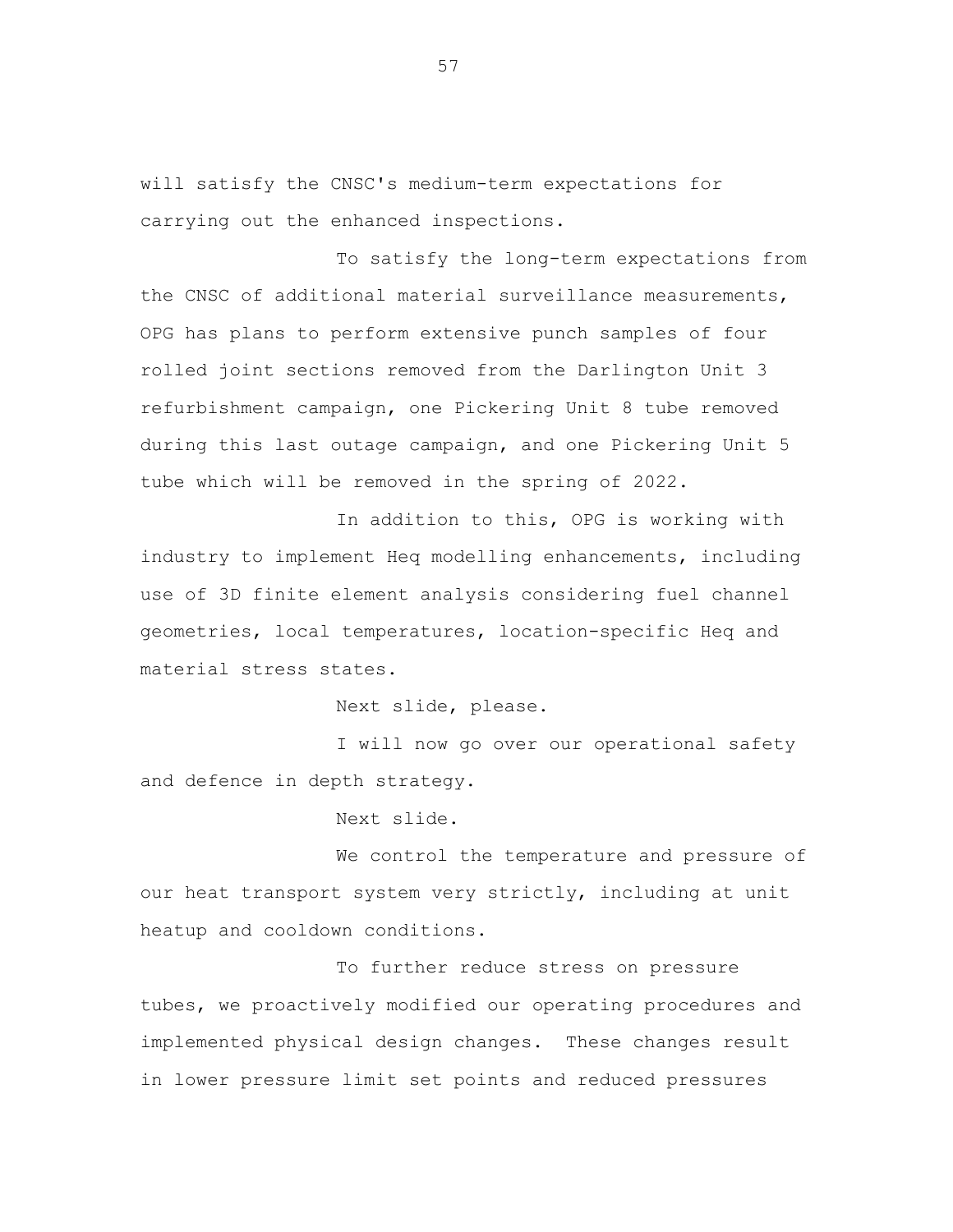during these evolutions.

After each unit cooldown the exact pressure-temperature profile of the cooldown is analyzed against procedural requirements to ensure continued pressure tube fitness for service. In the unlikely event that the pressure-temperature envelope could not be adhered to, OPG will look at the impact to fitness for service to ensure that the impact is understood before the unit is returned to service.

Next slide, please.

OPG has a robust fitness for service program for pressure tubes that relies on a defence in depth strategy.

To elaborate on the pillars shown in the diagram below:

One, OPG implements and participates with industry in an extensive and robust research and development program which executes tests to show continued pressure tube fitness for service at the advanced aged stages beyond planned unit end of life.

Two, we monitor progression of pressure tube conditions through our extensive inspection program, as discussed earlier today.

Three, following these inspections, we ensure the data are reflected in our model to ensure margin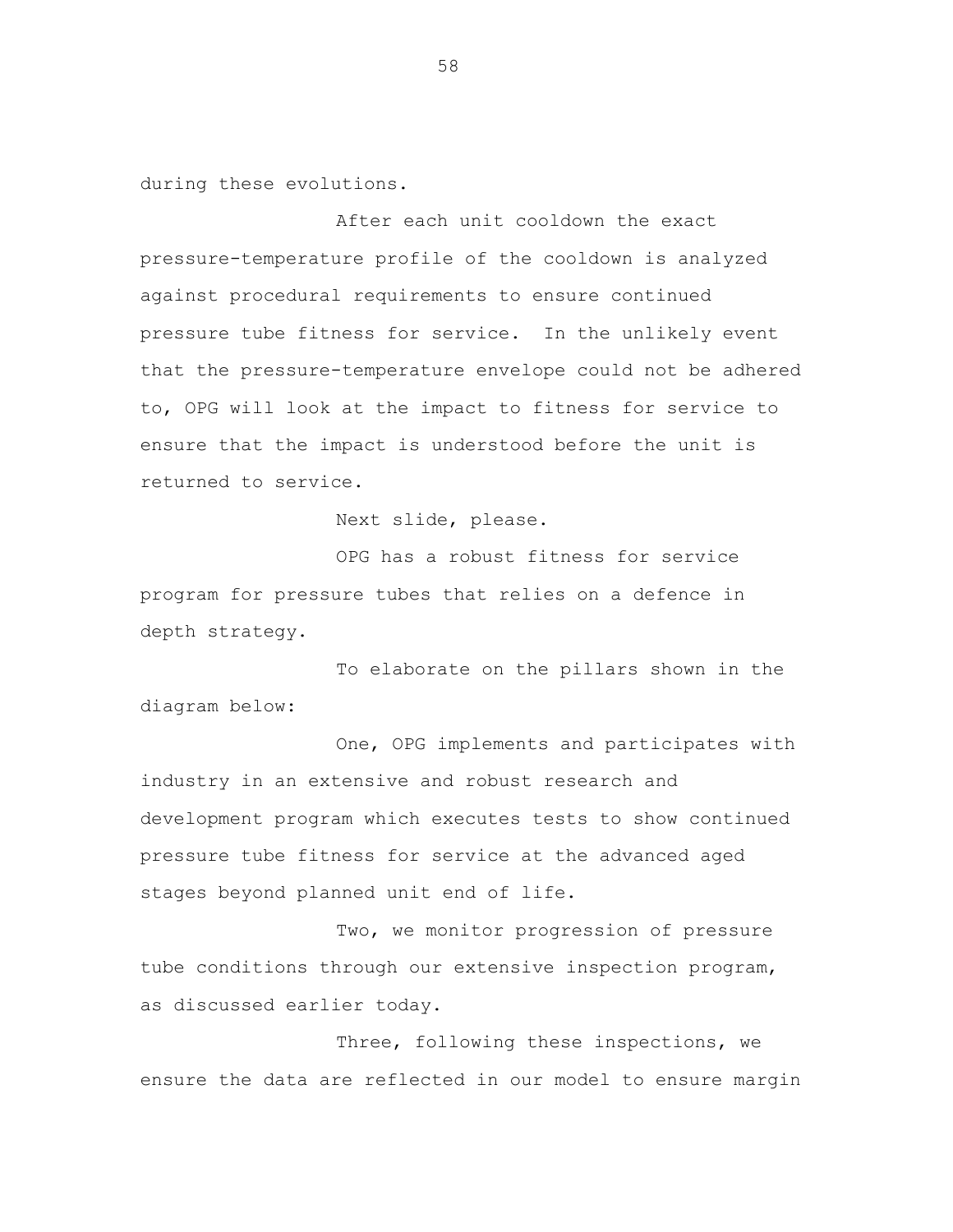exists in our fitness for service assessments moving forward.

Four, we mitigate the effects of aging with how we operate the plant. A good example of this is the pressure-temperature envelope changes we proactively implemented in 2014, as explained on a previous slide.

Five, we have defence in depth with our fuel channel design. In the unlikely event that high hydrogen and a flaw of significance occurs in a fuel channel, we have demonstrated leak before break for our flaws, which means in the unlikely event that the crack is initiated from a flaw and grows through wall, a leak will occur before a rupture of the pressure tube. In such a case, our annulus gas system will detect the early onset of the pressure tube leak and trigger a safe shutdown of the reactor, thereby precluding the pressure tube rupture.

Six and lastly, we have redundant safety systems like the emergency coolant injection system and containment which are designed to keep the fuel cool and radioactivity contained under accident scenarios, ensuring that the public, workers and the environment are protected.

Before I turn the presentation over to Sean, I would like to leave you with the following three points.

Number one, operation of all OPG reactors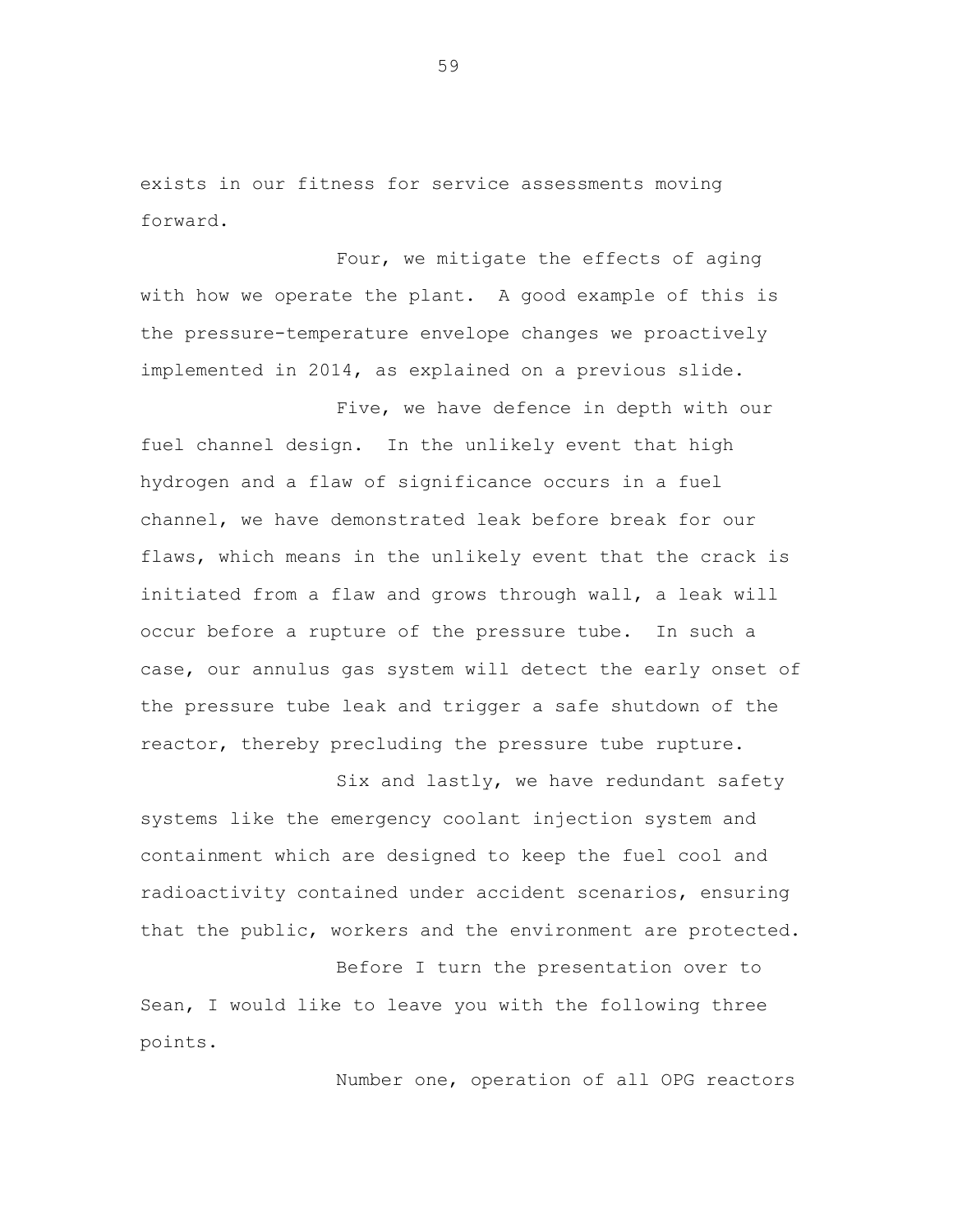is confirmed to be within their licensing basis. High Heq on the order of the Bruce Power data has not been observed in any OPG unit.

Number two, OPG has high confidence that the pressure tubes are fit for service at Pickering and Darlington stations. In the unlikely event of a high Heq existing in the region of interest, OPG is confident that no pressure tube flaws exist therein or they are dispositioned as safe in accordance with CSA standards.

And number three, OPG's future planned outages will be informed by industry Heq OPEX. OPG is engaged with industry partners on work to further understand the mechanism behind the Bruce Power OPEX and on the associated Heq modeling enhancements.

Next slide, please.

I will now turn it over to Sean Granville.

**THE PRESIDENT:** Mr. Granville, you are on

## mute.

--- Pause

**MR. KNUTSON:** President Velshi, Mark Knutson here, for the record. Maybe I will speak for Sean then.

> **MR. GRANVILLE:** Can you hear me now? **THE PRESIDENT:** Yes, we can hear you now. **MR. GRANVILLE:** I apologize for that.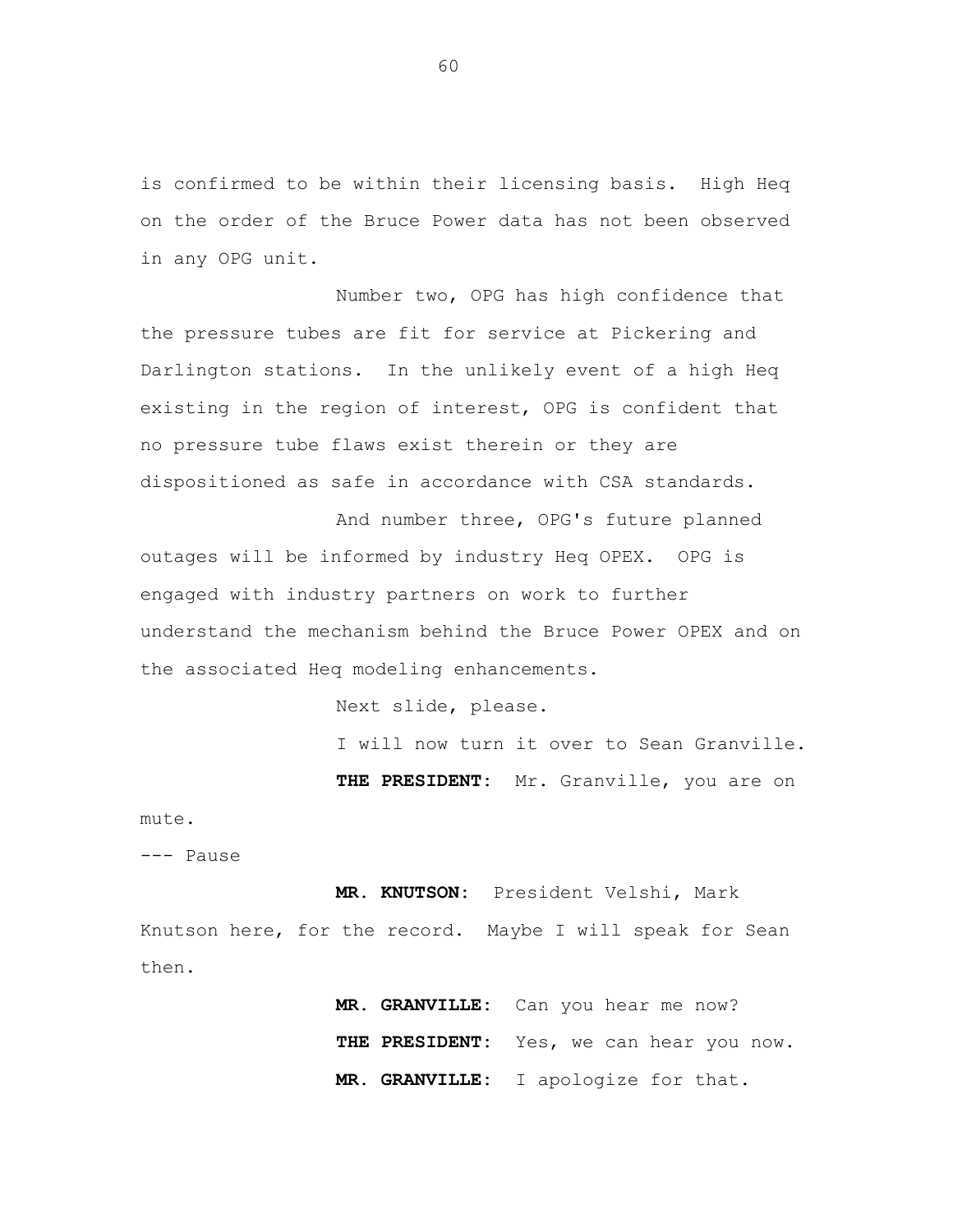Just give me a second.

Thank you, Mark. And good afternoon, President Velshi and Members of the Commission.

For the record, my name is Sean Granville. I am the Chief Operations Officer and Chief Nuclear Officer for Ontario Power Generation.

Next slide, please.

Today, the OPG Team has laid out in more detail how OPG proactively responded to the Designated Officer Orders.

Commissioners, in closing out this presentation I would like to reinforce some key points.

We have high confidence that Heq values are significantly lower at Pickering and Darlington units and are confirmed to be within the licensing basis.

We also have high confidence there are no flaws in the region of interest for units in extended operation, with the exception of the two minor flaws in Pickering Unit 5.

We have completed sensitivity studies at postulated high Heq values to demonstrate the robustness of the safety case for these flaws. These flaws are safe and cannot lead to the formation of a crack.

OPG considers to have unconditionally met the requirements of the Orders for both Pickering and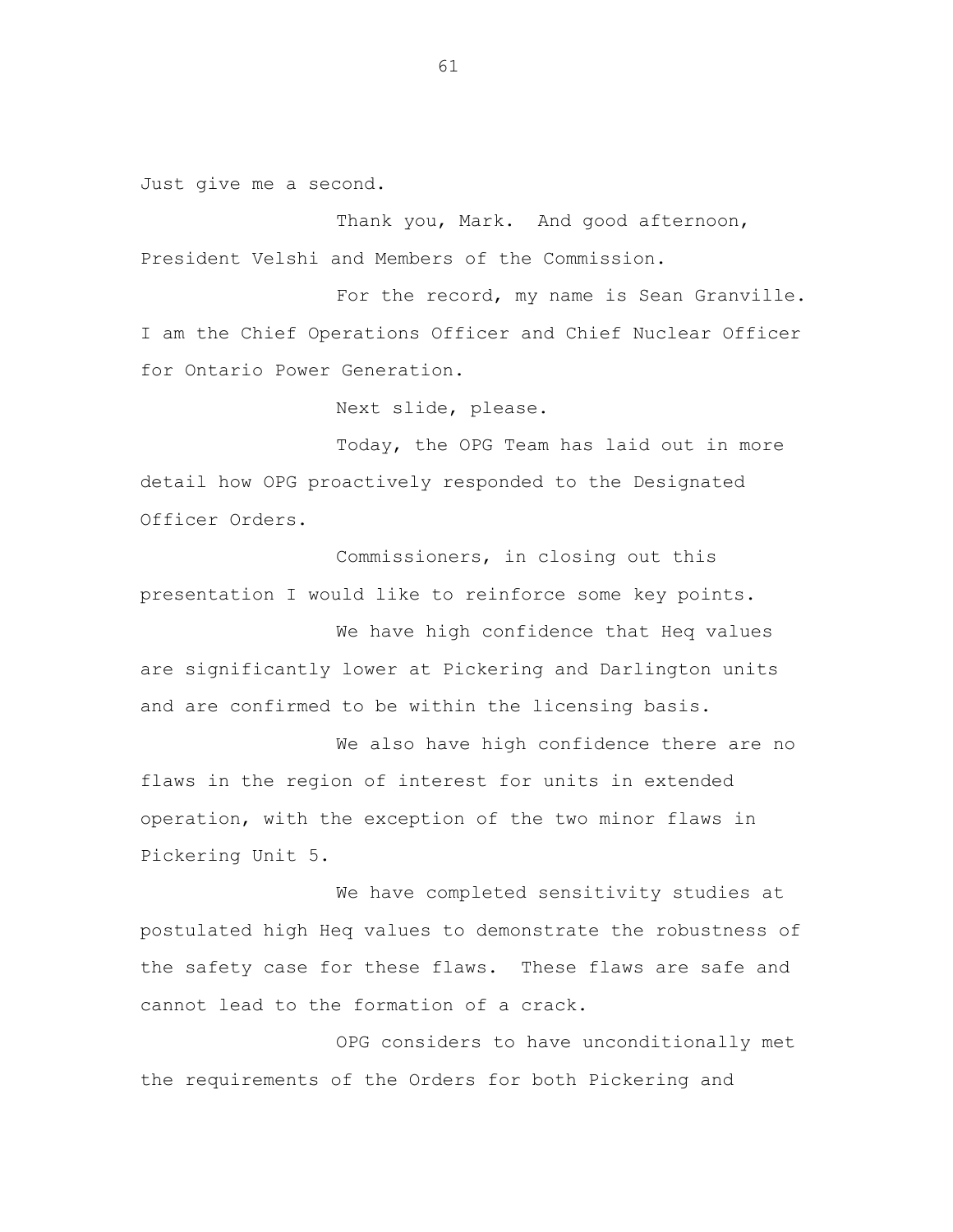Darlington units.

We respectfully request an expedited decision to pre-authorize the restart of the Pickering and Darlington units in advance of any planned or unplanned outage with cooldown of the heat transport system.

We also request closure of both Orders for OPG.

Thank you and we look forward to your questions.

**THE PRESIDENT:** Thank you very much, Mr. Granville, Mr. Gregoris, Jack Vecchiarelli and Mark Knutson for your presentation.

We will now move to the CNSC staff for their presentation, as outlined in CMDs 21-H11 and 21-H11.A.

Mr. Jammal, I will turn the floor to you, please.

**CMD 21-H11/21-H11.A**

**Oral presentation by CNSC staff**

**M. JAMMAL :** Bonjour, Madame la Présidente et Membres de la Commission. Pour le verbatim, mon nom est Ramzi Jammal. I am before you today in my capacity as the Designated Officer who issued the Orders requesting the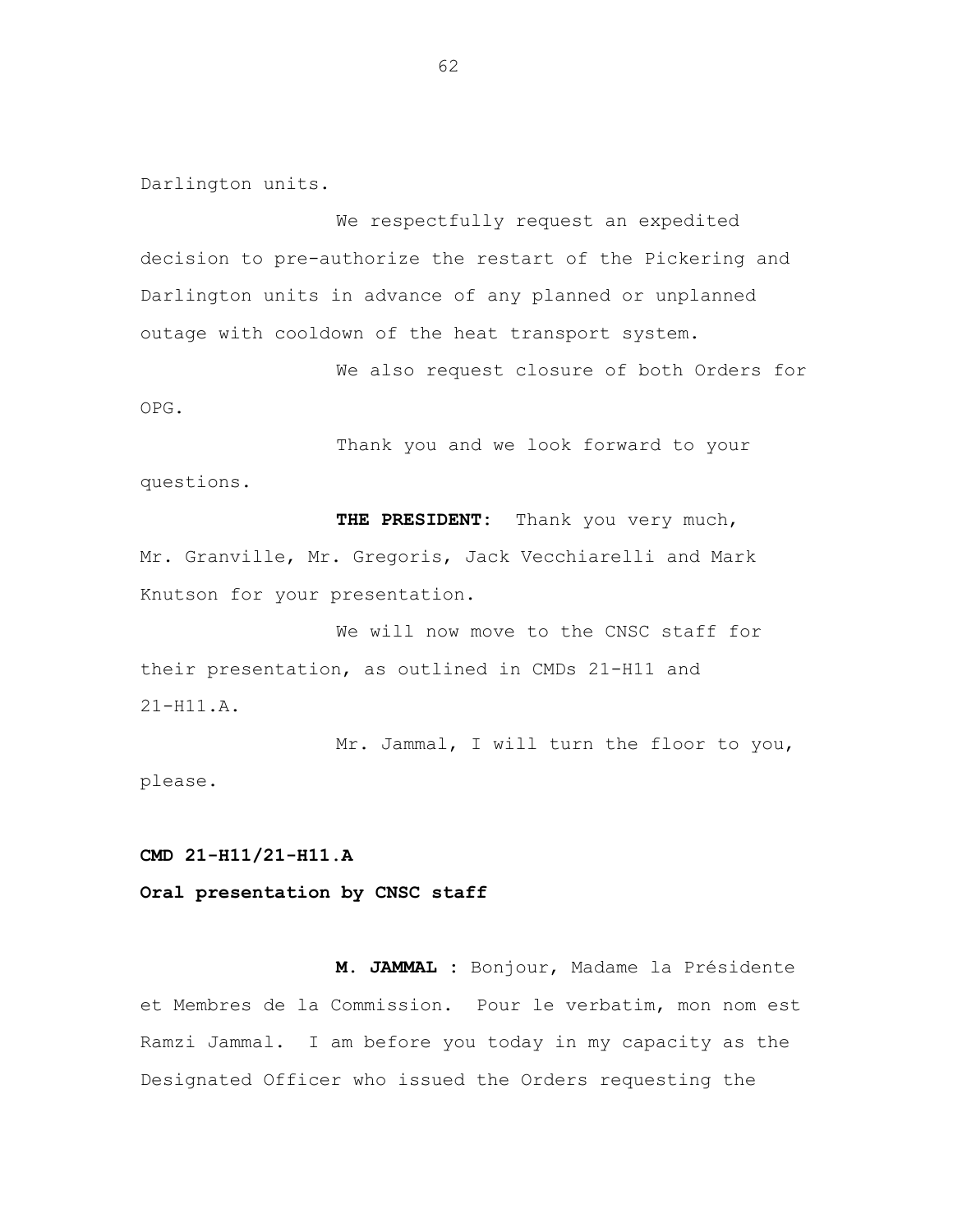licensees to obtain Commission approval prior to any restart from a planned or unplanned outage.

Joining me to deliver the presentation is Dr. Alex Viktorov, who is the Director General of the Directorate of Power Reactor Regulation. We are supported by CNSC staff who are the subject matter experts from the Technical Support Branch and other branches within the CNSC.

Slide number two, please. Next slide. In this presentation the following information will be presented to the Commission.

My recommendations as DO regarding the Orders will be followed by CNSC staff's conclusions and recommendations arising from their assessment criteria used to evaluate the previously submitted requests by the licensees in order to verify their compliance with the conditions of the Order.

Next slide, please.

The discovery of elevated hydrogen equivalent concentrations at Bruce Units 3 and 6 put into question the following: the predictive capability of the model for the Heq levels in operating reactors with pressure tubes in extended operation.

CNSC staff still requires submissions from the licensees to determine the root cause of the Heq uptake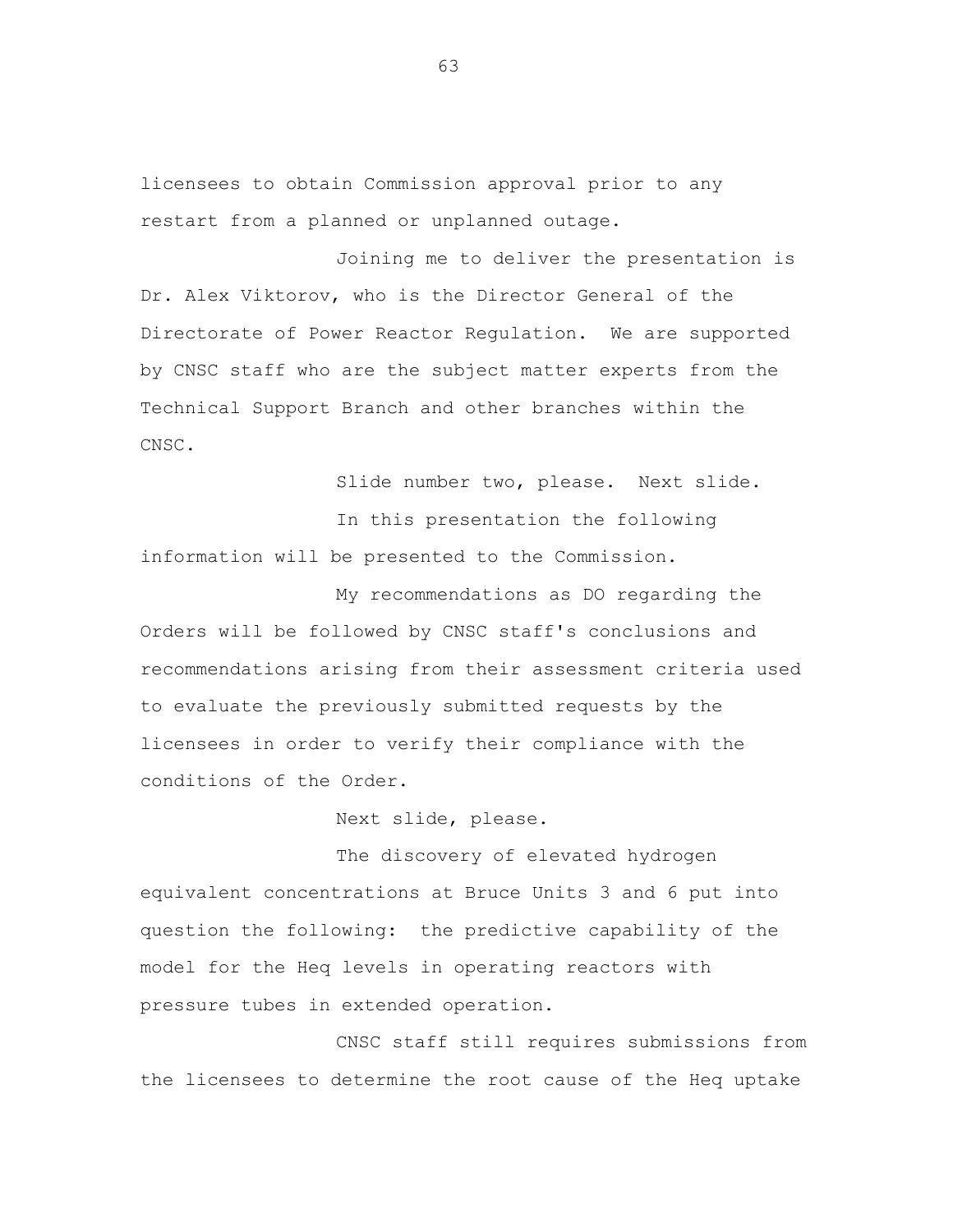and the presence of flaws in the region of interest.

In order to ensure that operating reactors remain in compliance with the licensing basis as established by the Commission, I issued the Designated Officer Orders to Bruce Power and Ontario Power Generation under paragraph  $37(2)$  (f) and subsection  $35(1)$  of the *Nuclear Safety and Control Act*.

Next slide, please.

For the purpose of the hearing pertaining to the review of the Order, I request that the Commission accept my proposal for the amendment to the Order issued to OPG, Pickering NGS, or Nuclear Generating Station, by removing Units 1 and 4 from the Order. This proposal is based on CNSC staff recommendations and conclusions as outlined in CMD 21-H11 and slide 13 of this presentation.

In summary, Units 1 and 4 at the Pickering Nuclear Generating Station units are operating within the licensing basis as established by the Commission.

I also request that the Commission confirm the Orders issued to Bruce Power, Bruce NGS A and B, and OPG Darlington.

This request is also founded on CNSC staff's conclusions as outlined in CMD 21-H11 and slides 9 to 11 in this presentation.

I will now pass the presentation to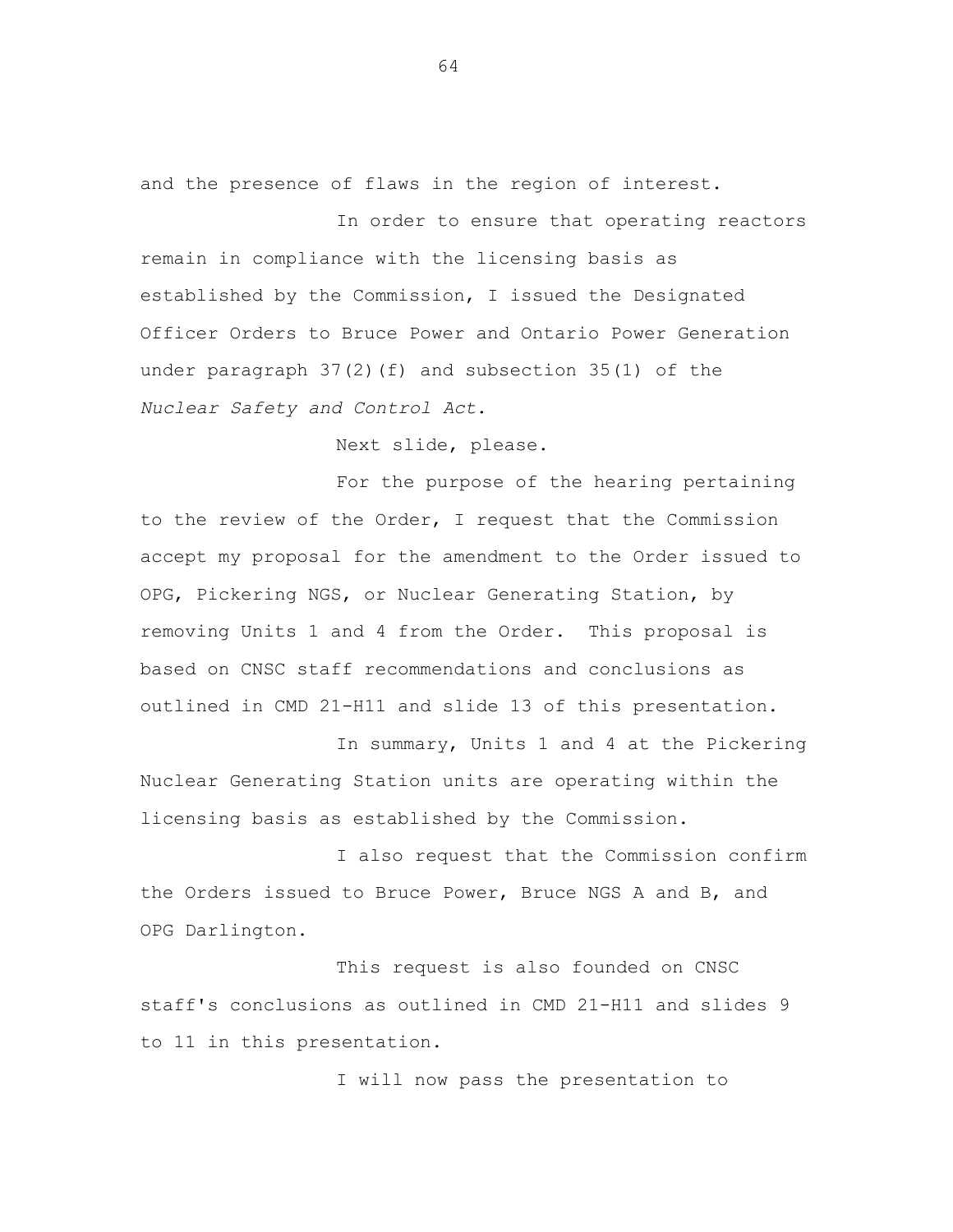Dr. Viktorov.

Dr. Viktorov, the floor is yours.

**DR. VIKTOROV:** Thank you, Mr. Jammal.

For the record, my name is Alex Viktorov, Director General of Power Reactor Regulation. Good afternoon.

On September 3rd, CNSC staff presented to the Commission assessment criteria for reactor restart, as outlined in CMD 21-M37.

Two options for assessment criteria were developed by CNSC staff: Option (a) focusing on understanding of the cause for elevated Heq; and Option (b) is related to flaws in the region of interest.

These two options will be discussed further in the subsequent slides.

Under Option (a), CNSC staff question the model's ability to predict Heq in the region of interest and require that licensees assess the mechanism that impacted Bruce Unit 3 and Unit 6 pressure tubes. However, since this action is expected to require a longer time to be completed, CNSC staff provided a second shorter term option, as discussed in the next slide.

We know that outside of the region of interest CNSC staff have assessed that Heq model predictions are valid for the pressure tube fitness for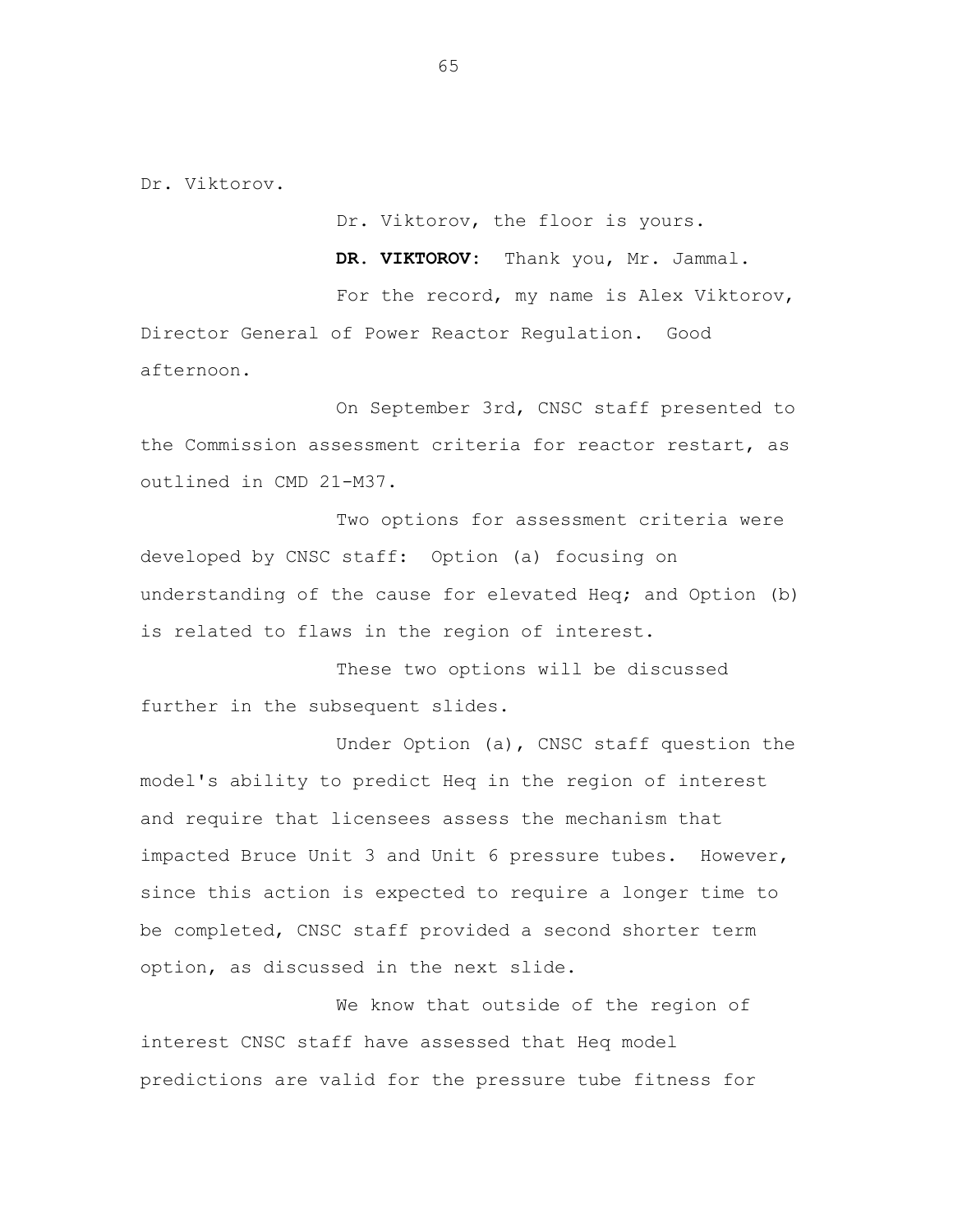service evaluations.

Under Option (b), licensees are required to meet the following assessment criteria:

- sufficient inspection data shall be available for the reactor units to justify with a high degree of certainty that no flaws greater than 0.15 mm in depth are present in the region of interest; and

- corrective actions shall be implemented for tubes containing flaws greater than the specified depths.

Specifically, in order to meet Option (b), Bruce Power and OPG shall:

- provide a methodology to quantify the likelihood of flaws in the CNSC defined region of interest with elevated Heq; and

- submit unit-specific evaluations to demonstrate that safety analysis assumptions related to the likelihood of pressure tube failures are not invalidated;

- as well as implement corrective actions for units that do not satisfy the above criteria.

In order to remove the 0.15 mm flaw depth restriction, licensees need to perform additional crack initiation testing at Heq levels based on Bruce Power observations. This is required to demonstrate that the crack initiation models remain valid for flaw assessments.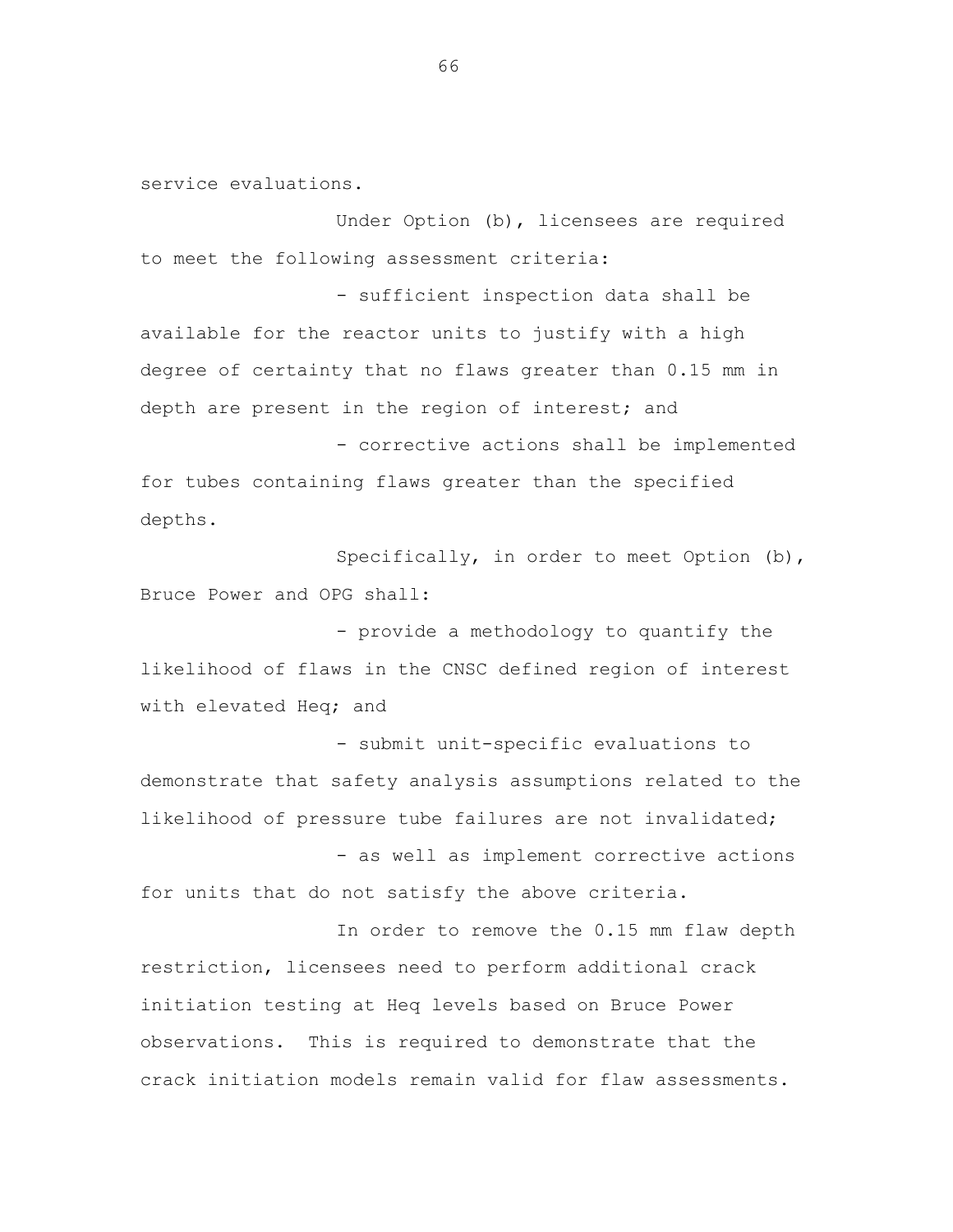Previous submissions from Bruce Power and OPG, including the CMDs and presentations submitted by Bruce Power and OPG for the September 3rd Commission Meeting, have been thoroughly reviewed by CNSC staff. At this time CNSC staff conclude that these submissions do not fully address CNSC staff criteria for restart.

Additional clarification was provided in CMD 21-H11.

New submissions were received from OPG and Bruce Power on September 8th and 9th, respectively. A preliminary review of the submissions concluded that both OPG and Bruce Power plan to provide additional evidence to satisfy Option (b) of the Order. CNSC staff will be in a position to provide an update to the Commission upon completion of a review of the licensees' latest submissions.

I would like to make a few remarks regarding confirmation of Heq in the region of interest.

It is important to keep in mind that no tubes were expected to exceed 120 parts per million near the outlet prior to the Bruce Unit 3 and Unit 6 discoveries. This expectation was based on past measurements and Heq modeling.

The cause of elevated Heq in outlet end of the pressure tubes has not yet been identified. Therefore,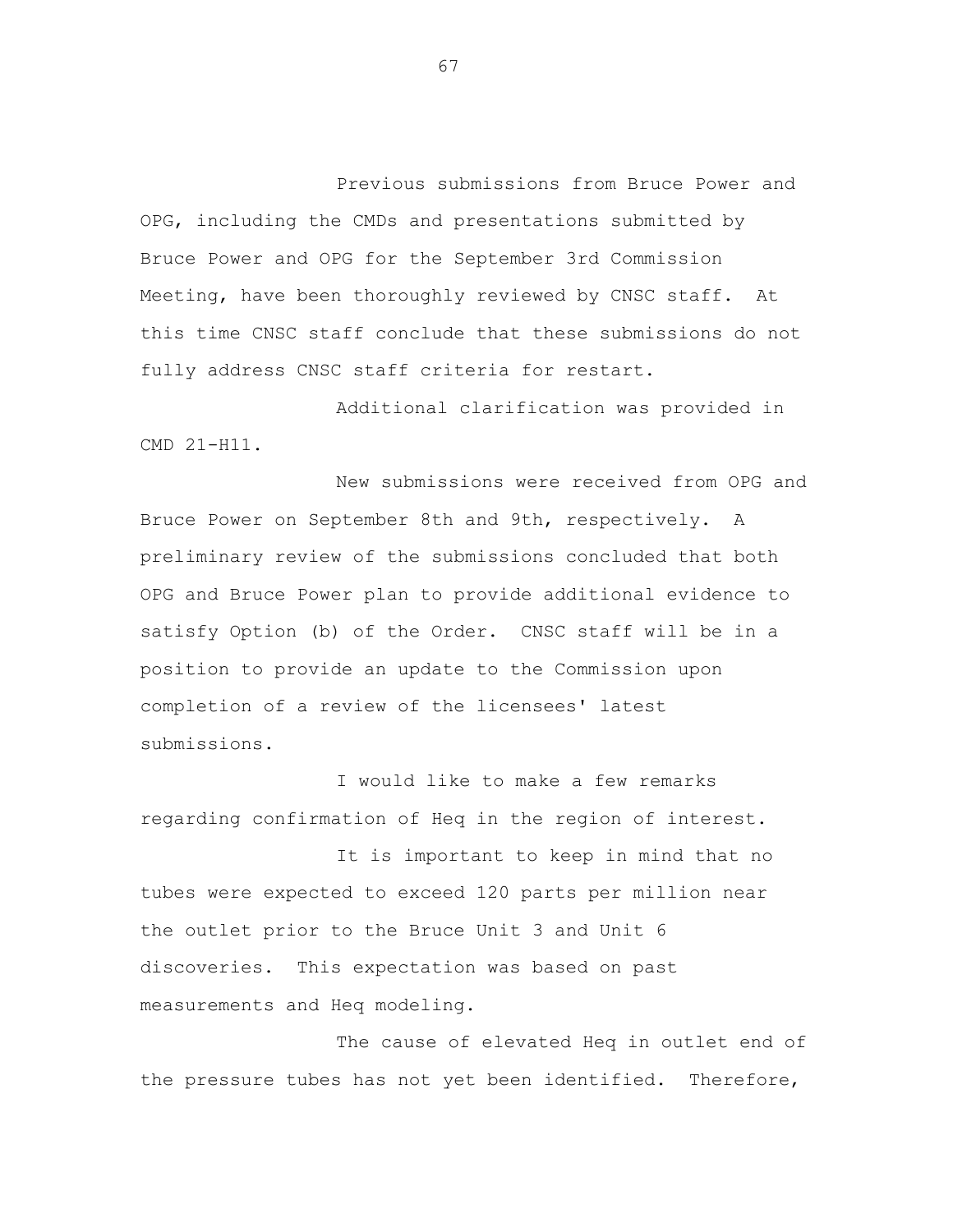it cannot be confirmed if pressure tubes of highest likelihood of elevated Heq were selected for inspections and surveillance activities.

The region of elevated Heq is highly localized. We know that scrape specimens cannot be obtained at the burnish mark, so Heq cannot be directly measured near the burnish mark in in-service pressure tubes.

That is all to say further understanding of the elevated Heq phenomenon is required to support Heq projections in the region of interest.

The criteria for Option (b) in fact do not rely on Heq estimations. In other words, if flaws at risk of cracking do not exist in the region of interest, pressure tubes are safe to operate.

CNSC staff are awaiting Bruce Power and OPG quantitative estimates for likelihood of flaws in reactors in extended operation based on a sample size of inspected tubes. Only qualitative assessments have been provided to date.

CNSC staff are also proposing a slightly larger region of interest while factors resulting in elevated Heq are still being investigated.

The criteria for Option (b) if shown to be satisfied will support safe operation in the short to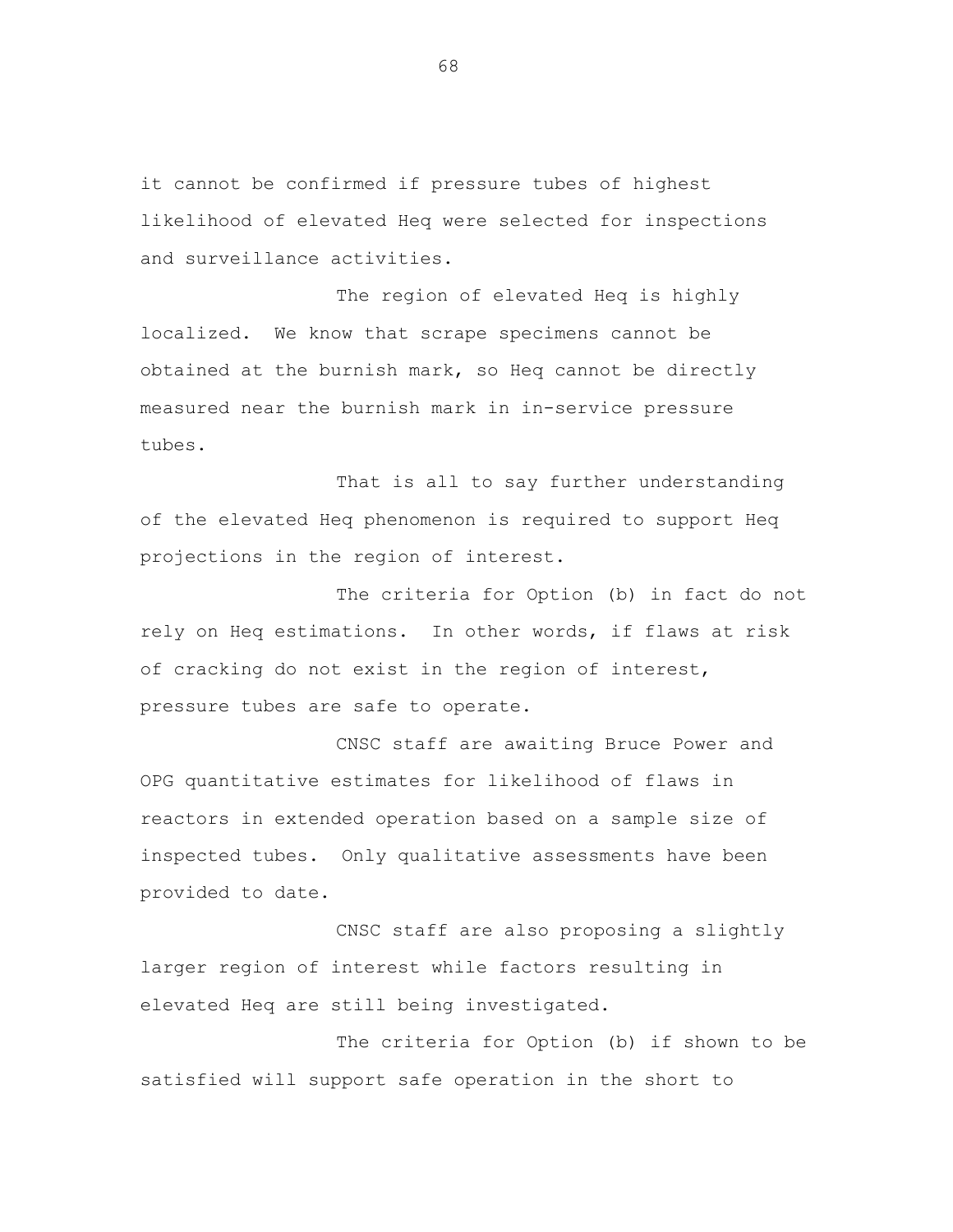medium term but require additional unit-specific analysis from licensees.

Based on available information assessed to date regarding restart requests, CNSC staff recommend the following to the Commission:

- if the Commission agrees and amends the Order issued to Pickering NGS, there will be no need to approve restart of Pickering Units 1 and 4 following either a planned or unplanned shutdown; and

- deny requests for blanket approval for restart of Bruce NGS Unit 3, Bruce B Units 4, 5, 7 and 8, and Darlington Units 1 and 4, as well as Pickering Units 5, 6, 7 and 8 until Bruce Power and OPG have provided supplemental quantitative analyses to support restart requests.

CNSC staff conclude that:

- the current pressure tube Heq levels in Pickering Units 1 and 4 are relatively low and there is substantial operating experience and data available to provide confidence that Heq at the outlet rolled joint will not exceed 120 ppm prior to permanent shutdown of these units. CNSC staff confirm there is a high degree of confidence that pressure tube Heq in Pickering Units 1 and 4 is within the licensing basis;

- Bruce Power and OPG must provide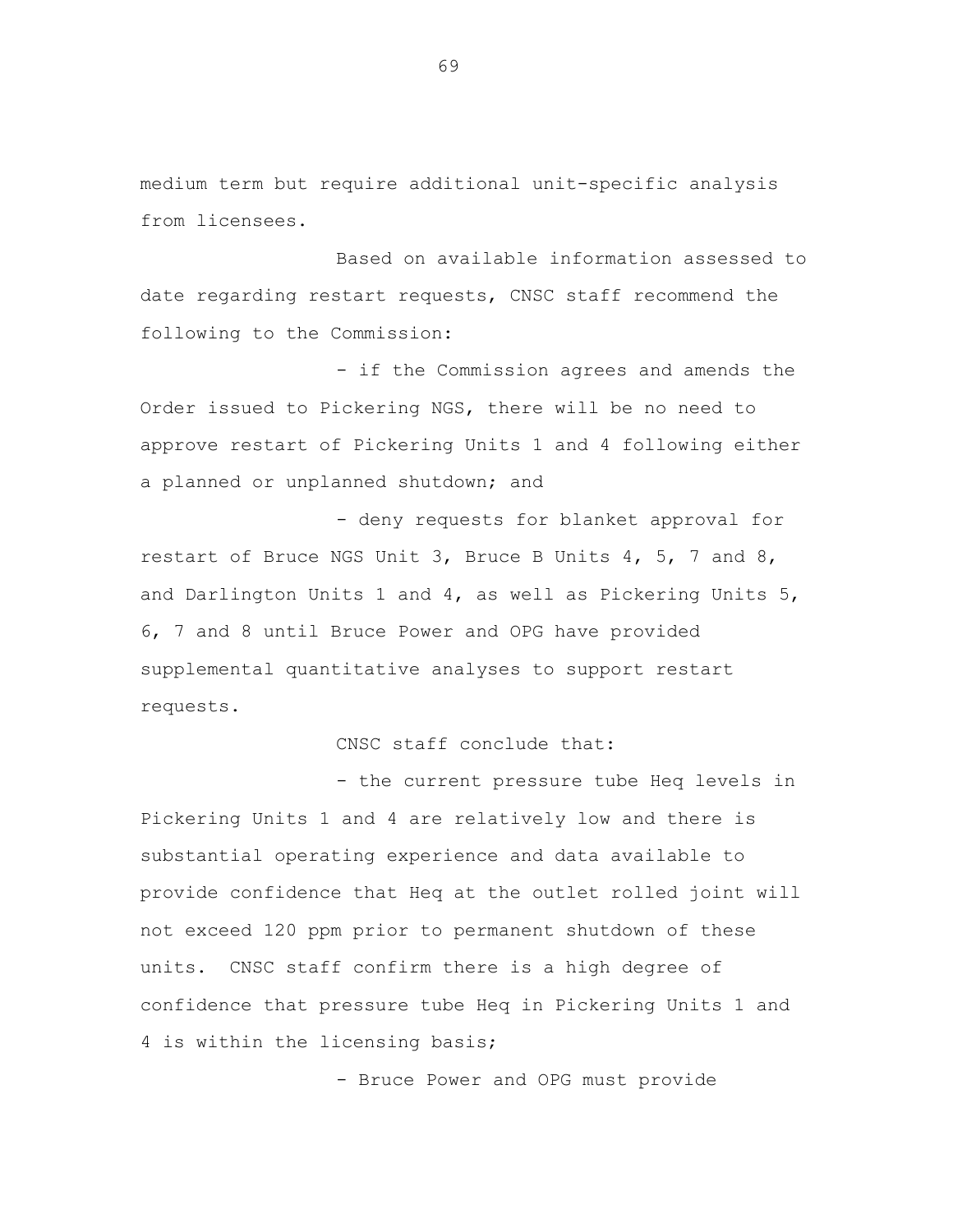supplemental quantitative analyses, as outlined in CMD 21-H11 and slide 8, to support the requests for approval for restart of other units in extended operation.

Depending on the outcome of this proceeding, CNSC staff expect licensees to resubmit to the Commission applications for restart authorization for units prior to their restart.

In the long term, licensees are expected to:

- undertake a root cause analysis for elevated Heq in the region of interest, and

- ensure adequate predictability of the model for Heq uptakes for fitness for service evaluations.

CNSC staff will develop recommendations for revisiting and revising the licensing basis as the new information becomes available to us.

Thank you for your attention. We are now available to answer any questions you may have.

**THE PRESIDENT:** Thank you very much, Dr. Viktorov and Mr. Jammal.

We will take a 15-minute break and we will resume with questions from the Commission.

So we will see you at 10 to 4:00.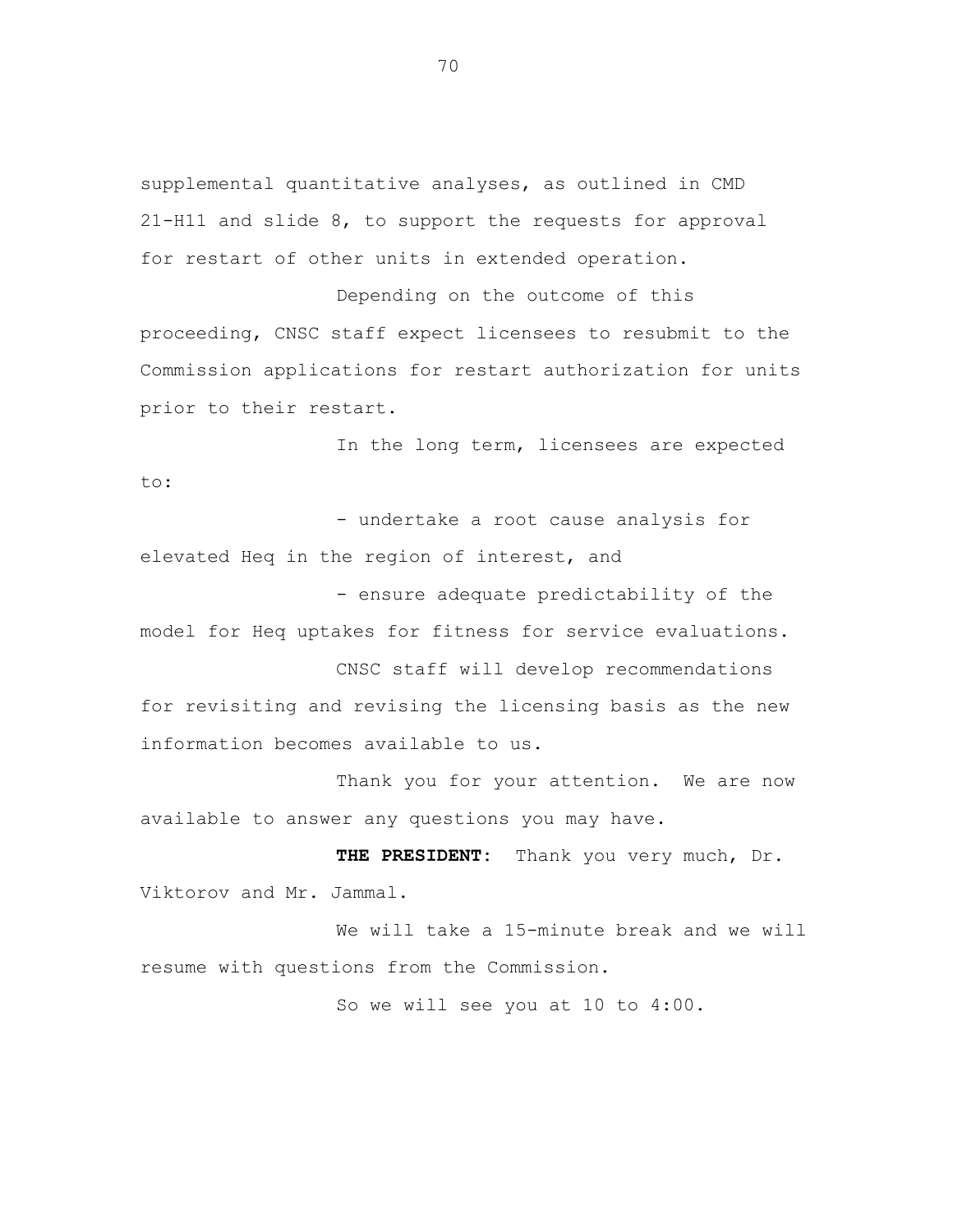# Thank you.

- --- Upon recessing at 3:34 p.m. / Suspension à 15 h 34
- --- Upon resuming at 3:50 p.m. / Reprise à 15 h 50

## **THE PRESIDENT:** Welcome back.

Mr. Scongack, I understand Bruce Power would like to make a point of clarification. I'll turn the floor over to you, please.

**MR. SCONGACK:** Thank you, Madam Velshi.

Can you hear me? I just want to make sure I came off mute okay.

Thank you very much, Madam Velshi.

For the record, James Scongack, for the

record.

Madam Velshi, Members of the Commission, there's just one clarifying point that Bruce Power would like to make. We want to make sure it was clearly articulated in our presentation, and we recognize there have been a lot of moving pieces with respect to this file.

Bruce Power has in fact made two requests to the Commission. The first request we made to the Commission was dated August 13th, and that request was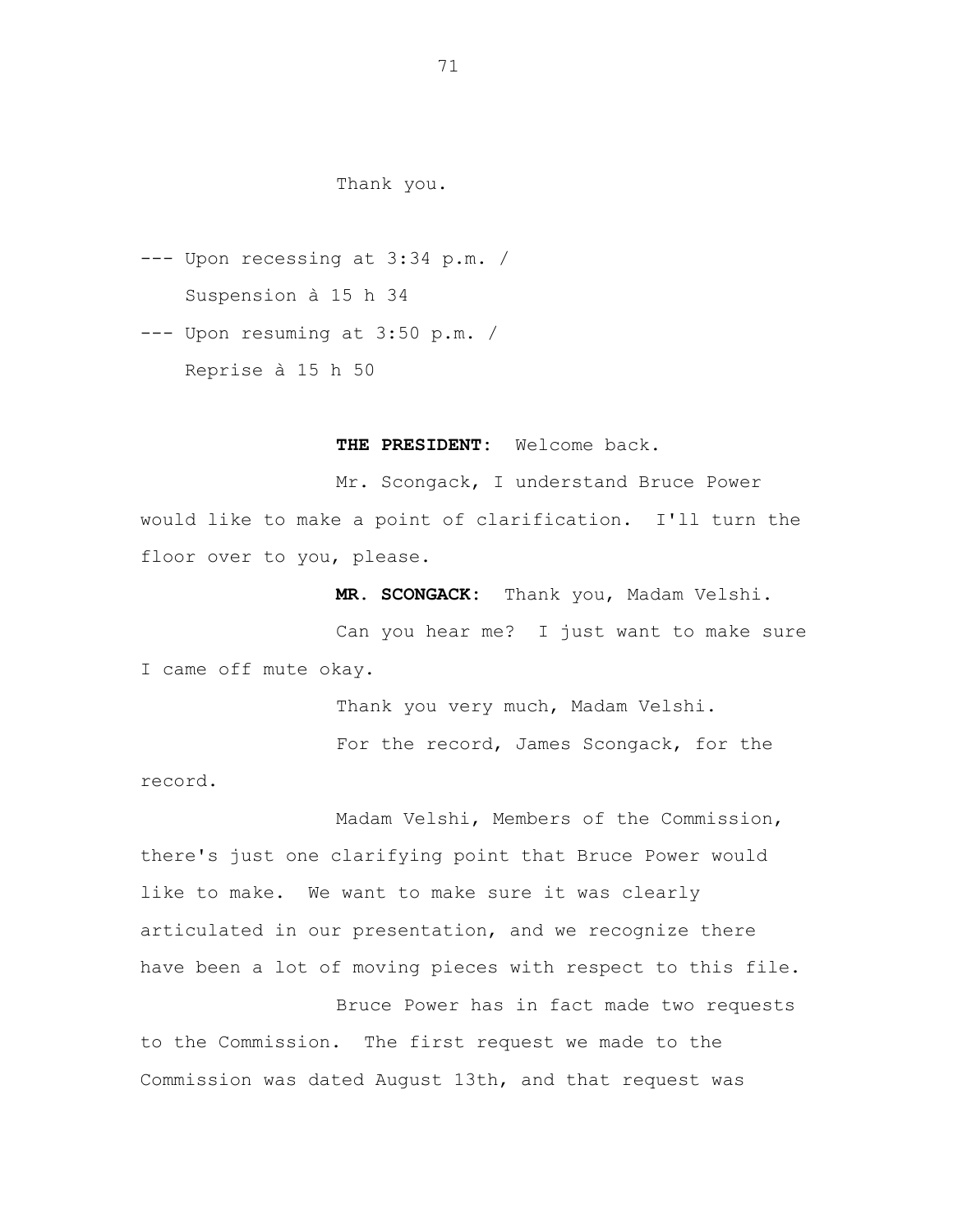regarding the return to service of Unit 3 from its planned outage. And in that request to the Commission, we requested -- we indicated we were happy to provide additional information required by either the External Advisory Committee, the Commission itself, or CNSC staff. And just for clarity purposes, yesterday we issued a letter on the time table by which those additional information requests would be received.

That is separate and distinct from an August 4th letter we submitted to the Commission for unplanned outage approvals. And I think the reason why that's important is in some of the dialogue this morning it's been suggested that Unit 3 is part of the blanket approval, which it isn't. So I thought that clarification was really important.

And I'm happy to answer any of your questions. Thank you, President Velshi.

**THE PRESIDENT:** Thank you for that, Mr. Scongack.

We will now open the floor for questions from Panel members. And the initial round of questions will focus on the orders issued to Bruce Power and OPG. And once we have completed the questions on the orders, to assist the Commission in its deliberations on whether to confirm, amend, replace, or revoke the orders, we will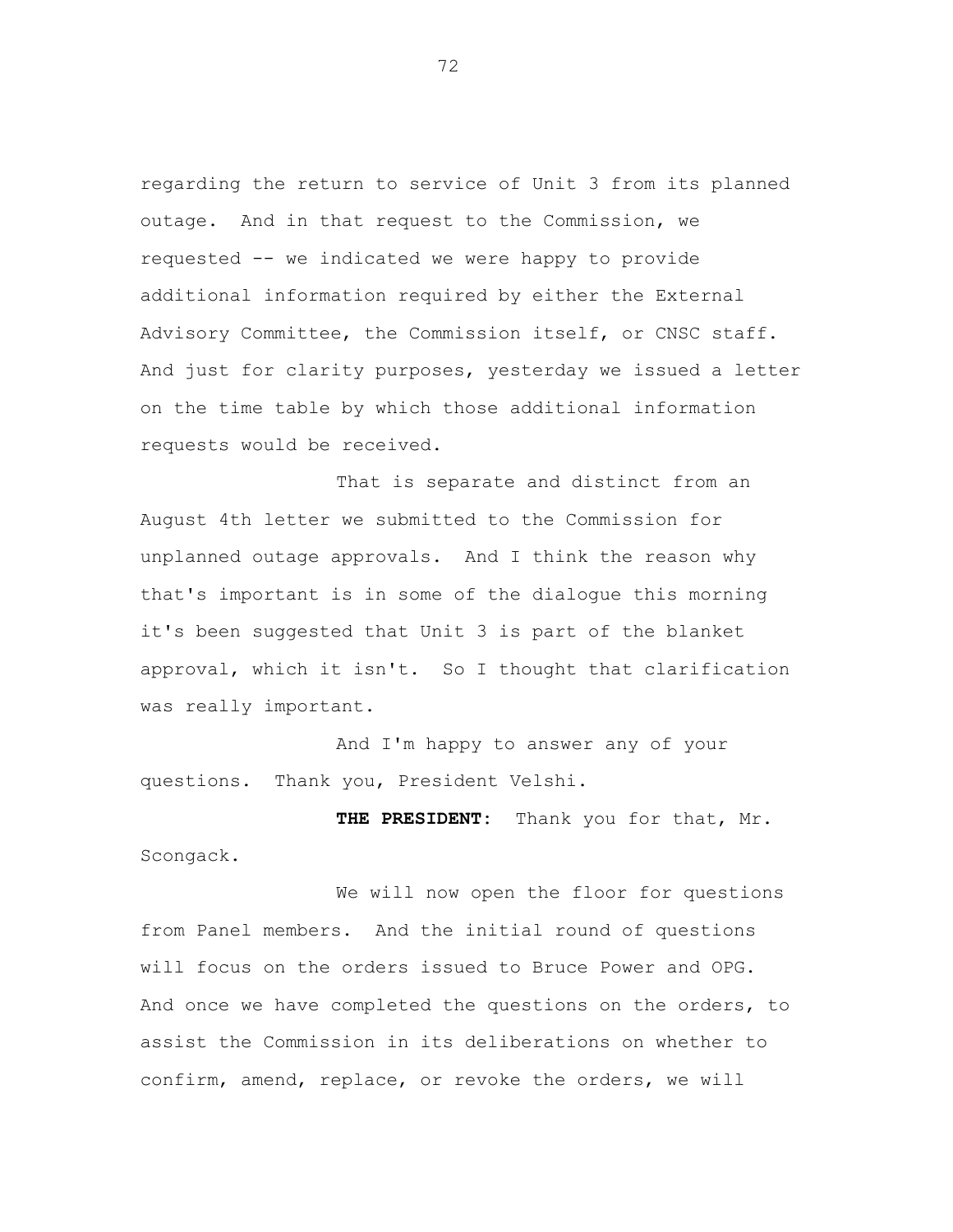proceed then with rounds of questions dealing specifically with the requests by Bruce Power and OPG for pre-authorizations to restart units following a planned or forced outage.

EAC members are attending to provide advice or views for the Commission's consideration. And as I stated in my introductory remarks, the licensees will be provided an opportunity to address any views expressed by the EAC should they wish to do so.

So Members, let's start with questions that are specific to the orders issues by the designated officer. Please indicate whether your questions or comments apply to Bruce Power, OPG, or both. And we'll start with Dr. Lacroix, please.

**MEMBER LACROIX:** Thank you, Madame la Présidente.

Well, this question is directed to staff. From what I understand, the orders were issued and will remain valid or will prevail as long as the assessment criteria are not addressed by the operators. Am I right?

**MR. JAMMAL:** It's Ramzi Jammal, for the record, in capacity as designated officer.

The clarity I would like to provide with respect to the assessment criteria is very much established. The key point here is the order established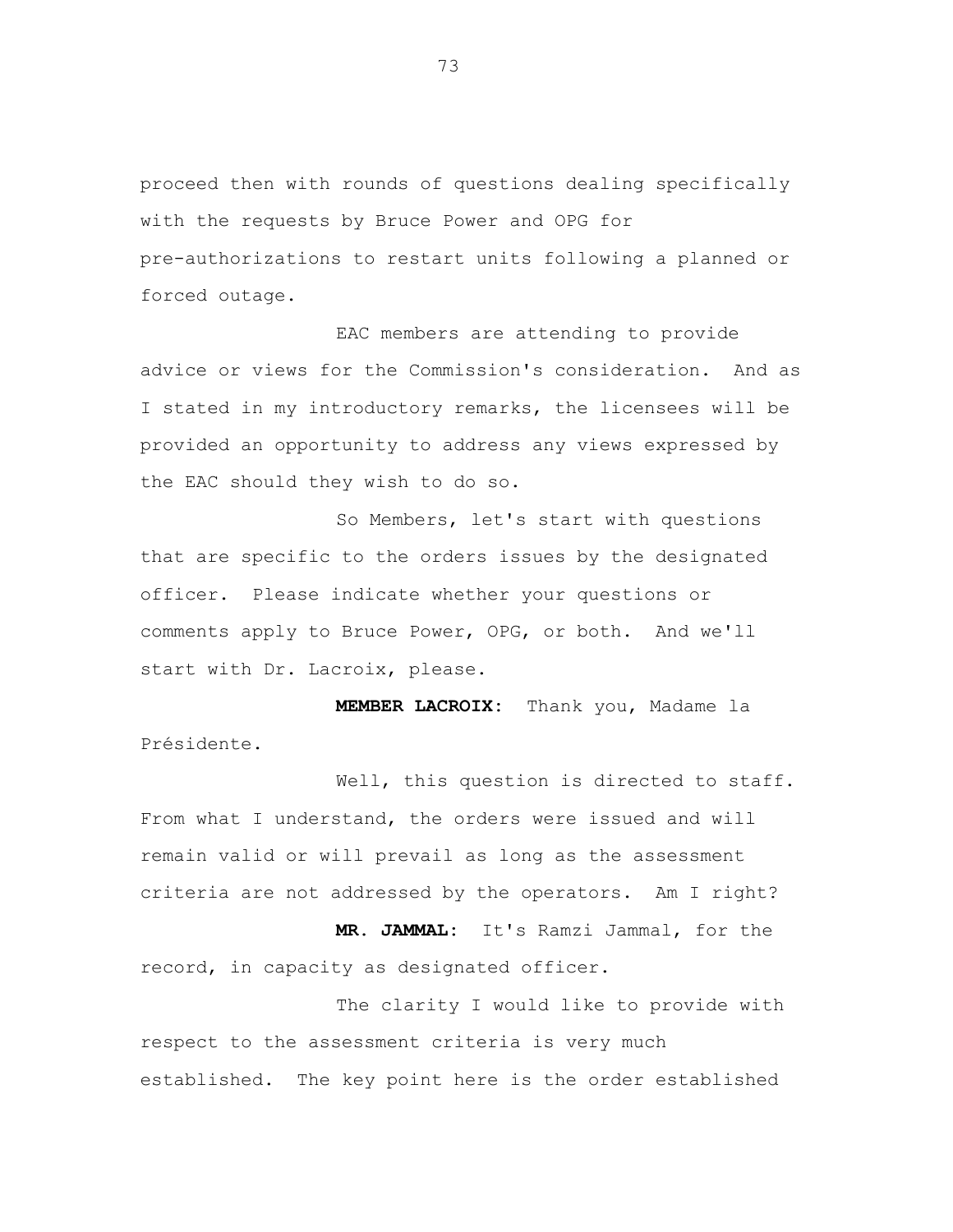conditions with respect to the elevated Heq of 120 ppm. We cannot provide that approval for restart as staff because it's outside the licensing basis. That requires you as a Commission to provide that approval, if you agree and accept staff's assessments based on the conditions, A or B. So staff's assessment is providing the 120 ppm is the licensing basis, which is the takeoff point with respect to the approval by the Commission. And we'll provide you with support of the assessment with respect to the flaws present or not and the elevated Heq.

**MEMBER LACROIX:** Okay, thank you. You've answered my question. Okay.

Thank you, Madame la Présidente.

**THE PRESIDENT:** Maybe I can follow up on that, Mr. Jammal.

So the orders would stay in effect until there is a model that staff believe and the Commission accepts better predicts the Heq levels and the licensing basis has been amended?

**MR. JAMMAL:** Ramzi Jammal, for the record. The order stays in effect with respect to the licensing basis being determined by the Commission.

So let me break it up into short term and long term, Madam Velshi, or Madam President.

The key point here is the 120 ppm is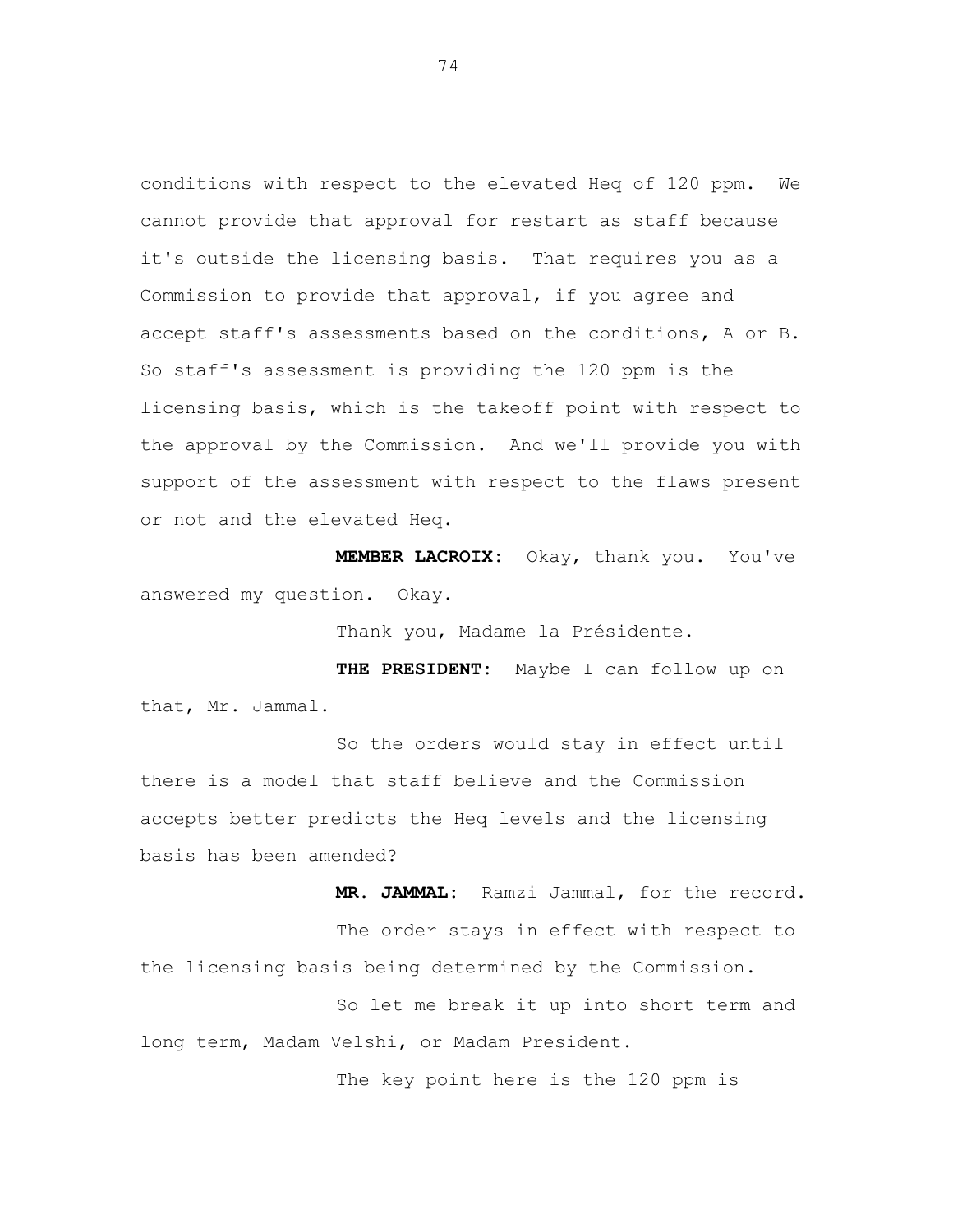currently the licensing basis as it stands today. Let's move forward. If there is enough evidence that the licensing basis and the safety case can be amended for higher than 120 ppm, that will require a licence amendment, even though the order can be valid. But it's much better to go through the licensing process for licence amendment for higher than 120 ppm to prove the fracture toughness.

On the short term, the order has the two conditions, the "and" and the "or," in order to provide you with sufficient information with respect to the safety of the pressure tube. But regardless of -- I shouldn't say "regardless." Our assessment will provide you that information. But the restart approval cannot take place because of the limitation of 120 ppm.

If the demonstration that it's below 120 ppm, just like Units 1 and 4, then the order is moot. So in other words, the licensee is operating within the licensing basis as established by you, the Commission.

**THE PRESIDENT:** Thank you.

Ms. Maharaj?

**MEMBER MAHARAJ:** Just a point of some clarification with respect to the order issued regarding Pickering units. Let me just make sure I get this right, because they all have similar numbers.

So staff is recommending that the order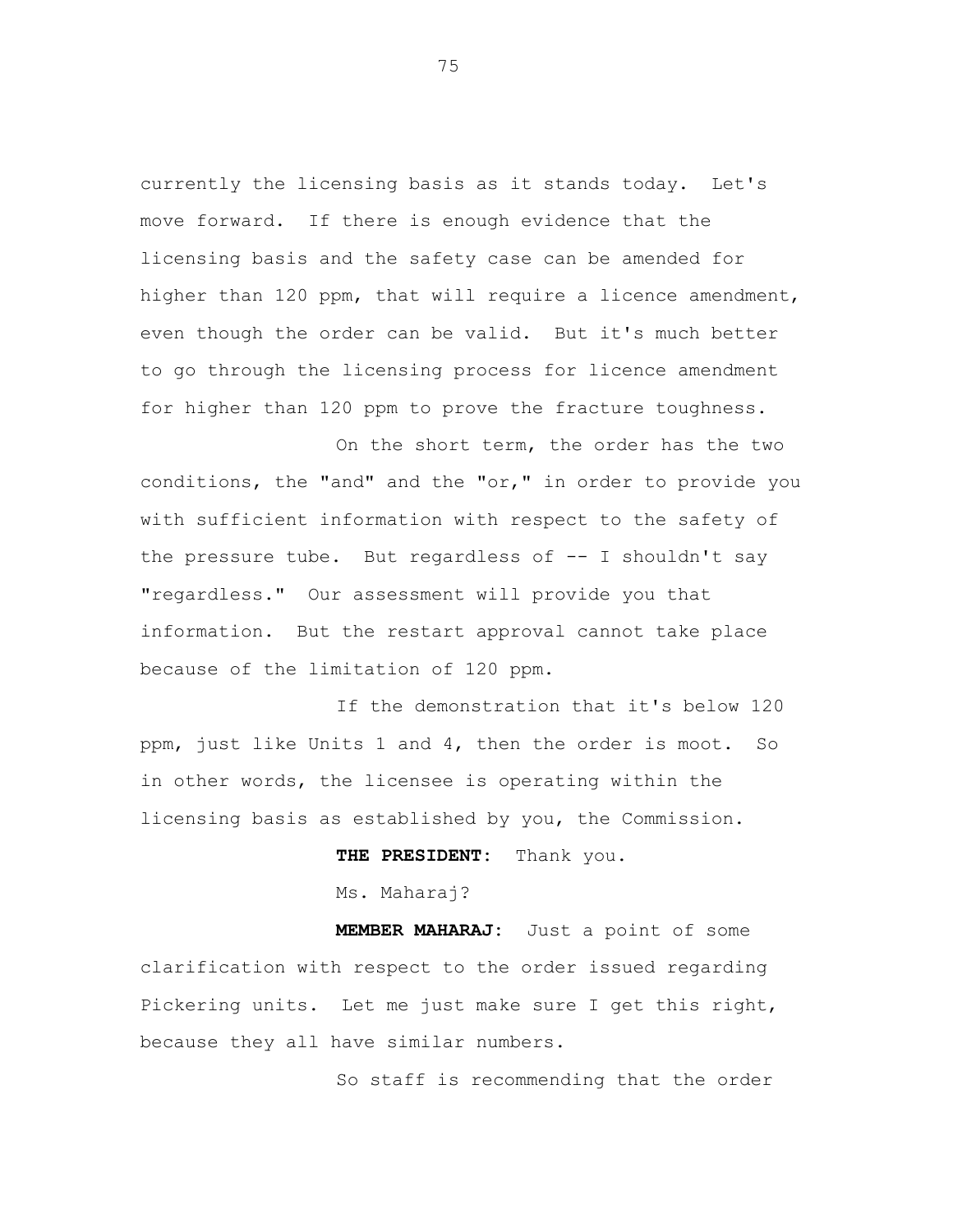with respect to Pickering Unit 1 and 4 be removed -- be amended to remove the requirement for approval prior to restart based on the information that those particular pressure tubes are young enough to not have accumulated hydrogen concentration.

Does that mean that the balance of the order for the Pickering units would be confirmed? And the question would be for staff, please.

**MR. JAMMAL:** Ramji Jammal, for the record.

That is correct, Madam Maharaj. The fact that the -- when I issued the order, we included all units. Based on the information that's been submitted, Pickering Unit 1 and 4, after staff's assessment and the conclusion that these two units are operating within the licensing basis, hence I recommend to delist, if I'm using regulatory terms, delist or remove them off the list of the order, and then keep the other units while you confirm the order, as the other units will be listed as they are without Units 1 and 4. So in other words, amend the order to remove 1 and 4 and confirm the balance of the order as is.

**MEMBER MAHARAJ:** Okay, thank you.

And my follow-up question for that, Mr. Jammal: Is there any new information that you've received through the course of these last most recent submissions that would cause you to change your recommendation with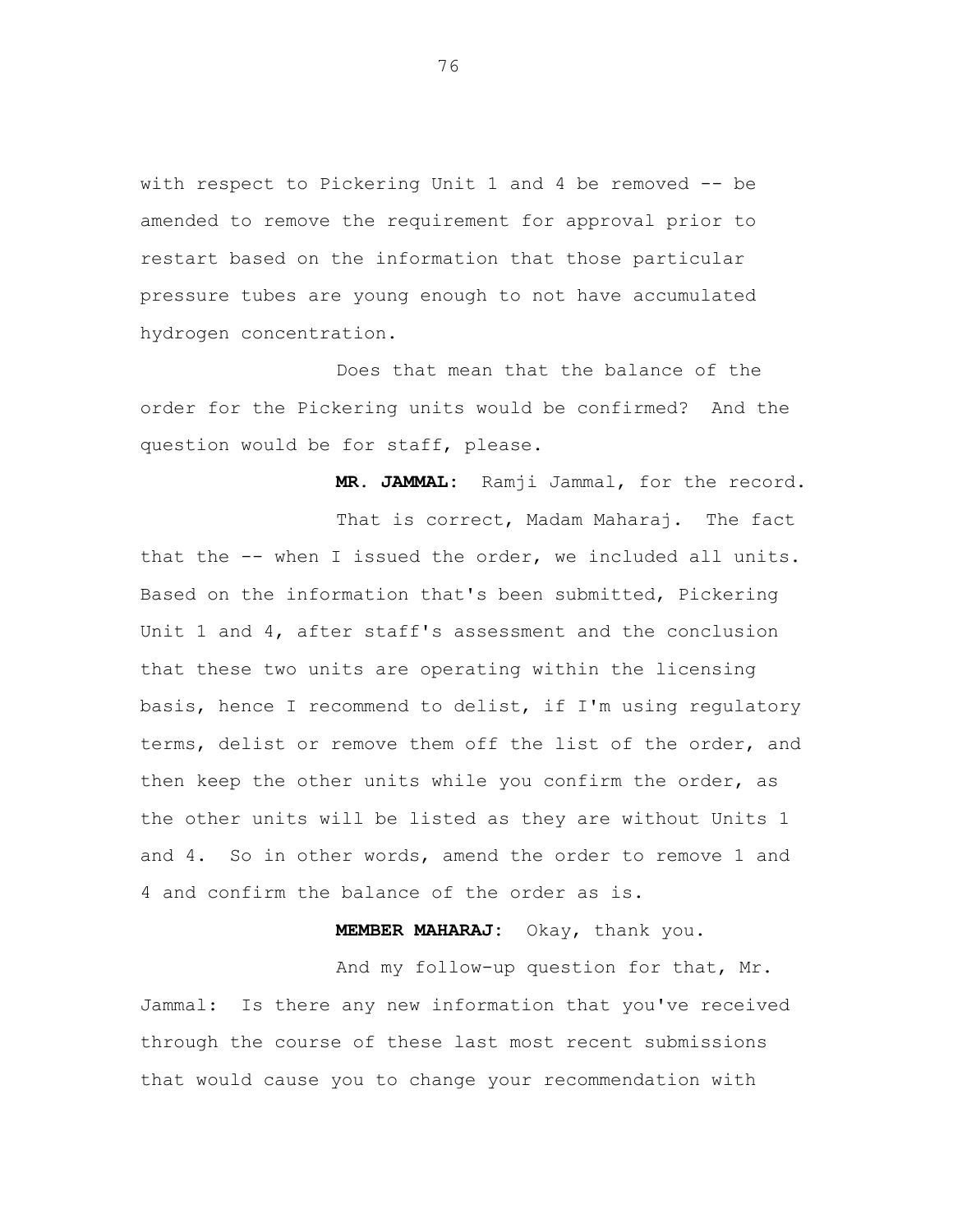respect to any of the other units that you have in your submission asked the Commission to confirm the orders for, the DO orders for? Is there anything new in these last round of submissions that would change your recommendation?

**MR. JAMMAL:** It's Ramzi Jammal, for the record.

It's premature for you to give any recommendations based on the latest submission that was given by the licensee. This information is evolving as we speak. So in other words, it is submissions are taking place, and staff review recommendations have been finalized based on the new information.

So I go back to the fact that the confirmation of the order stands -- or sorry, let me repeat. The request for the confirmation of the order stands as it is today with respect to the information that we received in relation to the time the issue -- the order was issued.

So in other words, I will conclude the confirmation for the order remains as requested by me, supported by staff, that the order stands as we speak today 'til we have enough time to evaluate the information submitted by the licensees.

> **MEMBER MAHARAJ:** Okay, thank you. **THE PRESIDENT:** Dr. Vecchiarelli, please.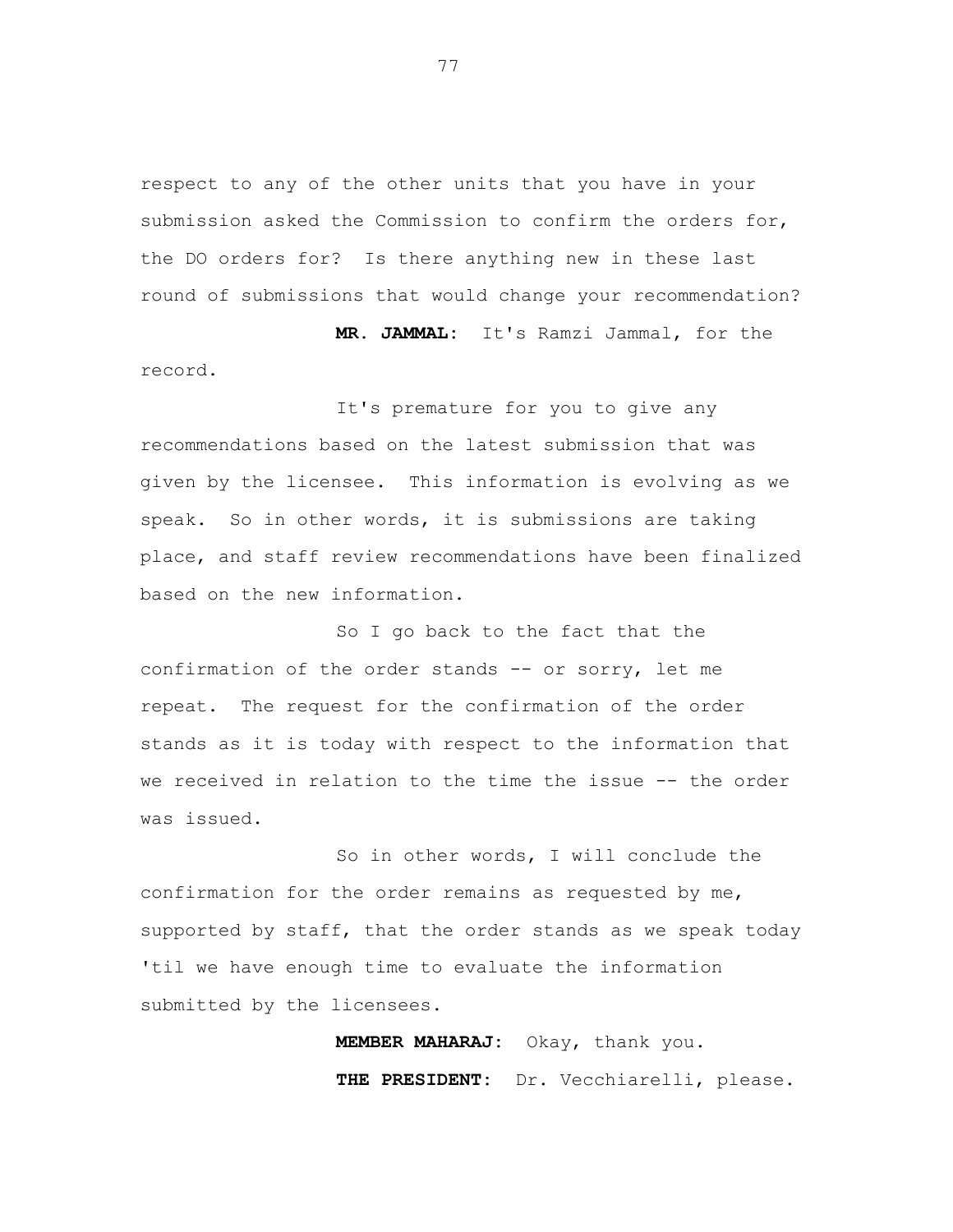**DR. VECCHIARELLI:** Thank you, President Velshi.

For the record, Jack Vecchiarelli.

I just wanted to make a comment regarding your previous question, President Velshi. And I respect Mr. Jammal's response.

Just to be clear, in OPG's perspective, the orders as written, we believe and consider that we have addressed them. We did so proactively for both options. We consider that we are within our licensing basis as it relates to hydrogen equivalent concentration measurements and predictions, and we have spoken at length about the very, very limited number of flaws too in Pickering Unit 5 within the region of interest.

So our request is, just to be clear, we believe that we have an abundance of information in evidence put forward currently for the Commission to make a risk-informed decision.

And certainly, we will continue to work with CNSC staff as they have laid out a short-term and longer-term expectations. We are engaged and collaborating with Bruce Power and the rest of the industry. Certainly, we will be doing more work to just enhance our knowledge and improve our understanding. But as it stands today, just to be very clear, we consider that we have met the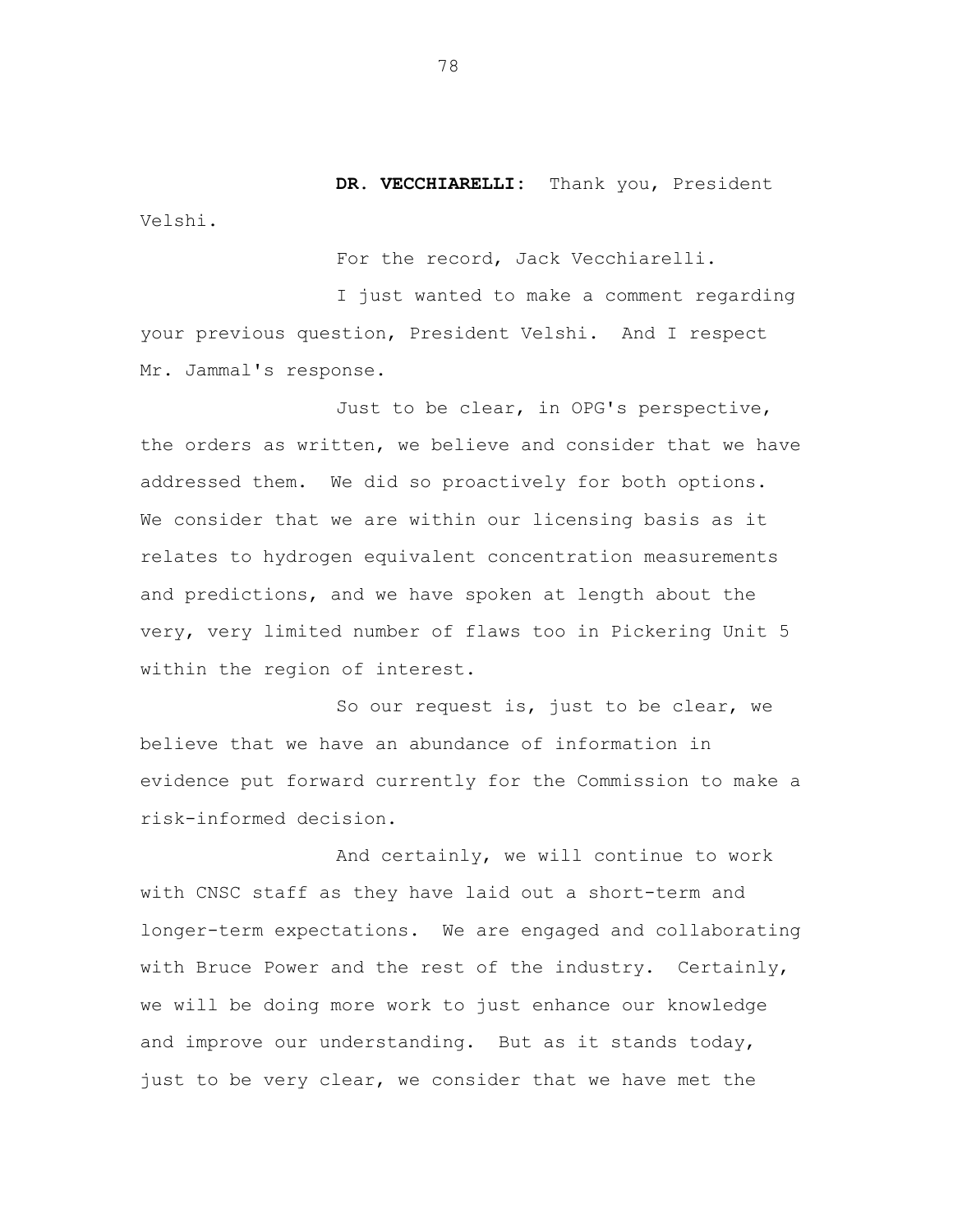conditions of both orders.

Thank you.

**THE PRESIDENT:** And thank you for that, Dr. Vecchiarelli. I think what we've heard from Dr. Jammal, the staff needs more time to review what has been submitted before they can determine and recommend to the Commission whether those conditions are met.

But let me take this opportunity to ask you, and then I'll ask Bruce Power the same question, because you have asked to be heard around these orders.

What OPG's position is, the orders as issued were fine. We've talked about, you know, shouldn't have included -- or staff is recommending Pickering Units 1 and 4, the order should be amended to exclude them.

Your position is the orders were fine. It's just that now you believe you've met the conditions of the order and it can be closed for the OPG units. So there are no issues as far as amending or revoking or replacing the orders from your perspective.

**DR. VECCHIARELLI:** Jack Vecchiarelli, for the record.

That is correct.

**THE PRESIDENT:** Thank you.

And maybe I'll ask Bruce Power the same question. From your perspective, as far as the orders that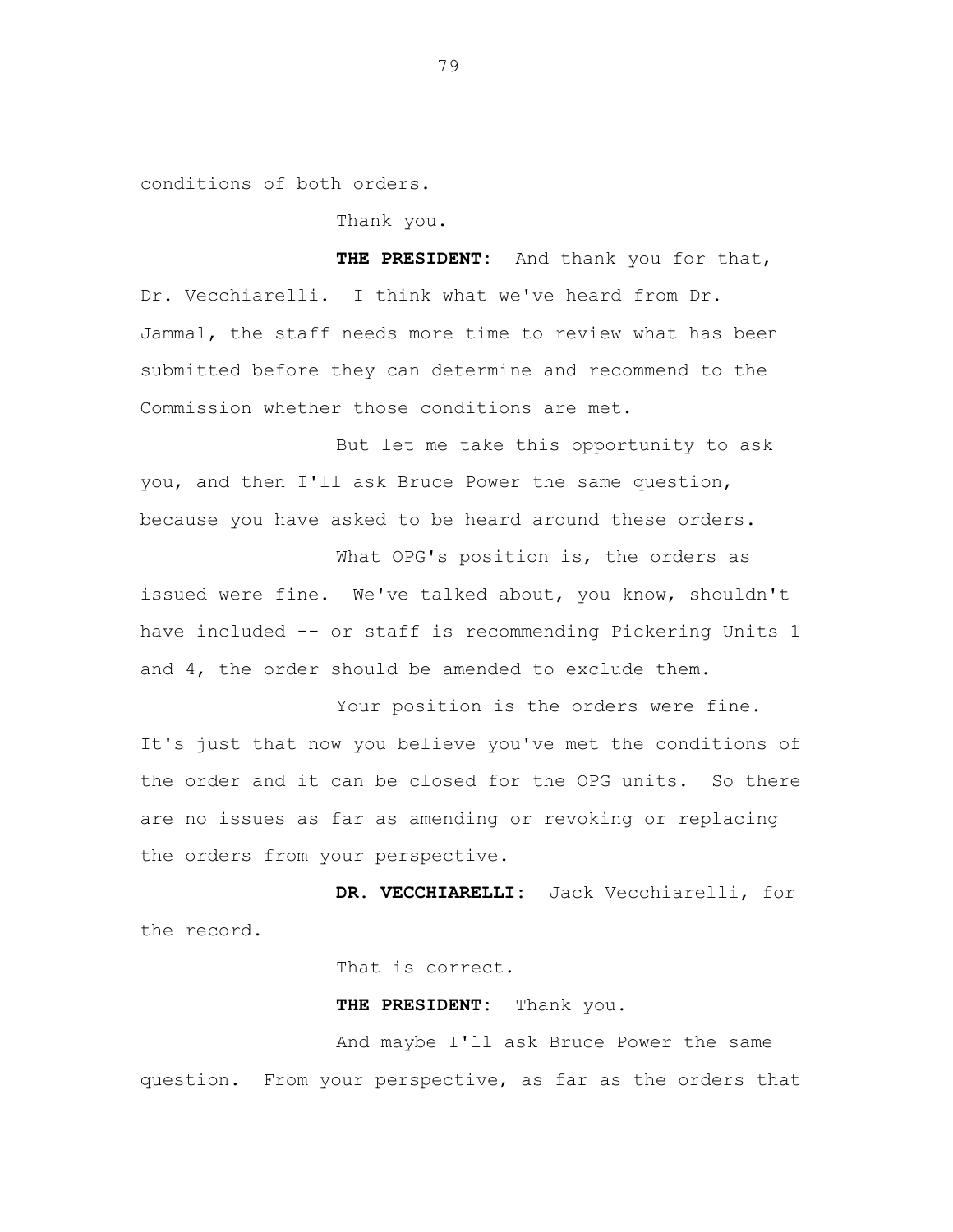have been issued, any concerns about the orders, the scope, the staff's -- the designated officer's requirements under that for the --

**MR. SCONGACK:** Madam Velshi, James Scongack, for the record.

So we see these as two distinct items. There's your specific question on the order, and then the request we submitted. We accept the order. We recognize the order. We believe the technical methodology is sound, as noted in our presentation.

And we can address the issue of our two submissions in a later forum as you see fit, later in today's meeting.

**THE PRESIDENT:** Perfect. Thank you. That'll be the next round.

So Mr. Jammal?

**MR. JAMMAL:** Thank you, Madam President.

I just want to reiterate the fact that the order is not static. Based on the information that comes to us, the staff, to review and provide you with a recommendation, it's an ongoing process. So as we are before you today, the confirmation of the order is an order, according to our request, if you accept it. And the amendment of the order still stands, based on staff assessment.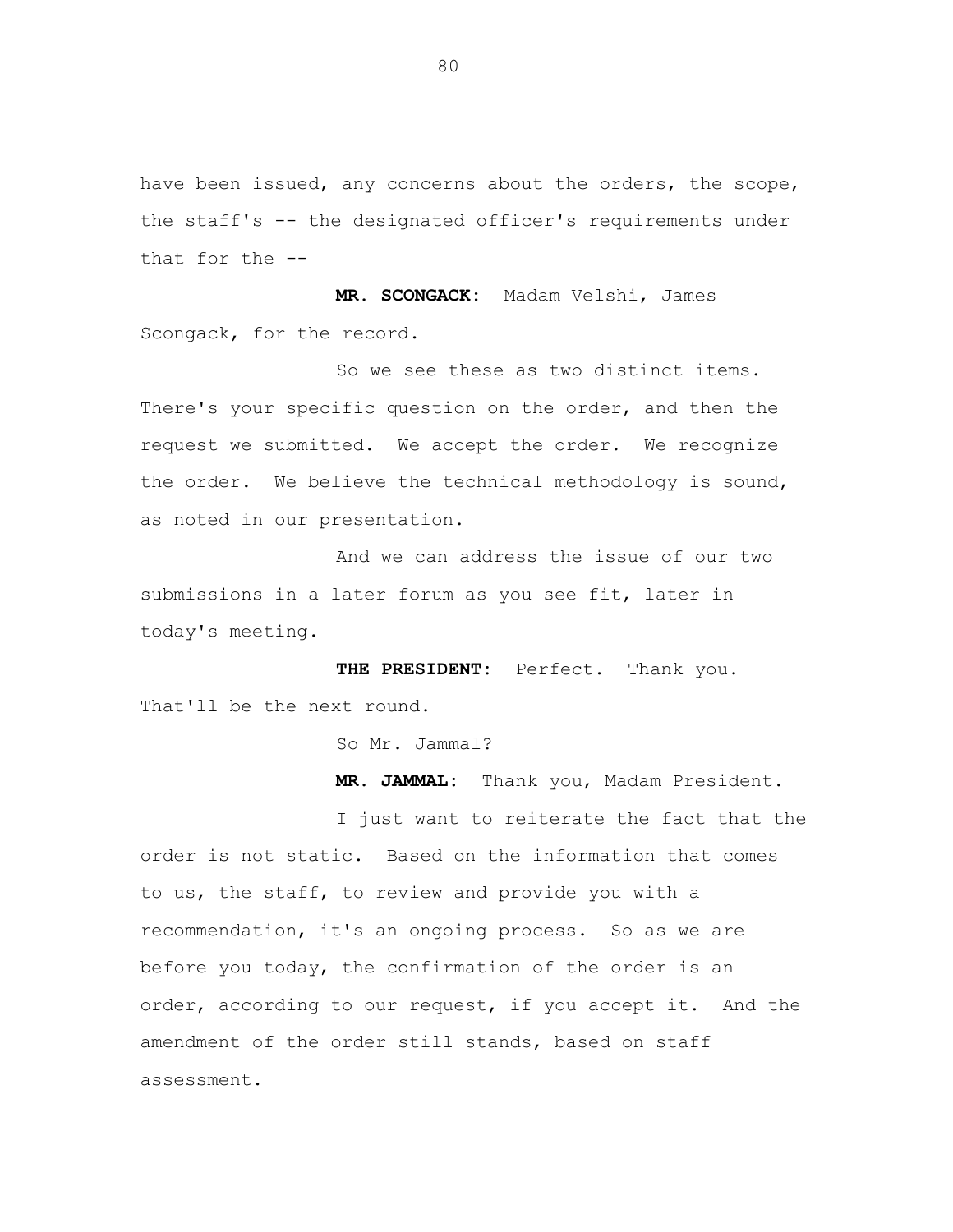As we get  $-$  and for us, we have to be  $$ for the record, let me state the fact that our staff are working diligently on information that was submitted to us as recent as 48 hours ago, as recent as 24 hours ago.

So like I said before, we are continuing to evaluate the submissions of the licensee against the conditions of the order. Once we have proper, full submissions from the licensee that is adequate to be assessed by staff, we will come back to you with recommendations based on the information that's been provided by the licensee.

> **THE PRESIDENT:** Thank you. Back to Dr. Lacroix, please.

**MEMBER LACROIX:** No, I have no further question on this matter. My questions have been answered. Thank you very much.

**THE PRESIDENT:** Ms. Maharaj, anything on the orders?

**MEMBER MAHARAJ:** Sorry, I'm just reading. Just I'm checking one quick thing, Madam Velshi, sorry. I just wanted to verify for my --

**THE PRESIDENT:** Fine, take your time. **MEMBER MAHARAJ:** No, I think those are my questions. The operators have both accepted the two conditions that are in the order.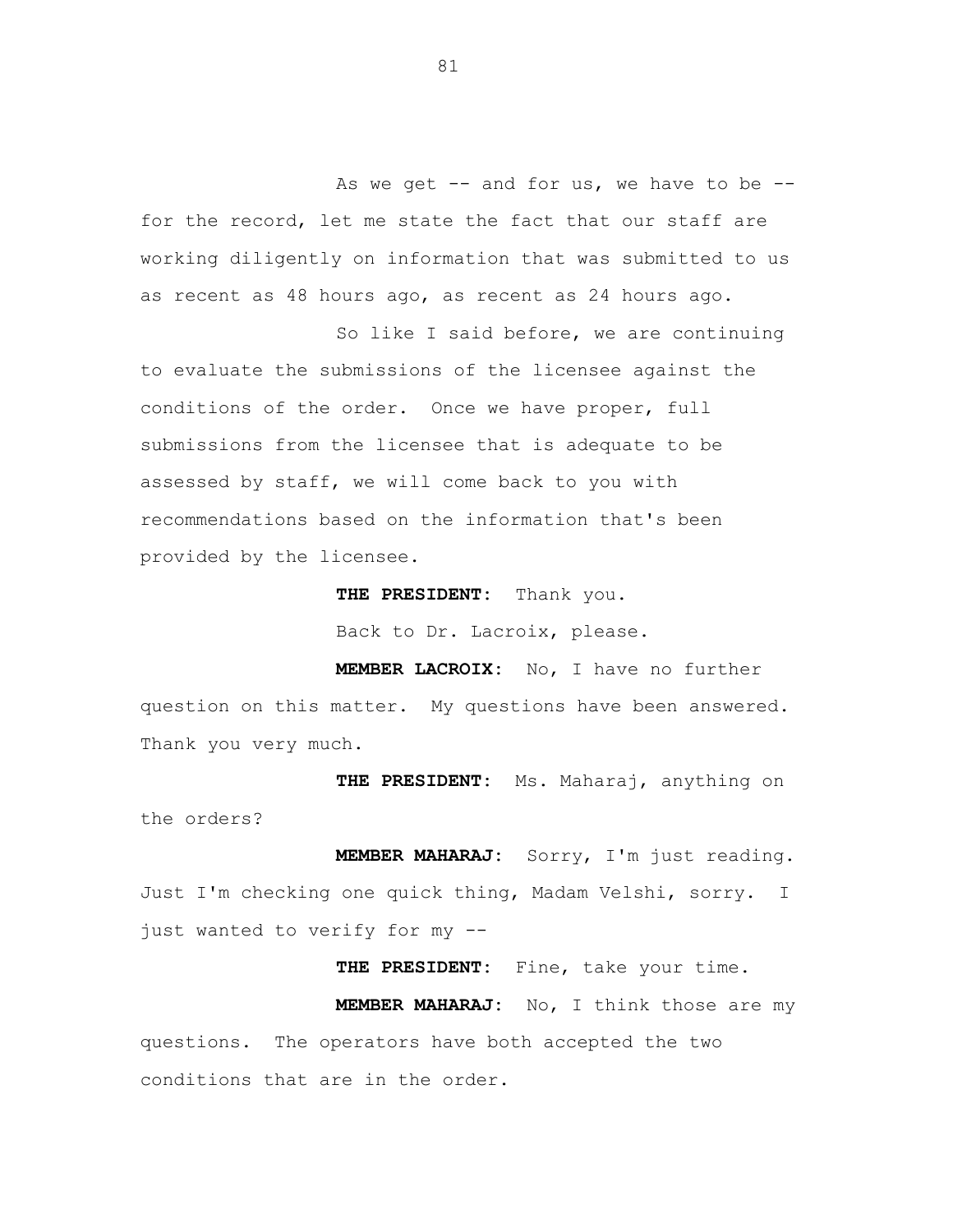#### **THE PRESIDENT:** Perfect.

Well, maybe I'll ask our EAC members, from your perspective, do you believe that the requirements that staff have stipulated in the orders are sufficient?

**DR. LUXAT:** Good afternoon, President Velshi and members of the Commission. My name, for the record, is John Luxat. I am chair of the External Advisory Committee and a professor at McMaster University, professor of nuclear engineering.

I would like to, if you'll allow me, start off with a little bit of a summary of some of the known and empirically verified facts about pressure tube degradation during in-service operation.

Firstly, we know that there is pickup in both ends of the end-fitting region of the inner side and the outer side. The outer side picks up more because of the increased temperature and the fact that the coolant is flowing through the channel, subject to radiolysis, for example, which releases some deuterium gas. So it's not surprising that there is that imbalance. In the early days, there was no issue.

The other factor which is -- clearly has been demonstrated is that with increase in equivalent full-power hours, the pressure tubes tend to -- or are subjected to diametrical creep. In other words, the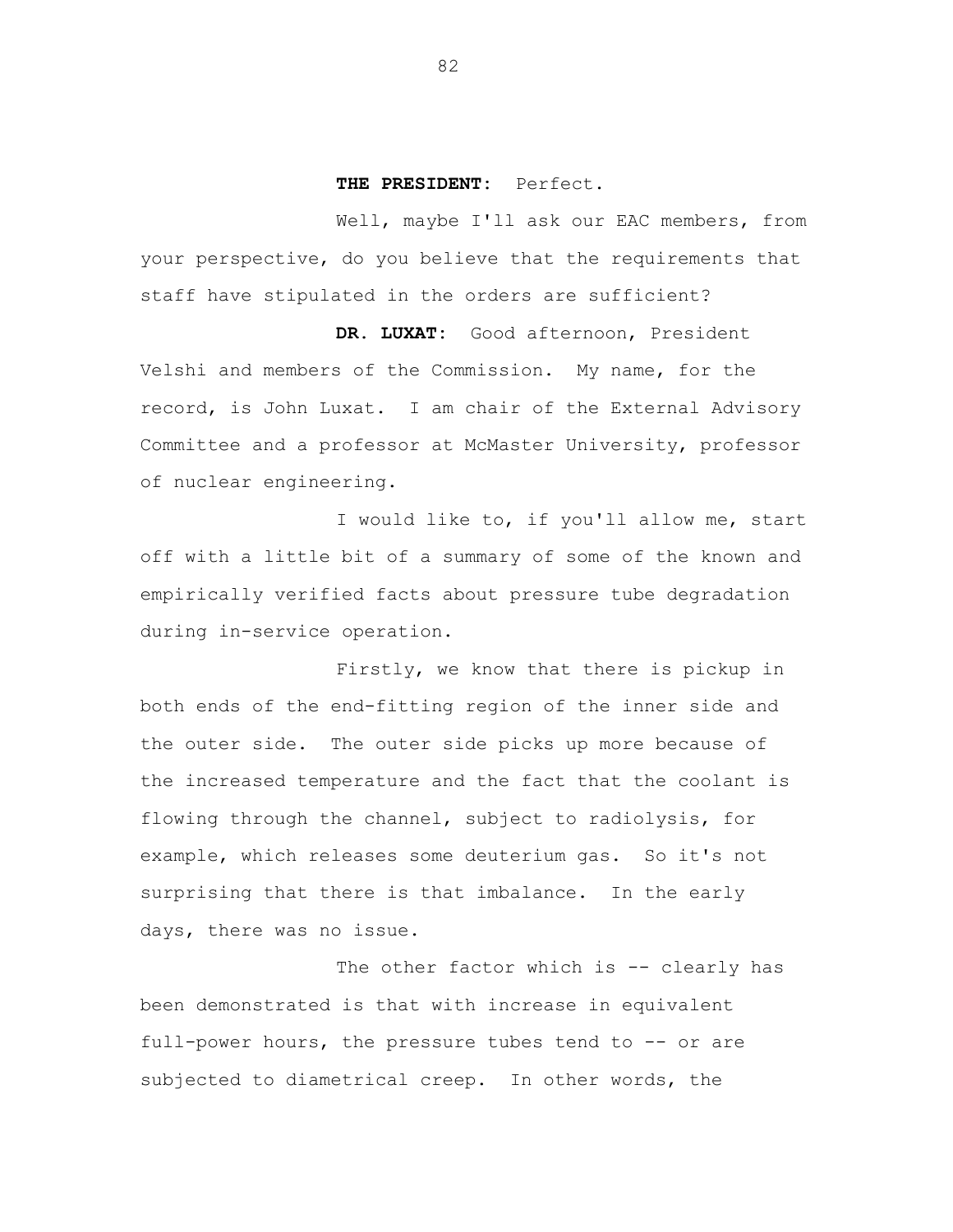diameter of the pressure tube increases. And that occurs -- the largest creep is actually in the skewed - downstream and closer to the outlet, and that's because of the combination of the flux, the temperature, and the pressure. Those two -- temperature and pressure are two parts of the driving term from creep.

Now, we also know that as a result of the creep, the fuel bundles sit on the bottom of the pressure tube, and the area between the top outer elements of the fuel bundle and the upper region of the pressure tube, that area increases. So you get increase in flow area. And from the thermal hydraulics point of view, you will get a reduction in the temperature pickup by the coolant in that area. So the higher -- you're stealing some of the flow. And more creep you get, the more the area is, the more flow bypasses. And that was actually mentioned, I think, in OPG's submission.

Now, that is a systematic effect. It occurs. It'll occur in every CANDU reactor that's operating. And the magnitude will just depend on the type or the power of the reactor, the pressures. And we know a lot about that, the effects of that on -- from a safety point of view, that the flow bypass tends to reduce the flow going through the bundle. And ultimately it will reduce the margin to dryout on the fuel, which is a safety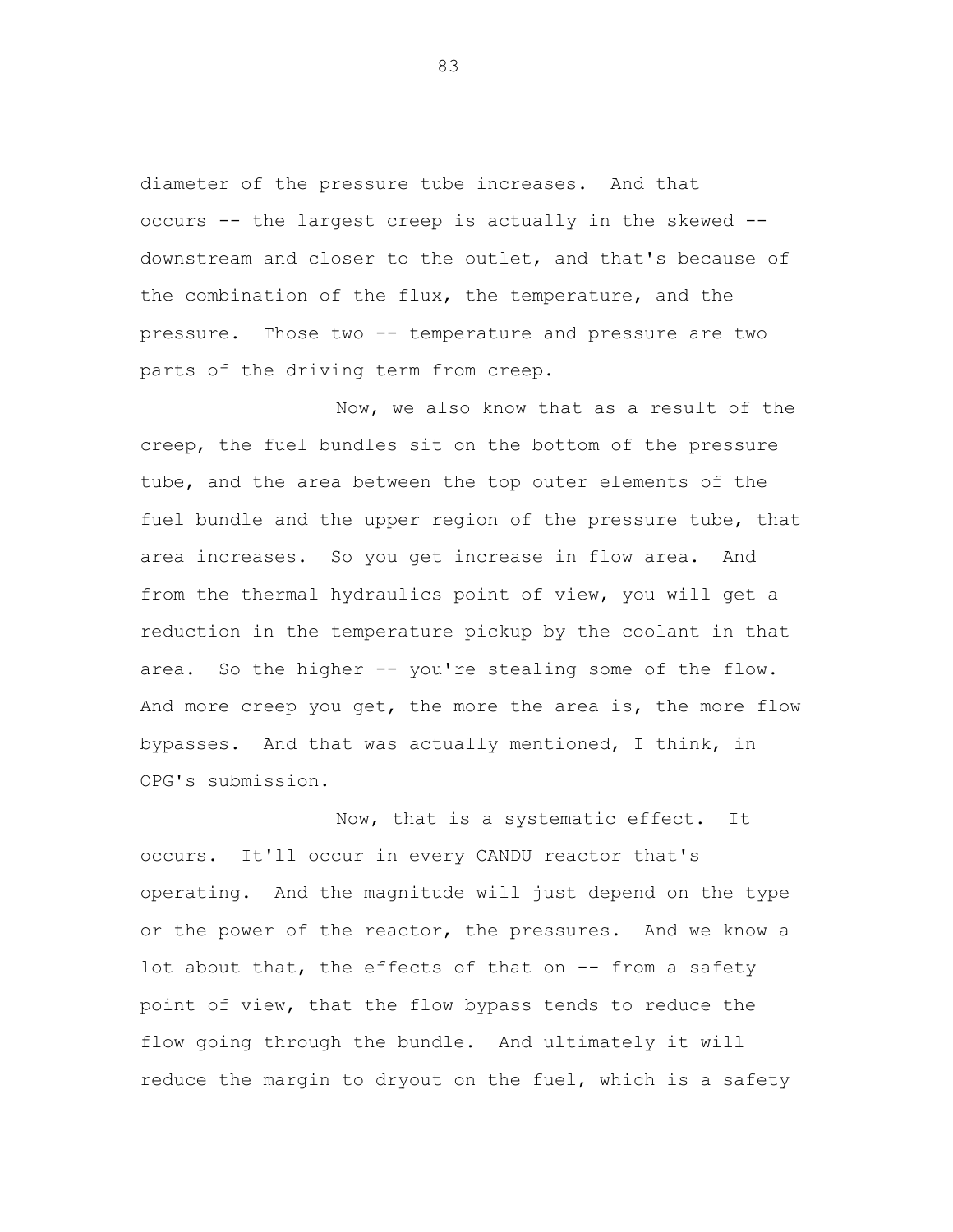concern.

So we've done a lot of analysis. We've got the -- measured, I believe, all the tubes that have been inspected have estimates of the creep which can be verified from in-service inspection. And we also have the knowledge from the Stern labs experiments that were mentioned earlier, where they had simulated bundles inside a crept pressure tube. And yes, indeed, there is a reduction. And in fact, what, 20 years or so ago it was - became a limiting fact in operating power of some of the CANDUs, in particular in Gentilly and Point Lepreau. And that led to a reduction in power.

Now, the effects of that flow bypass is that it gives you cooler coolant at the top, entering the top of the end fitting, and hotter coolant entering at the bottom of the fitting -- of the end fitting or region of the pressure tube. And that leads to a temperature gradient which is hotter at the bottom, lower at the top. So there will be a migration through diffusion of hydrogen from the bottom, where it's entering, to the top.

And the only way you can reduce that concentration building up is by pushing some of it back axially, in the axial direction if you had a high enough temperature gradient. But the temperature gradient of the coolant is actually very small in that region because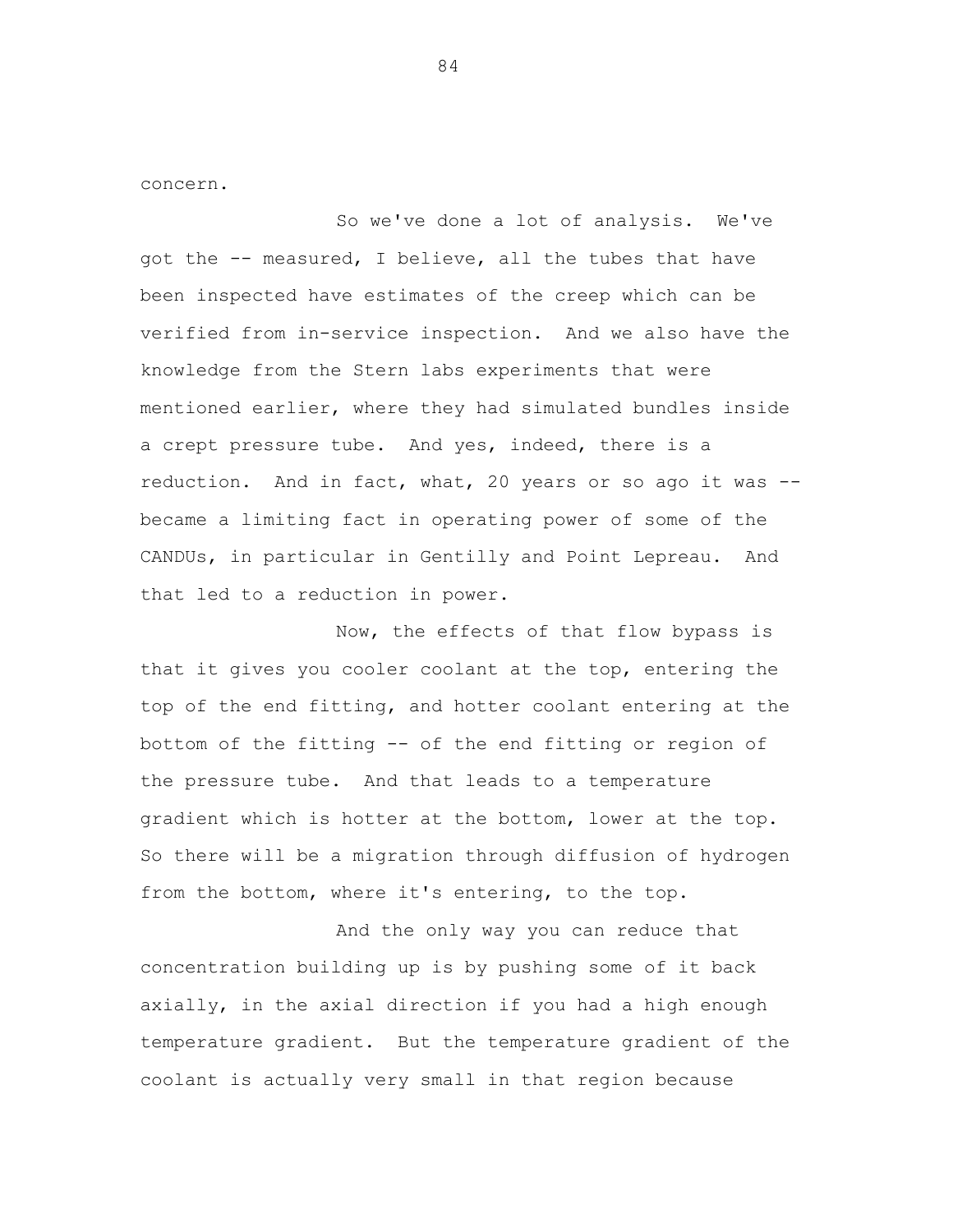it's -- over six metres it's picked up somewhere around 40 degrees, so -- on average, due to the pickup of energy from the fuel bundle.

So that leads to a situation where there should be a link between pressure tube creep and hydrogen concentration build-up in the outlet end-fitting region.

Now, I haven't seen any results from either licensee as to what the creep of the pressure tubes, for example, at Bruce Unit 3, Bruce Unit 6 and any of the OPG reactors, so they should have decent estimates of what their measurements, actually, of the creep of the channels are, and it would be, I think, important to be able to establish a correlation between creep and hydrogen content build-up at the 12 o'clock position, which is the coldest region in the infilling rolled joint area.

Now, that would help also if they could establish from inspection of some pressure tube, first of all, are there other channels that haven't been inspected which have the same level of creep, meaning that they have similar temperature, pressure and fluids conditions in operation. And if that were the case, if they could verify that, indeed, there is this link between creep and hydrogen pick-up, that would provide very good confirmatory information which will increase the level of assurance that we understand what's going on.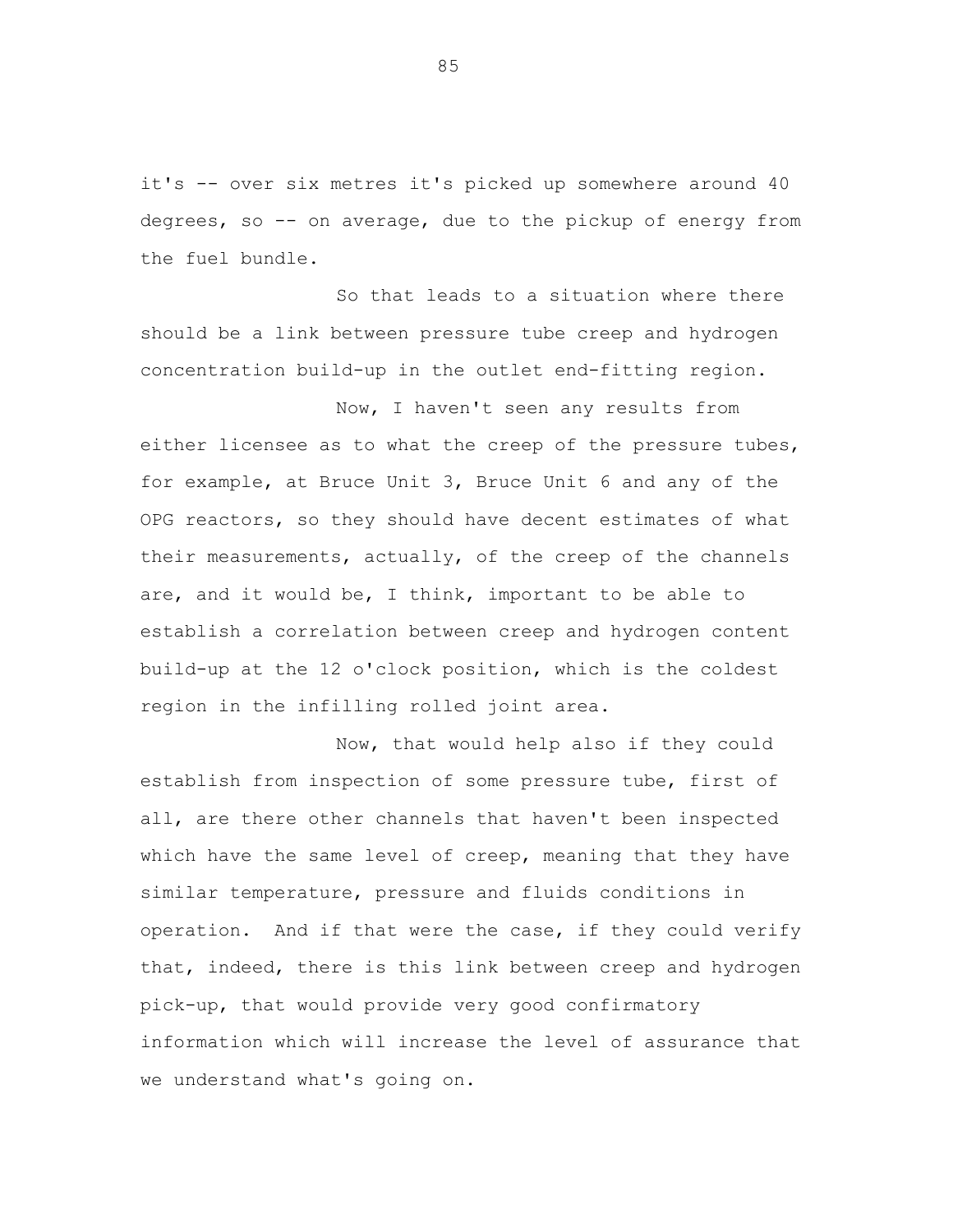Right now, they're not linked, and I'll ask one of my colleagues, Dr. Daymond, to comment on that aspect. He's a very well-recognized expertise in zirconium alloys and things such as fitness for service.

And then I'd like my other colleague, Paul -- Dr. Paul Spekkens, to make some of his comments that he -- where he has some concerns regarding the issue of the level of defence in depth.

With that, I'll turn it over to my colleagues and I will keep quiet.

**THE PRESIDENT:** Thank you for that, Dr. Luxat.

And before Dr. Daymond takes the mic, I want to make sure that the first round of questions is just around the Orders, the three Orders that have been issued and the adequacy of the Orders.

And I think the next one when we get into do we understand why we're getting these high levels and what's the hypothesis, can we save that for the second part of the discussion?

I just want to make sure if the EAC has any thoughts that they would want to share with the Commission as we decide what should happen with the Orders themselves.

**DR. LUXAT:** Okay. Well, with respect to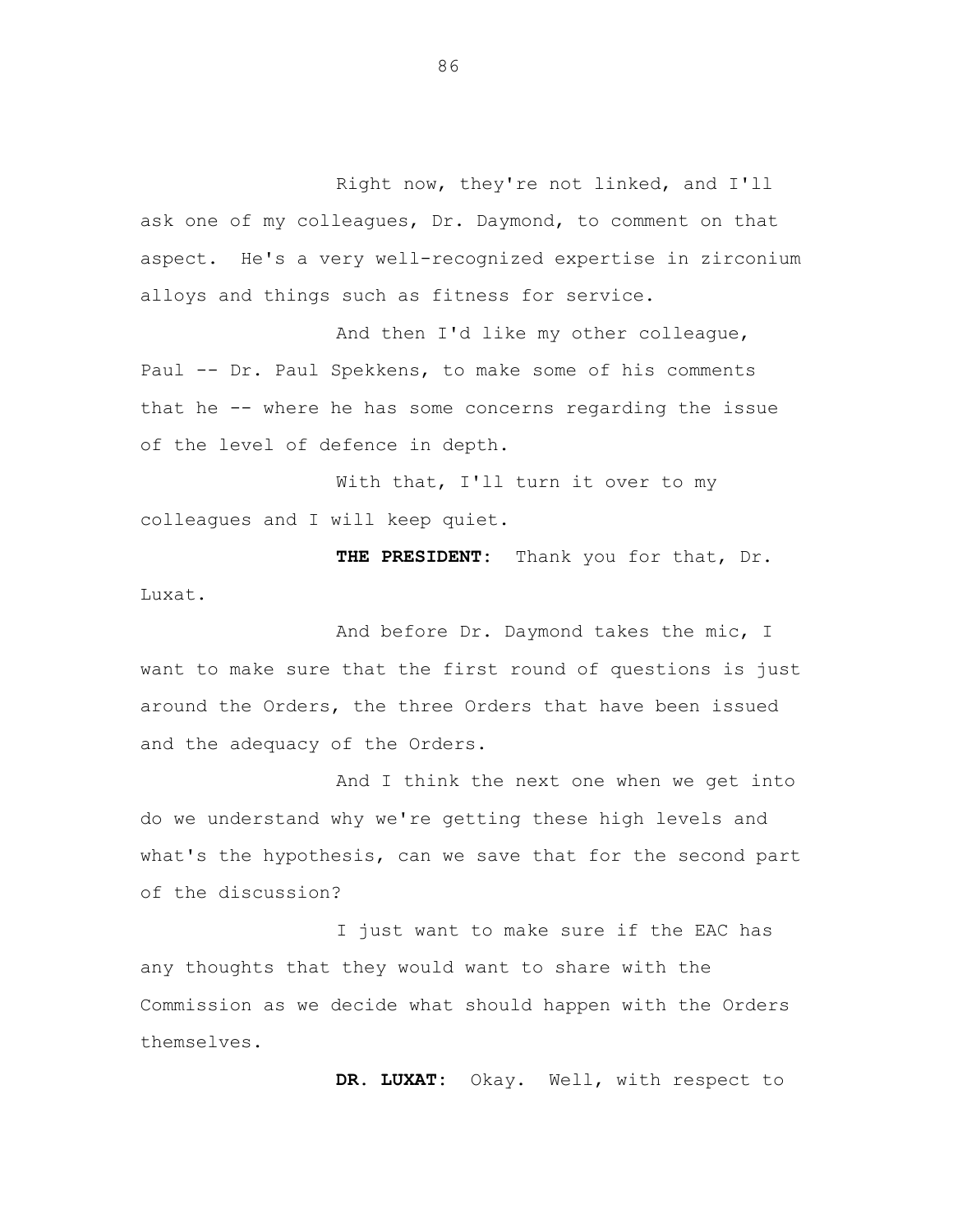the Orders, I think we agree with the CNSC Staff regarding Pickering's 1 and 4.

There's -- on, I think, it's Darlington there's one unit where, at the end of life, you -- before refurb, the concentration in the region of interest is 119, is it, as opposed to  $120$ , and there  $-$ - that leaves very little room for uncertainty.

So I would -- I think we feel that the other Pickering units are reasonably low because they have much lower fluids, lower temperatures, and Darlington has the assurance of the fuel carrier which will prevent - mitigate against flaws developing from fretting wear in the crossflow region of the liner tube.

**THE PRESIDENT:** Thank you for that, Dr. Luxat.

So just to confirm that from the EAC's perspective, you know, you're satisfied with staff's Orders as have been issued before any units that can get restarted.

And then we'll definitely come to Dr. Daymond and Dr. Spekkens later on.

So let me then ask our licensees if they'd like to comment on what the EAC has said.

And I see, Mr. Knutson, you've got your hand up, so we'll start with you and then over to Bruce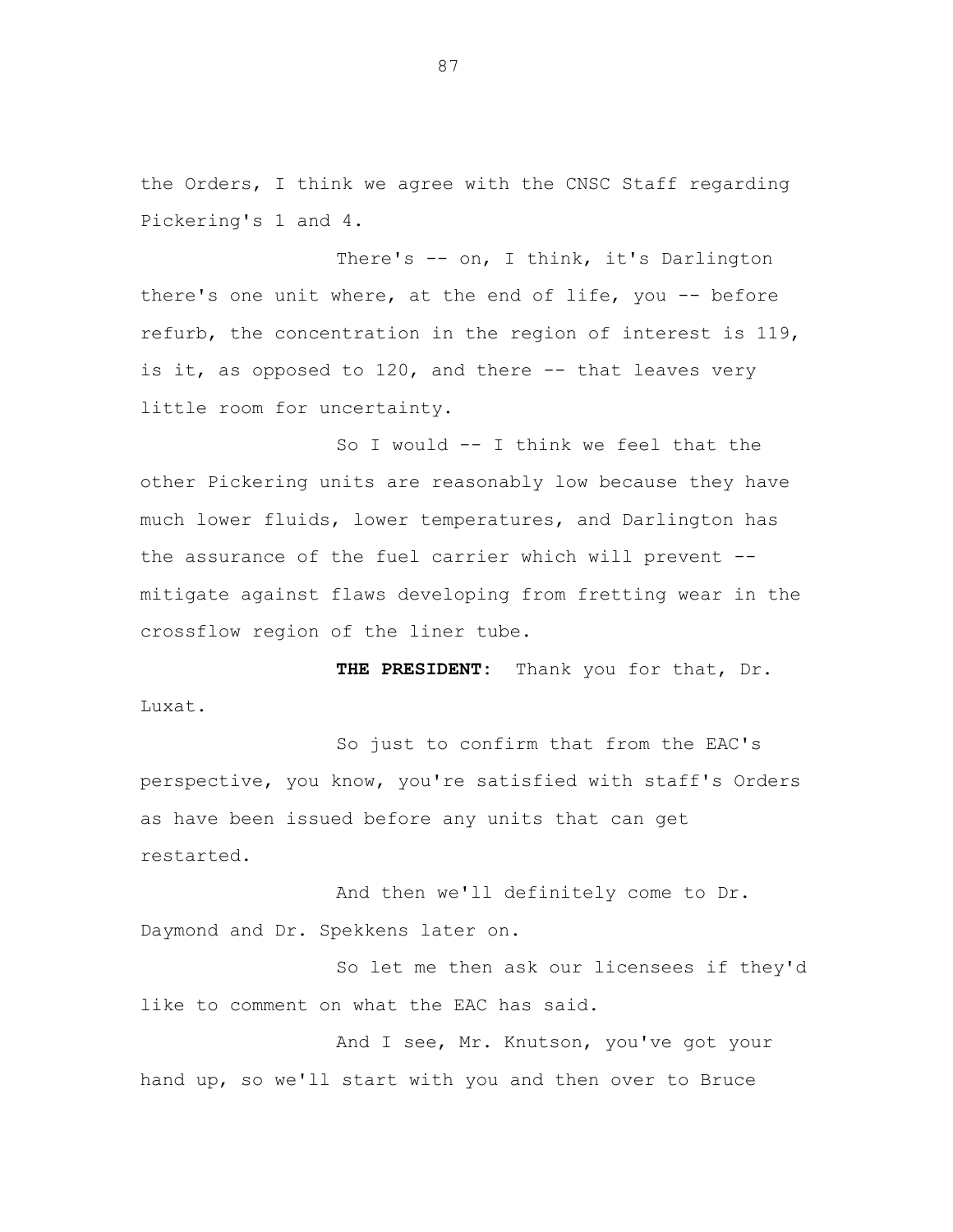Power.

**MR. KNUTSON:** Just to comment on two items there.

The 120 ppm end of life is the very conservative prediction. Our sample results don't indicate that. We're -- in some cases, we're in the 50s and lower in terms of our actual numbers, but we do do the upper bound prediction as part of our model in that area.

The other is that we do -- we do look at creep in pressure tubes, and that's an add-on that I'm throwing to you, is that the  $-$ - we do measure the  $-$ - you know, the percentage of creep on average, and that's one of our criteria for the channels we inspect. So just to add that in there.

Thank you.

**THE PRESIDENT:** Thank you.

Bruce Power, did you want to make any comments to what Dr. Luxat has said?

**MR. NEWMAN:** Gary Newman, for the record.

I agree with what Dr. Luxat indicated about the diametral creep. We not only measure it, we model it as well for various reasons. And it actually is included as part of the two-dimensional finite element work that I talked about earlier in my presentation.

And the magnitude of the temperature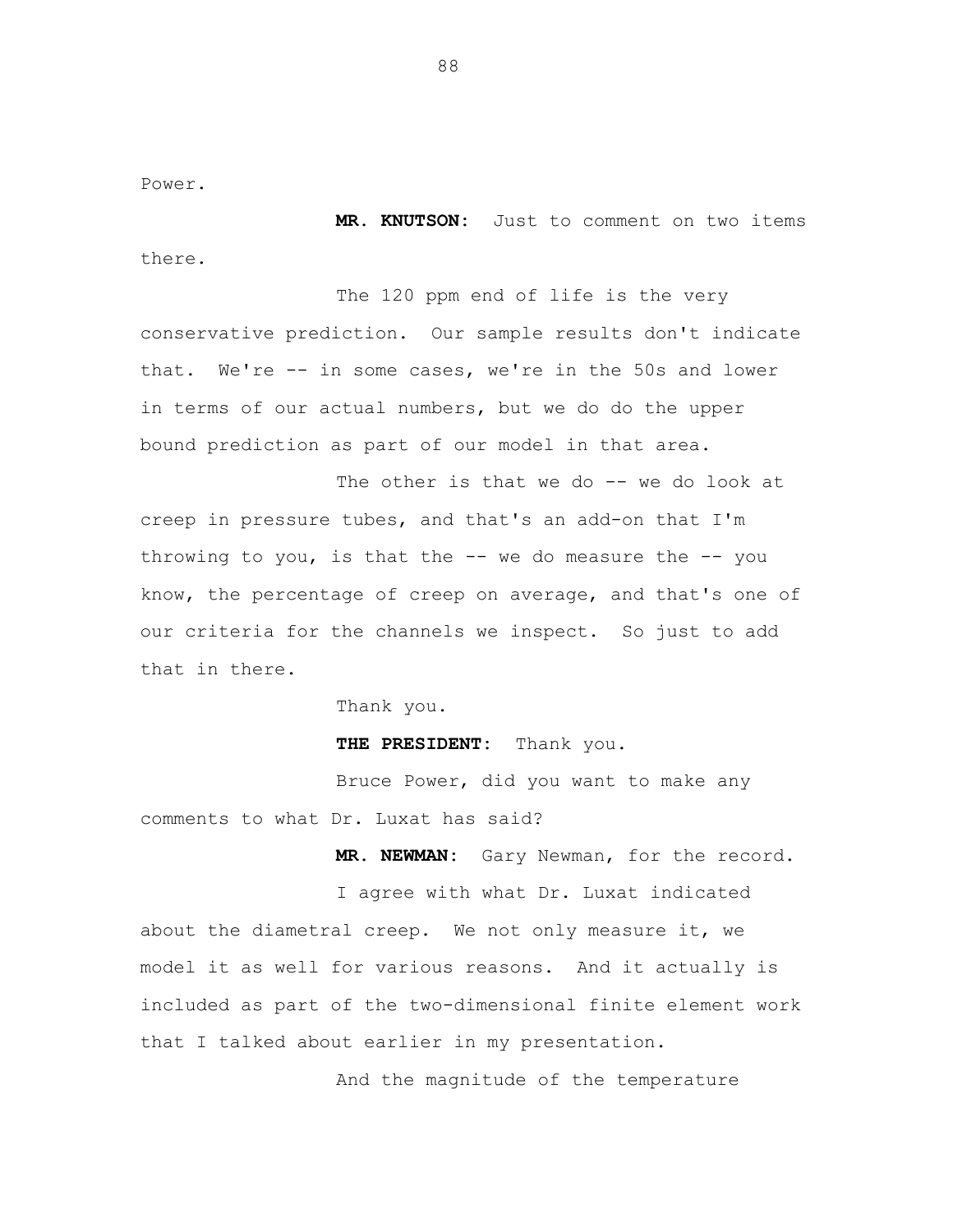gradient is directly related to the amount of diametral creep.

**THE PRESIDENT:** Thank you.

And maybe before we move to the second part, I just want to clarify that there is good understanding on the Conditions A or B, particularly when it comes to the regional area of interest.

Staff's definition of that is a little different than, say, Bruce Power's. You know, it's the full circumference, Bruce Power is the 120 degrees.

And so before we leave the Order, I just want to make sure that the conditions of the Order are well understood and well accepted, so maybe I'll ask Staff to go first, and then Bruce Power, around the clarity around the region of interest, please.

**MR. JAMMAL:** It's Ramzi Jammal, for the record.

I will call on Dr. Viktorov to provide that precision, but we -- and from our perspective, we did have discussions with the licensees and the clarification with respect to the requirements of the condition of the Order have been discussed with the licensees. And Staff will provide you with more precision on the criteria, Madam Velshi.

**THE PRESIDENT:** Thank you.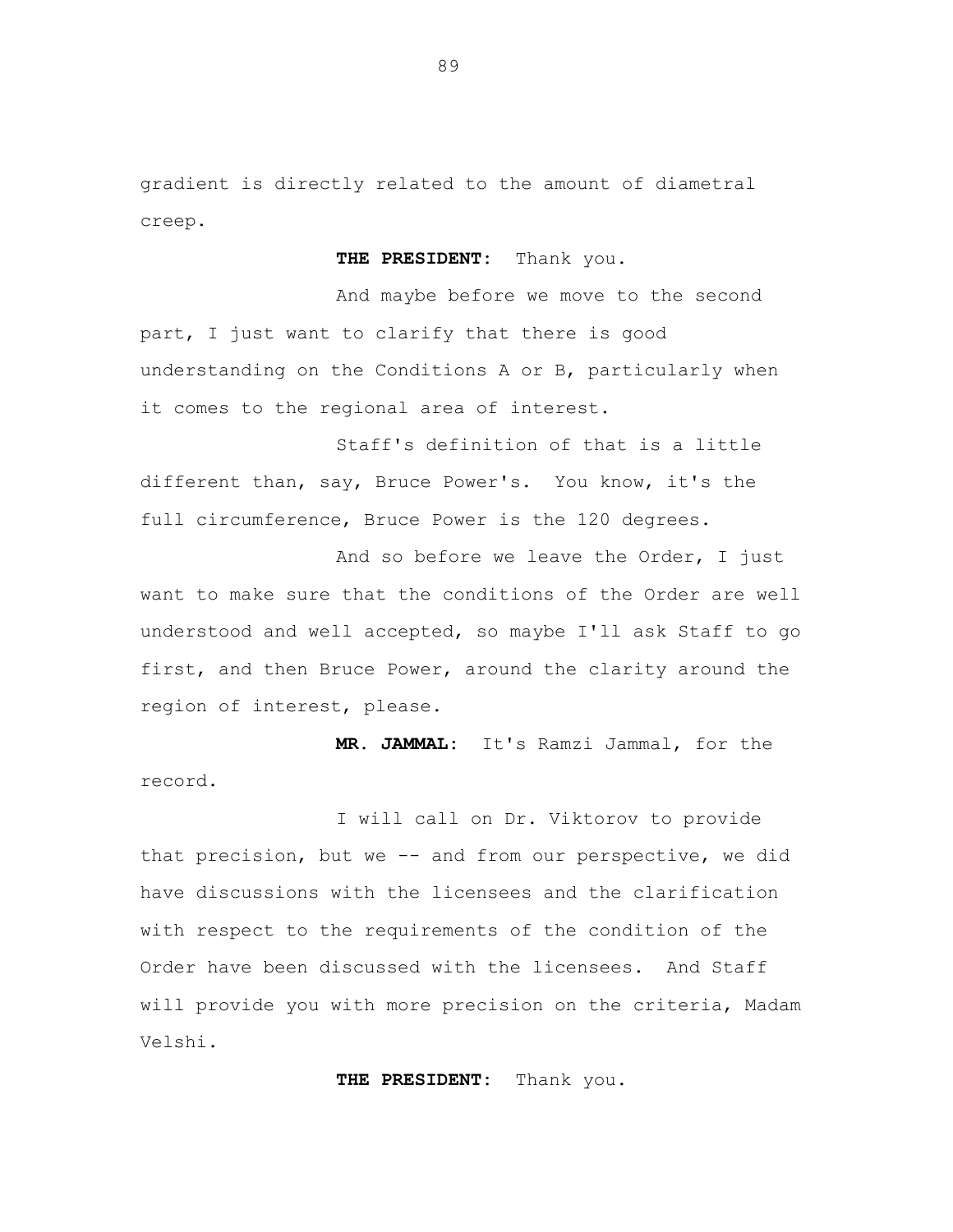#### **MR. JAMMAL:** Alex?

**DR. VIKTOROV:** Alex Viktorov, for the record.

I believe the clarity is here. We haven't heard disagreements with the definition or, rather, there is disagreements of definition, but it's on the essence of it, not what we requested.

Licensees have proposed a different definition, narrower than ours. We provided, in our approach, a margin accounting for lack of understanding of the mechanism.

I think the understanding is here. There may not be full agreement, and that's where is the industry or our technical specialists may provide additional details.

**MR. JAMMAL:** I'll ask, Madam President, for Mr. Blair Carroll to speak about the region of interest and the conservative establishing criteria.

Mr. Carroll?

**MR. CARROLL:** Blair Carroll, for the record.

So as Dr. Viktorov mentioned, the approach that was used by CNSC Staff to make that recommendation was based on incorporating conservatism given that we didn't really know at the time and really, right now, don't have a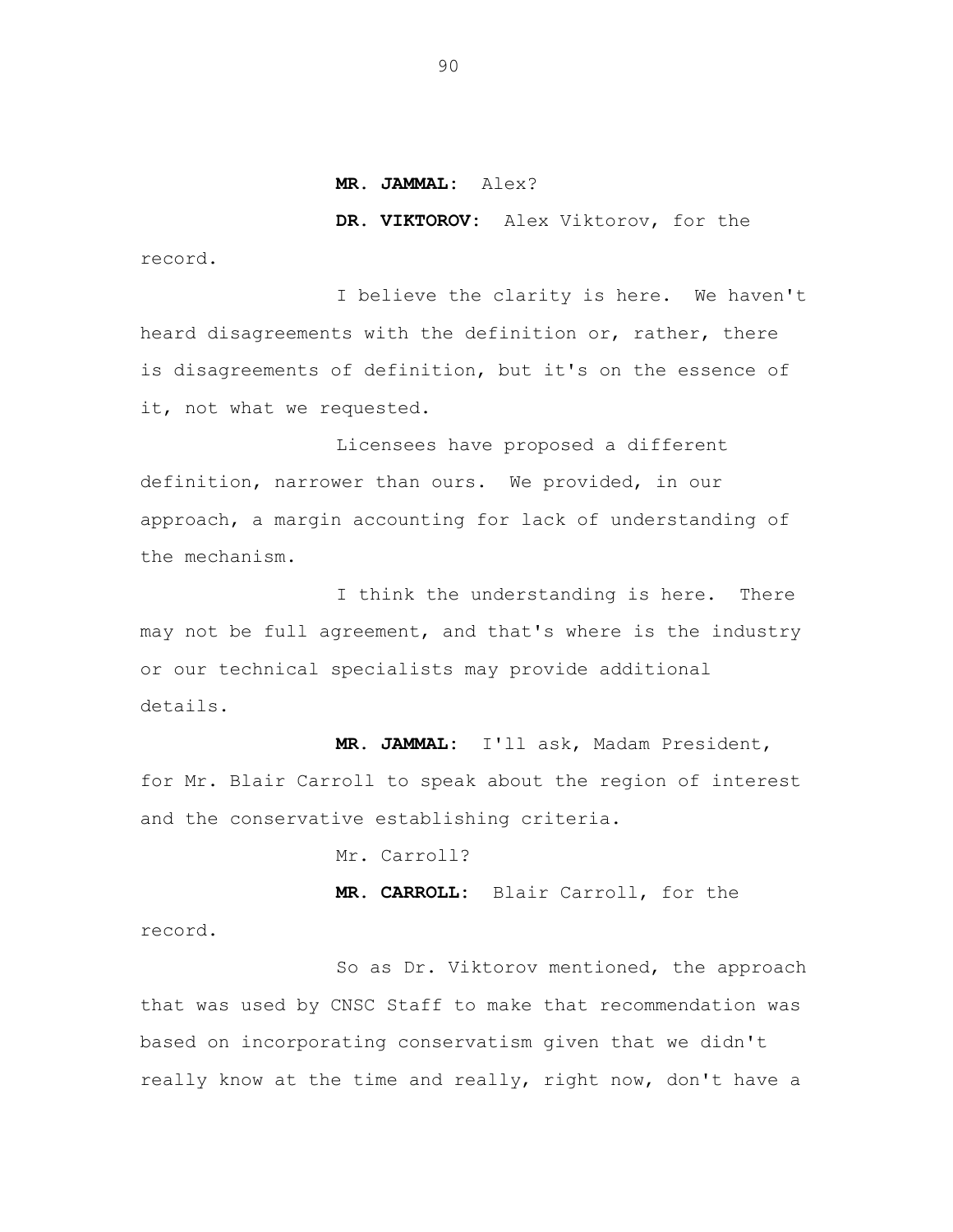full understanding of what the cause was that led to the elevated Heq in the pressure tubes.

As you recall, last week at the Commission meeting, Commissioner McKinnon asked some questions on the idea about safety margins that are incorporated into different assessments.

In developing this criteria, CNSC Staff took the same type of an approach. For instance, we -- and when I spoke to Dr. McKinnon, I was talking about in terms of doing fitness-for-service evaluations for flaws in pressure tubes, the fitness-for-service criteria requires that a licensee demonstrate that a pressure tube can withstand three times the normal operating pressure with the flaw in place.

That's not because we expect -- ever expect a pressure tube to see three times the normal operating pressure. It's because there are uncertainties around that assessment that may not be always be able to be accounted for. So that safety margin allows for some of those uncertainties to appear and not immediately put a pressure tube in jeopardy.

So given that we didn't know what the cause was of the elevated Heq and we don't know if it's going to progress with time in other tubes that could be affected by it, we felt it was prudent to put that type of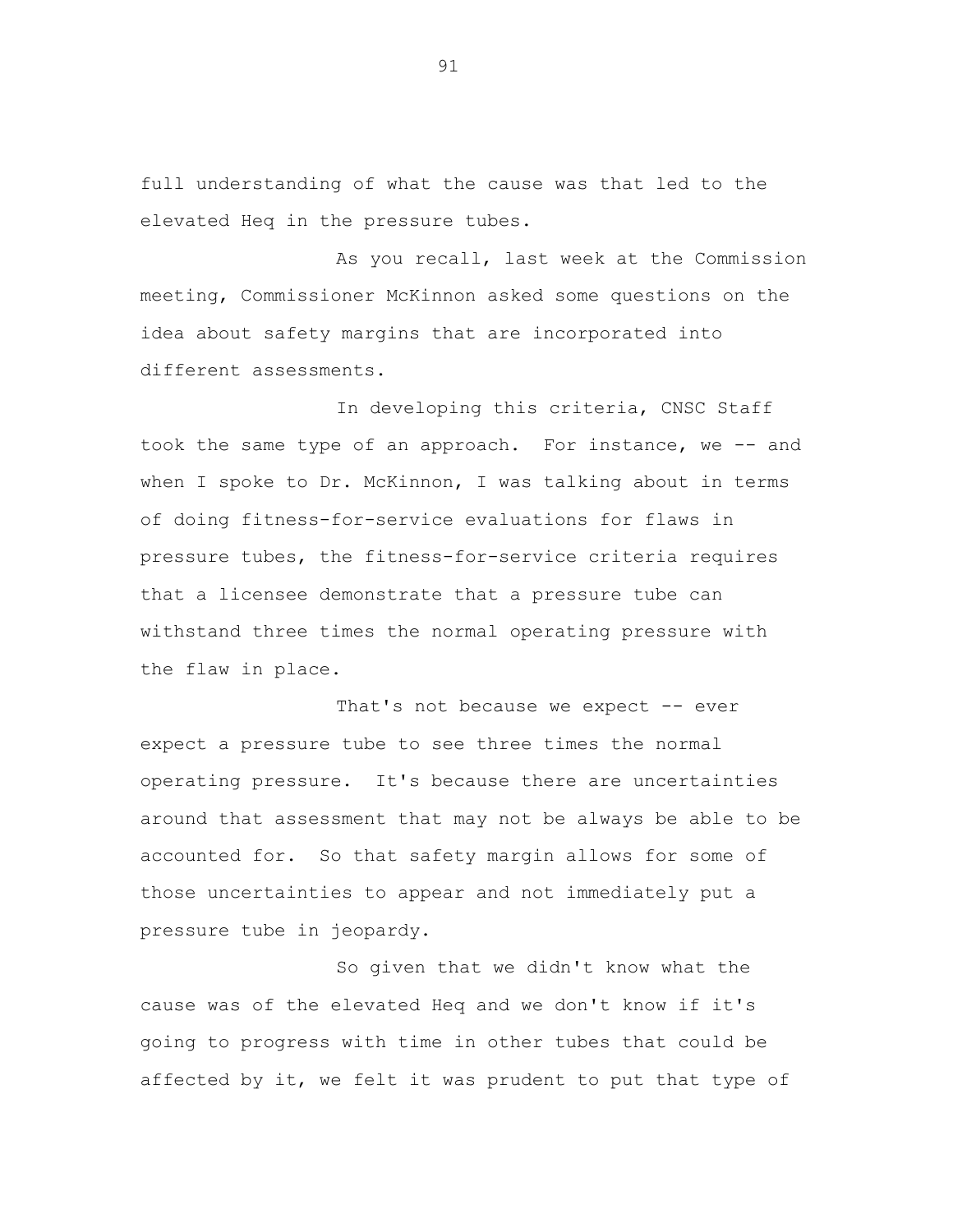a margin in place so that if it turns out that the region of interest does expand circumferentially, you've accounted for it, or if it does get a little bit longer axially, we've accounted for it and we've put that type of a margin in place.

So that was the basis for CNSC Staff's recommendation.

**THE PRESIDENT:** Thank you.

Dr. Spekkens.

**DR. SPEKKENS:** Yeah. For the record, my name is Paul Spekkens.

Let me start with a comment, and then maybe some questions for some of the participants.

Whenever we start out one of these issues where something happens that we're not expecting, there is a tendency for everybody involved to jump really far. And that's okay, but you have to be prepared to walk back when the facts start emerging.

And I think what I'm -- I feel much better about what I heard today than what I heard last week because I heard more and I saw more.

So I think there is -- so to go back to the concern I had last week, which I didn't articulate, had to do with defence in depth.

So we've always said that in our CANDU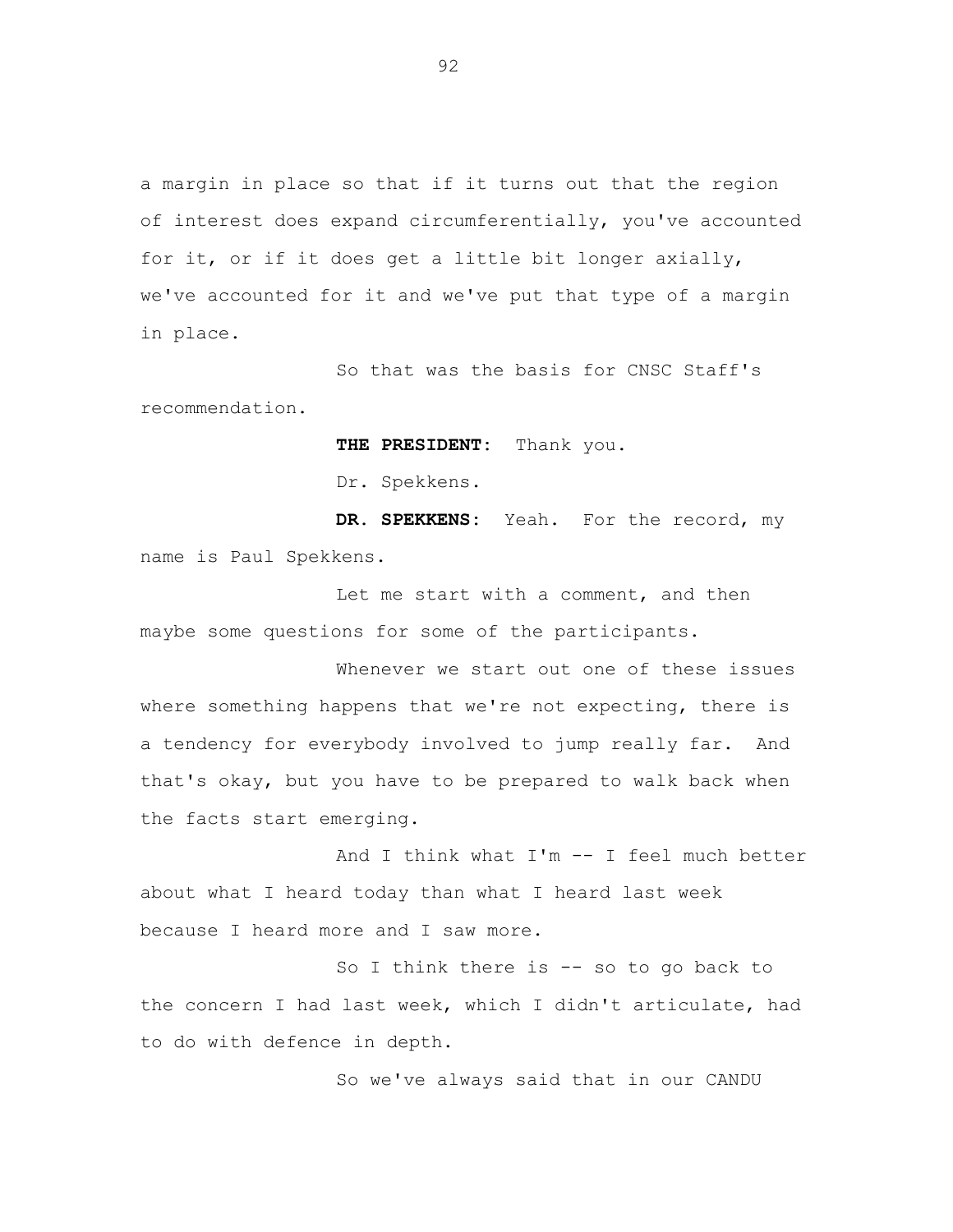reactors, the first layer of defence against a pressure tube failure is the absence of cracking. We don't allow cracks.

The second layer of defence is that we say to ourselves, "Well, what if we're wrong and there is a crack?". And that's how we use the fracture protection assessments and leak before break assessments.

In this event, it looks like our first layer of defence is there are no cracks, and our second layer of defence is there are no cracks. I think we've lost a layer of defence in depth.

Luckily, we have more than two, but I think we have to acknowledge that we have lost something here because there's something that could potentially happen in a region that we don't know a lot about.

Now, having said that, one of the heartening things is that when people who do this for a living start to assess these flaws at very, very high hydrogen levels that, for a lot of flaws, it doesn't matter how high the hydrogen level gets, the flaw is still benign. And I think we have to take that on board.

The view of the CNSC that we can't say anything about flaws that we previously thought were benign because everything has changed, I think that's good as an initial view, but that really has to step back a bit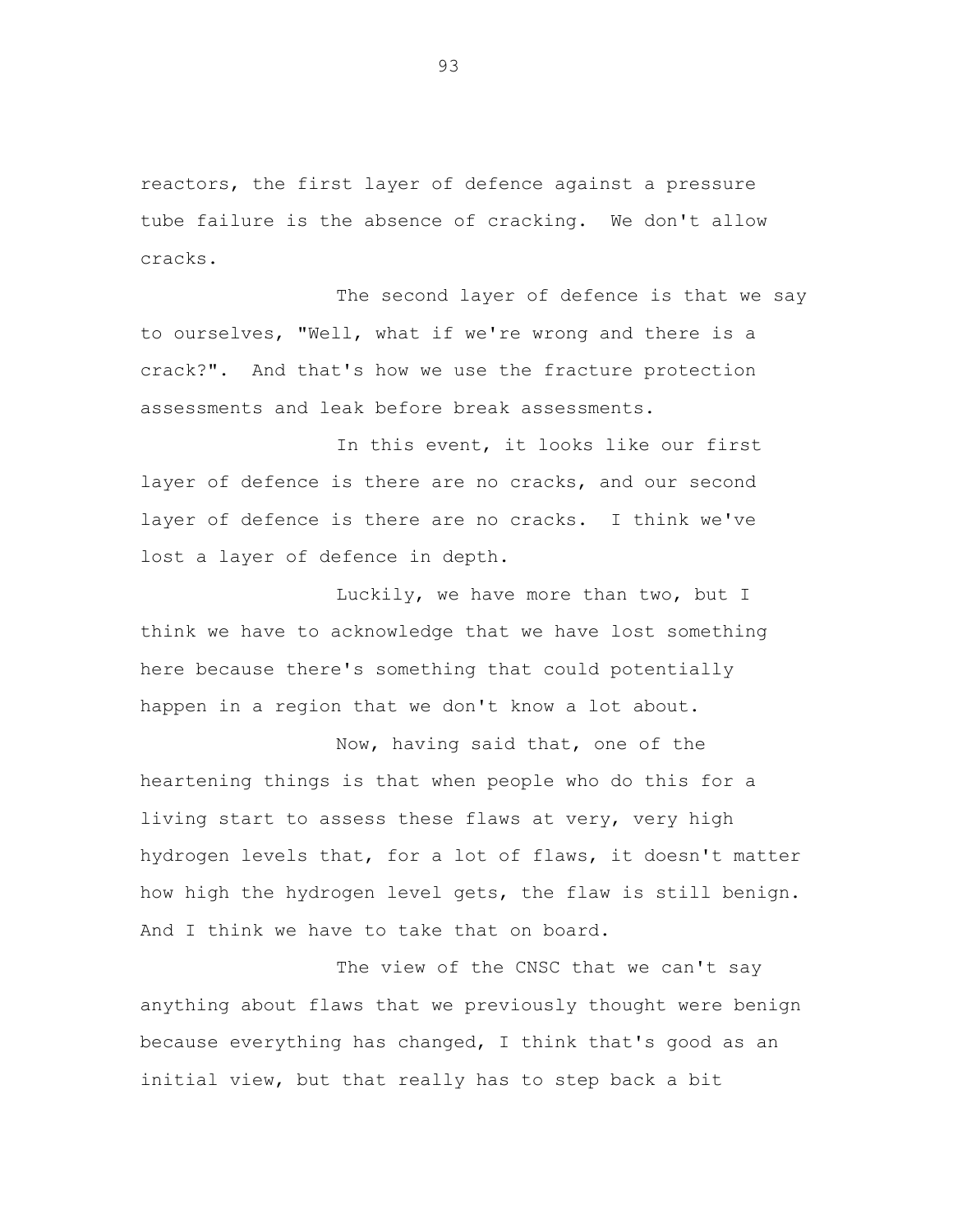because I don't think that's particularly helpful to coming to a technical resolution.

I must say that when I saw the notion of the region of interest expanding a little bit, meaning it's doubled or a bit more than doubled, I don't understand that. I just don't understand what it helps to expand the region of interest into an area where we know there could be flaws. What's the point?

We've always had to assess the fact that there's flaws there and we have to be able to show that they're easily passable even with conservative rates of hydrogen uptake, conservative levels of hydrogen.

There's an area that we are puzzling about, and I just don't think it makes sense to go from that area to full 360 degree circumference. I don't think it aids anything.

The -- now, I think the licensees have kind of taken the position that in some areas they can say with absolute certainty there are no flaws. Now, zero is a very small number, and again, I don't think it's -- it isn't necessarily zero. What you have to be able to show is that if there is a flaw there, this is the way we would assess it. And if we can show that the flaw -- so let me take -- let me give you a specific example.

So in OPG's assessment document -- don't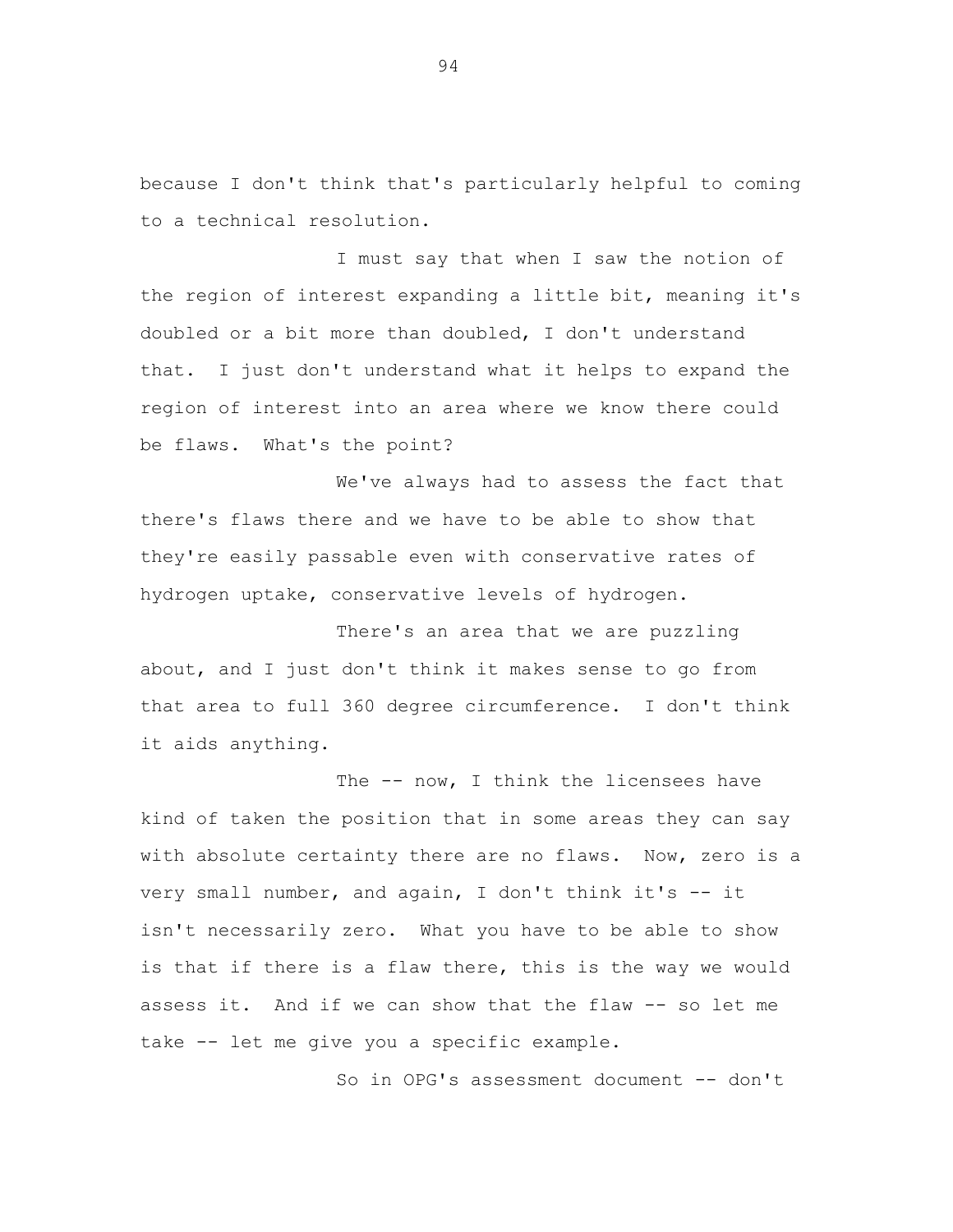know the number here. It's the written submission. There's a Section 5.2 where they talk about the fact that the fuel bundles at Darlington hang out over -- hang out past the burnish mark, and so they keep the bearing pads away from the burnish mark because the burnish mark is an area of high stress and you don't want to put a flaw there.

when, there are times when it doesn't quite go right and there is a burnish mark flaw caused by the inadvertent presence of a bearing pad, and that's because at Darlington they're managing that location of the bearing pad with long and short bundles. And if you don't quite get it right, you can get an interaction between the bundle and the burnish mark.

Well, if I recall correctly from way back

But that's not what it says in the report. It says that there are no flaws in this area.

So the -- this obsession about zero, I think, is hurting us in trying to come to grips with this thing.

I'm going to stop there and give Mark Daymond a chance to speak or, I guess, the others at the table.

**THE PRESIDENT:** Thank you very much, Dr. Spekkens.

Well, let's listen to Dr. Daymond and then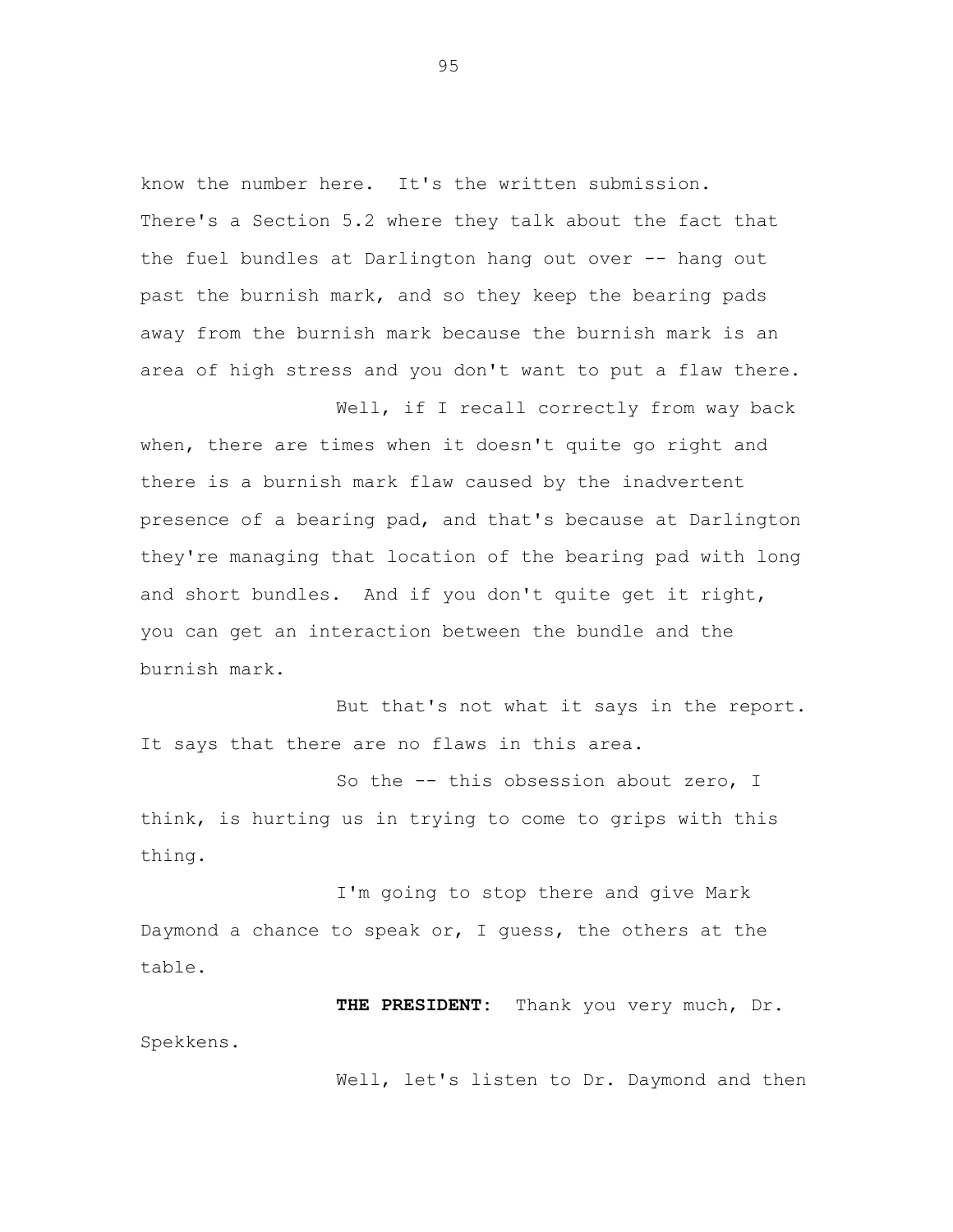we'll get the licensees and Staff to respond to what you've said.

Thank you.

Dr. Daymond?

**DR. DAYMOND:** Thank you.

Mark Daymond, for the record.

With respect to the question about the Orders and with respect to the region of interest, I think from what we've seen so far, I agree. I would tend to more closely follow the thoughts of the licensees with regards a suitable region of interest in terms of focusing on the top of the top sector of the tube where we are seeing these very high hydrogen contents.

I do respect the idea of needing to be conservative in our assumptions, but I think things are moving quickly and we are already seeing a fair amount of evidence that sort of strengthens the idea of where there is an issue and where we really need to focus.

I think Dr. Spekkens covered the other points I was going to make, so I'll stop there.

**THE PRESIDENT:** Excellent. Thank you. Let's see if we've got licensees first and then Staff to comment on what we've heard from the EAC members and then, Commission Members, we'll come to you for your thoughts.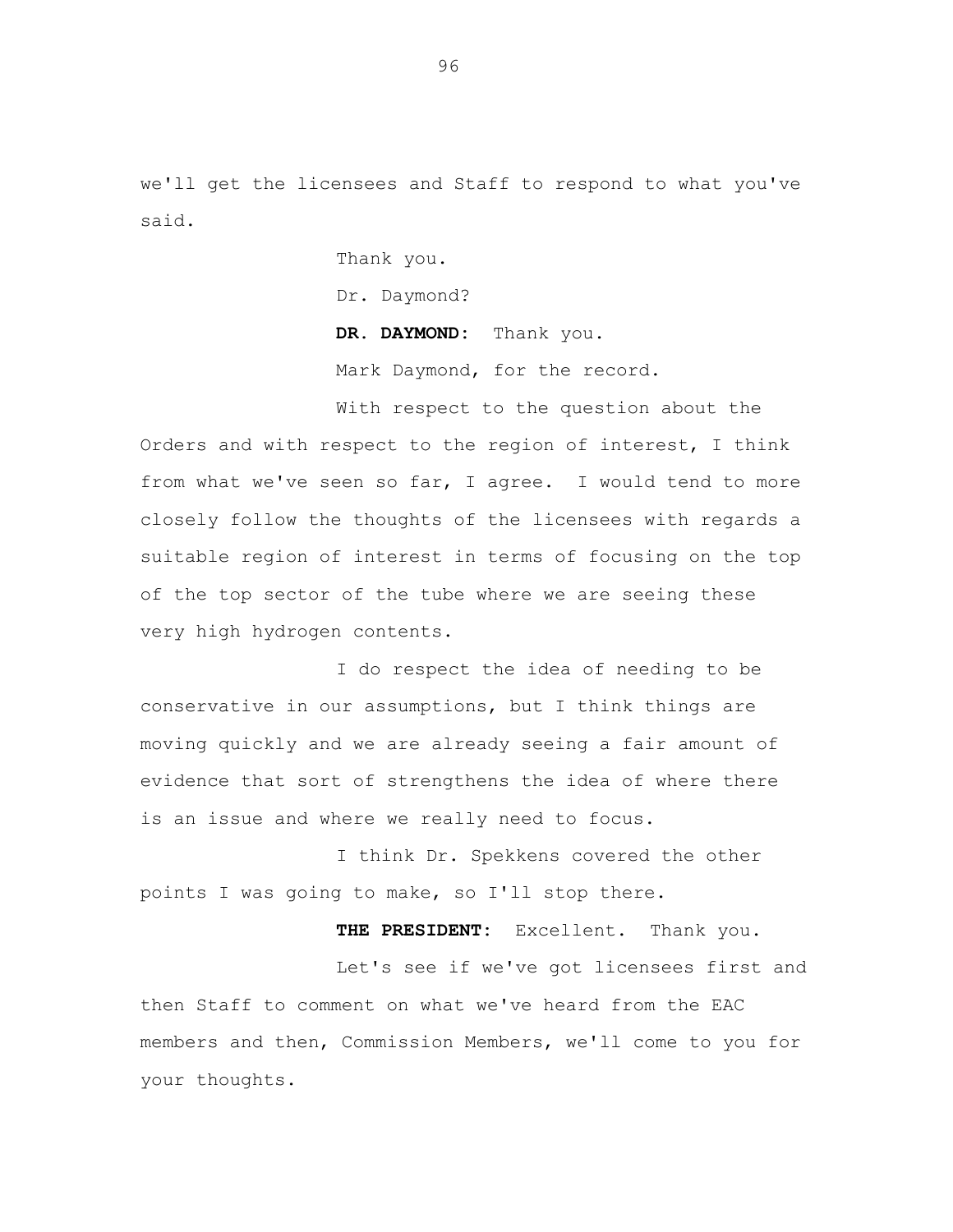Bruce Power.

**MR. NEWMAN:** Thank you. Thank you, Madam Velshi.

Gary Newman, for the record.

So I don't think I disagree with anything I've heard. I think some of this is timing related as well because, as noted earlier from the CNSC Staff, you know, we've sent them information very recently, and in that information is the basis of our definition for the 120 degrees by 50 millimetres.

And I think some of this is sort of  $-$ - you know, when you listen to their logic, is maybe a week ago, you know, because that's when their submission was made and so forth. And they need to be given time to catch up to - and metabolize the information that we've sent them.

We felt pretty confident with the 120 degrees because we've looked at a lot of information and it also marries very well with the modelling work that we've done, both the CHF work that really drives the temperature gradient. And we've actually generated preliminary -- with the modelling tools that we have, we can actually generate temperature gradients on a tube-by-tube basis now. And that's based on some industry standard tool set modelling thermal hydraulic codes.

And so for example, a preliminary result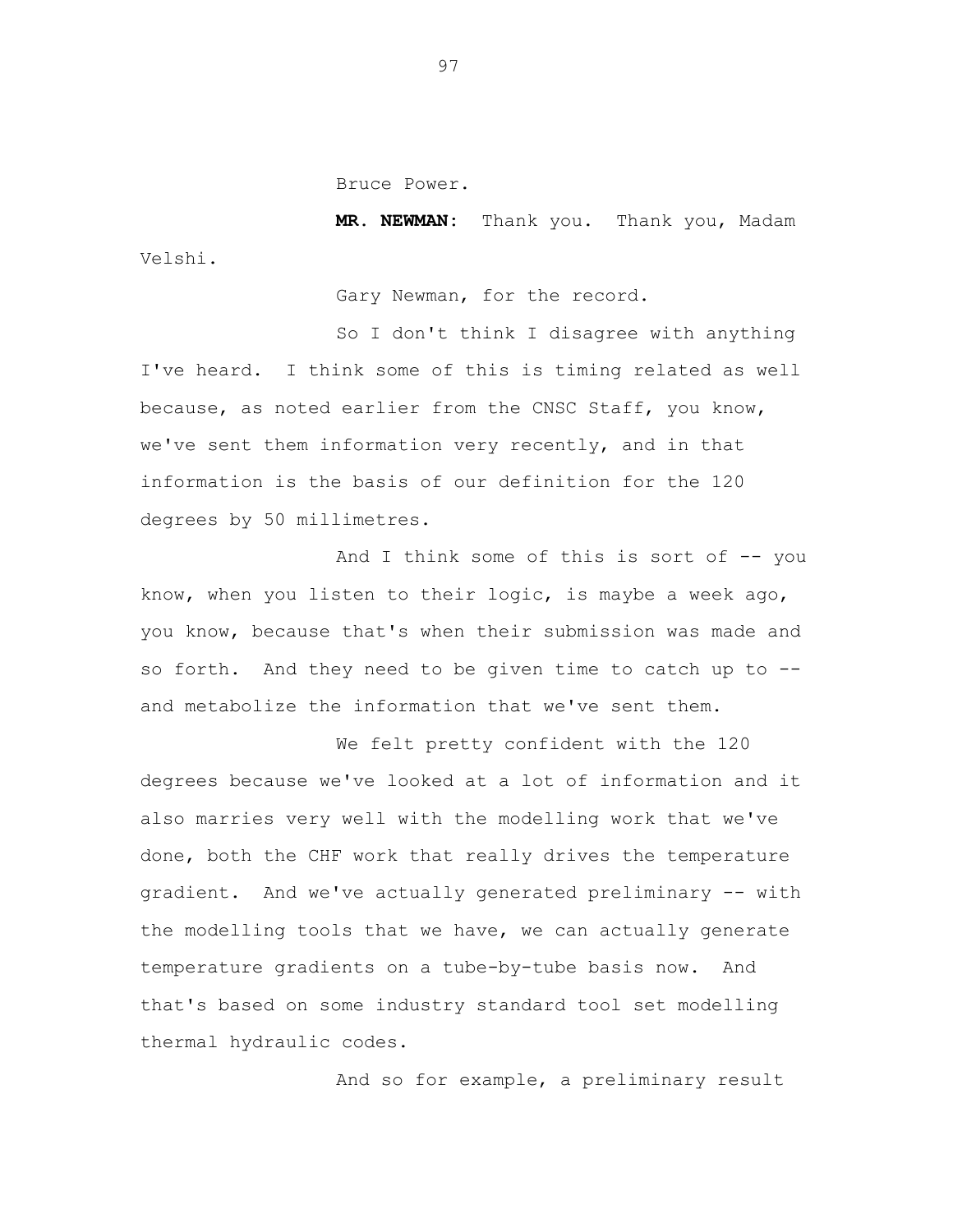for one of our leading tubes, Foxtrot 16 in Unit 3, has been estimated. It still needs to be verified, but a temperature gradient of 26 degrees at that last bundled position from bottom to top, so cooler at the top, warmer at the bottom.

So just as implied by many of the members that were just speaking, we're rapidly adding understanding almost on a daily, certainly on a weekly basis, to what we're finding.

I do want to make one comment about the - that maybe the optics of possibly removing one of the layers of defence in depth. I don't think we're doing that.

What we -- what we're going to do, and I said that in my presentation, and perhaps I wasn't clear, we will still be demonstrating fracture protection even in the region of interest. That is our -- and that will be the risk informed item.

We haven't submitted that yet. That will come on the 17th, as I indicated in the presentation. But that's all part of the argument because in the CSA requirements, 285.8, that is part of the fitness for service that you have to do.

So I -- our full intention on Unit 3 is to meet all those requirements and, furthermore, we're going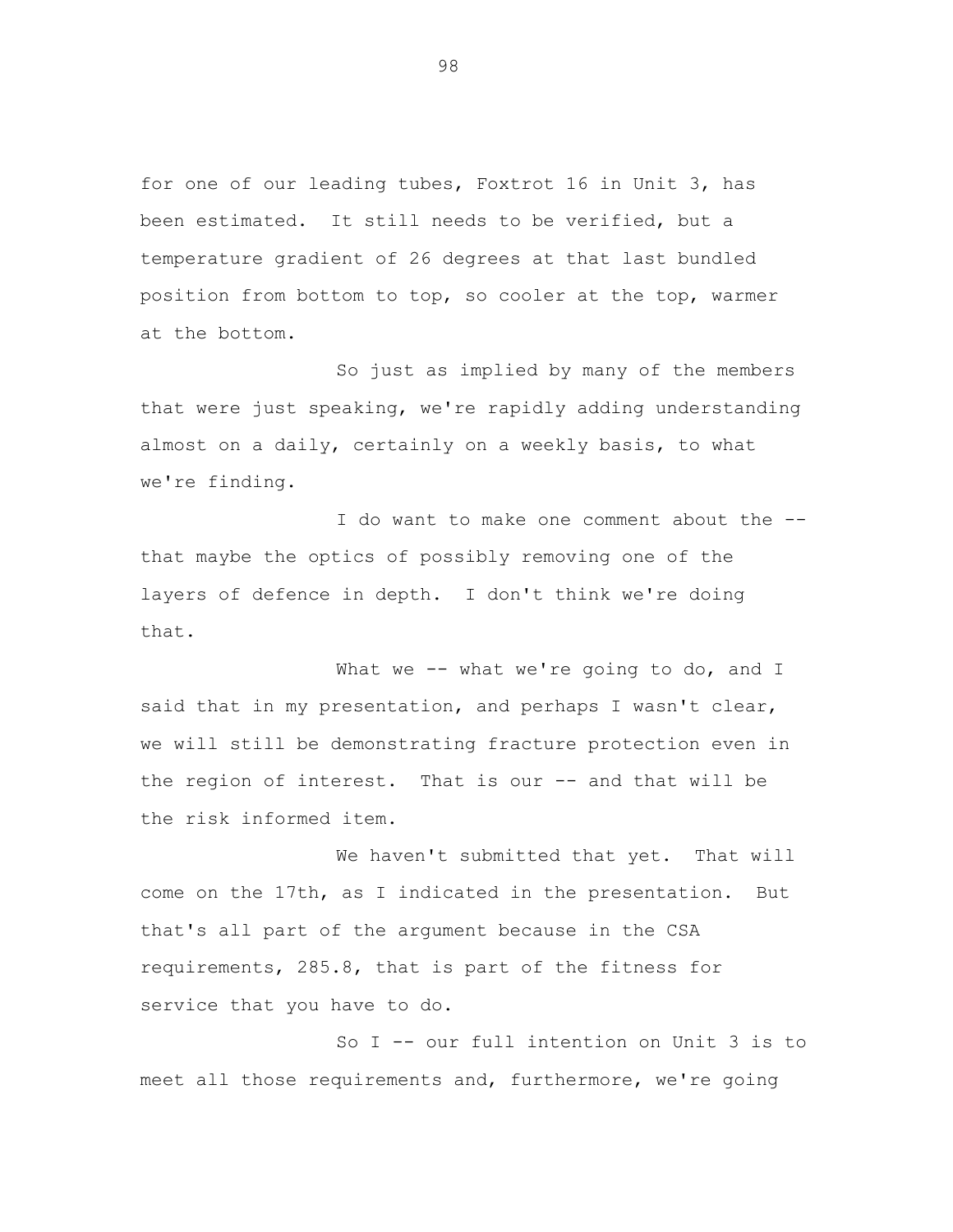to meet them following all the deterministic safety factors, so we'll be in complete compliance with the fitness-for-service requirements in the standard.

> **THE PRESIDENT:** Thank you, Mr. Newman. Dr. Vecchiarelli?

**DR. VECCHIARELLI:** Thank you, President Velshi.

For the record, Jack Vecchiarelli.

I'd like to make a couple of comments and then invite Mr. Knutson to elaborate and offer his perspective.

The first point regarding the region of interest, I would like to draw to the Commission's attention that in our supplemental submission of September 8th on page 2 of 21 in the enclosure, we have described our perspective on what we think the region of interest should be appropriately considered to be. And I'll just read this out loud here:

"OPG considers that the top of the tube 120 degrees or 10 to 2 o'clock positions and within 75 millimetres of the outlet burnish mark to be the region of interest." (as read)

So that is one comment.

And the other comment relates to the -- as Dr. Spekkens was describing, this notion of no flaws in the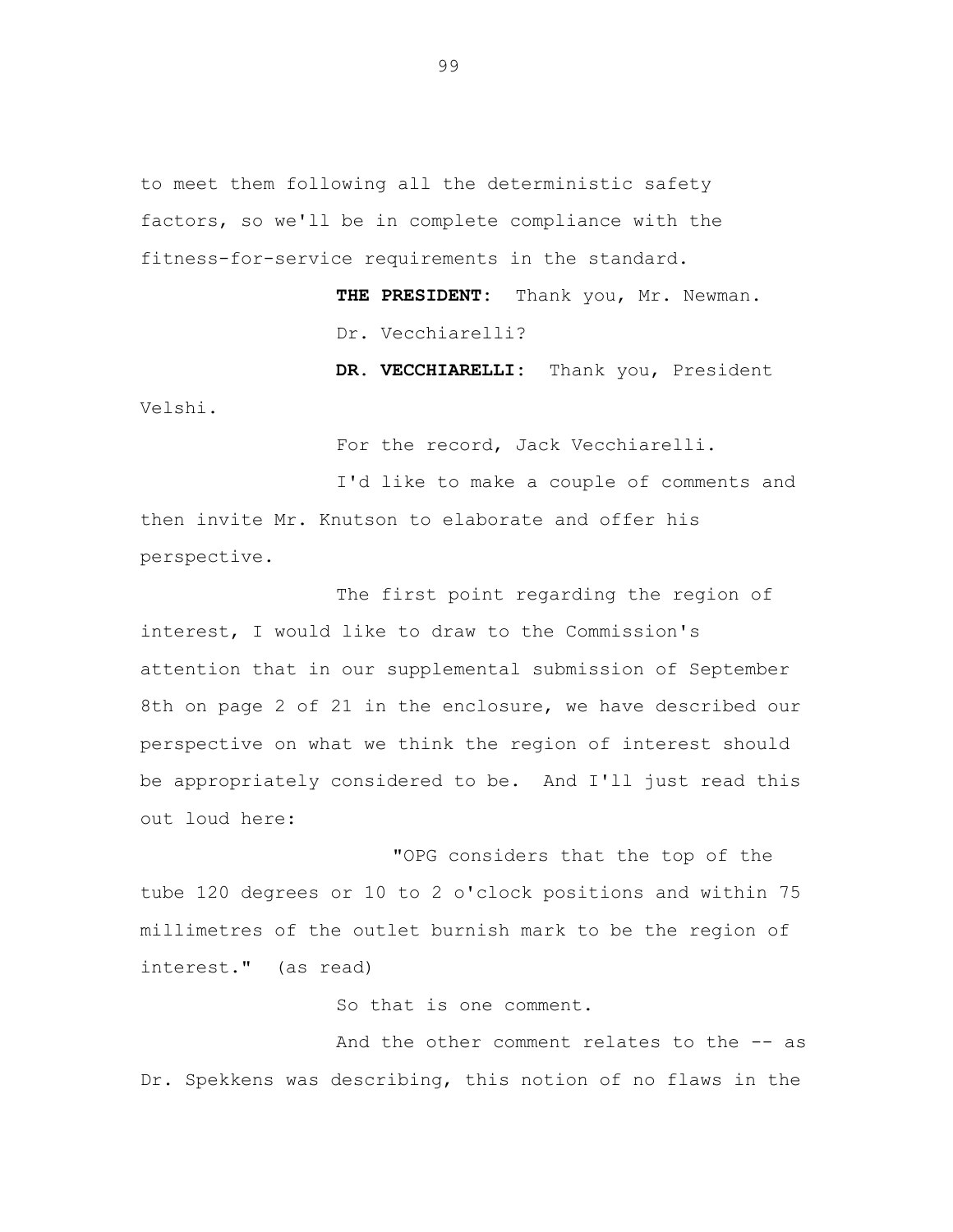region of interest.

As we've heard for Pickering Unit 5 in the region of interest, we have dispositioned those flaws and have taken corrective actions to prevent further recurrence of those types of flaws.

A thought for the Order and the wording, the Option B, it talks about no flaws in the region of interest, and perhaps that is overly restrictive. We consider that with high confidence that we meet the intent of that, but perhaps that could be modified to no -- for something like "no undispositionable flaws" in the region of interest.

It gives a little more flexibility and recognizes what -- as Dr. Spekkens was indicating, sort of common industry practice in accordance with CSA standards as to how we regularly disposition flaws in general.

So with that, I will turn it over to Mark Knutson for some further comments.

**MR. KNUTSON:** What I would add to Jack's comments and agree with him is the -- like we have done the assessments on a fracture protection and the sensitivity towards high Heq for those analysis and do not see an impact there. So we are still fully within and have not invalidated any of our assessments for safety as a result of this OPEX.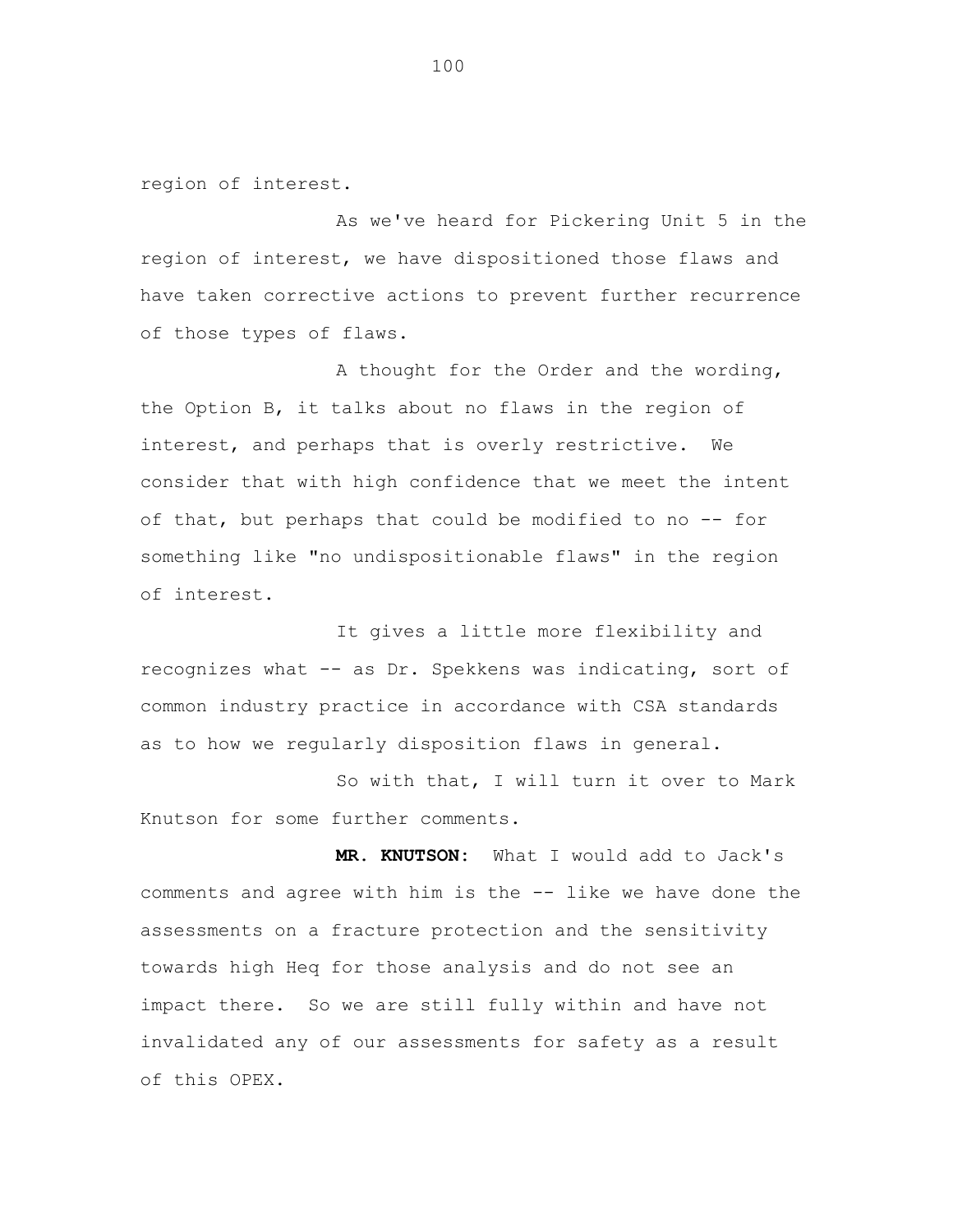The other is OPG has done sampling around the 360 degree around the pressure tube punch samples and do not see this. So we don't see how we can go look further in this area because we have looked. Thank you.

**THE PRESIDENT:** Thank you.

Staff, any thoughts from you?

**MR. JAMMAL:** It's Ramzi Jammal, for the record.

Now I will put my hat on as Chief Regulatory Operations Officer.

Two things I would like to reiterate.

For regulatory decisions we need to be risk-informed, I fully accept it, at the same time taking conservatism. So based on staff evaluation of the information they had and the recommendations with respect to the criteria to the Order, as it was mentioned by, I believe, Bruce Power, we implemented CSA requirements. Even though the condition of the Order says no flaws, the intent was never zero. If you look at the assessment criteria under CSA, we unequivocally stated flaws greater than .15 in dimension. So the criteria is already being shared with the licensee and risk-informed decision-making based on quantified and tested CSA.

Now, based on the information we received with respect to the RI being 120 versus 360, as we stated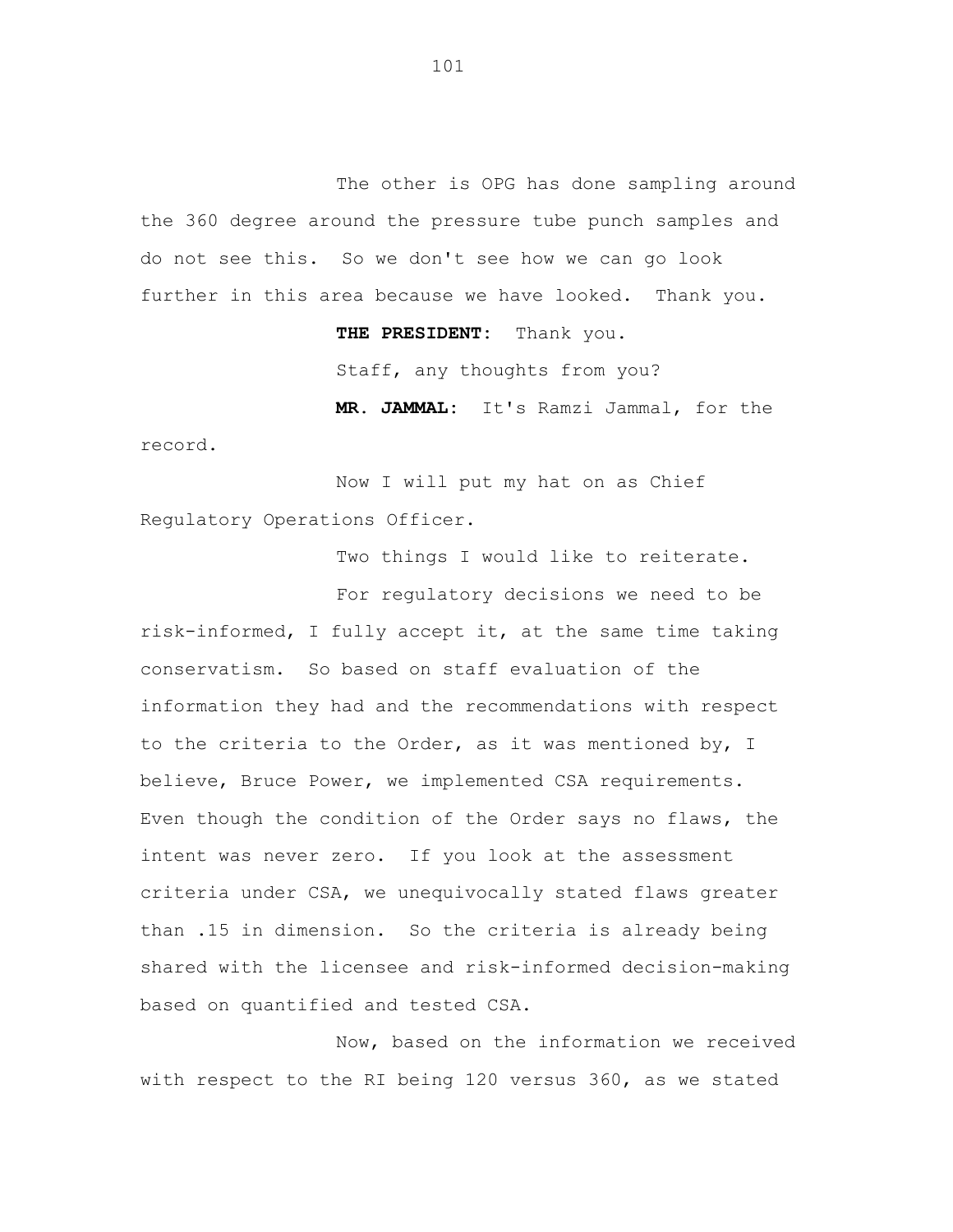before, the predictability -- the validated predictability of the model was in question and as more information comes to us for us to assess as we apply performance-based requirements, we will look at that.

The licensee has the responsibility for safety and to demonstrate to us at all times they are within the licensing basis, number one, and number two, the safety case that was approved by the Commission will continue to have to be proven. So the intent of the Order is to put back the bounding element of the licensee to the safety case and the safety analysis report in addition to the licensing basis. So that is our position at this point and the licensee is providing us with the information to demonstrate that they are meeting both the safety case and the conditions of the Order.

But, in closure, the condition of the Order with respect to 120 ppm uptake is not bound to a region of interest. It is not specific at all. Any point at the pressure tube greater than 120 ppm requires Commission approval for restart if there is planned or unplanned outage. So I want to close with that perspective.

So in conclusion, we start from conservatism, but we take risk-informed decision-making based on the information we have at hand and staff will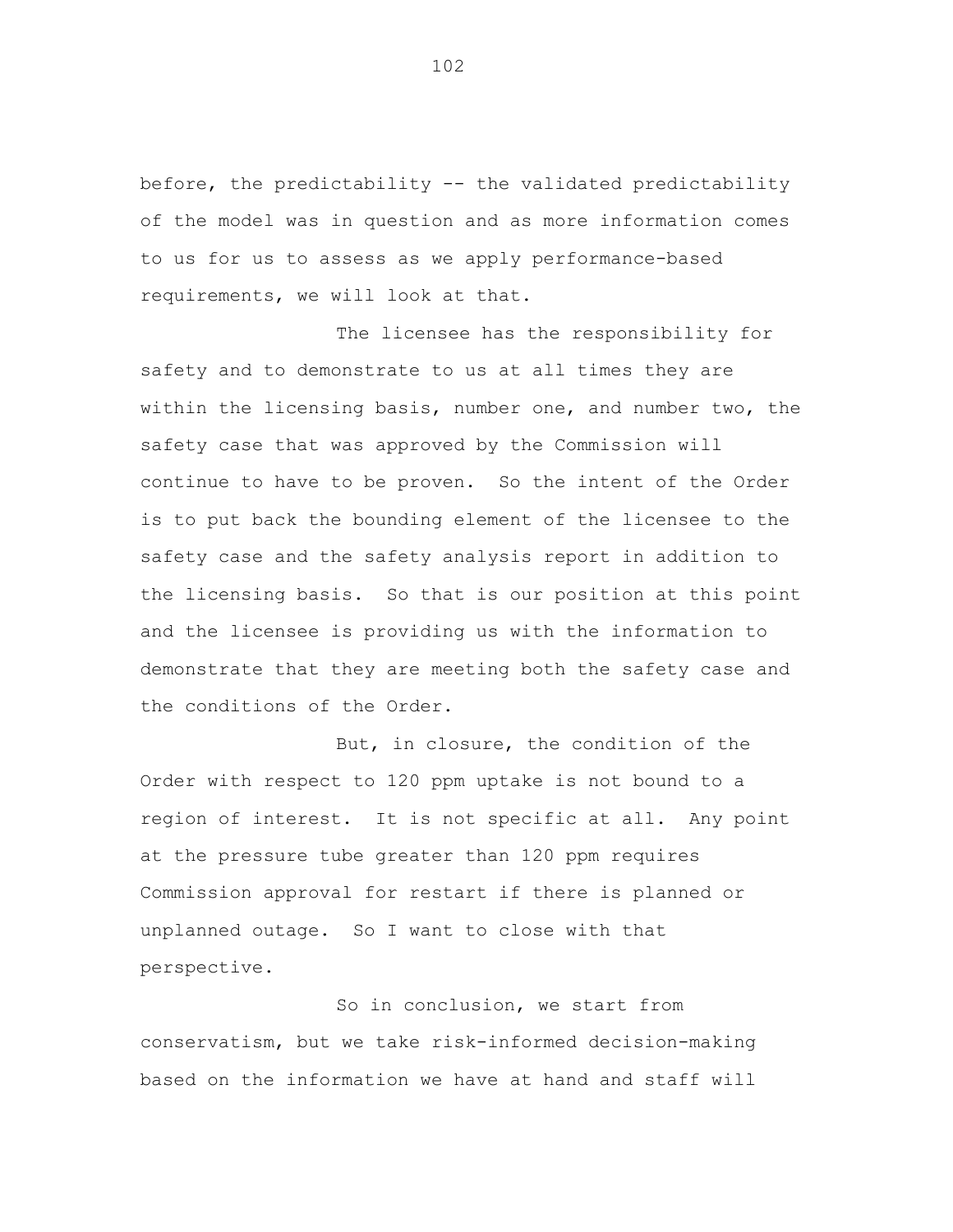continue to evaluate accordingly. I will --

**THE PRESIDENT:** Thank you.

**MR. JAMMAL:** I'm sorry, Madam Velshi. Madam President, I will ask if anyone of my colleagues would like to add from the specialists or Dr. Viktorov.

**DR. VIKTOROV:** Alex Viktorov, for the record.

As Dr. Spekkens eloquently put it, we jump forward as far as we believe appropriate, but we are willing to walk back if information becomes available to us. Licensees submit us information weekly and we expect more information coming to us next week. Again, as we learn more, we will make appropriate decisions. We don't preclude that the region of interest may be modified as we learn and understand what's happening in the pressure tubes and Heq model. So again, we start conservatively and make risk-informed decisions, as Mr. Jammal just said.

> **THE PRESIDENT:** Thank you, Dr. Viktorov. And Mr. Knutson...?

**MR. KNUTSON:** I'm not disagreeing with what Alex or Ramzi said. What I was going to add is that the .15 mm is not the real measure of failure, it is the sharpness of the flaw. I agree that that is adequate for us if in fact the corrective actions listed in clause 2 indicate that we could analyze the flaw and therefore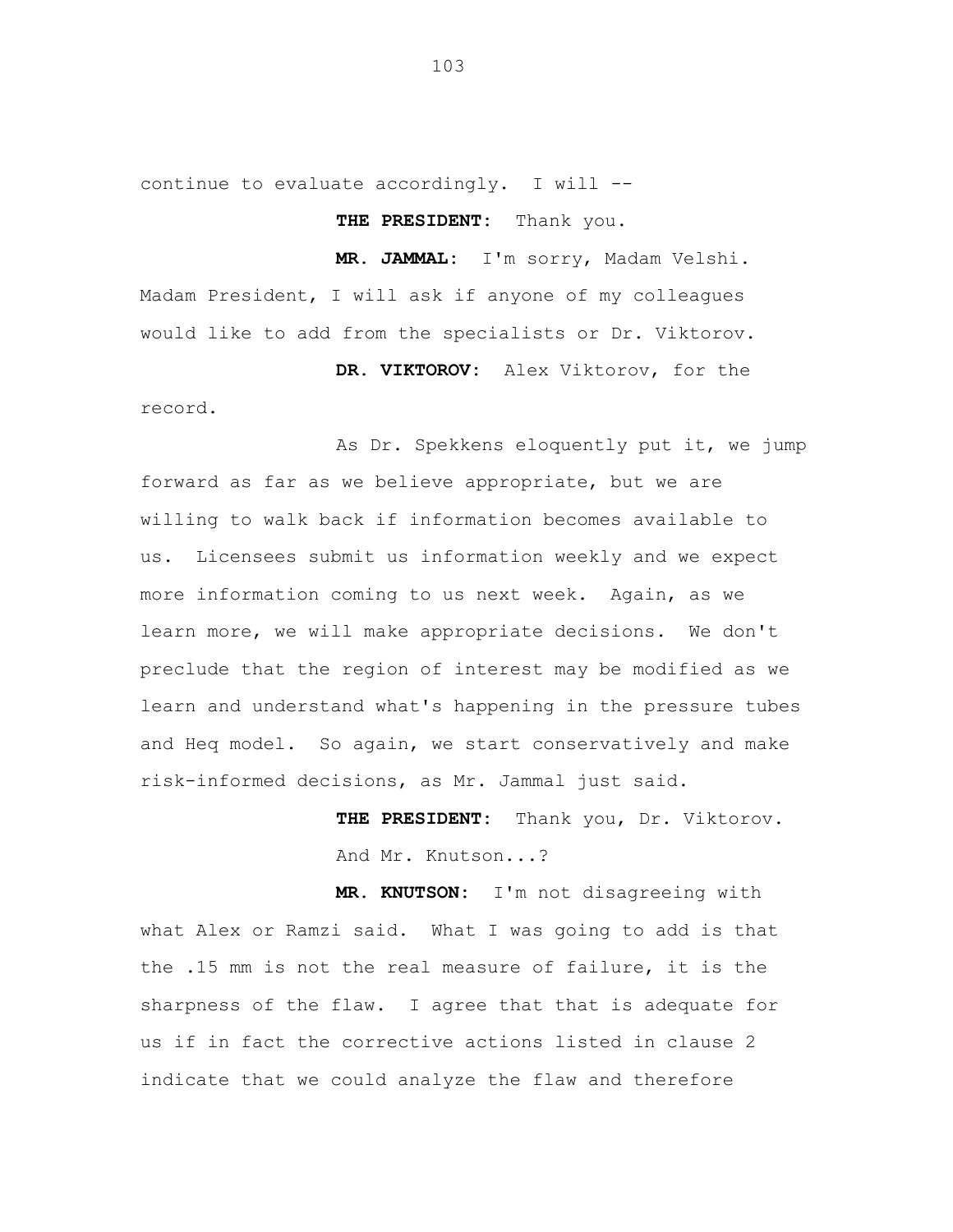disposition it. So that's the nuance there. I understand the .15 is the CSA definition of a flaw, but having no flaws at .15, if the corrective action is that we can disposition it based on analysis, then we would agree with that.

### **THE PRESIDENT:** Thank you.

So let me just make sure, you know, as the non-expert in this conversation that we understand. Dr. Vecchiarelli suggested that the Order could be amended and instead of no flaws or no undispositionable flaws and, Mr. Knutson, you are saying less than .15 doesn't mean that it's the same as undispositionable, right? So is it less than .15 or is it a flaw if it can get disposition that is acceptable? Staff, maybe just clarify for us, please. What is condition (b)?

**MR. CARROLL:** Blair Carroll, for the record.

So the original intention of the option and the assessment criteria that go along with it was to limit the flawed depth to .15 mm. That is the minimum depth limit for the CSA standard. It does allow for options to go to deeper flaws if you can disposition them in the standard. However, that requires that you have valid models to do the dispositioning, which we talked about last week with regards to crack initiation and crack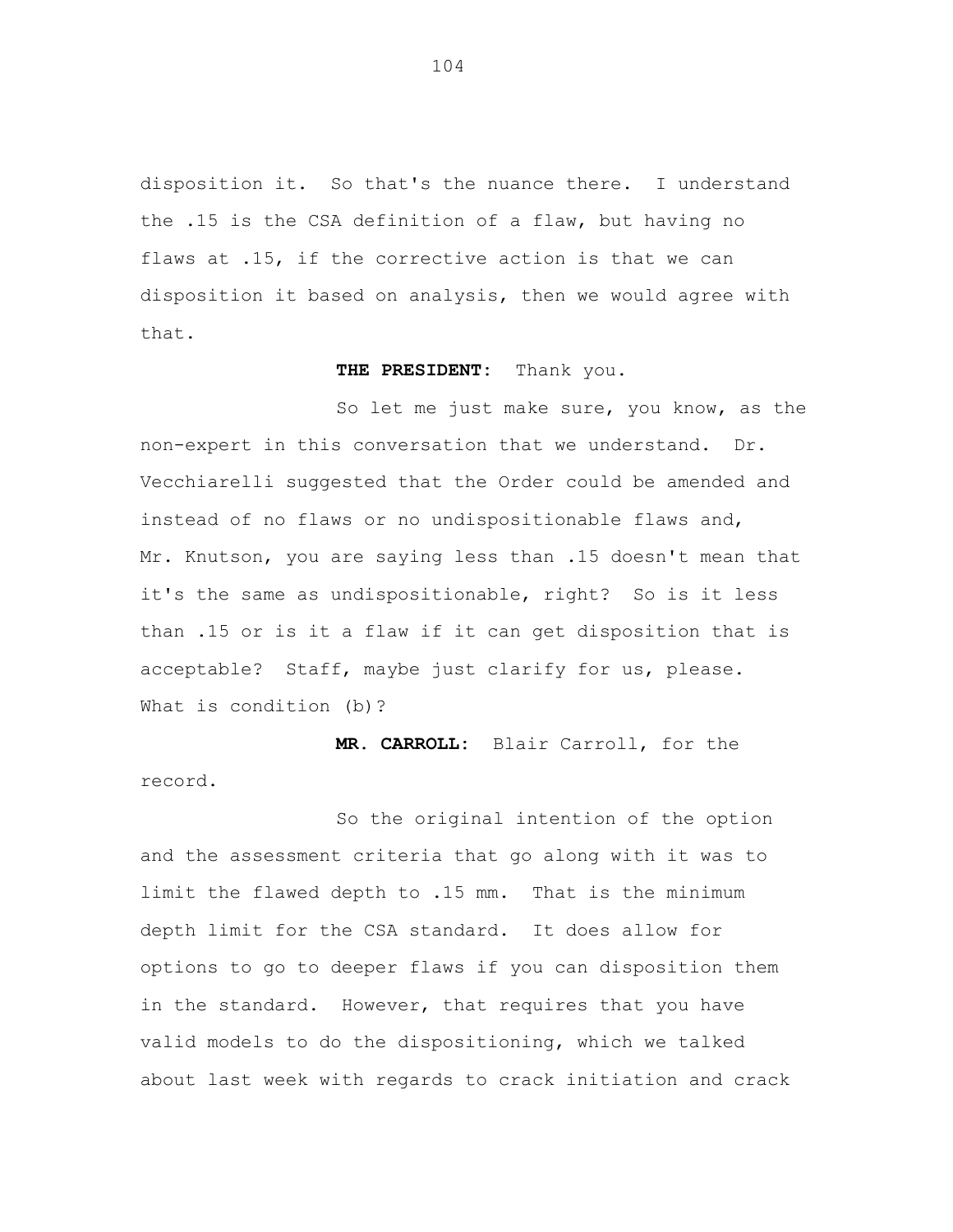growth.

Now, we understand industry's position that they do not expect to see changes in behaviour and crack initiation and crack growth at the elevated Heq concentrations that we may be talking about. However, we have to be careful as staff because there is no data, there is actually no physical data to support that yet. There are theories, but the data just isn't there. So that is why we put that extra restriction on the 0.15 mm.

However, as we clarified in the assessment criteria, we weren't necessarily talking about having zero flaws, we were talking about having flaws that would invalidate the safety case. The safety case, you know, considers the potential for -- in a deterministic safety analysis considers the potential for a pressure tube rupture, so we want to make sure that the population of flaws that did exist there aren't large enough to say we could have multiple simultaneous pressure tube failures.

The probabilistic safety analysis talks about having a limiting -- has an assumption on the limited frequency of flaws or frequency of pressure tube failures that you can see that will not lead to core damage. So we can use those criteria as well to change it from having zero to having something that is reasonable within the bounds of the safety case for the reactor.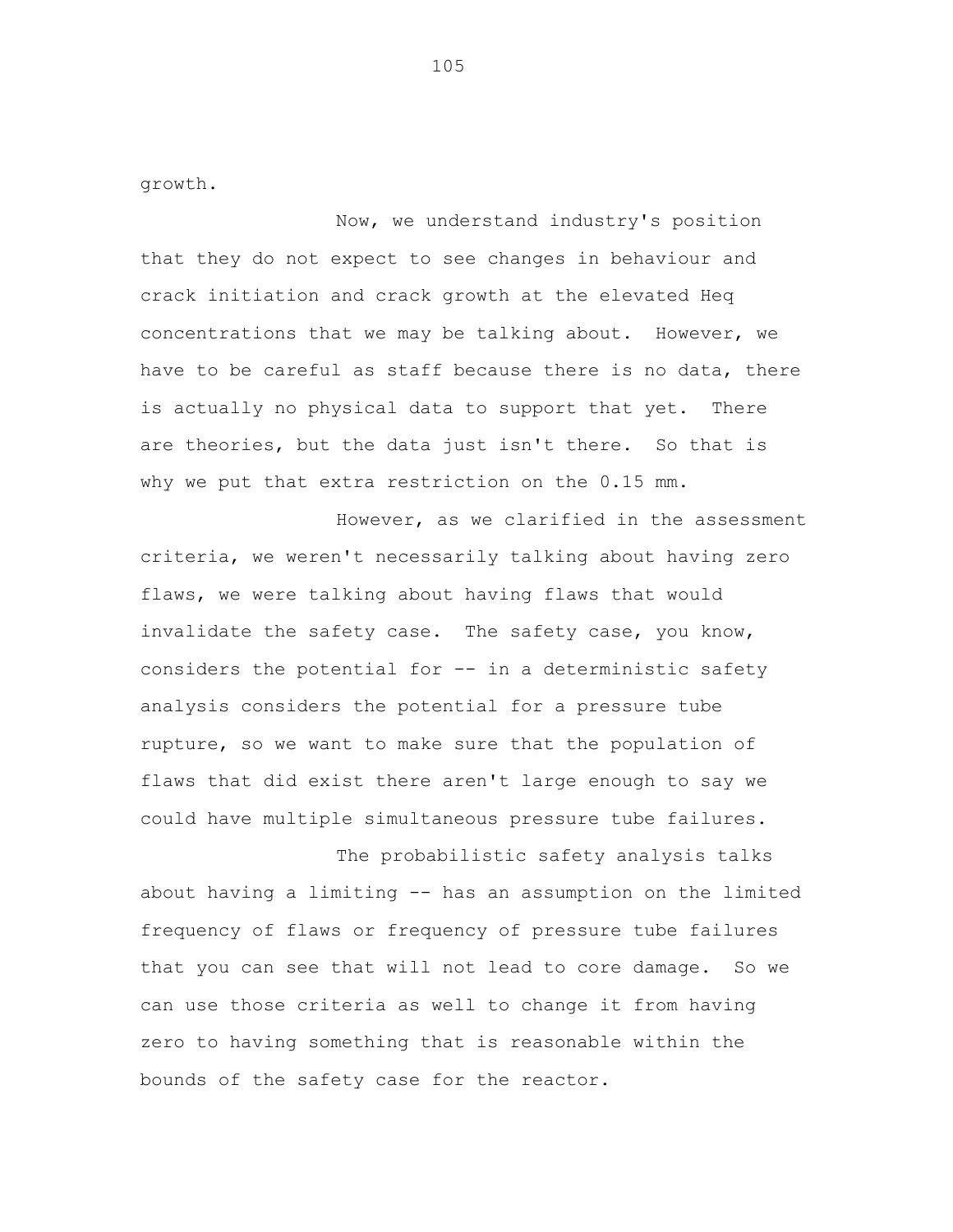So that was sort of the intent and the clarification that was provided with the assessment criteria. However, as Dr. Viktorov and Mr. Jammal have already said, these criteria came in at a point in time when we had very limited information. As we collect new information, and the licensees have provided some, and we get a chance to review it, the intent was always to be able to say -- for us to go back and reevaluate and say, do we need to keep it this stringently or can we make changes based on new information? However, we haven't had time to review the most recent information and make those determinations at this point.

**THE PRESIDENT:** Okay. Thank you,

Mr. Carroll.

Well, let's proceed with questions that are specific to the requests that have been made by Bruce Power and OPG for pre-authorizations to restart units following a planned or forced outage.

Let's start first with questions to Bruce Power on their specific requests, first around Unit 3 and then Units  $4, 5, 7$  and  $8.$ 

Ms. Maharaj, we will start with you this time, please.

> **MEMBER MAHARAJ:** Thank you, Madam Velshi. Specifically I want to start with Unit 3.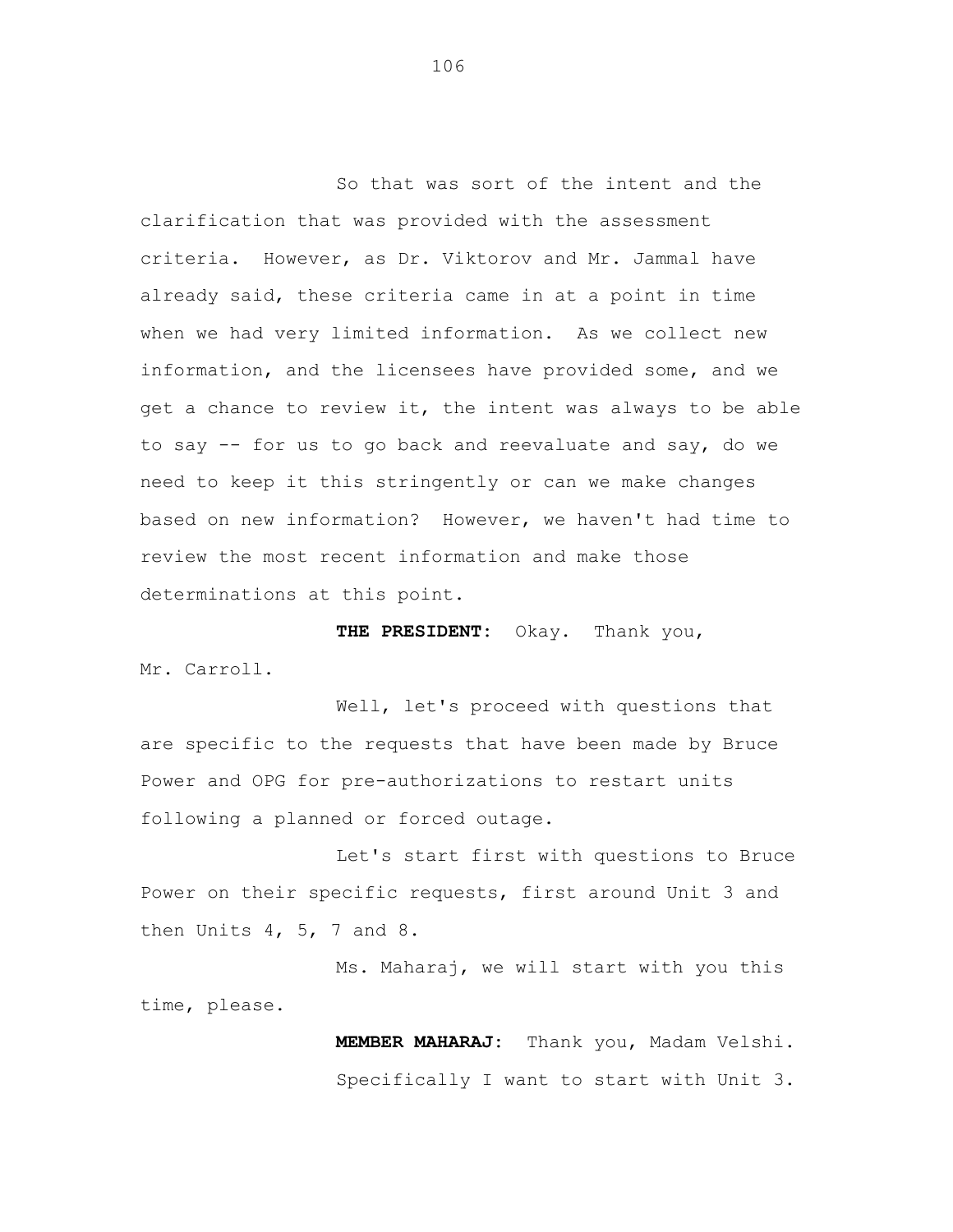My question with respect to the request on Unit 3 to Bruce Power specifically is how do we get comfortable now with the fact that the modelling didn't forecast these elevated hydrogen levels? If this unit is currently in outage, is there going to be physical inspections to ensure that we get over the threshold necessary to be satisfied that it is safe to restart and that that unit is fit for service? So I am struggling with that dichotomy between the modelling didn't bring us to a point where the result was predictable and now that we know that, how do we become comfortable enough to say that the request is reasonable?

**MR. NEWMAN:** For the record, Gary Newman.

Great question. Let me begin with the modelling piece. So in actual fact, just to reinforce part of what I had communicated in my slides -- and again, maybe I didn't do that clearly -- in the majority of the pressure tube, like 99.5 percent by volume, the pre-existing, if you like, classic model, one-dimensional model works very well and in fact it is very conservative.

Where we found that it wasn't working was in this region of interest, which Bruce Power has defined as 120 degrees by 50 mm. In that region we went to a two-dimensional finite element model and we got very good agreement. So what we will be able to do now going forward is we will be able to predict what that region will do over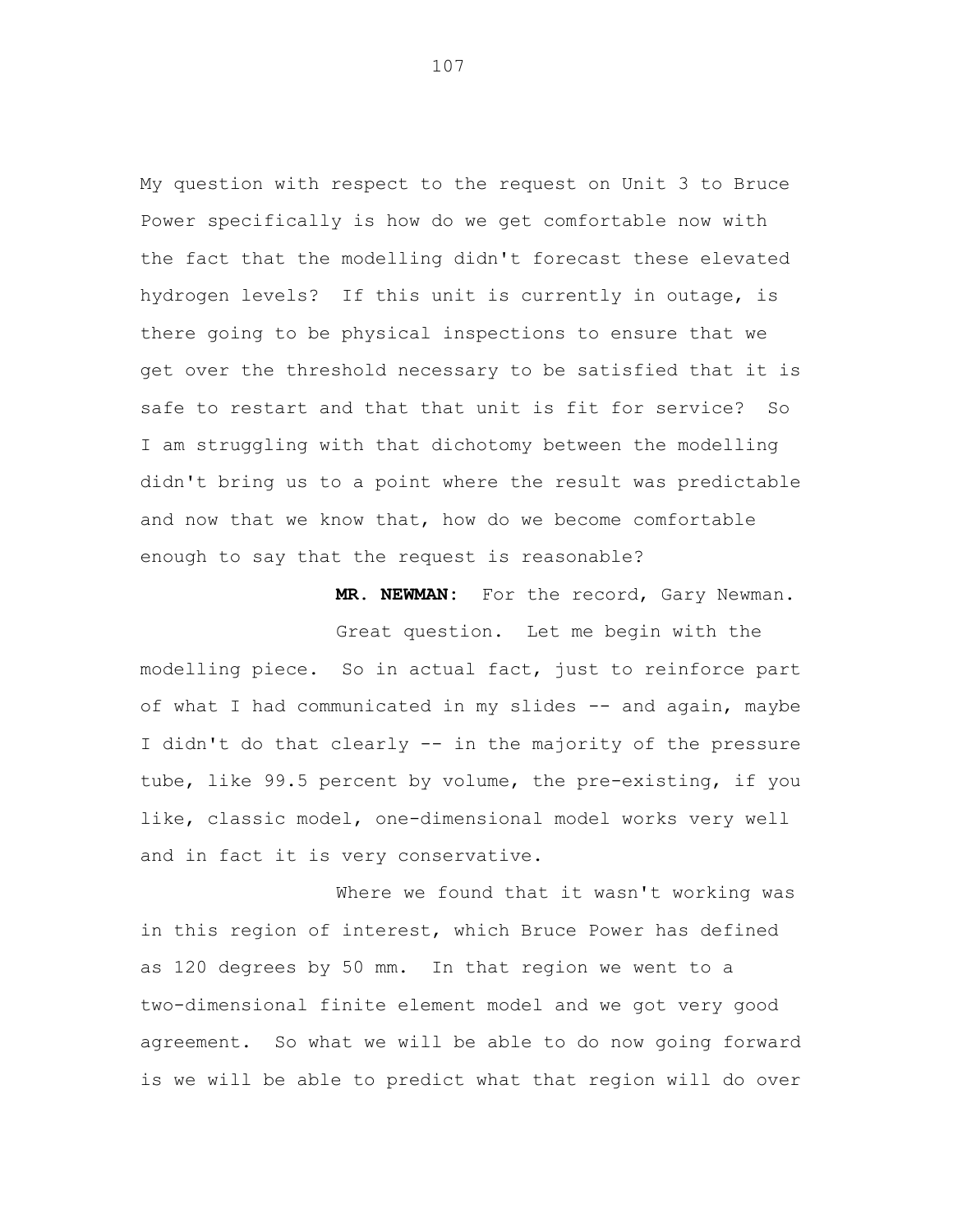time. So I am not concerned about being able to model that.

And then on top of that what we have done is we expanded our inspection. As part of one of my slides, we talked about the initial scope was eight channels' worth of CWEST, and that is sampling for hydrogen isotopes. We then -- as soon as we saw this, we expanded to an additional 26 channels. And then once we had all of those results, we further expanded to another 21 channels. Now, some of these are not completely unique and so the total number that we did was 42 in that additional two campaigns.

We did two things during that campaign. We did extensive scrape sampling so that we knew exactly what the concentration was at various clock positions and various axial positions, and we also did full volumetric inspection in that region as well, using our ANDE inspection tool.

So what that does is it really tells us two things: what can we expect the material properties to behave like, and that's for fracture protection and flaw assessments and so forth; and the other one is do we have any defects in that region. So that was the region that we did that.

So those two items taken in combination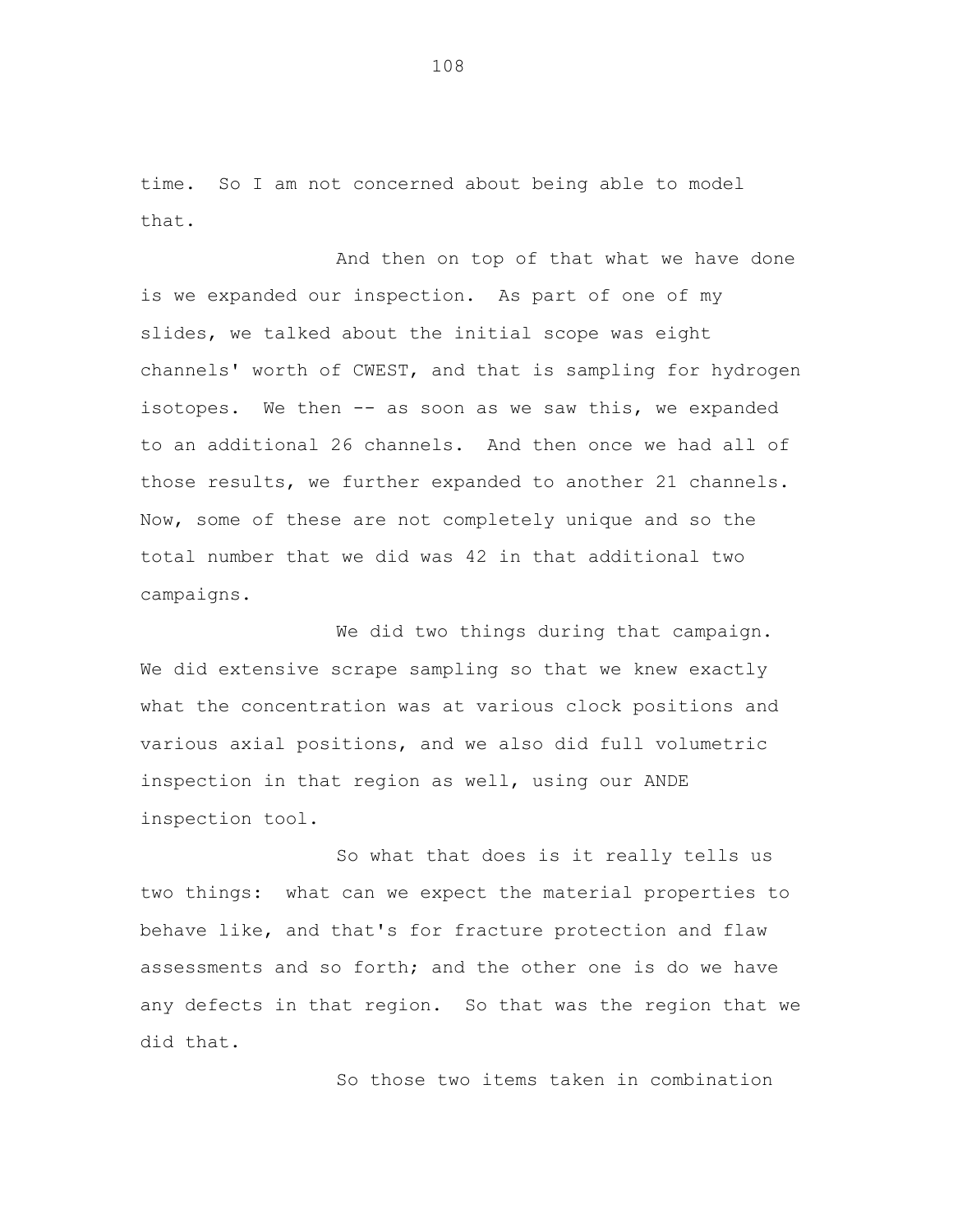are currently being prepared and will be submitted by next Friday, following our normal fitness for service requirements -- and this is in accordance with CSA N285.8 -- and that will then be the technical basis on which we would make a request to restart the unit. Of course that has to be reviewed and accepted by CNSC staff and ultimately the Commission.

**MEMBER MAHARAJ:** Thank you very much, Mr. Newman.

Just as a follow-up question, I'm looking at your slide number 13 where you spoke about the pressure tubes and then increasing up to the 42 with the CWEST scrape samples.

**MR. NEWMAN:** Yes...?

**MEMBER MAHARAJ:** My understanding is there are 480 tubes in that unit. So this 42 units that have been -- or 42 channels that have been sampled using CWEST technology or technique, or whatever it is, that represents about 10 percent of the channels. So when you do the ANDE inspection to look for the flaws in that area, because we are looking for the high concentration of hydrogen plus the potential flaw as the risk, did you limit the inspection using ANDE to those 42 channels or do you do that examination on all of the channels as part of your maintenance and assessment and analysis prior to making the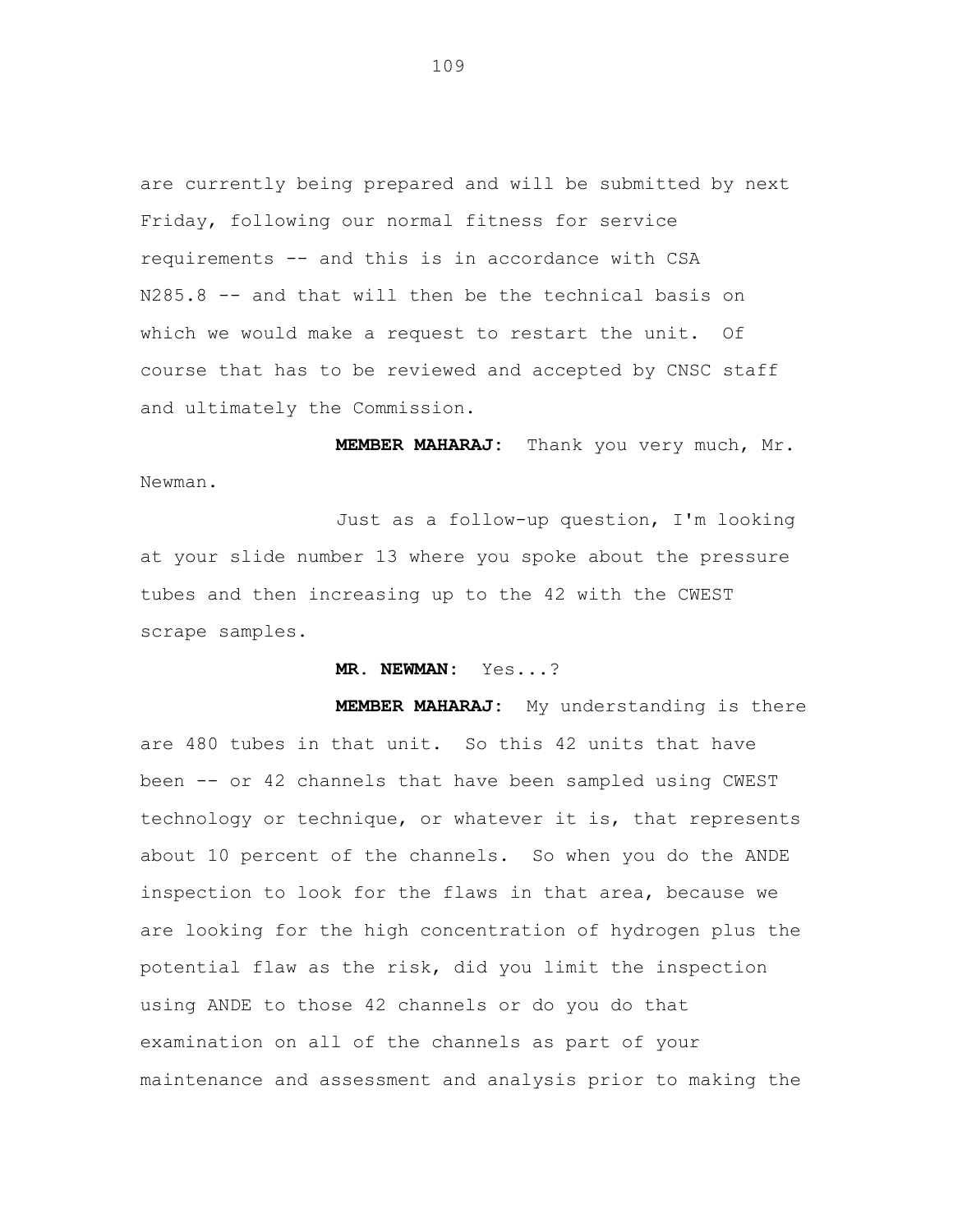request to restart?

**MR. NEWMAN:** What we did there -- for the record, Gary Newman.

There are two parts to the answer there.

So we have been inspecting channels for many years now and all of that information is also part of what we use. These 42 channels were specifically selected because of the various inputs. So for example, you know, Dr. Luxat talked about this temperature gradient in the channel and I have touched on that as well. That is seen in every channel to varying degrees, but there are specific channels that we are interested in and it has to do not only with metallurgy of the channel, it is also ingot chemistry that is associated with that.

So when we picked these 42, they were picked with very specific background information and history that we could use to then zero in on the channels that we thought would be bounding for the subgroup of channels that needed to be looked at. So that is the basis on why we think we are very confident that we have captured that particular feature with just the 42 channels.

**MEMBER MAHARAJ:** So then would it be a reasonable conclusion to draw that these 42, as you say, are bounding and so the balance, the remaining 89 percent of the tubes would fall within a less bounding condition,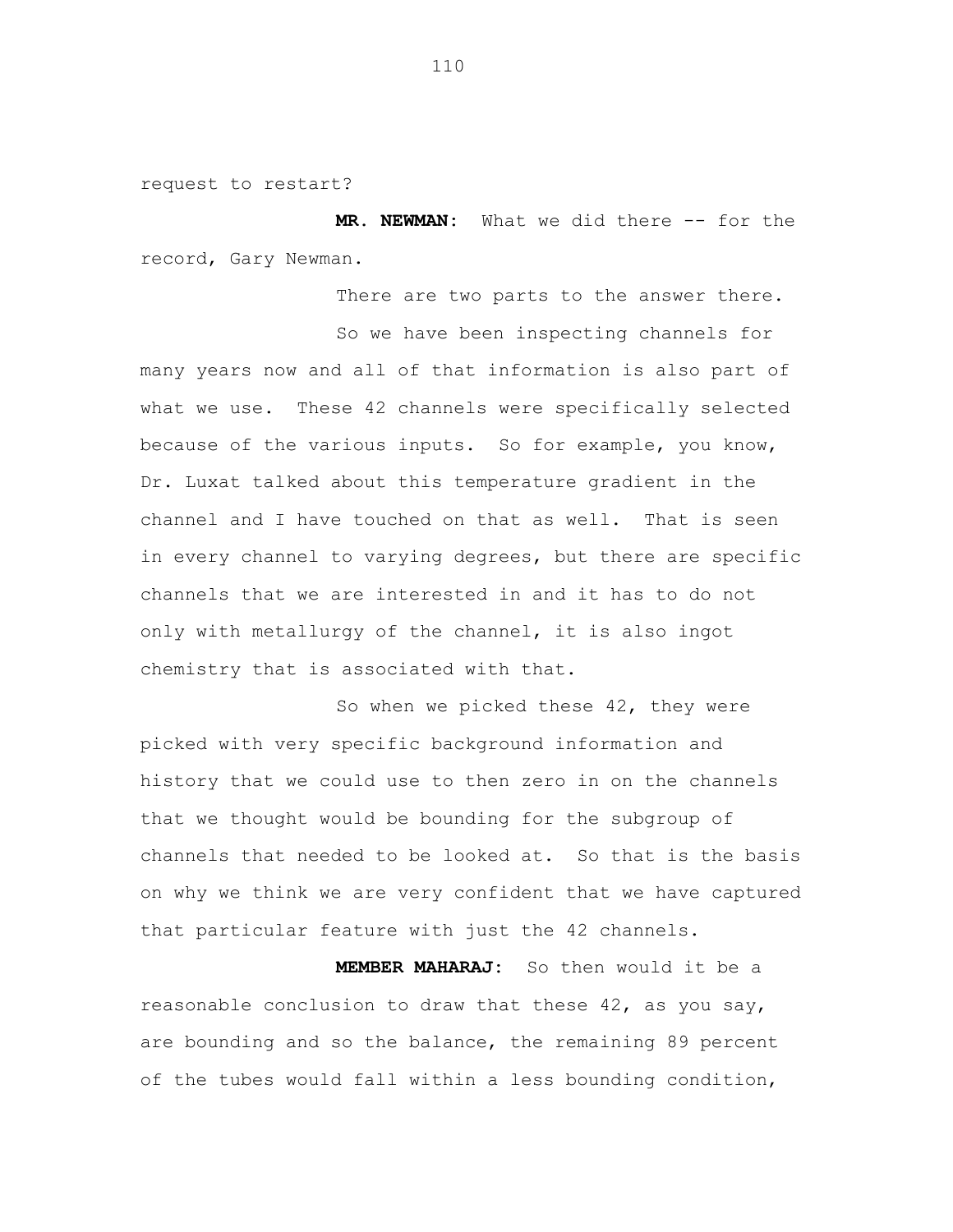so you are less concerned about those as showing -- from a risk-based analysis the risk would be sitting on the 42 that you analyzed. Is that fair?

**MR. NEWMAN:** That is a correct -- for the record, Gary Newman.

That is correct. We are able to rank all of these channels and we believe that we have looked at the most important ones and that they would be bounding to the balance of the channels that one would look at. Not all 42 of these showed high hydrogen concentrations. Some of them were very good, some of them were very normal, but you have to look at some good ones to be able to compare with ones that have higher values, like control tubes, if that makes sense.

**MEMBER MAHARAJ:** Was your analysis able to show any correlation between the conditions that you used in order to identify the 42 tubes and those of the 42 channels that showed elevated hydrogen equivalent concentration or not yet?

**MR. NEWMAN:** We are still finalizing that, but we have gotten a very good correlation with -- for example, we have two types of configurations in Unit 3. We have front end outlets and back end outlets. What that refers to is the front end of the extrusion of the tube versus the back end, you know, in other words, what part of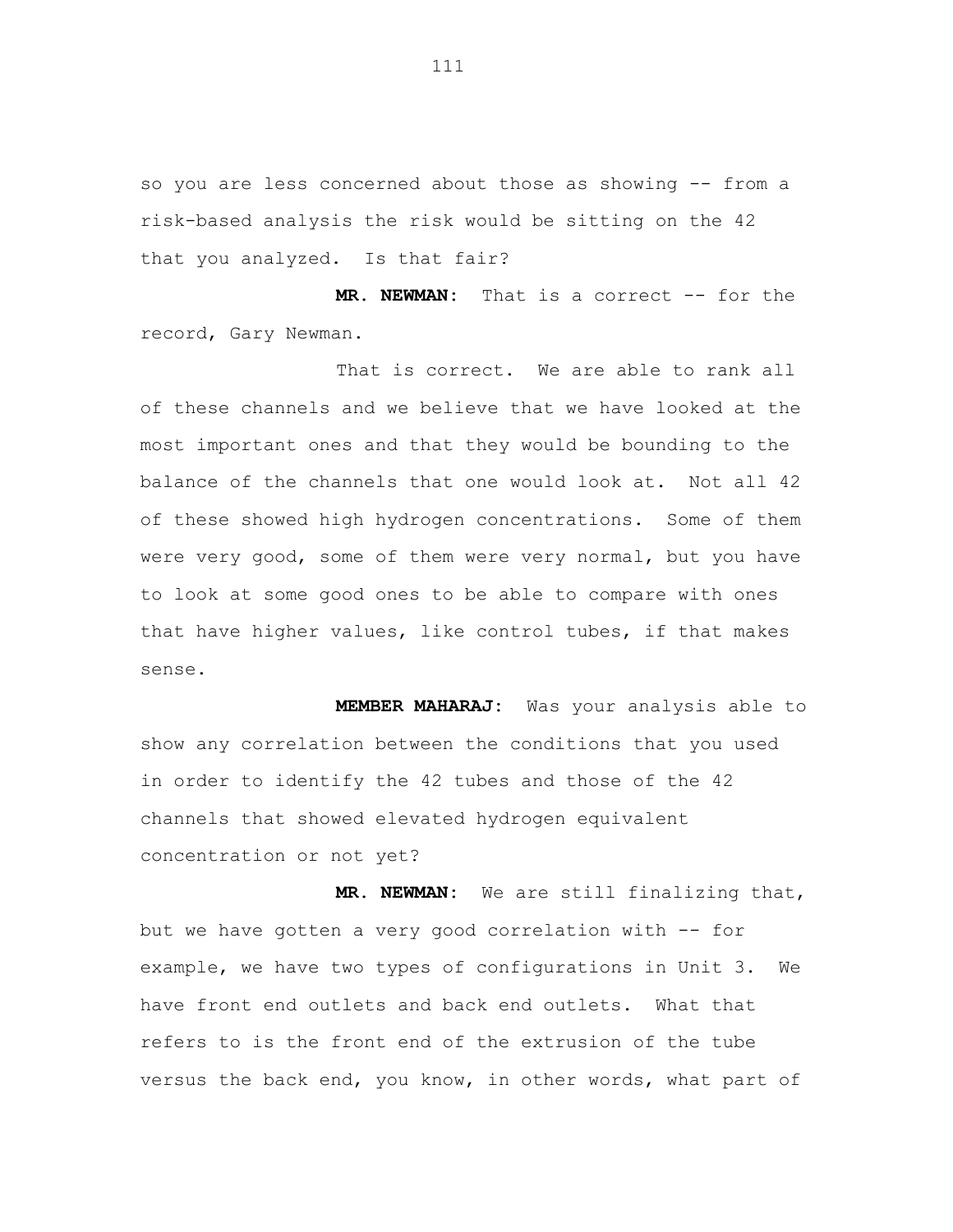the tube comes out of the extrusion die first and which one comes out last. That has an influence on the microstructure. So that is the microstructural -- we believe that is important.

We also believe that it has to be in a high-power channel, so in the inner zone of the core. And there is some other chemistry elements like iron that appear to be important. All of that gets rolled into a ranking model that we then use to rank all the channels in that subgroup and that is the basis on which we feel confident that we have bounded, you know, this channel group within the core. It's not all the channels, it's just a subset.

**MEMBER MAHARAJ:** Okay. And then that's the methodology you would use for the remaining units as if they were to go into an unplanned or forced outage, this methodology would be used to help with your analysis of complying with the two conditions that are in the D.O. Order. Is that fair?

**MR. NEWMAN:** Gary Newman, for the record. Partially. Some of the work that we did in Unit 3 covers a similar configuration and we had very good performance when we did those measurements and we can use that information to help manage the other units.

**MEMBER MAHARAJ:** Okay.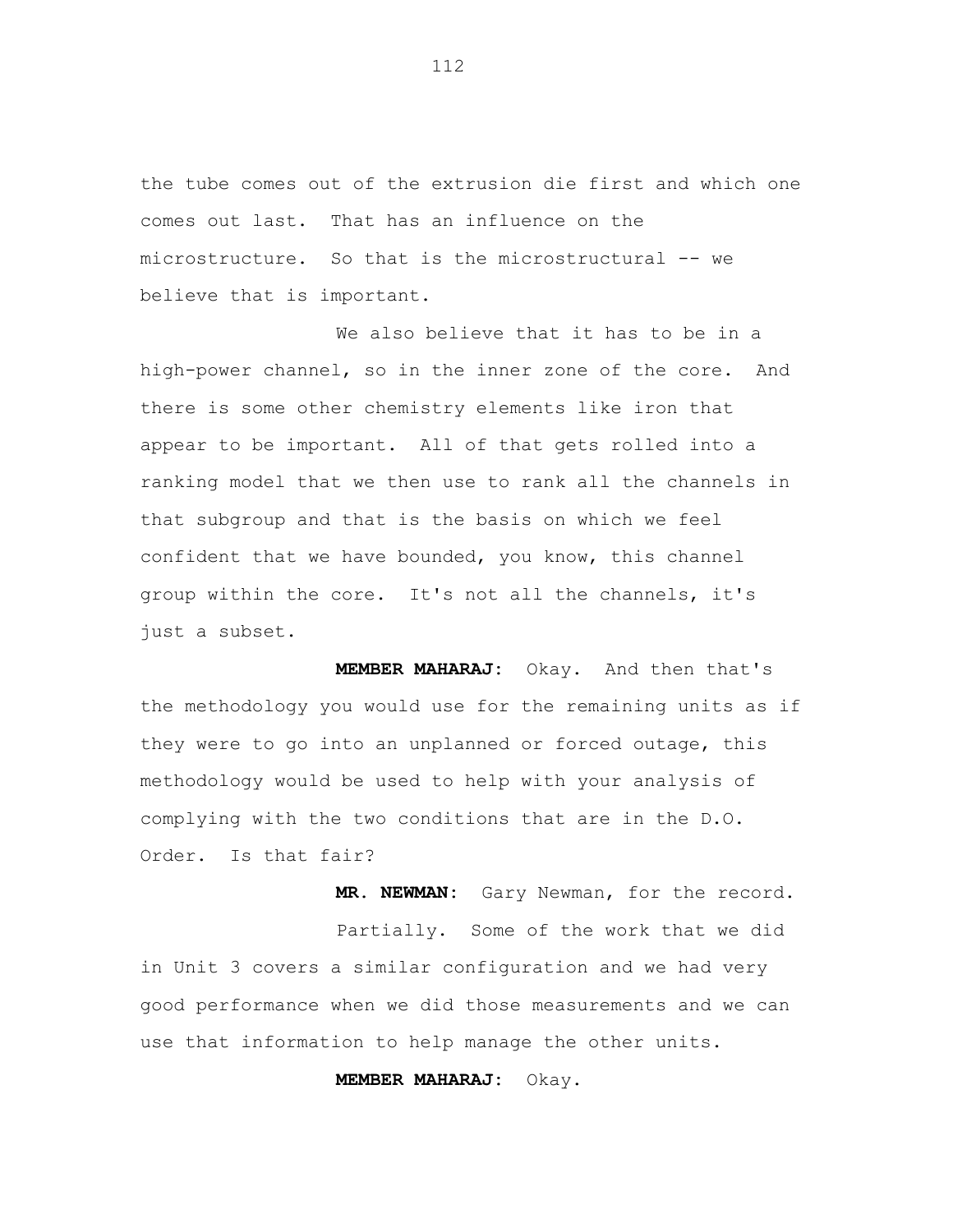**MR. NEWMAN:** And then when we do go - pardon me. When we do go into the planned outages for each of those units, we already have predetermined scope and what we will do now is we will take what we have learned from 3, we will roll it into the inspections planned for those other units and we will be able to confirm exactly what the behaviour is in those. We haven't seen any evidence of a problem in the other units, but we are going to go in and look in a similar way to what we have done in Unit 3. And yes, all of the modelling work that we have done in 3 will be very -- will be used to inform the scope that we do in the other units.

**MEMBER MAHARAJ:** Perfect. Thank you. Madam Velshi, I will let my colleagues have a turn.

**THE PRESIDENT:** Okay. Thank you, Ms. Maharaj.

Dr. Lacroix, questions for Bruce Power on their requests, please.

**MEMBER LACROIX:** Yes, I do have a number of questions for Bruce Power. Well, these are questions and also observations.

I am still baffled by the magnitude of the Heq concentration. It is almost twice the licensing limit, so I still cannot understand why it is so high. And I am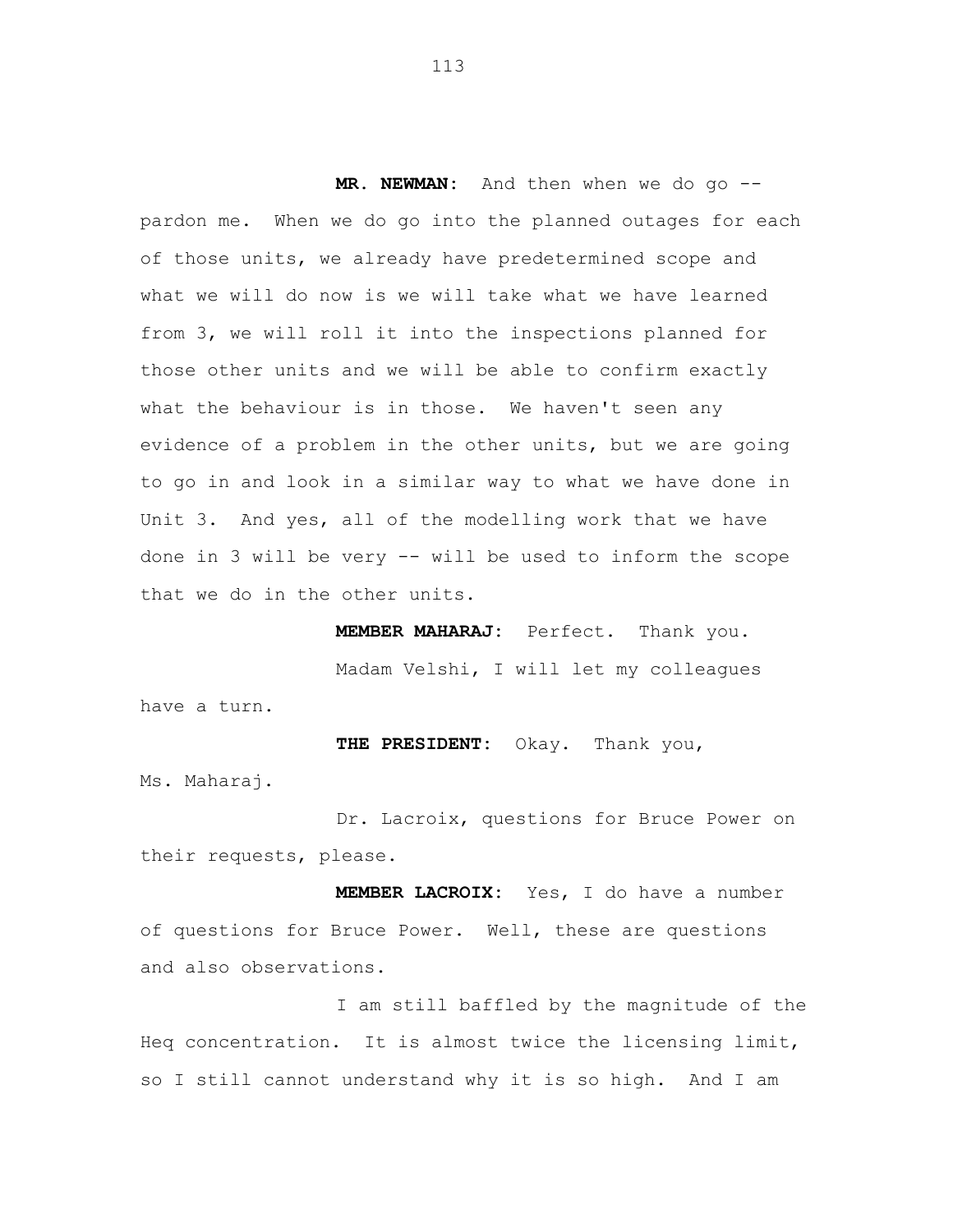still also perplexed by the rate of hydrogen uptake. I am still baffled also by the diffusion of hydrogen within the wall of the pressure tube itself.

Also, I read in your submissions as well as in OPG's submissions, you talked about models for hydrogen uptake. You talk about models for hydrogen diffusion. You talk about models for crack initiation and you also talk about models for fracture toughness. One thing that really surprised me is that it seems that flaw analysis is not impacted by elevated hydrogen concentration but the material properties are, the tensile strength, the ductility is affected. So, you know, I am not comfortable with this language in the sense that it seems that many of the assessments seem to be qualitative. I understand your point of view but, you know, I need more data, I need more reassurance in the way the pressure tubes are operated. So could you comment on this?

> **MR. NEWMAN:** For the record, Gary Newman. You touched on a lot of points there. **MEMBER LACROIX:** I know.

**MR. NEWMAN:** We do have models for various parts of the fitness for service work that we do, you are absolutely correct, and we validate those models using typically test specimens. In the case of fracture toughness we do burst testing, we do small specimen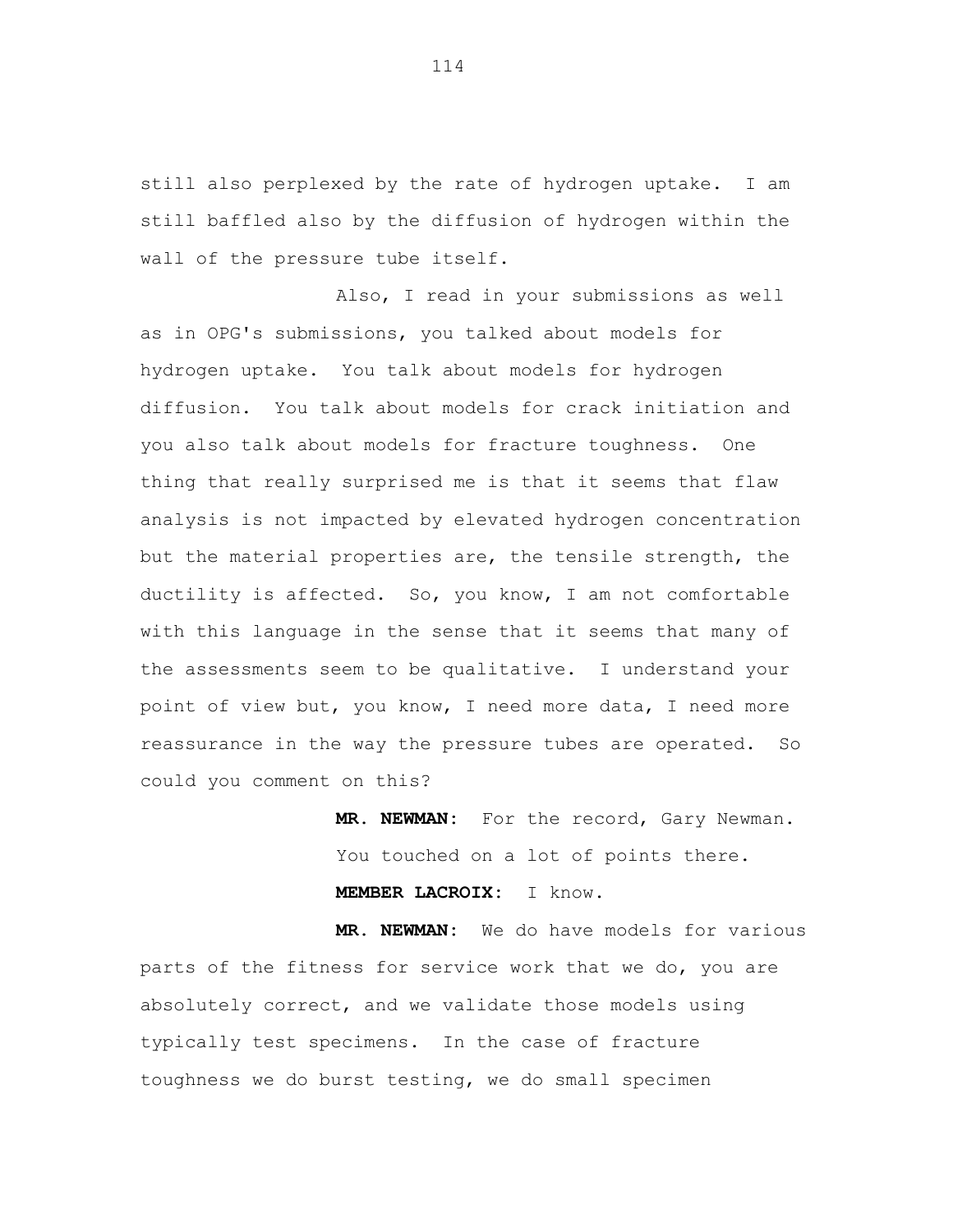testing, and all of that gets rolled into the development of those models. They are all predicated on fracture mechanics and they have a mechanistic basis. So they are not just a curve fit, they actually have a fundamental fracture mechanics logic behind them that allows you then to predict laboratory outcomes when you do accelerated aging and the associated tests.

Maybe I will try and answer one of your points related to the issue of additional hydrogen perhaps not having an influence on GHC initiation. I think that was maybe one of the comments.

In the case of delayed hydride crack initiation we have modelling that has been developed referred to as the process own model and what this really looks at is the critical displacement at a notch root beyond which you will actually get crack formation and propagation. Once you have a certain -- there is only so much real estate at that notch tip, right, there is only so much volume, so much area and once you have a certain amount of hydrogen in that region you can't get any more in. You form zirconium hydride and that's it. You just can't add any more to that notch root. So we are not saying that hydrogen concentration is not important, we think it is, but after you get beyond a certain point then it doesn't -- it kind of flattens out, it plateaus, it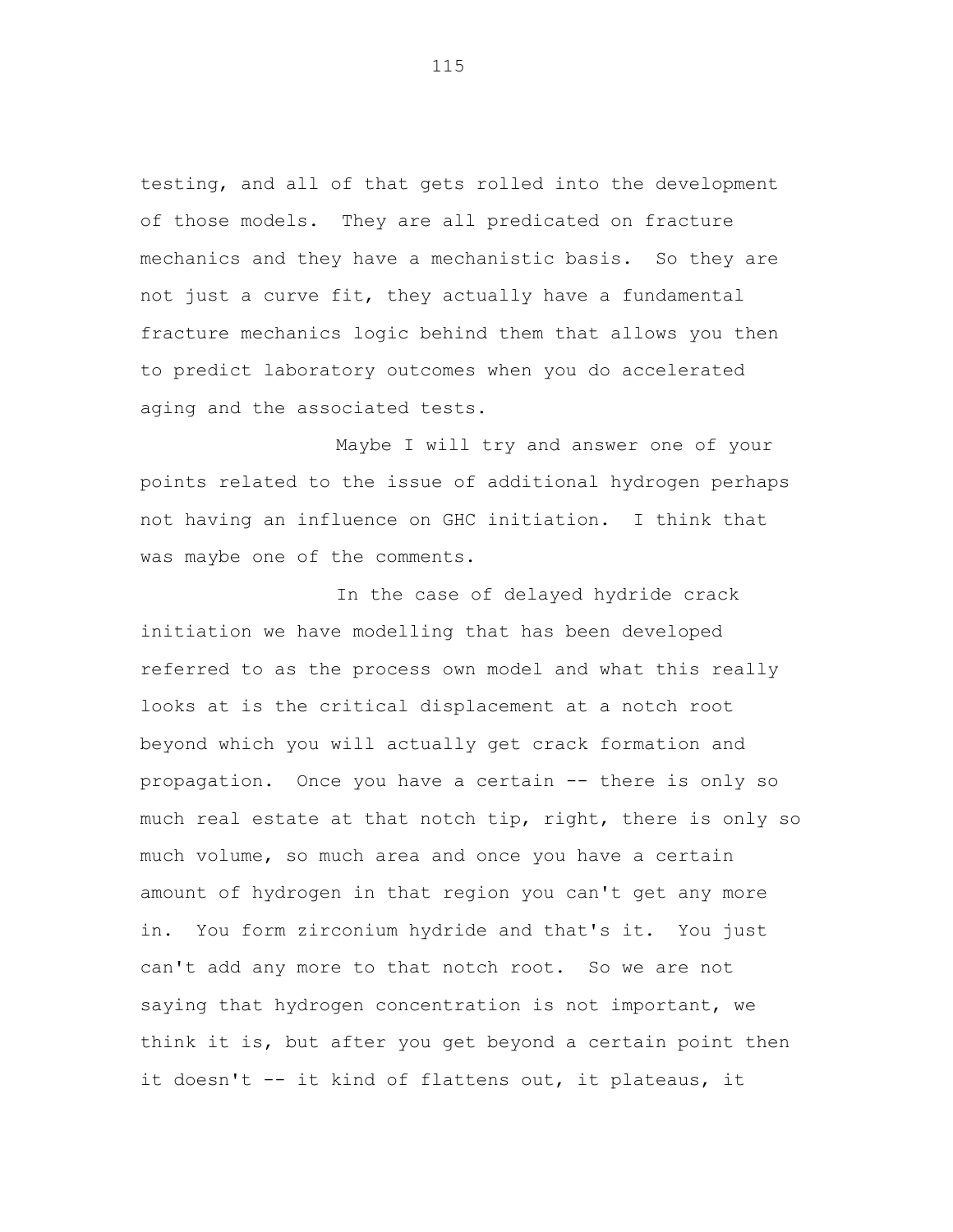doesn't have any additional degradation influence on the propensity for crack initiation there.

Now, having said that -- and we have a technical basis for that -- as Mr. Carroll indicated, we're also doing confirmatory tests in order to prove that. We've done some of that, you know, years ago, but we're going to do some more of that testing. That will be occurring over the next few months. And that will be done to substantiate the technical basis that we've created there.

I'm not sure if I answered all your questions there.

**MEMBER LACROIX:** Well, yeah, well, you gave me -- you make me think.

Are you saying that at the 12:00 position, the top of the pressure tube could be saturated in hydrogen, and this hydrogen could be -- well, the hydrogen hydride could be diluted by the coolant itself, but it could also diffuse back down to the 6:00 position, where it is affected by the friction with the bearing pads and you could provoke or induce a crack and then have a leak over there? Is it possible?

**MR. NEWMAN:** Gary Newman, for the record. No, once the hydrogen moves to the top of the tube, it will remain there, largely because the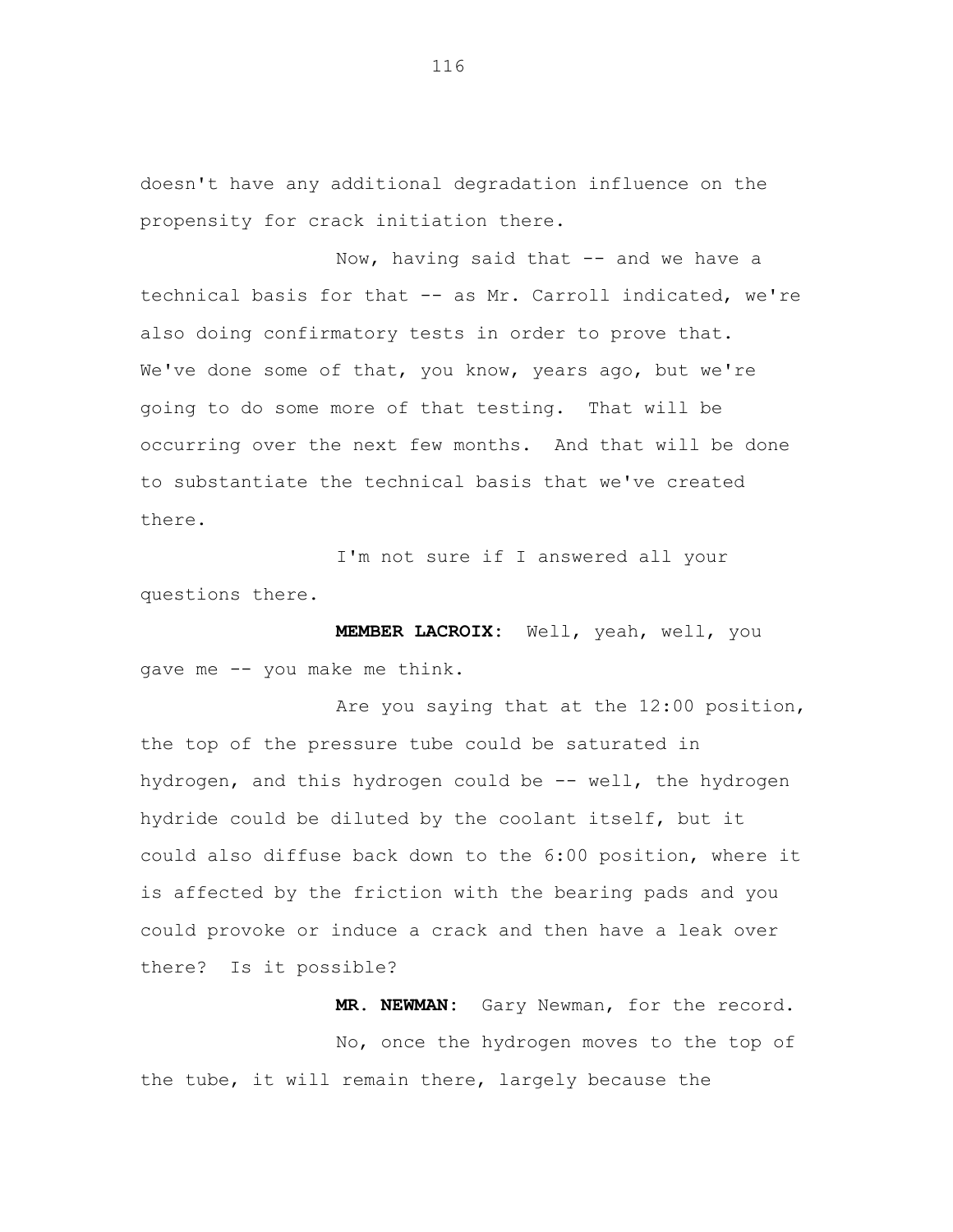temperature gradient is maintained. And whether there's -- **MEMBER LACROIX:** When you say the hydrogen will stay over there, you mean within the pressure tube wall? Or at the top of the flow itself?

**MR. NEWMAN:** Within the pressure tube wall.

**MEMBER LACROIX:** Okay, okay. And it will not diffuse down?

**MR. NEWMAN:** No, because it likes to be in the coldest portion of the pressure tube. And at the bottom --

**MEMBER LACROIX:** Okay, so by temperature gradient.

> **MR. NEWMAN:** Exactly. And -- **MEMBER LACROIX:** Not by mass diffusion. **MR. NEWMAN:** Yeah, and metallurgy and so

forth.

But the switch -- because the other comment I would make is we looked at these tubes at the inlets as well, right, so same chemistry -- different temperature, mind you, because it's the inlet. But no preference for hydrogen isotope at the top or bottom; it's all uniform. And why is that? Well, it's that way because there is no temperature gradient because the coolant is coming into the channel. It's completely uniform, no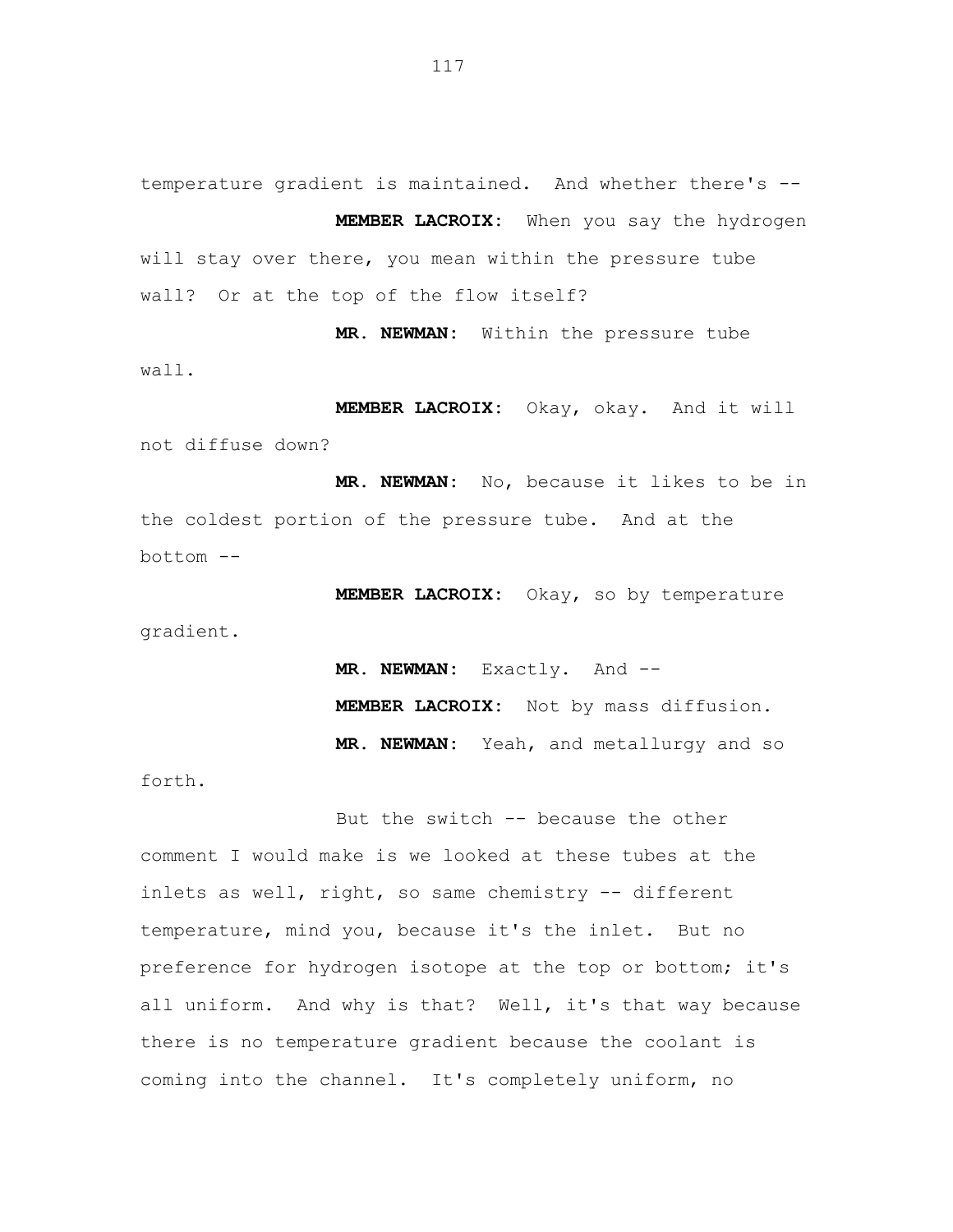temperature gradient. But by the time it gets to the end of the string, as Dr. Luxat indicated, you have a flow bypass element [indiscernible - multiple speakers] --

**MEMBER LACROIX:** That's right.

**MR. NEWMAN:** -- cooler at the top, and that's what drive the diffusion to the top of the channel. Once it gets there, it stays.

**MEMBER LACROIX:** Okay, okay, okay. Thank you. Thank you very much.

**THE PRESIDENT:** So maybe I'll ask questions of Bruce Power, then we'll get EAC to comment, and then we'll get to staff and then Bruce Power can comment on the EAC's comments.

So Mr. Newman, what you're saying is -- or confirm for me these additional 42 channels that you have inspected you believe will give you the high confidence that staff has required in meeting the conditions of the order.

What I found difficult to follow in your submissions, and particularly as I was looking at the supplemental CMD, is of these 42 channels, what were the high levels greater than 120 ppm that you measured? There's a Table 1 in there, and it had got numbers of 600 and 452, and I wasn't quite sure whether I was reading the table right or not.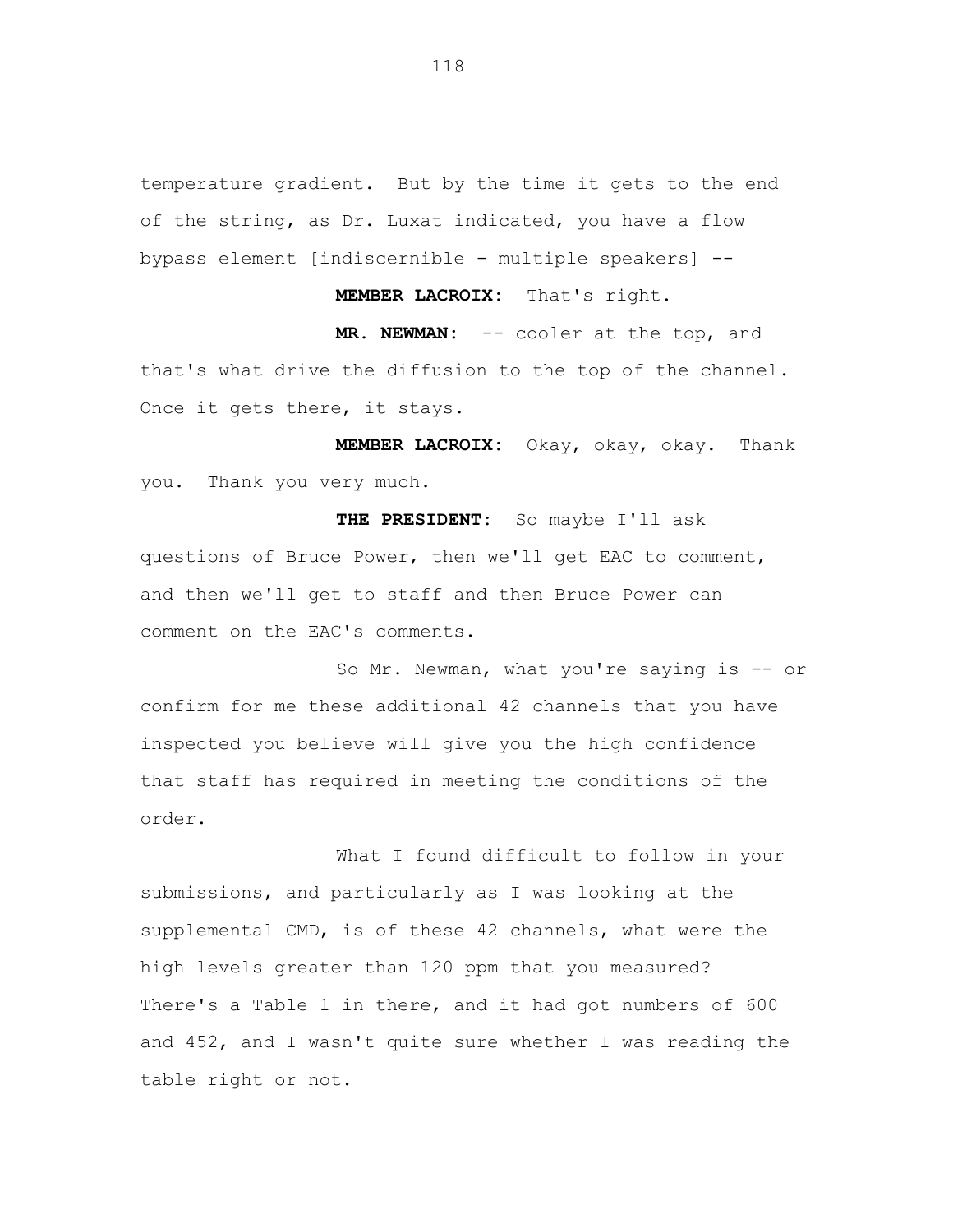**MR. NEWMAN:** For the record, Gary Newman.

Yes. And so what you're looking at in the table there is scrape locations that are also in the rolling group region of the rolled joint. And as Dr. Luxat noted, you have higher concentrations out there all the time. That's not a problem because that entire region is in compression. The end fitting itself provides all of the -- takes all of the load.

All that region really does from an importance perspective, it can act as a source of hydrogen isotope, which eventually could diffuse into the fuel channel. We do see small amounts of that occurring. It does contribute to that region of the pressure tube. So it's really inside that burnish mark inboard where it becomes important.

And so the kinds of concentrations that we're seeing in at the burnish mark is really more the area of focus for us.

And then as I mentioned in one of my slides there, when we do postulated flaws for fracture protection, it then becomes important what the hydrogen is at that flaw tip, at that postulated flaw tip. And that's where the 20 millimetres comes in. So we take whatever the measured hydrogen is there, and we actually went in and scraped that location so we have exact numbers. And that's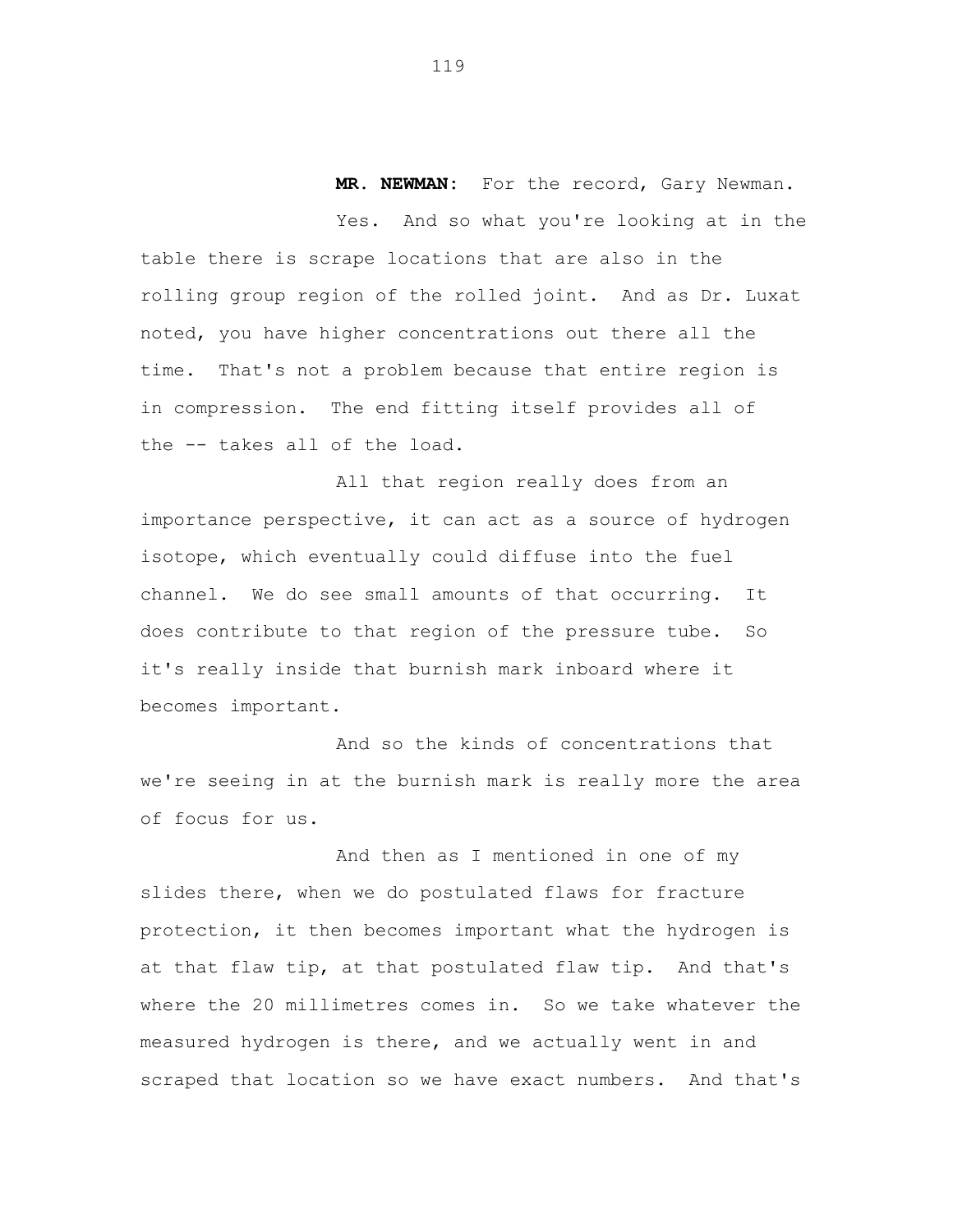the point where -- that we use for doing our fracture protection analysis.

I don't know if I answered all your questions.

**THE PRESIDENT:** Yeah, so maybe just a follow-up then.

So for in these areas of interest for these 42 channels, how often did you measure greater than 120 parts per million?

**MR. NEWMAN:** I think out of all of the channels, I think we had 10 channels in total that would've been above at the burnish mark.

**THE PRESIDENT:** And what was the highest that you measured?

**MR. NEWMAN:** I believe it was 295 at the burnish mark.

**THE PRESIDENT:** And that is in the supplemental CMD that you submitted, is the --

**MR. NEWMAN:** I believe that information was submitted yesterday.

**THE PRESIDENT:** Yeah, I think that's the supplemental.

Okay. So my second question for you, then, is the request from Bruce Power. I mean, you yourself have said information has just been sent. There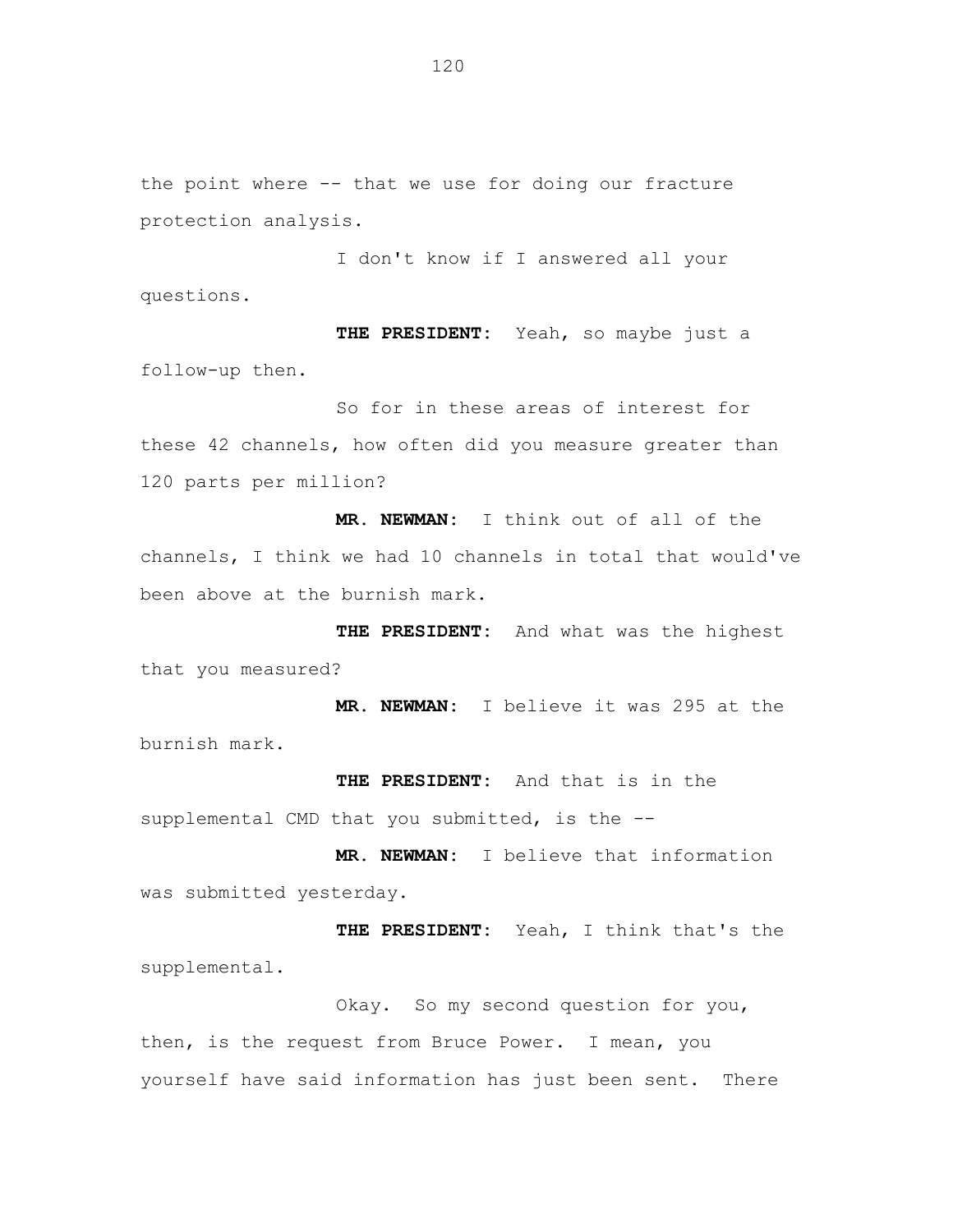is more information coming, more analysis being done. So a bit premature for the Commission to make a determination on whether we would grant authorization or approval.

But as I look at the kinds of information that you've identified that is coming, the timeline, the addition -- or some that's just come in, the one piece I was not quite sure of -- and this is when we talk about flaws and do they, you know, if you don't have a flaw, you don't have to worry about fractures.

But have we understood at these high levels of almost 300 or sometimes even more than 300 ppm - how confident are we around how the pressure tube behaves? Because your burst testing has not been done at those levels and has not been planned at those levels. So does one extrapolate? How do we know? How do we have -- how do you have the high confidence around --

**MR. NEWMAN:** Gary Newman, for the record.

So that's why we do fracture protection assessments. And it kind of touches on some of what Dr. Spekkens talked about where, you know, even if you haven't found any flaws, you have to assume that maybe you've missed one. And so that's why -- that's the sole purpose of doing the fracture protection analysis.

And that's what we're working on now and will be submitted in about a week's time is to be able to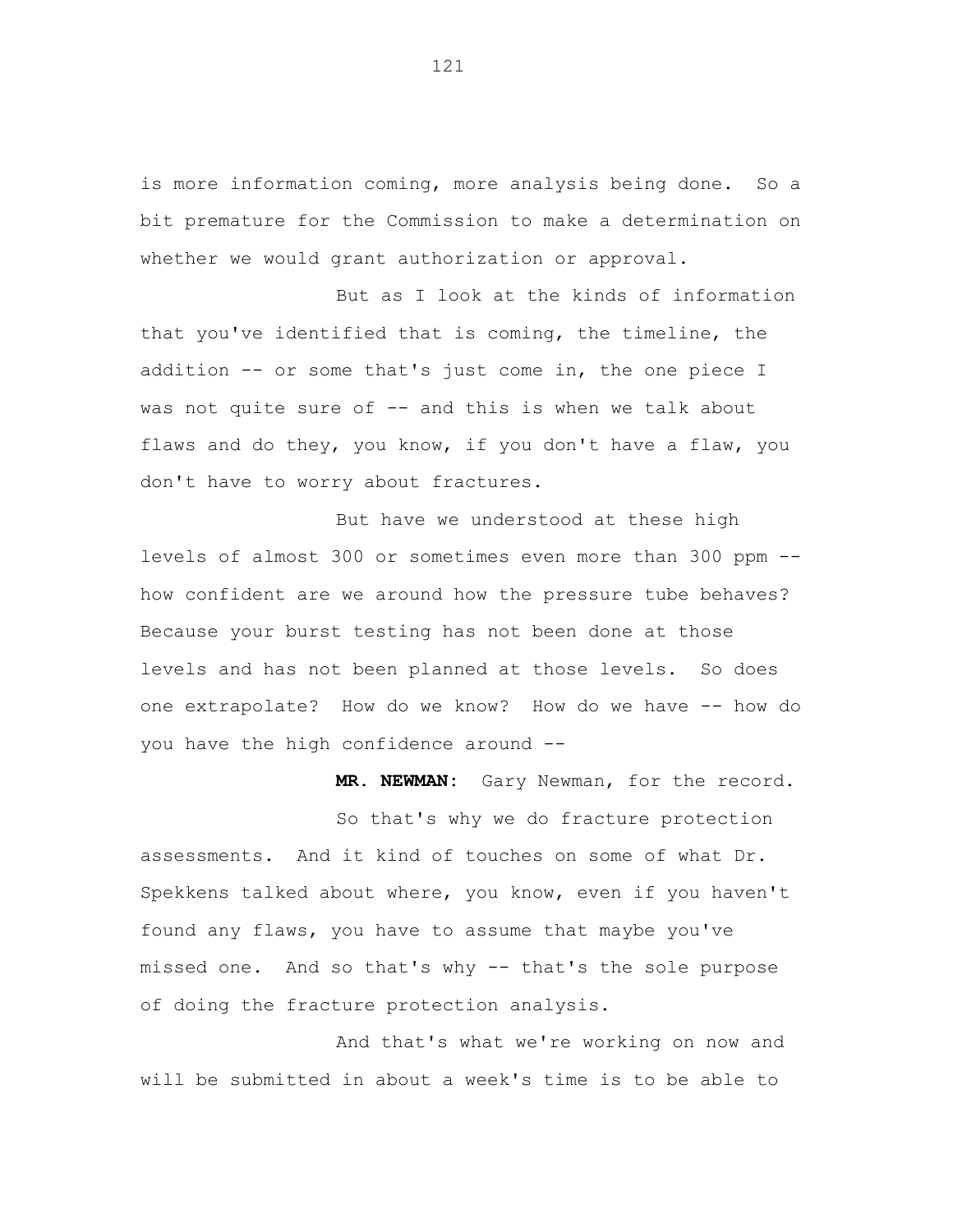demonstrate that. And there's ways to do that. And that work is being done now and will be all packaged up and submitted as part of the request to restart the unit.

Now, of course, then that all has to be reviewed and discussed and agreed to ultimately by the CNSC staff and yourselves.

**THE PRESIDENT:** Okay, thank you.

And maybe I'll get CNSC staff first before we get to EAC. So CNSC staff, anything you wish to add based on the questions the Commission has asked to the responses we've got from Bruce Power? And are you confident that the information that Bruce Power has submitted, is likely to submit is -- you know, I mean, you don't know how complete it is. But do you think they're looking at all the right areas for staff's assessment and review?

**MR. JAMMAL:** It's Ramzi Jammal, for the record.

I'll start, Madam Velshi, and I'll pass it off to Dr. Viktorov.

Just would like to reiterate the fact that the information has arrived, and as you mentioned, Madam President, we are looking at the sufficiency of the information being presented.

But I will like to give the comfort to the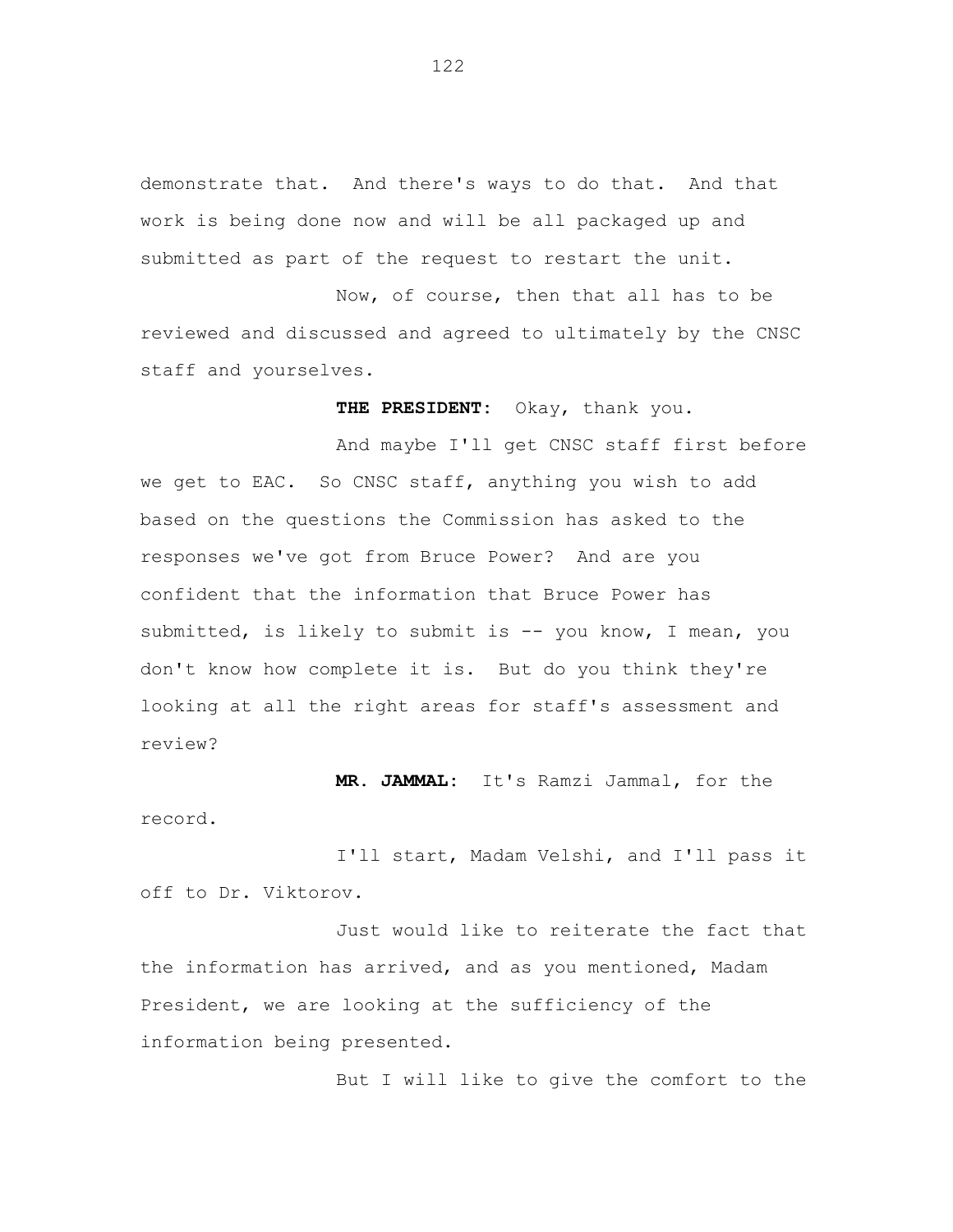Commission. Is the licensee submitting information based on our discussions with them and the criteria? The answer is yes.

Now, is the sufficiency of the information being presented will be adequate for staff to make that determination with a recommendation to you as a Commission for the restart for specific -- for Unit 3? So I cannot predict. I can say to you that discussions are ongoing. I have the capability to say to you, talking to our staff that clarity is provided to the licensee and the package that we are waiting for on September 17 should include the information that we requested from Bruce Power.

And anyone from either Vali or Alex, if you want to add anything from your perspective?

**DR. VIKTOROV:** Alex Viktorov.

Just to supplement the answer, it's fair to say I believe that the industry is moving in the right direction. We are getting information as we requested. Not all quantitative analysis is performed or submitted to us, but we are getting commitment it will be done shortly.

And again, to summarize again, we're getting assurance that a large scope of the inspection is done or will be done in the next outages, that models have been built to understand better specific behaviour in the region of interest. We also are getting confidence that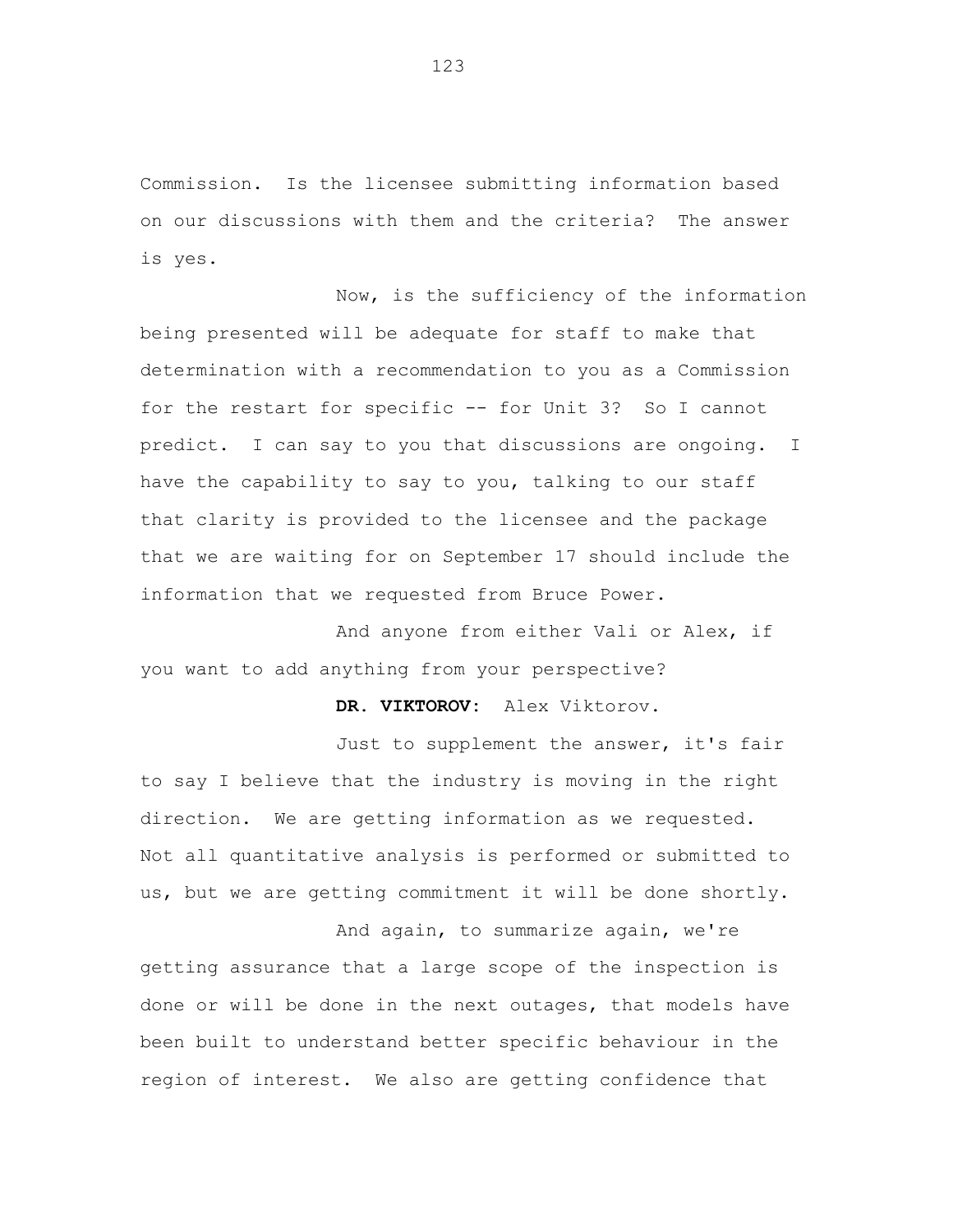the safety case has currently accepted these are valid and he's not challenged by these assumptions. So we're getting a better understanding of the reasons, the impacts, and the overall risk implication. That will help us to make risk-informed recommendations once we get submissions that are coming shortly.

## Thank you.

**THE PRESIDENT:** And Dr. Viktorov, can you comment -- and I know this is probably not terribly fair - but if the submissions come September 17, like how long does it take staff to review and make a recommendation? Is it days? Is it weeks? Is it months?

**DR. VIKTOROV:** Alex Viktorov.

Our staff is miracle workers, then, it's too much to expect that we have -- but we recognize the importance and the high priority of this activity. There are other important activities, but we dedicate our utmost attention to this. So I believe we count in rather days, a few weeks at most, I believe. But again, it will depend on the completeness, information, whether we'll need to get more.

**THE PRESIDENT:** Okay. Thanks. Thank you for that.

Let me ask our EAC members. Given what you've heard, what you have seen so far, how **-**- you know,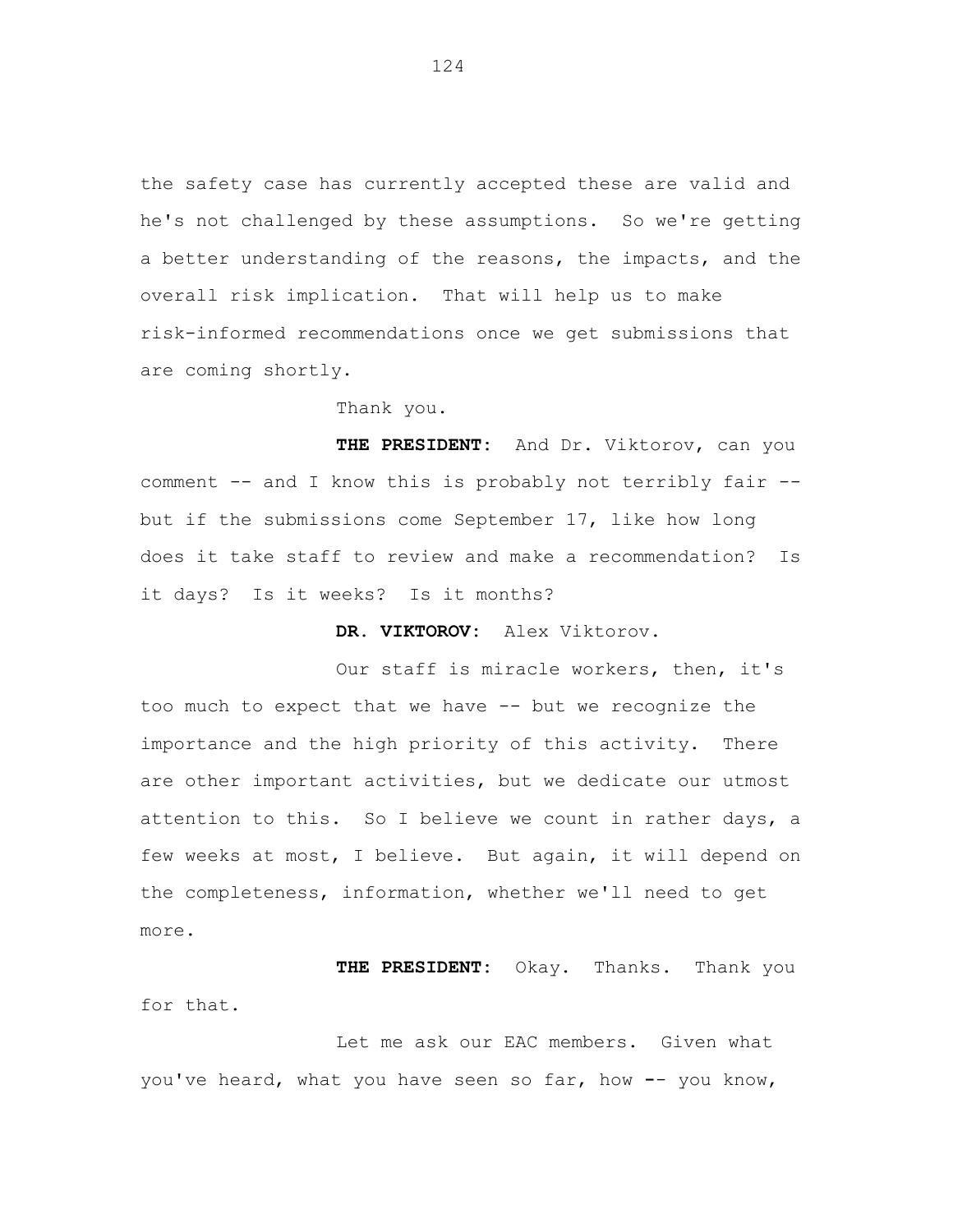any advice to the Commission on should Bruce Power be doing more inspections, more analysis, are you concerned with what you have seen for the Bruce units so far? Any flags you want to raise?

**DR. DAYMOND:** Maybe I can jump in first, if that's -- Mark Daymond, for the record.

So like Dr. Spekkens, I've been very pleased or feel much more comfortable after a lot of the information that's been presented and the submissions that have been coming in over the last couple of days.

I think the evidence so far strongly supports this mechanism of flow bypass-induced temperature gradient causing the hydrogen redistribution. That's what the EAC had hypothesized a week or so ago was likely to be the cause. And I think Mr. Newman mentioned 26 degrees, and we had hypothesized around 20 degrees and come up with very similar temperature -- hydrogen gradients as well, so -- using pencil and paper. So and not nearly as accurate, but at least of the right order of magnitude.

There are two things that stem from that being the mechanism.

The first is that flow bypass only gets worse as the pressure tube gets older. So the amount of hydrogen redistribution will increase. But as Mr. Newman noted, that depends on the manufacturing history as well as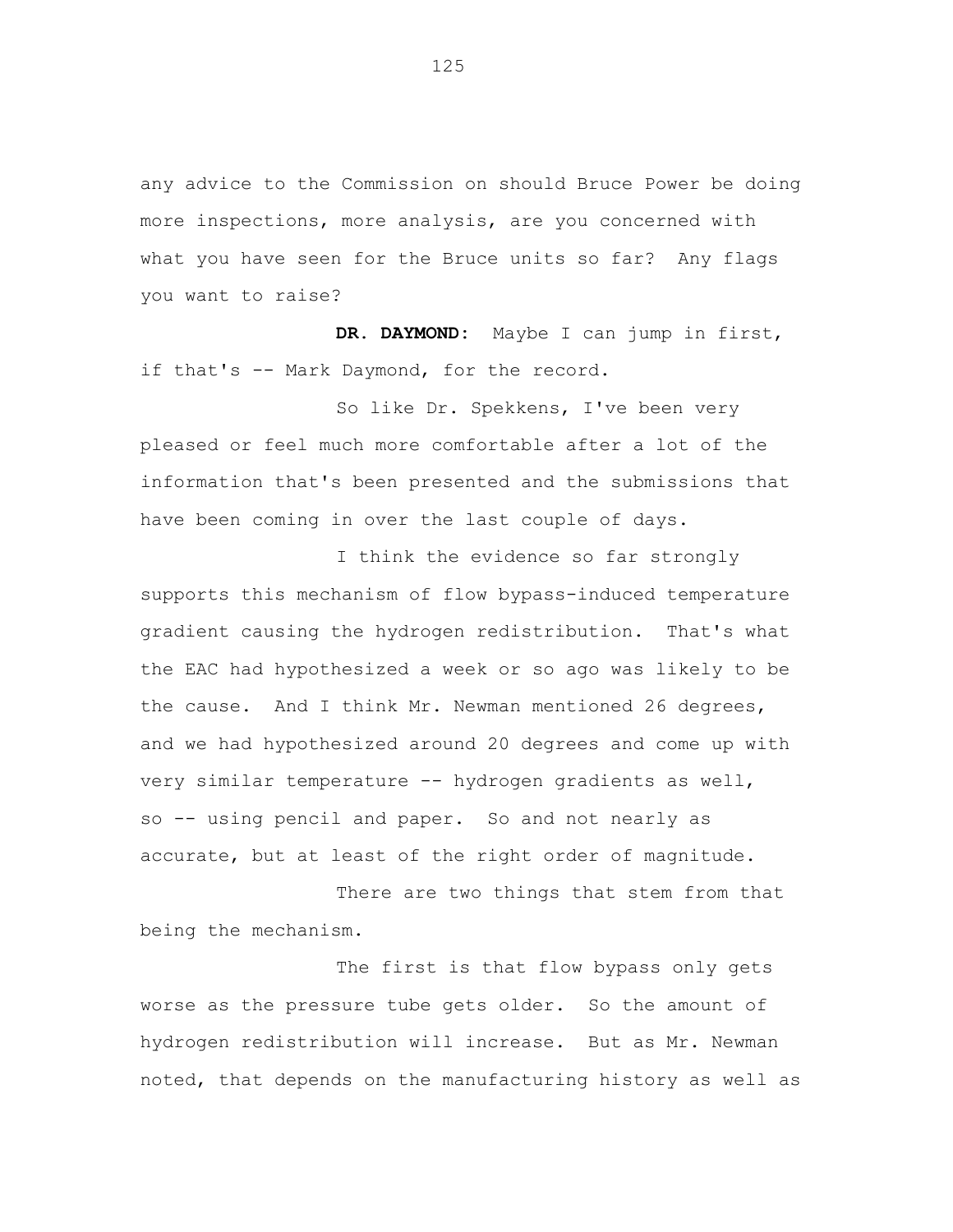flux in temperature. So that does give it a lot of predictability and therefore the opportunity to understand which of the tubes are leading the pack, if you like, which are the ones that are going to be most susceptible. And he also mentioned the back-end and front-end tube effect, which was certainly something that would be of an issue.

It's very promising to hear this additional data that Bruce is going to submit. I am not surprised to hear that it supports continued operation of these -- even in this high hydrogen content. As was noted, while properties degrade in the initial increase of hydrogen, you do reach a sort of steady state. And at that point, properties degrade relatively slowly with further increase. So I'll be very interested to see that.

So I think that's my comments for now. Thanks.

**THE PRESIDENT:** Thank you very much, Dr. Daymond, for that.

Dr. Spekkens, did you have anything you wanted to add?

**DR. SPEKKENS:** Yeah, I was just going to -- you asked earlier about the notion of pre-approval. And frankly, I am not a big fan of pre-approval. I would much rather see a regime where there is agreement between the licensee and the regulator about what is going to be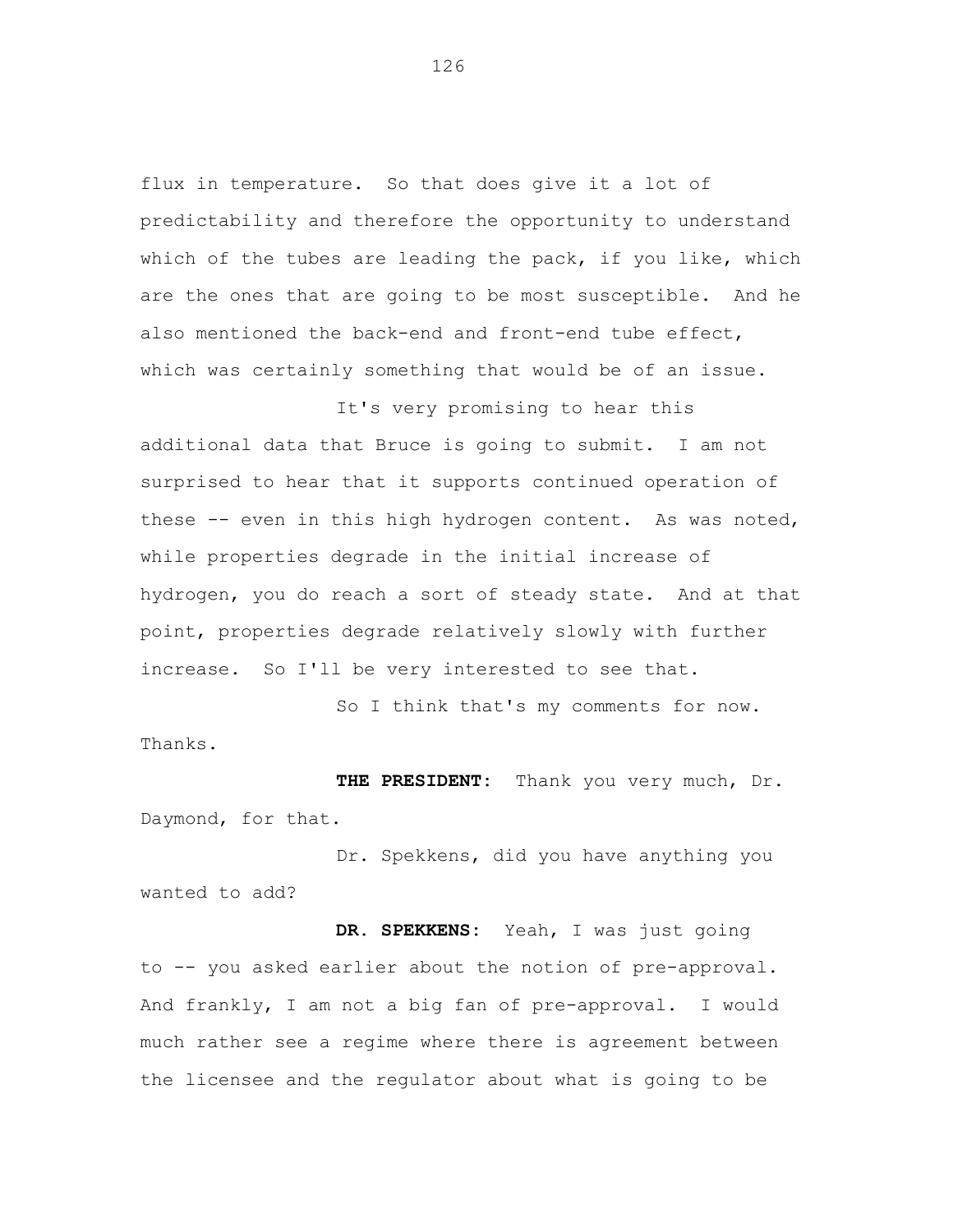done in a forced outage if one was to happen or in a planned outage, and that the ticket out of the outage is just to demonstrate that you've done what you were going to -- that you said you were going to do something and you've done it.

There is always a possibility that further analysis will reveal something that wasn't known at the time that, you know, it was allowed back up. But then you bring the unit back down. And I don't think that's going to happen very often.

If there's good thought given into what is reasonable to do during an outage of the length that a forced outage is and a planned outage, and then it's just doing what you said you were going to do and not seeing anything untoward in a first analysis of the data, that shouldn't take very long.

And I think that's a better regime, because it means both sides need to stay on their toes.

**THE PRESIDENT:** Right. Thank you. Thank you for that, Dr. Spekkens.

Dr. Luxat?

**DR. LUXAT:** Yeah, I agree with

Dr. Spekkens. The key is actually being able to manage the return to power, so the -- and that's where pressure temperature envelope becomes important. There is a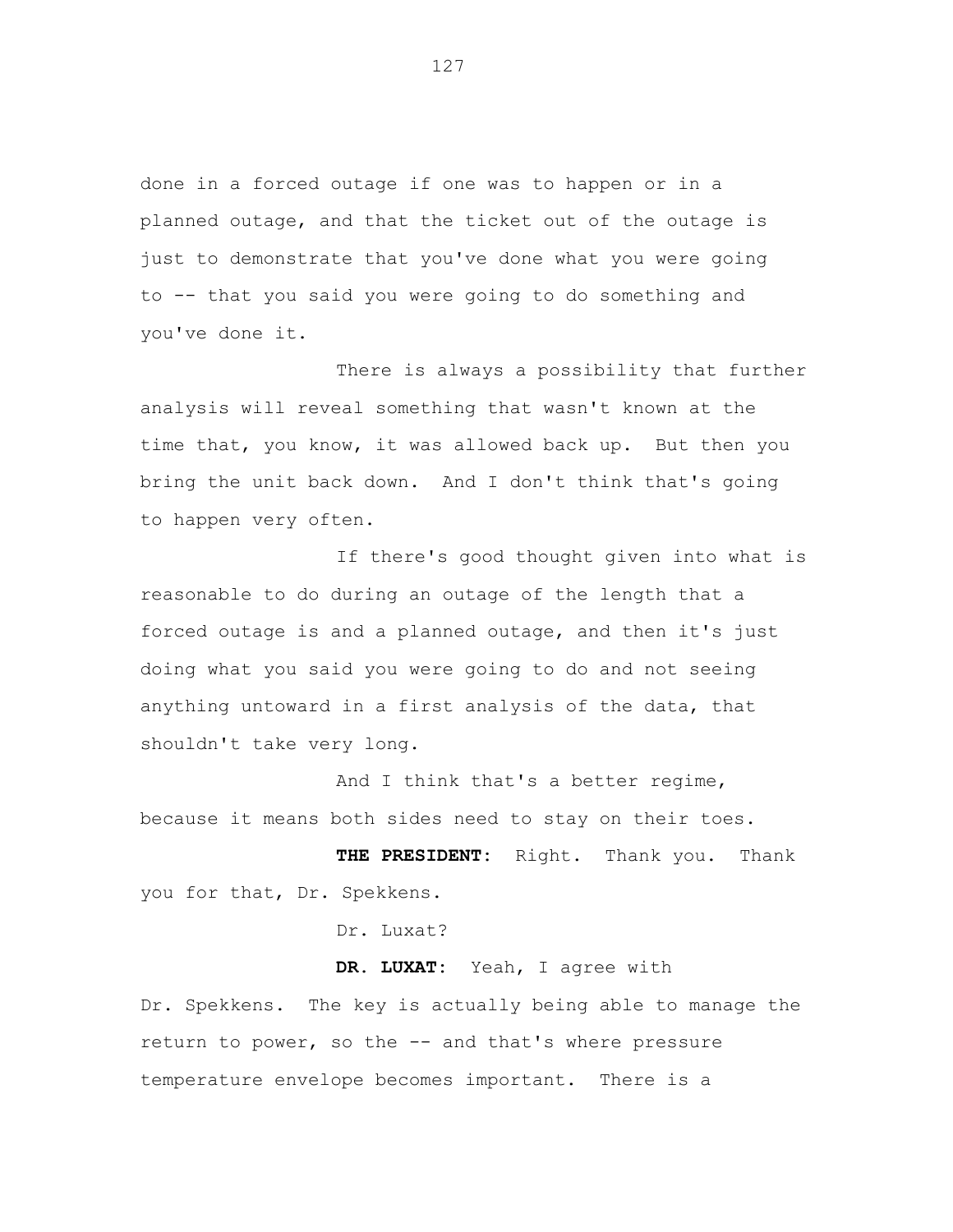significant hysteresis in the terminal solubility when you are heating it up and dissolving the hydrides as opposed to when you are cooling down and they're precipitating out. And that gives you a kind of a fairly narrow band to work within on the -- how you return a unit to service.

Another thing I would suggest that it should be quite readily available is to add to the data being supplied where we have -- the licensees have collected data from in-service inspection on hydrogen equivalents is to provide also the state of creep of the pressure tube.

Because if the mechanism is -- has flow bypass, it will only increase with time as the diametrical creep increases. So that will give a larger and larger delta T. So it might appear that you actually taking up hydrogen more quickly, whereas actually you may just be redistributing it more rapidly.

Because the concentration of hydrogen - usually in the diffusion process, the concentration of a particular substance is also an important element. So if you have very high levels, you're more likely to -- if you get into an additional redistribution, such as going from the outlet end-fitting roll-joint region to the -- axially down the tube, that could influence the concentration of - in that region of concern.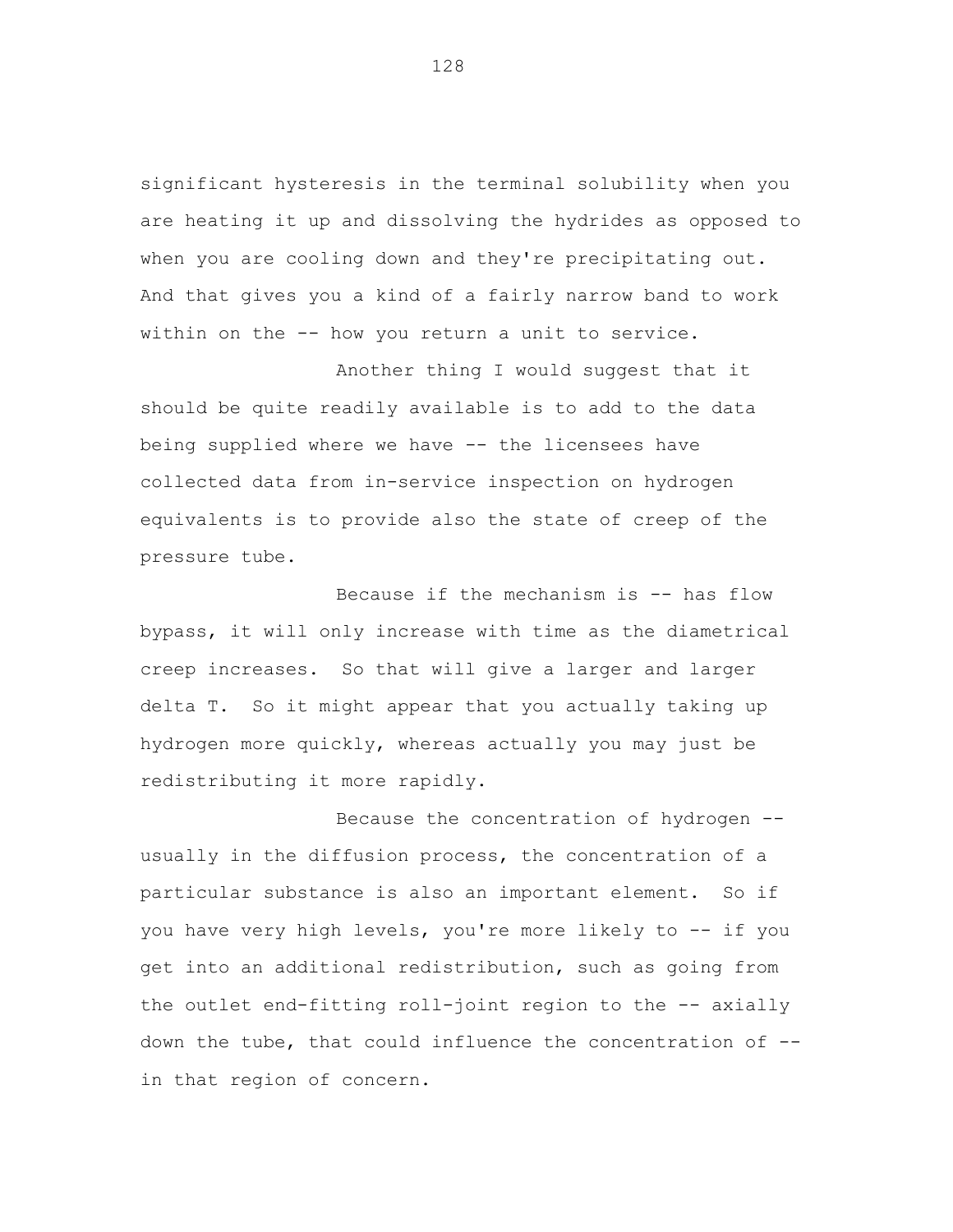So that's just a suggestion. It could be useful to know that.

**THE PRESIDENT:** Thank you.

Bruce Power, any comments on what the EAC members have said? Mr. Newman?

**MR. NEWMAN:** For the record, Gary Newman.

Thank you. There seems to be a time delay when I try and get onto the -- unmuted. Yeah.

Maybe I'll start with the -- I don't think I disagree with anything Dr. Luxat indicated. We, for example, in for Unit 3, the diametrical expansion that would be bounding for that right up to the point at which we get to MCR is about 3.3 per cent. And that is something that's included as part of the modelling work that we do.

It's not really the end objective, obviously. It's the -- it's really the temperature distribution that we're most interested in. But he's correct that that does -- that is one of the inputs to that. Because it does change over time.

And the testing that we've done, we've done right up to over six per cent. So and the modelling tools that are available can supplement the testing that's been done right up to those amounts.

So we don't view that as being a limitation in any way, shape, or form. We simply would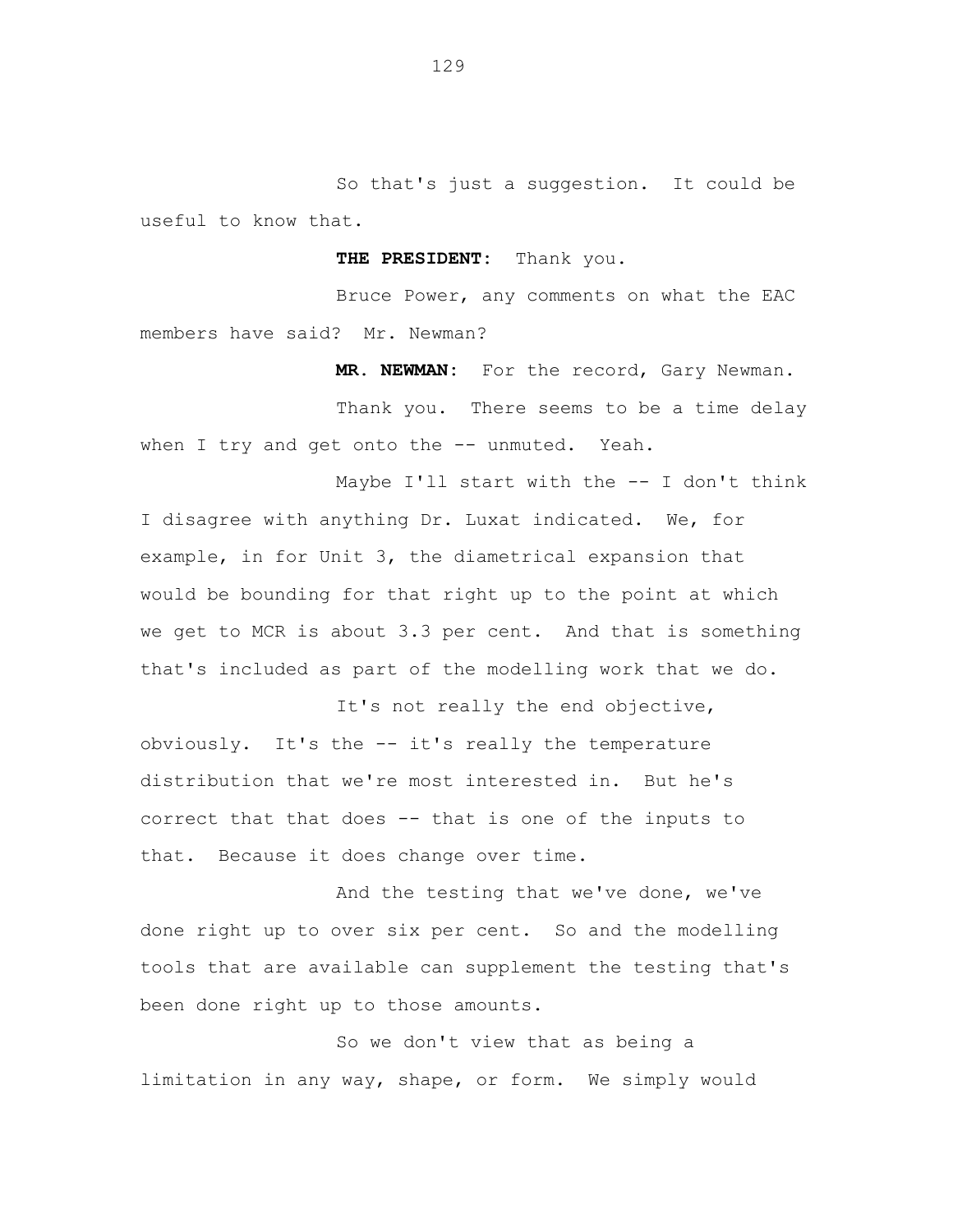follow, you know, that as part of our protocol for doing predictions at the time of the next planned outage, whether that be a normal outage or the MCR, as it would be for Unit 3.

So I'm in agreement with that. No problem there at all.

In terms of getting agreement on the forced outage campaign, I guess part of my concern there would be launching an inspection campaign in a forced outage circumstance, the logistics of doing that would - could create other risks and hazards as well. So I think it's something that we would need to think about.

Certainly for the planned outages, I would fully endorse that. But for a forced outage, provided that we're able to demonstrate that we haven't had any pressure excursions, we've cooled down and heated up following our protocols and so forth, my advice would be that we simply return the unit to service. And then when we get to the planned outage, we would certainly move to our full inspection scope where it can be planned and thoughtfully carried out.

That's just my perspective.

**THE PRESIDENT:** Mr. Mudrick, please? **MR. MUDRICK:** Yes. Thanks. I just wanted to add to Gary's comment there. I've got two points.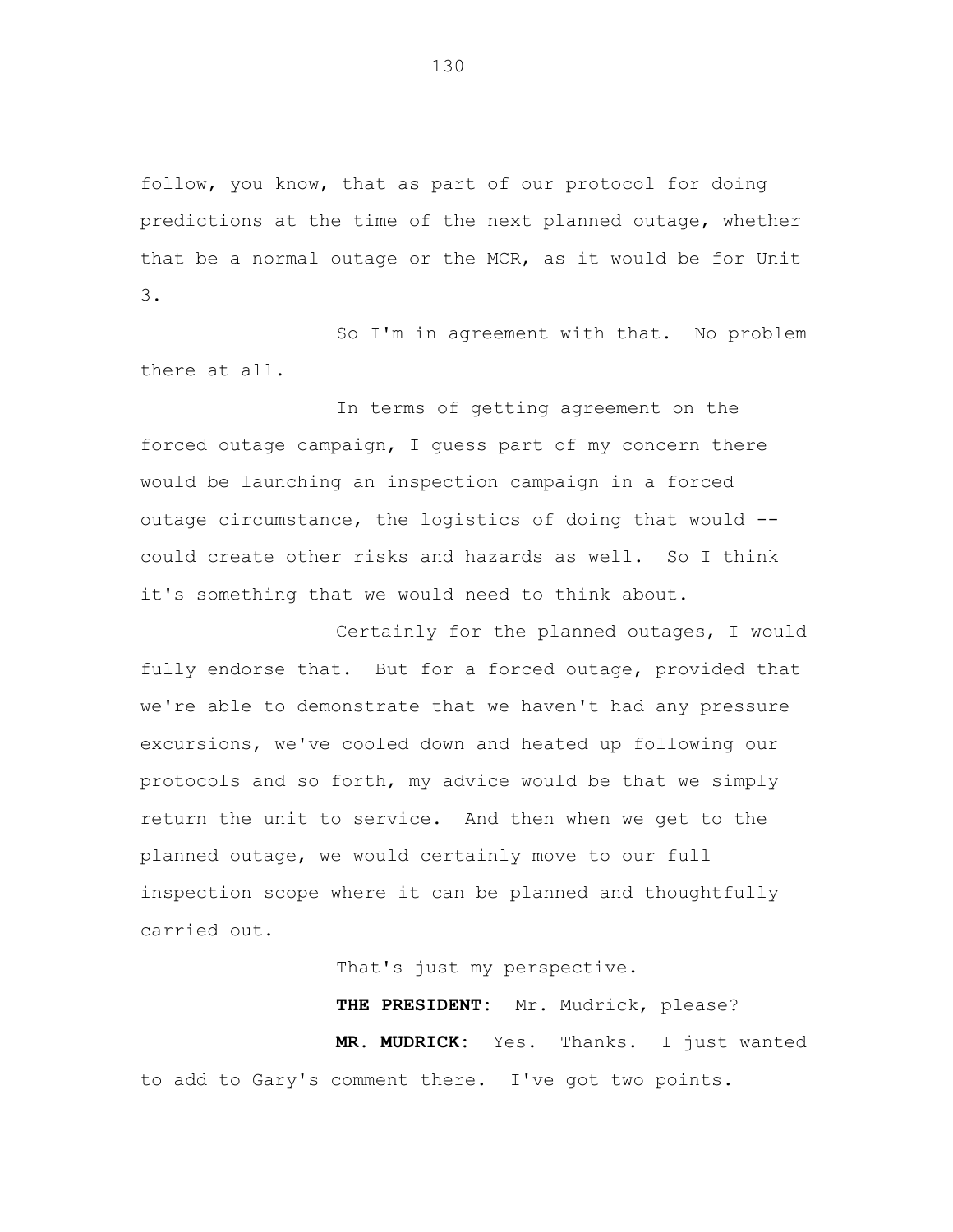One, appreciate that the information is still coming in and quickly. And our whole purpose here was to make sure that as soon as we get that information that we're turning that over to the CNSC and reviewing it, making sure. So while it seems like, you know, some of this information is fresh, it is because we're trying to purposefully get that information. It's an important issue to us, and it's important that we share that as soon as possible. So it is quickly evolving information as we get it, so I appreciate your patience with that.

Second, you know, as Gary mentioned, I do believe that, you know, we do have planned inspection campaigns in the slides that James showed. Those are coming up shortly. We have Unit 7 coming off in November. We have -- followed by Unit 5. We currently have done a number of inspections on Unit 3. So with our planned campaigns, we will continue to refine the model, continue to do those inspections, continue to categorize.

Taking that time to do that in a forced outage, from an operational perspective, can be completely disruptive and can really, you know, alter, you know, the plans for the currently planned outages. So it's important that we have that certainty only because I think that is the -- will provide the shortest duration that we get to the answers that we're looking for on these longer-term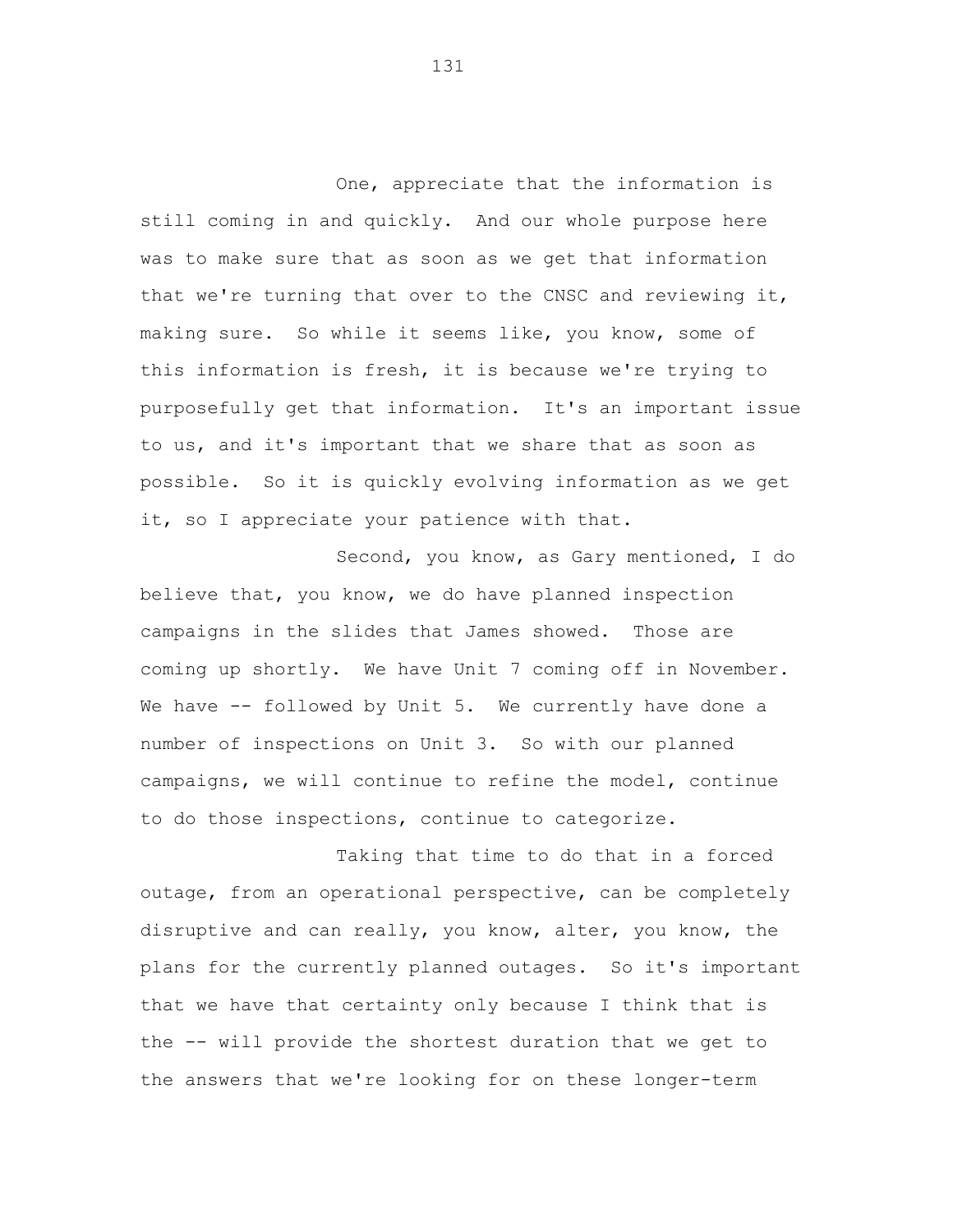issues.

So just wanted to add that. Thanks.

**THE PRESIDENT:** Thank you.

And maybe I'll ask -- Mr. Mudrick, if you can just hold on one moment, I just want to get Dr. Spekkens' perspective on this.

Dr. Spekkens, for the unplanned outages - or is it Dr. Luxat? -- one of you. Who wants to, you know -- on some concerns that Bruce Power has raised, what were your thoughts?

**DR. LUXAT:** I'll let Dr. Spekkens answer. I just wanted to clarify I was not at all suggesting that you try and do inspections during a forced outage.

**THE PRESIDENT:** Right, yes. I didn't think you were. Right.

Dr. Spekkens?

**DR. SPEKKENS:** Well, that's essentially the same as what I was going to say. If you're in a poison outage and you've only got three days, then no, you're not going to do any inspections. But some forced outages last more than three days. So if a forced outage is going to last a month, not doing any inspections at that point I think is -- that's starting to push it a little bit too far.

So again, there has to be agreement ahead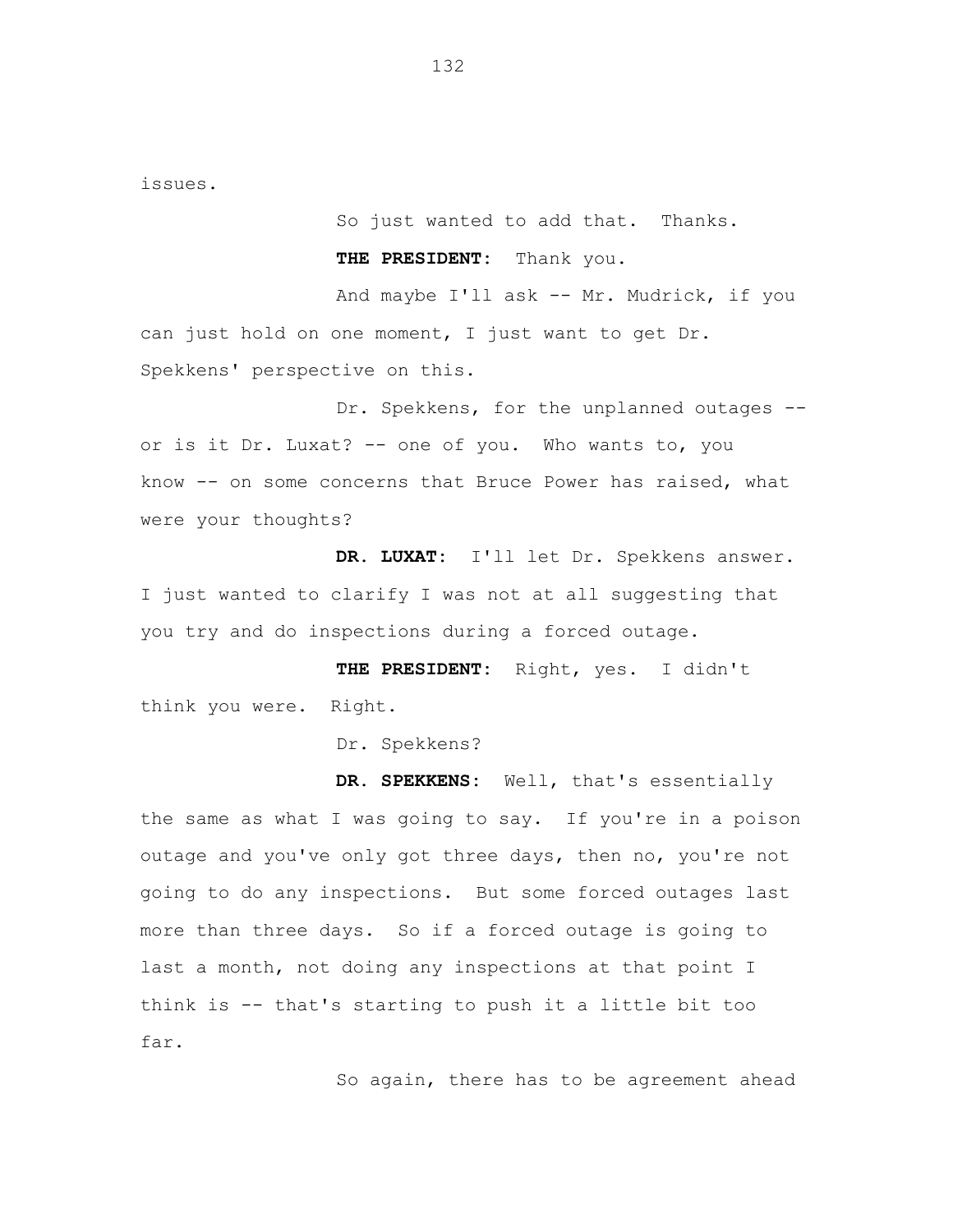of time between the regulator and the licensee on what is reasonable in a very short forced outage or a longer forced outage.

So it's not going to be one recipe for forced outages and a different recipe for planned outages. It all depends on length.

> **THE PRESIDENT:** Thank you. I hear you. Ms. Maharaj.

**MEMBER MAHARAJ:** Thank you, Madam Velshi. Just a couple of comments that Mr. Newman and his colleague had made just made me think with respect to the planned outages piece because we started with Unit 3 but we've sort of moved through now to the unplanned outages.

I'm taking a look at CMD21-H11-2B, the supplementary submission by Bruce Power, and I just would ask Bruce Power if they could clarify the six assumptions that they listed in their supplementary submission which are the assumptions or the key principles that they say are core to the submission. And I presume that submission is with respect to the unplanned outages as well as the request to restart Unit 3.

Particularly when you look at point number 1, it suggests that the hydrogen uptake is not increasing beyond the predicted rate. And my question with respect to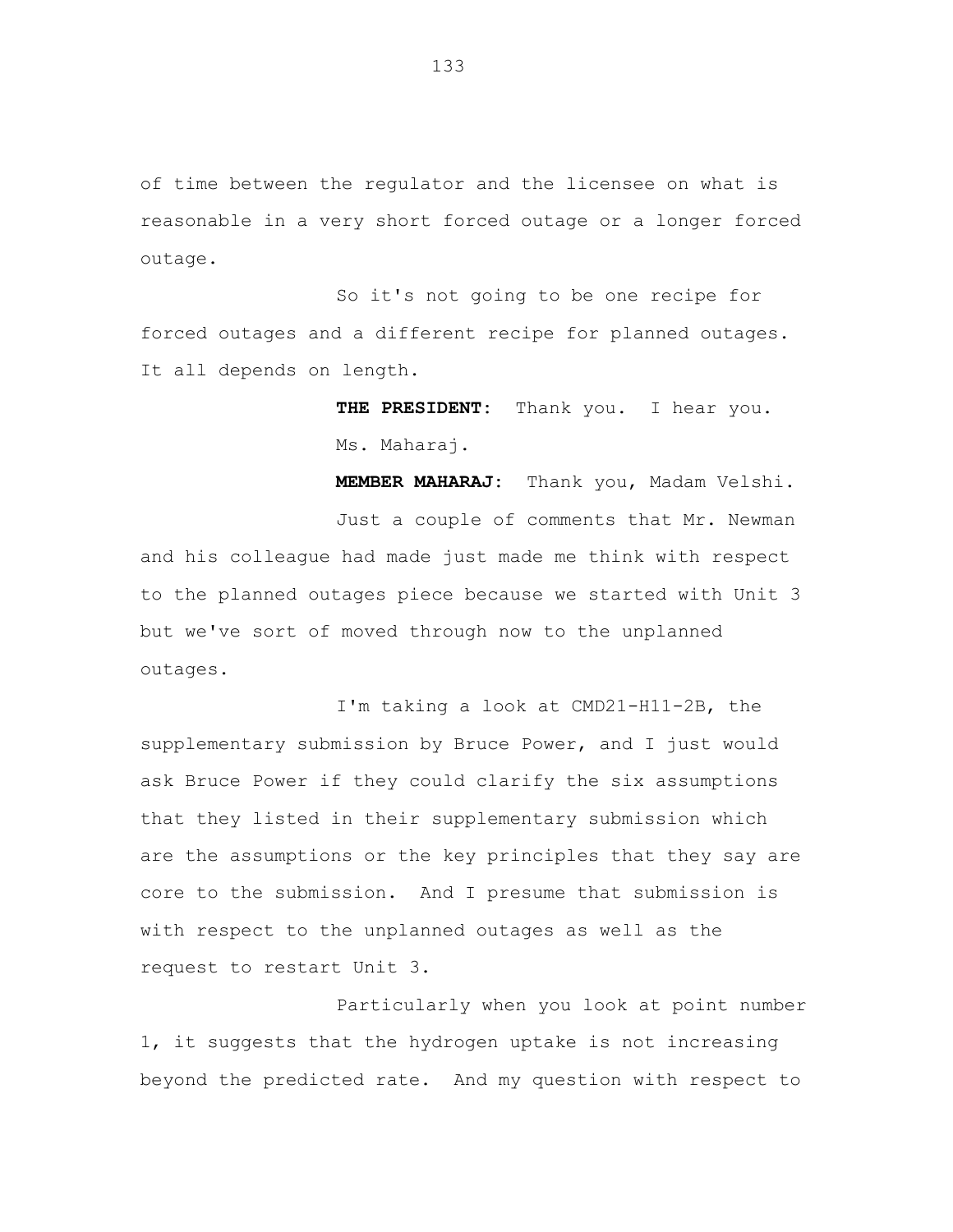that principle is, isn't that why we're here in the first place because the hydrogen uptake increased beyond predicted rates?

So if that's a principle upon which Bruce is relying in order to give the Commission comfort to agree to the request, how do they -- how does Bruce Power bring together those discrepant concepts?

> **THE PRESIDENT:** Thank you, Ms. Maharaj. Mr. Newman?

**MR. NEWMAN:** For the record, Gary Newman. We've tried to stress throughout here -that's a great question, and it's an opportunity to clarify.

We do not see an incremental change in the rate of deuterium pick-up, and that's reflected in the modelling and bounding nature of the deuterium predictions we're doing in the largest part of the pressure tube.

What we are seeing, though, where that model doesn't work and we've had to go to, now, a new model and a two-dimensional treatment is that we're getting a redistribution of that. But it's not a change in the corrosion rate or the pick-up rate; it's actually just - it's just a redistribution of the hydrogen that's already there.

Hopefully that clarifies.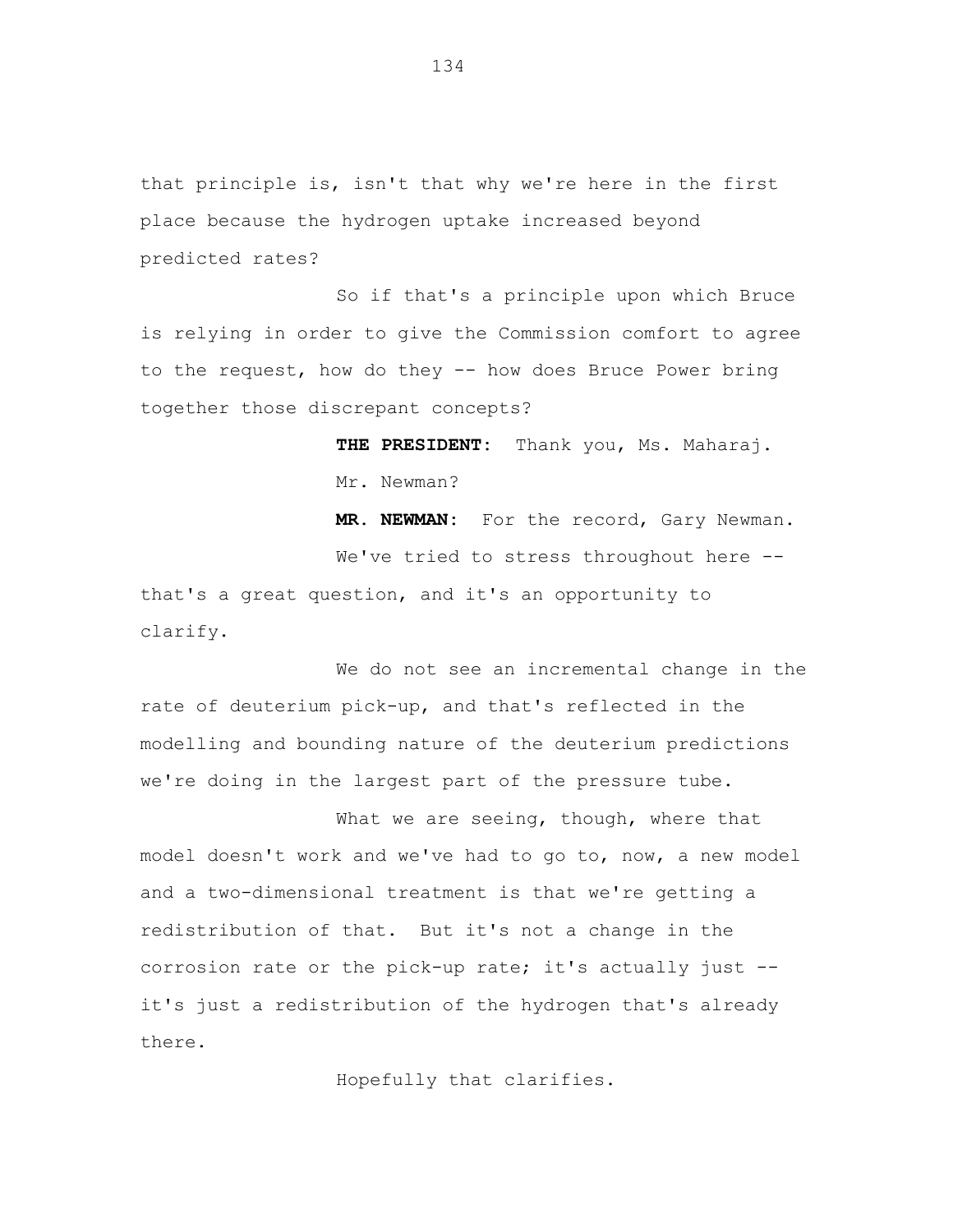**MEMBER MAHARAJ:** Okay. So if I just simply, it's not as though you're seeing additional hydrogen deposition. You're just seeing it relocated. Is that fair?

**MR. NEWMAN:** You're absolutely correct. **MEMBER MAHARAJ:** Okay. And then with respect to the other key principles, you also mention that your future unit scrape sampling would be repurposed to identify flaws in the region of interest.

Can you just help me understand what you mean by that, that third -- it's number 3 in your list of six principles?

**MR. NEWMAN:** For the record, Gary Newman. I don't have that in front of me right now, but I can respond to your query.

We have set -- scope that we set for every planned outage. It's all part of our life cycle management plan for our major components, and the fuel channels are one of those.

So what we meant by that statement was that we're going to refine what we were planning to look. We normally will do full-length volumetric inspections that goes from one end of the channel to the other. What we're going to do now, though, based on what we found in Unit 3, is we're going to refine that and we're going to look in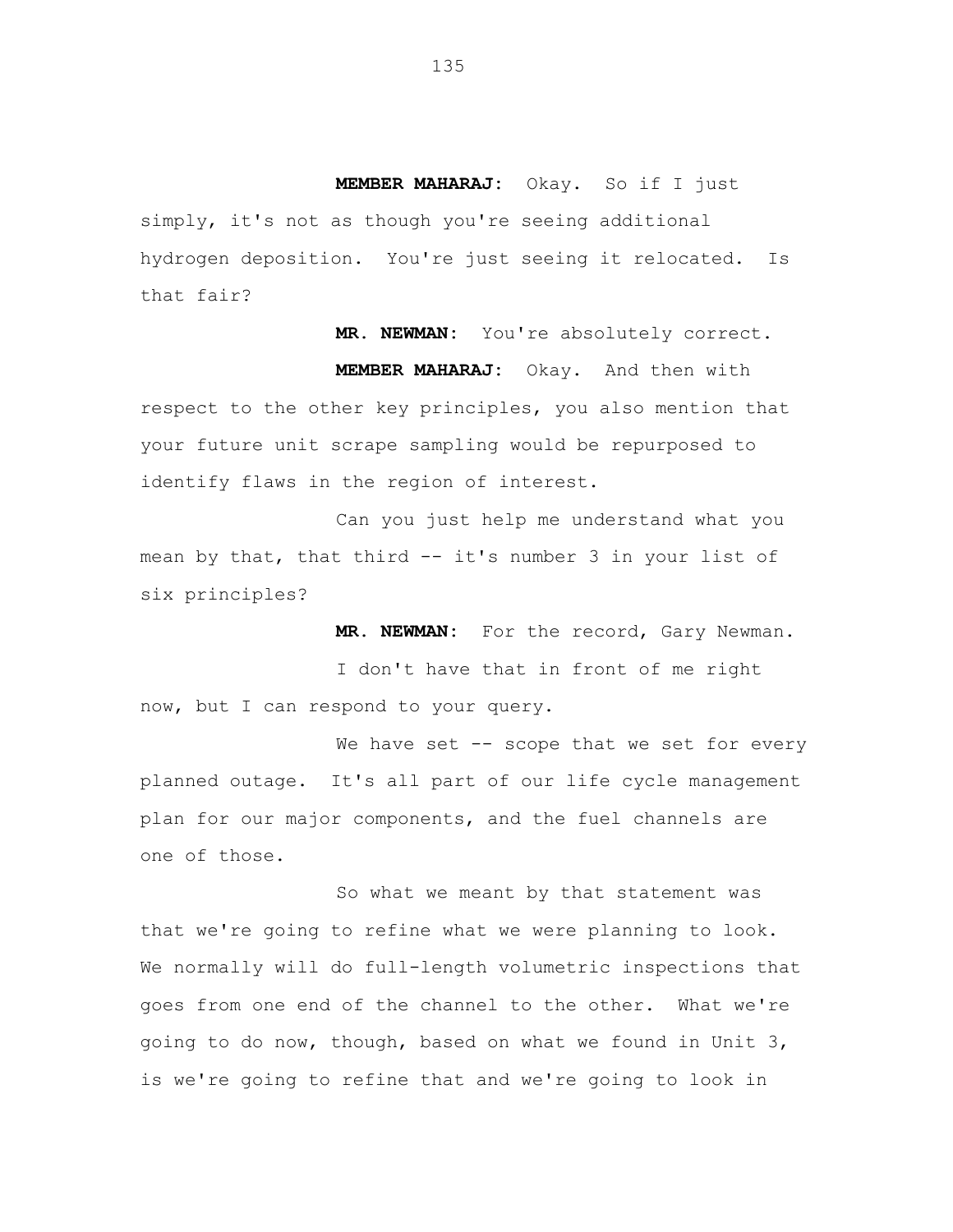the regions in a very similar way to what we've done in Unit 3.

We may not increase the number of channels that we actually ultimately scrape sample, and we'll have to look at the technical basis for that, but I think what we want to do is take all the learnings from Unit 3 and then redeploy them into the plan campaigns for the upcoming units.

As Mr. Scognack indicated, over the next 18 months we'll be looking at all the other units.

I hope that helps.

**MEMBER MAHARAJ:** Yes. So then if I can draw a conclusion, what I believe you're saying is that you're going to focus on the area that seems to have created the concurrence between elevated hydrogen and flaws which raises a risk of cracking, which raises a risk of all sorts of other bad things to happen in your inspections of the upcoming units. Is that a fair distillation? Do I understand correctly?

> **MR. NEWMAN:** For the record, Gary Newman. Yes, you are correct.

So we're going to take all the learnings from Unit 3 and we will roll that understanding in terms of where to scrape in each of these channels into that scope.

**MEMBER MAHARAJ:** Okay. And then your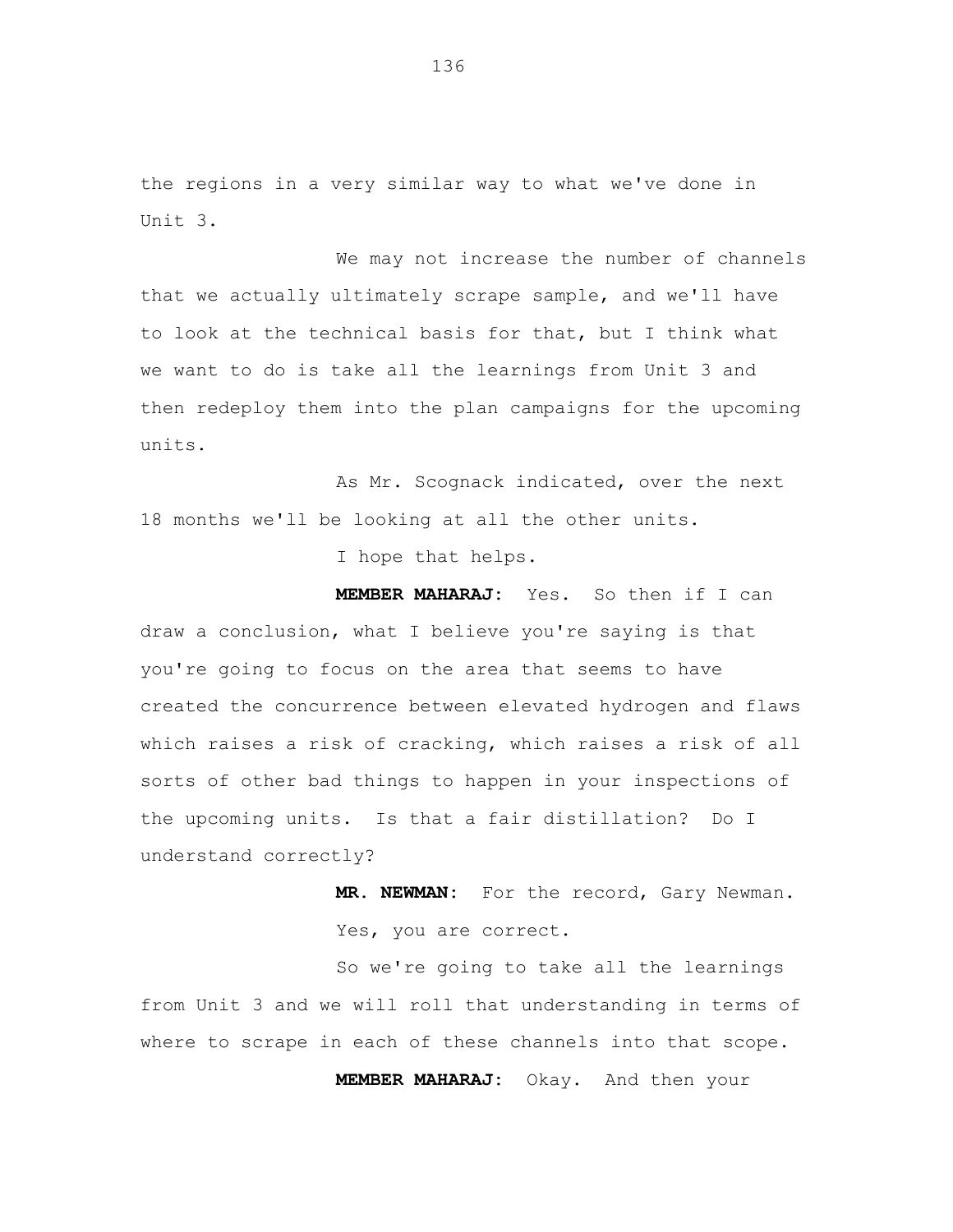final key principle that I wanted to understand better is you indicated that additional operational measures are being put into place to build operational safety margin during heat-up and cooldown in particular, as well as during cold primary heat transport conditions where there is low but finite potential for overpressure conditions to occur.

So is this a change to your existing inspection process or can you help me understand that?

**MR. NEWMAN:** Yeah. Mr. Mudrick kind of touched on a number of those elements during his presentation last week and in more detail this week, but I'll summarize.

So the way we cool the unit down, we do it in a stepped pressure fashion so that you reduce the load on the fuel channels as the unit cools down. And by doing that, you decrease the -- you know, the load that the fuel channels are carrying as the primary pressure boundary.

What we're doing is just -- we've always done that at all of our Bruce units. All we're doing right now is refining that and making that even more -- even reducing the loads even a little further, and it's sort of a refinement that we're putting place for Unit 3.

As Mr. Mudrick indicated, we will look at the other units to determine whether or not that needs to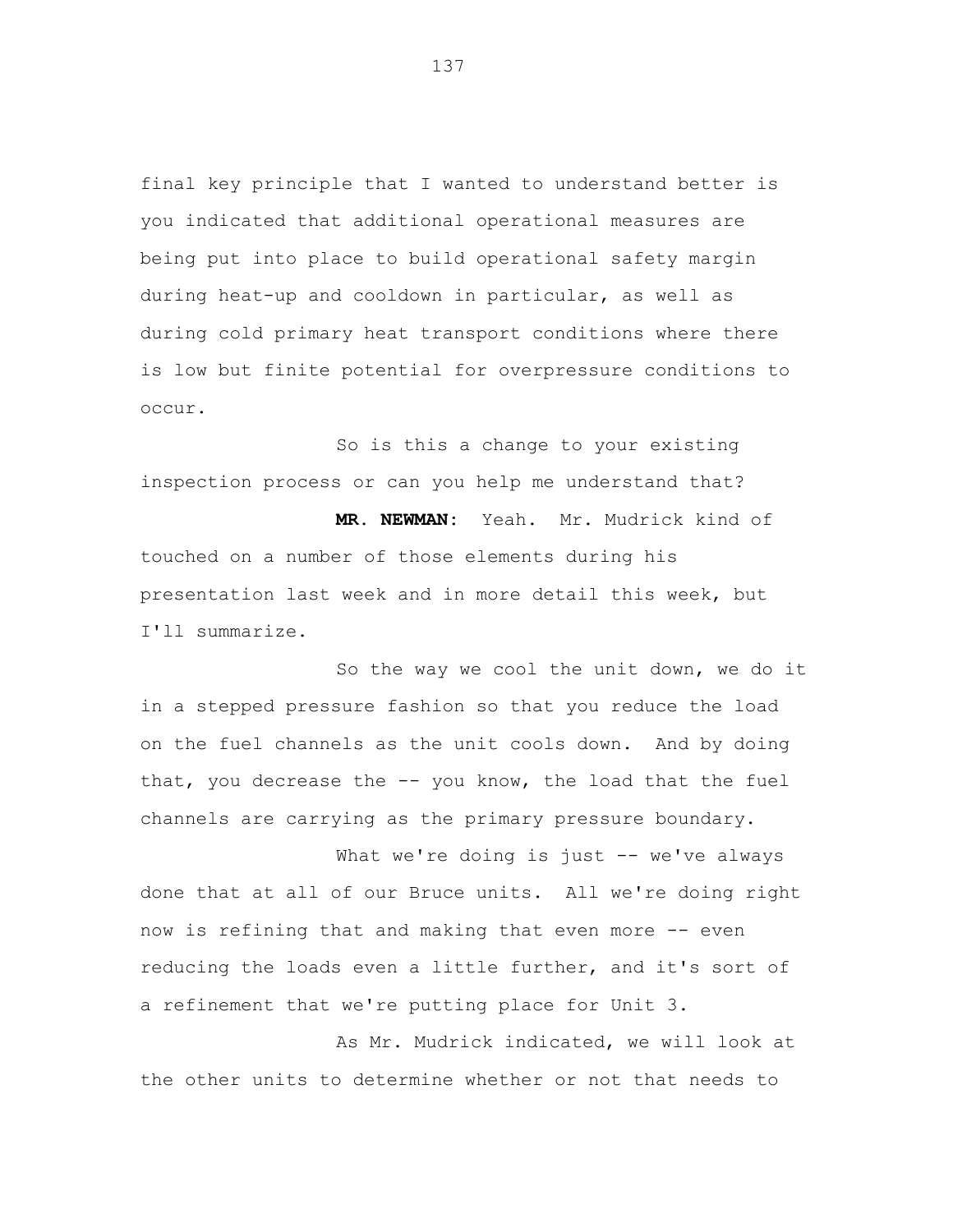be done as well, but right now we're focused on doing that for Unit 3 and then we'll decide whether the other units require it or not.

That's the heat-up and cooldown portion of it. Then for the -- when you're in a cooler condition in the primary heat transport system, you can have a loss of pressure control. And that's what you referred to as the cold overpressure transient.

And what we're doing is put a modification in place following our engineering change control that will not allow that to happen, so it won't allow the pressure to go up when you're in a cooler pressure of the -- of that cooldown.

**MEMBER MAHARAJ:** So does that explanation that you've just given that did make sense to me, thankfully -- does that also apply in the case of a forced outage or is that in the case of a planned outage only?

**MR. NEWMAN:** Right now, it's just for - it'll just be for Unit 3 as a first step, and then we'll assess whether or not that needs to be applied for the balance of the units, like Units 4 through 8.

**MEMBER MAHARAJ:** Okay. But it is a key principle that you're relying upon to submit that the Commission ought to give a blanket authorization to restart the other units after a forced outage, so how do you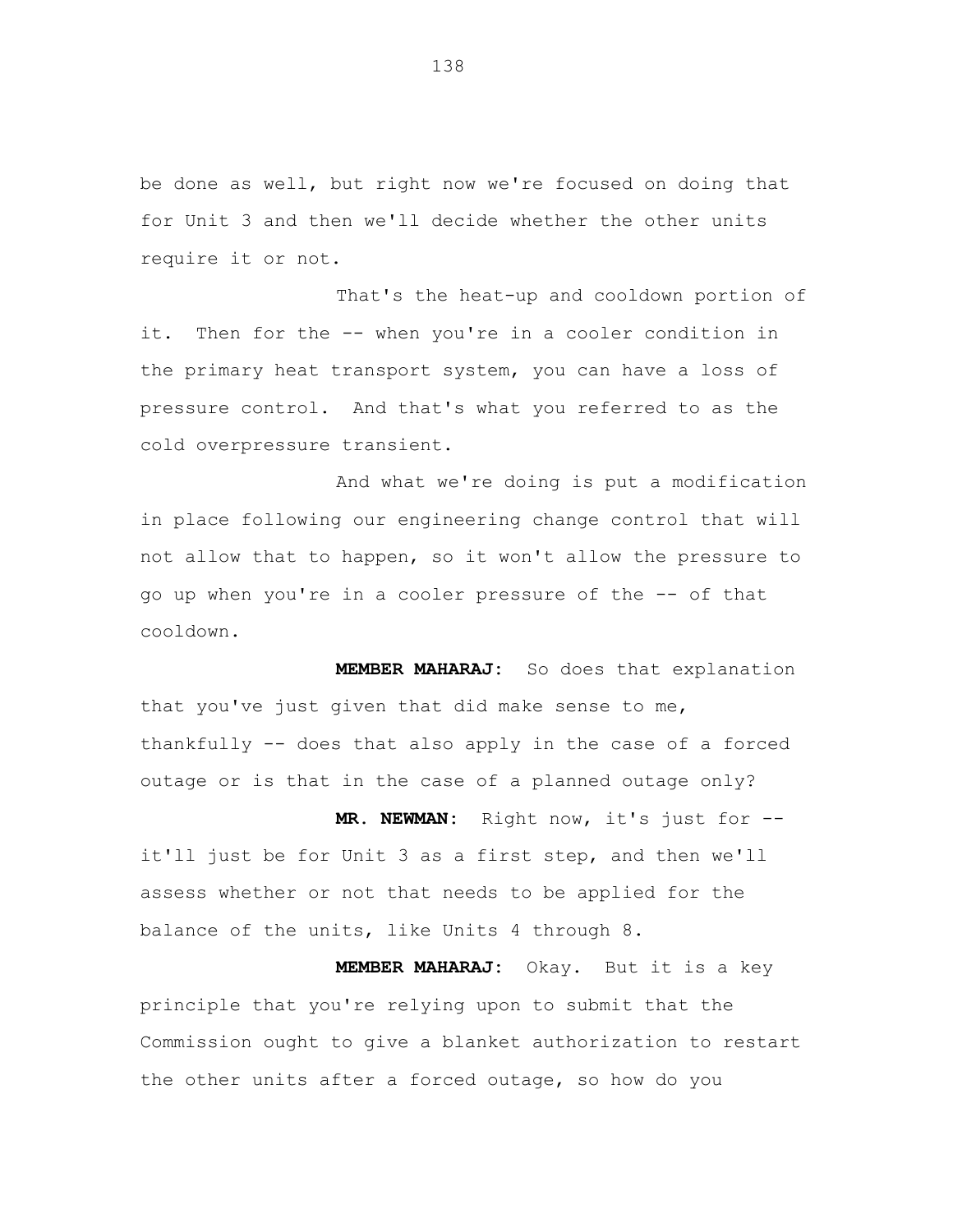reconcile those two positions?

**MR. NEWMAN:** Well, we put measures in place as we cool down and as long as we follow those requirements and we don't have any -- we monitor the pressure and temperature as we cool the unit down, provided that we don't have any excursions in pressure, then -- and that's all -- that's all recorded, then we would say we cooled the unit down fine, there's no reason to do anything further. We can just restart the unit without a concern related to, you know, that loss of pressure control at a lower temperature.

I'm talking about temperatures down in the, you know, 50, 60, 65 degrees Celsius.

**MEMBER MAHARAJ:** Okay. I think I understand, but I think I've also hit the end of that line of questioning for myself.

Thank you.

**THE PRESIDENT:** Mr. Scognack?

**MR. SCONGACK:** James Scognack, for the

record.

Ms. Maharaj, just one other point to -- I think to underscore, and perhaps we didn't fully clarify it in our earlier presentation. And it really ties in with principle 6.

In addition to the forward-looking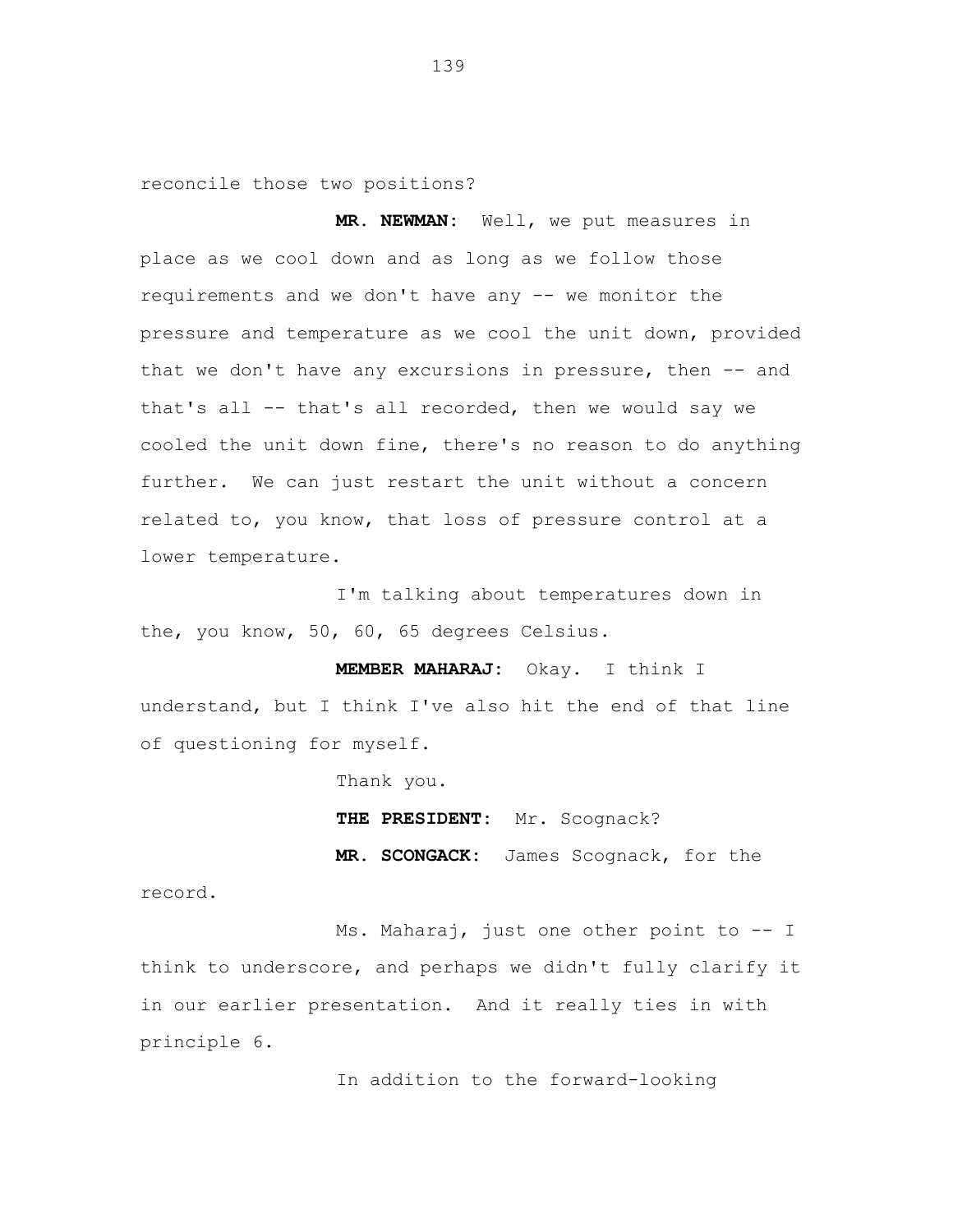conversation that Mr. Newman and Mr. Mudrick noted on Units 4, 5, 7 and 8 with planned outage inspections over the next 18 months, it's also really important to note that all of those units have undergone planned inspections, scrape, volumetric inspections over the previous 18 months as well.

So we have been into those units. They're consistent with the periodic inspection program and consistent with all licensing requirements.

**THE PRESIDENT:** Okay. Commission Members, have we exhausted questions for the Bruce Power request?

I don't see a hand up, so let's now proceed with questions to OPG on their request regarding the Pickering and Darlington units.

And we'll start with Dr. Lacroix first, please.

**MEMBER LACROIX:** Yes, I do have a technical question for OPG.

In your supplementary submission, on Section 3.3, you talk about the possibility of having damage by the fuel bundle or to the pressure tube when a pressure -- when a fuel bundle rests near the flow holes. And I was wondering, is it -- what is it, exactly -- what do you mean by "flow holes"? Are you in the region of the feeder itself? Is it the fueling machine? I'm not sure. And there is a picture on page 7, I guess,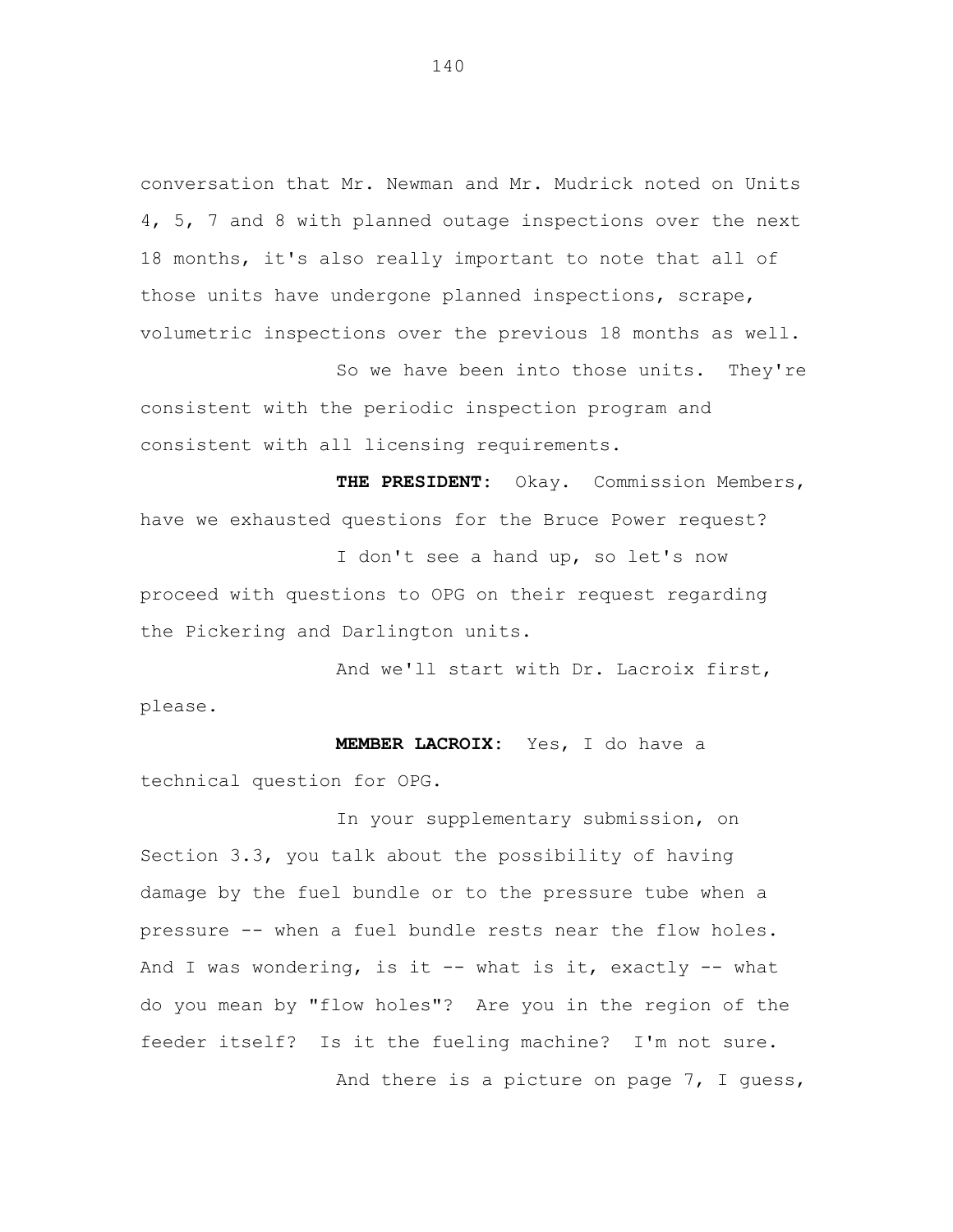from your supplementary documentation which is CMD21-H11.1B. On page 7, yeah, there is a picture, but I still don't understand what are these flow holes.

**THE PRESIDENT:** Mr. Knutson?

**MR. KNUTSON:** Thank you, President Velshi. Thank you for the question. Mark Knutson, for the record.

Yeah. The flow holes as described there are essentially -- the pressure tube runs horizontally, and the two feeders, what we call feeders on either end of the pressure tube feed the coolant into the tube itself, so it's an entry point for the flow of heat transport water into the tube and those holes allow for a control and straightening of the flow. But when we push the fuel out through the end of the tube there in refueling, the fuel bundle will go underneath that flow and, therefore, vibrate and potentially cause fret.

But what we've seen through our experiences, that's normal to push through that region and it stays there for 30 seconds or a minute, but if you leave it there for two days or three days, it vibrates enough to potentially cause a fret damage, which are typically, in our inspections, are benign, are flat, no sharp edges. But we did procedural changes in 2015 to say that if you're in this region because maybe the fueling machine has broken,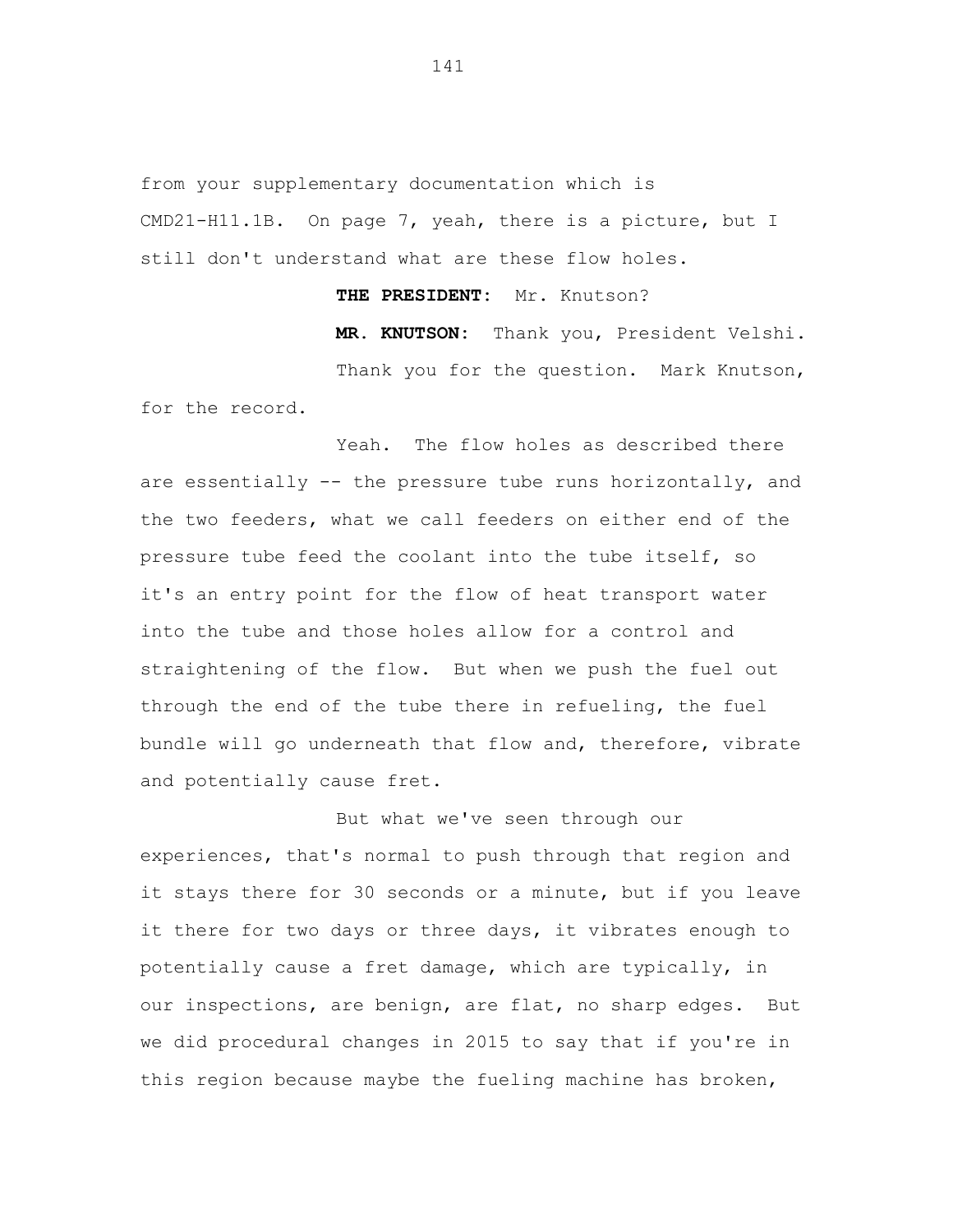has an issue, and so you're held there in that position, we would shut the unit down and also shut down our main heat transport pumps to stop the flow from causing that vibration.

So in that -- in that change in 2015, in subsequent events similar to this we actually -- we don't -- we go and inspect, but we don't stay there as long as we used to and, therefore, those types of flaws have essentially been eliminated because of that operational procedure.

**MEMBER LACROIX:** That's clear. Thank you very much.

**THE PRESIDENT:** Ms. Maharaj.

My question is really around the

**MEMBER MAHARAJ:** Thank you, Madam Velshi.

concept -- and it came up in the context of the Darlington units -- that there's been a large population of inspections that have shown a result that there are no flaws in the region of interest and none would be created because of the fuel carrier system, a unique fuel carrier system.

My first question is whether that fuel carrier, fuel handling system actually does create a zero risk of flaw scenario and, if so, is that fuel carrying system applicable to other units or the Pickering units?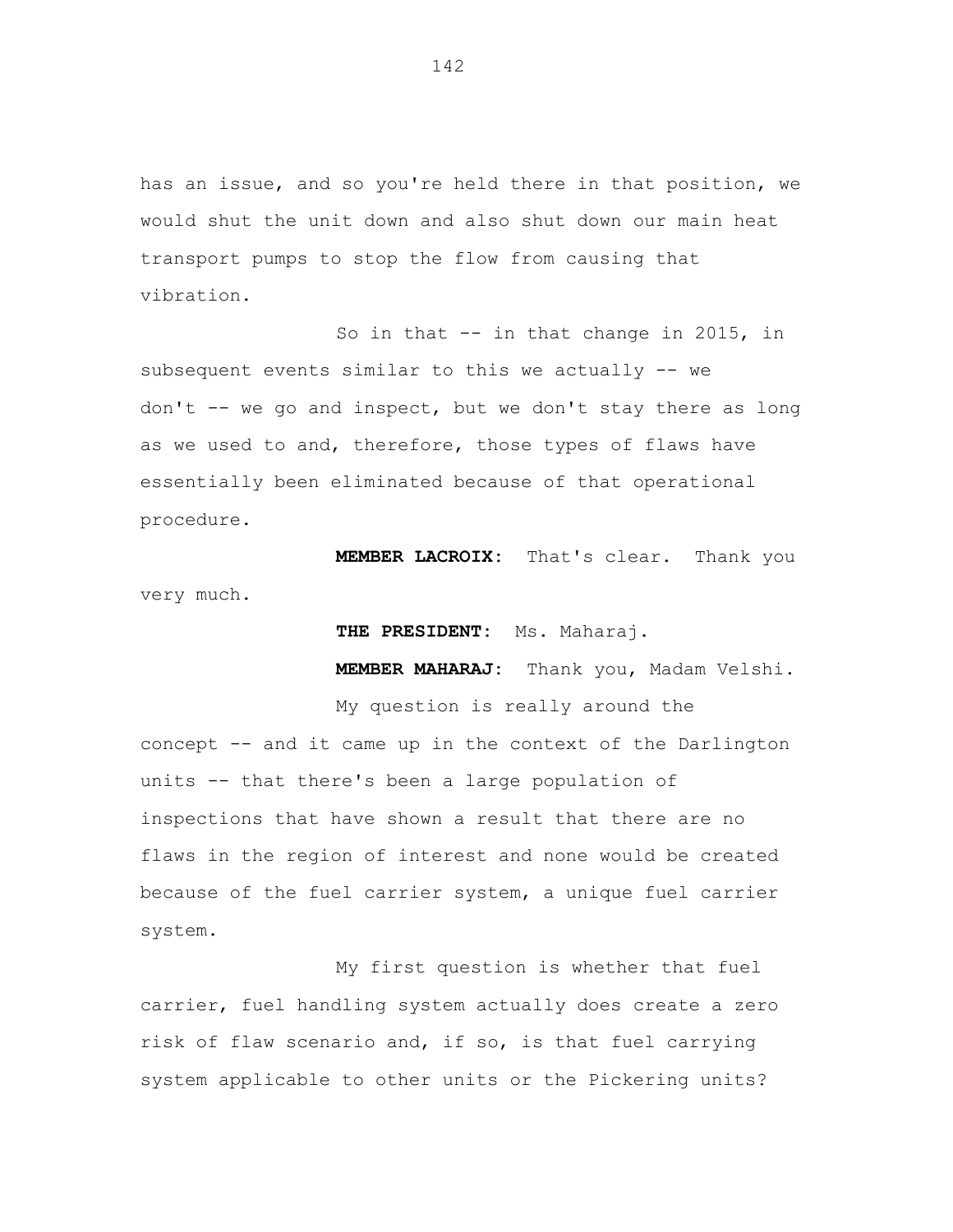It seems like a good thing if that's the case.

record.

So is it transferrable?

**MR. KNUTSON:** Mark Knutson, for the

What I would say is the  $-$ - yeah, the carrier for Darlington is a design obviously next generation compared to the Pickering design. The Pickering design is older. So that would -- that right now is not feasible to retrofit that type of design on the Pickering units.

The good news is for Darlington and for Pickering, we do inspect that area. That's part of our full-length visual inspection and, therefore, that's why we're informed of what flaws are there and what flaws could be created. And we don't see that from normal fueling.

**MEMBER MAHARAJ:** So if I can just clarify, then, Mr. Knutson, at Darlington this advancement in technology has created a better situation where there are -- there's a lower risk of flaw creation. Is that part correct?

## **MR. KNUTSON:** That is correct.

**MEMBER MAHARAJ:** Okay. But as I believe it was Dr. -- one of the gentlemen on the EAC, the second one, he said zero is a very small number.

Is it your position that this new fuel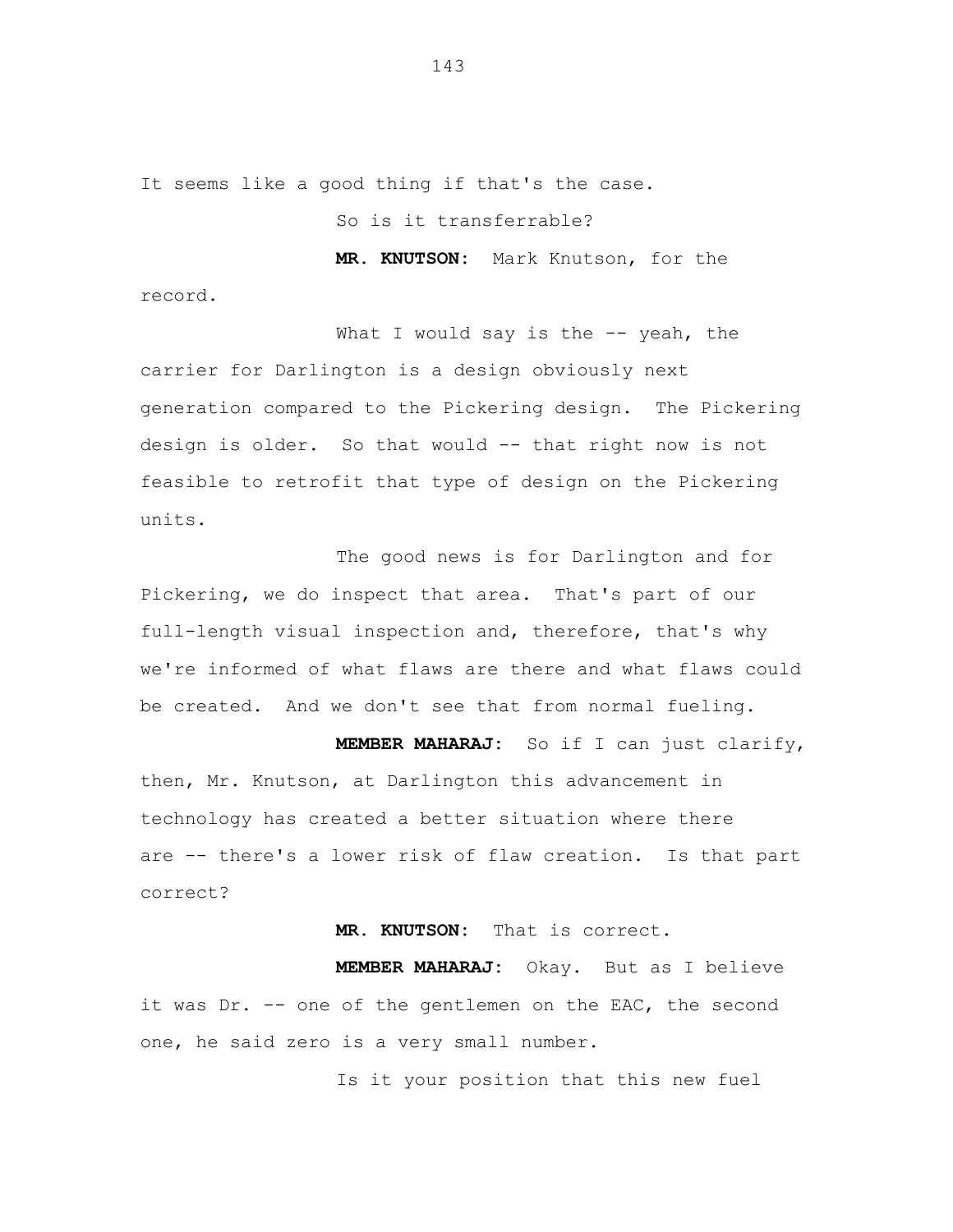carrier system eliminates the risk of flaws or is there some context you can give us as to how limited the risk is?

**MR. KNUTSON:** Yes. So we obviously say very low because of the -- our inspections don't show any flaws there over many years of operation, so we have pretty solid evidence that the design for Darlington works very well. It restricts the motion up and down in terms of a vibration and the impingement of the flow, it also controls that when the fuel passes through this area.

And again, similar type actions. If we had a fueling issue where we had to stay in that position for an extended period of time, we would do the similar action in terms of shutting the unit down.

So that's why we -- you know, one is that we have a design that is -- makes it much more obvious to us that we shouldn't have flaws, but the other is we inspect. And that's where the confidence comes from.

Okay. So then with respect to the condition in the Designated Officer Order, the second condition, is this design for Darlington how you would support a position of a high degree of confidence that no flows are present?

**MR. KNUTSON:** That is correct. And that is our position, that based on the design plus inspection, we already have high confidence that flaws do not exist in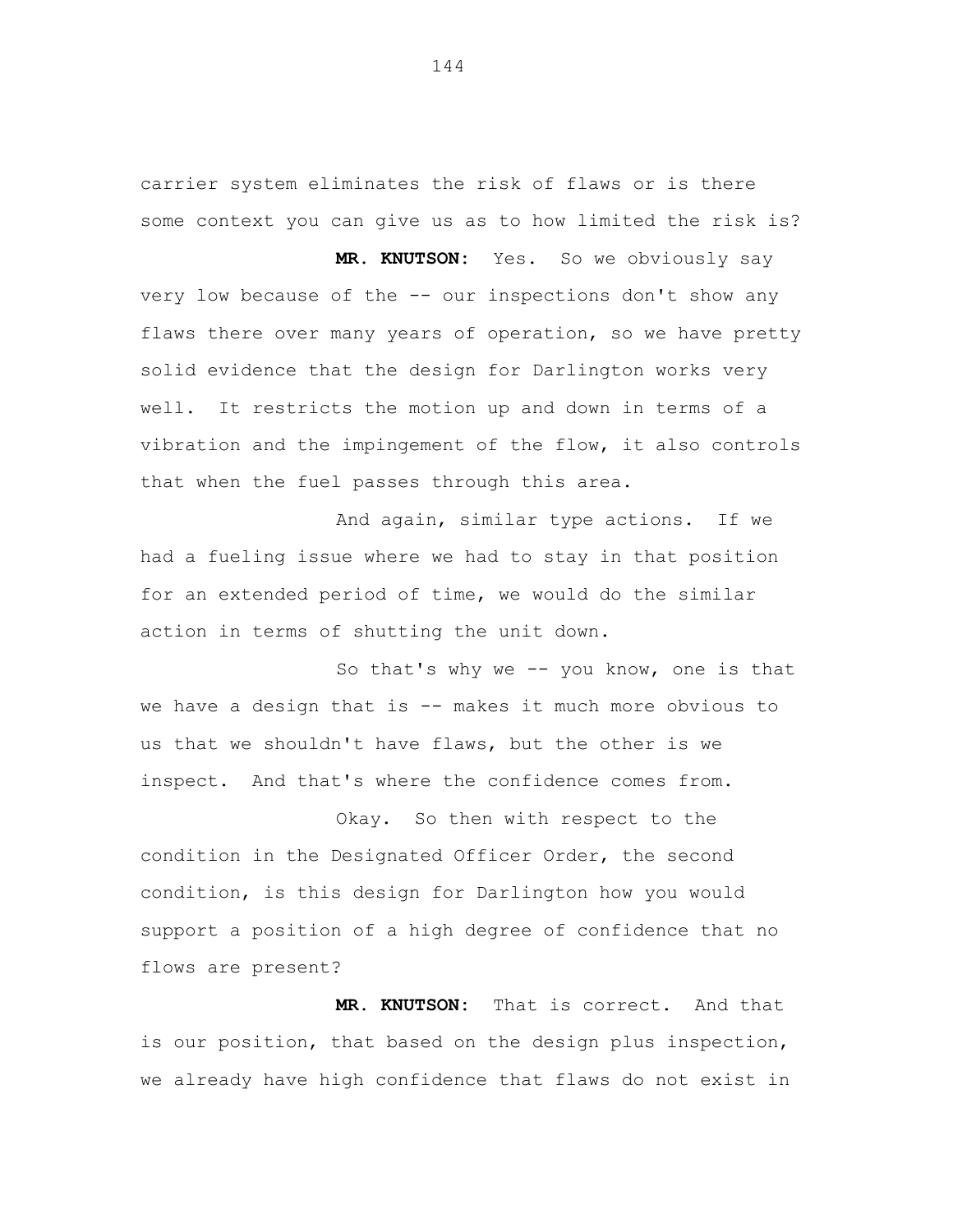that region.

**MEMBER MAHARAJ:** Okay. And is that the basis for your position with respect to Darlington, at least, that post-forced outage or unplanned outage you ought to have a blanket authorization to restart? Is this the foundation?

**MR. KNUTSON:** That's part of -- yeah. I mean, the fact that we have no measured Heq high is one clause which we would stand by, and then the second is no flaw in the region of interest. That is correct.

**MEMBER MAHARAJ:** Okay. Thank you.

**THE PRESIDENT:** And so maybe with that I will ask Staff a question.

So the OPG position is that they have been operating within the licensing basis, they're high confidence that they don't have high Heq levels. And we just heard no flaws or no undispositionable flaws.

So Staff, is -- and I know you -- you know, data and results are coming in real time. Is the issue from your perspective just that you need more time to review what has already been submitted? Are you expecting more information?

Because one of the issues you had raised, I believe, is that maybe the inspection results for the Pickering and Darlington units may not be sufficient given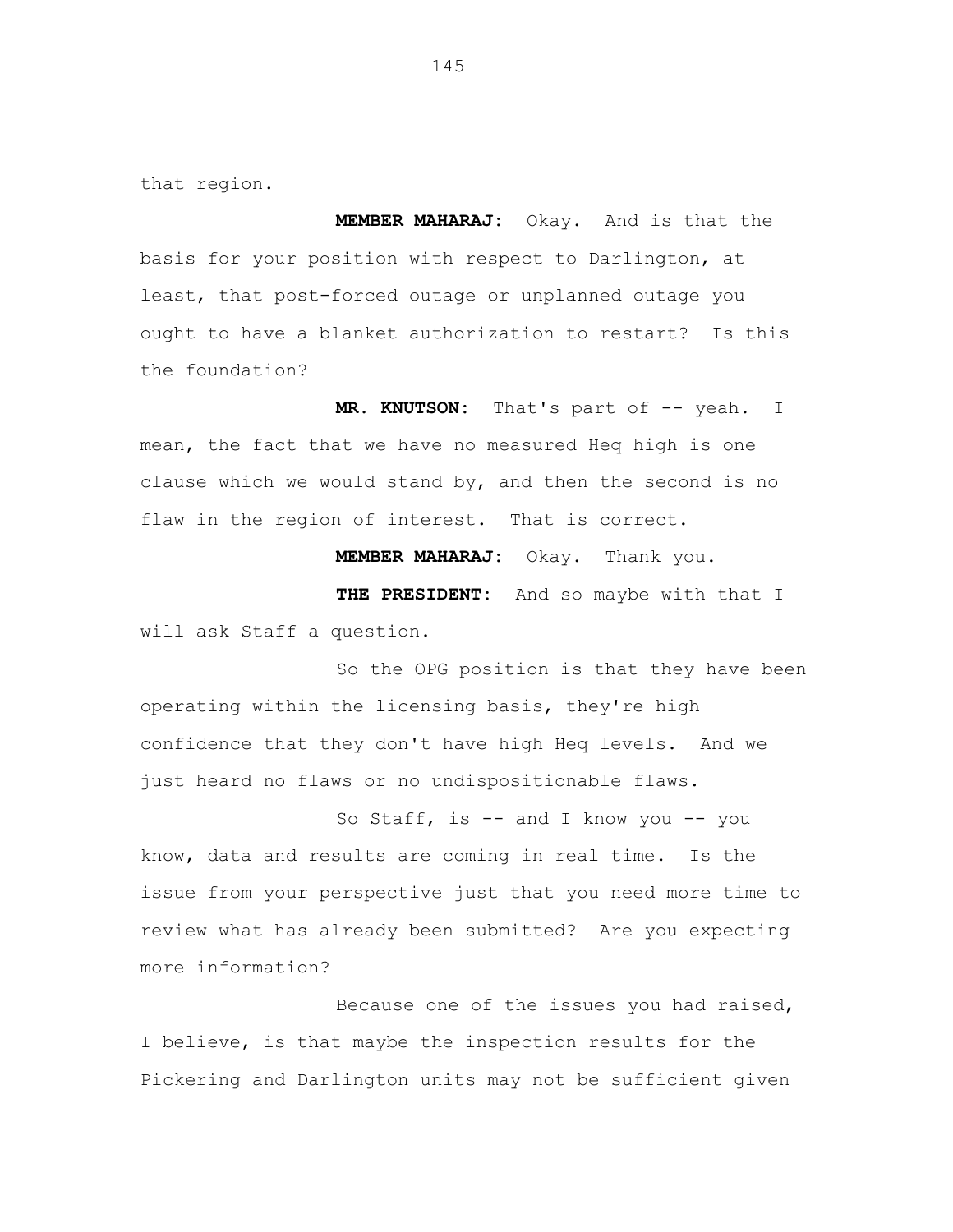that they haven't been able to inspect as well in the area of interest, say, as the Bruce 3 Unit or 6 Unit has.

So Staff, your thoughts on OPG's request. Is it a question of timing? Is it really a lot more information that you're still waiting for?

**MR. JAMMAL:** Ramzi Jammal, for the record.

I'll start now with the discussion on the condition of the Order and the information submitted. I will start at the high level and I'll pass off either to Dr. Viktorov or Mr. Carroll.

I'd like to start with what the initial - or the intent of the Order has been achieved to start to put the information together in order to make sure that the restart will be in accordance to the licensing basis as established by the Commission.

At the time, the information submitted by the licensee was relied on probably inspections and predictabilities of the model, but according to Staff, nothing was being presented as new information. That was all the assumptions that were given to us all along.

Now, with the new information coming to us, we will be able to assess the technical information submitted for regulatory decision, but the dispute -- not dispute, sorry. The discussion within the CNSC Staff, was the information submitted adequate to present us with a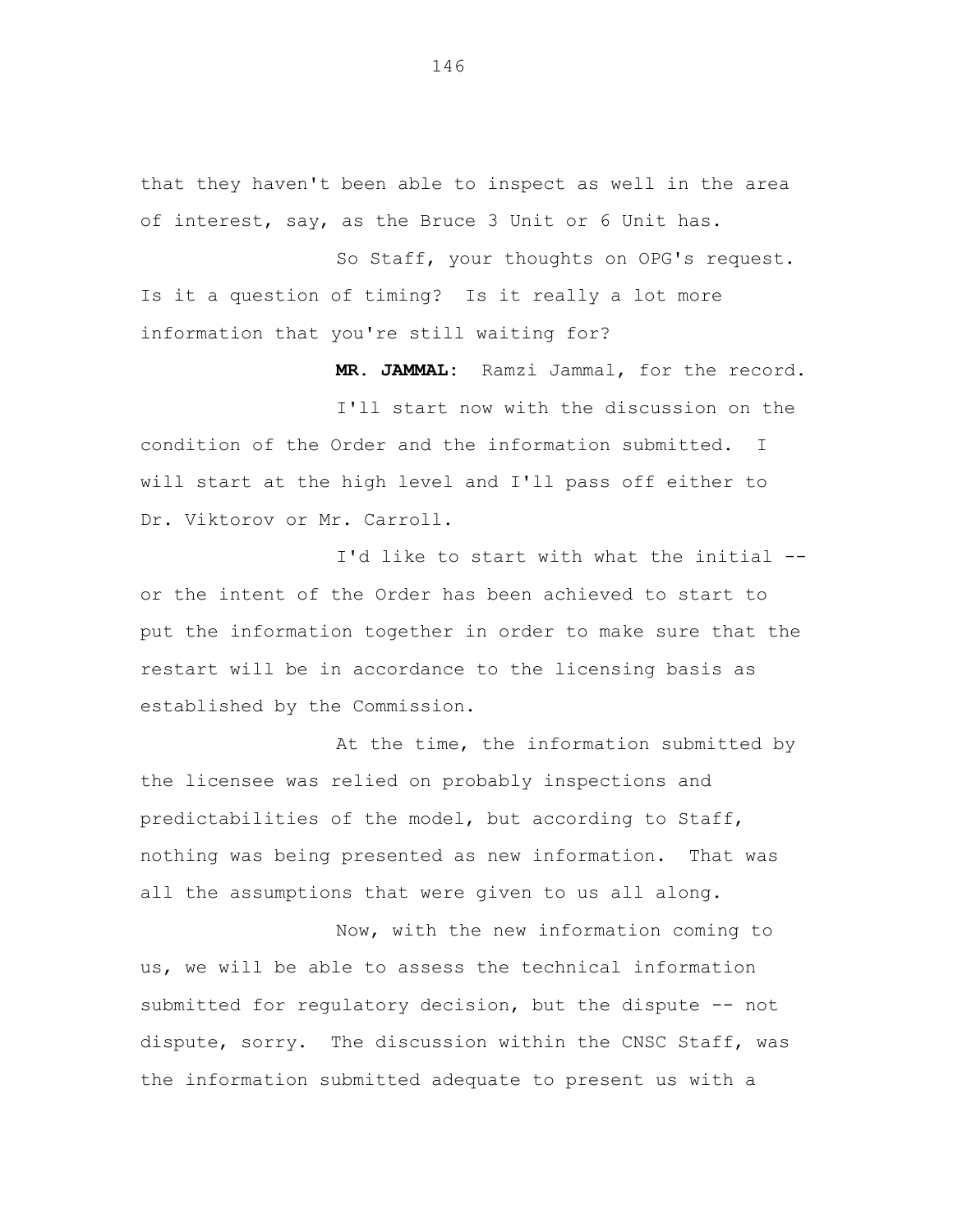statistically significant assurance based on the inspections done that the predictability of the information submitted to us in support of the restart is adequate.

So either Alex or Blair, over to you.

**THE PRESIDENT:** And sorry, Mr. Jammal,

before Alex or -- Dr. Viktorov or Mr. Carroll answers, the request from OPG is -- it's not just restart, it's actually saying, "Close the Order for us. It doesn't apply to us".

So can you comment on that, Dr. Viktorov and Mr. Carroll?

**DR. VIKTOROV:** Alex Viktorov again. I will offer my perspective and Mr. Carroll, I'm sure, will be able to enrich the discussion with technical insights.

From our perspective, when we issued the first request under 12(2) and then followed with Orders, we didn't have a full appreciation of similarities of conditions in Bruce reactors versus those of Darlington and Pickering. As more information come in, we start to understand what's similar and what's different. Again, having the more substantive submissions will help us to situate and appreciate the risk and, on this basis, to define the best course forward.

Again, as I mentioned, overall the strategies taken by licensees in Bruce Power and OPG somewhat different, but they seem to be coming from the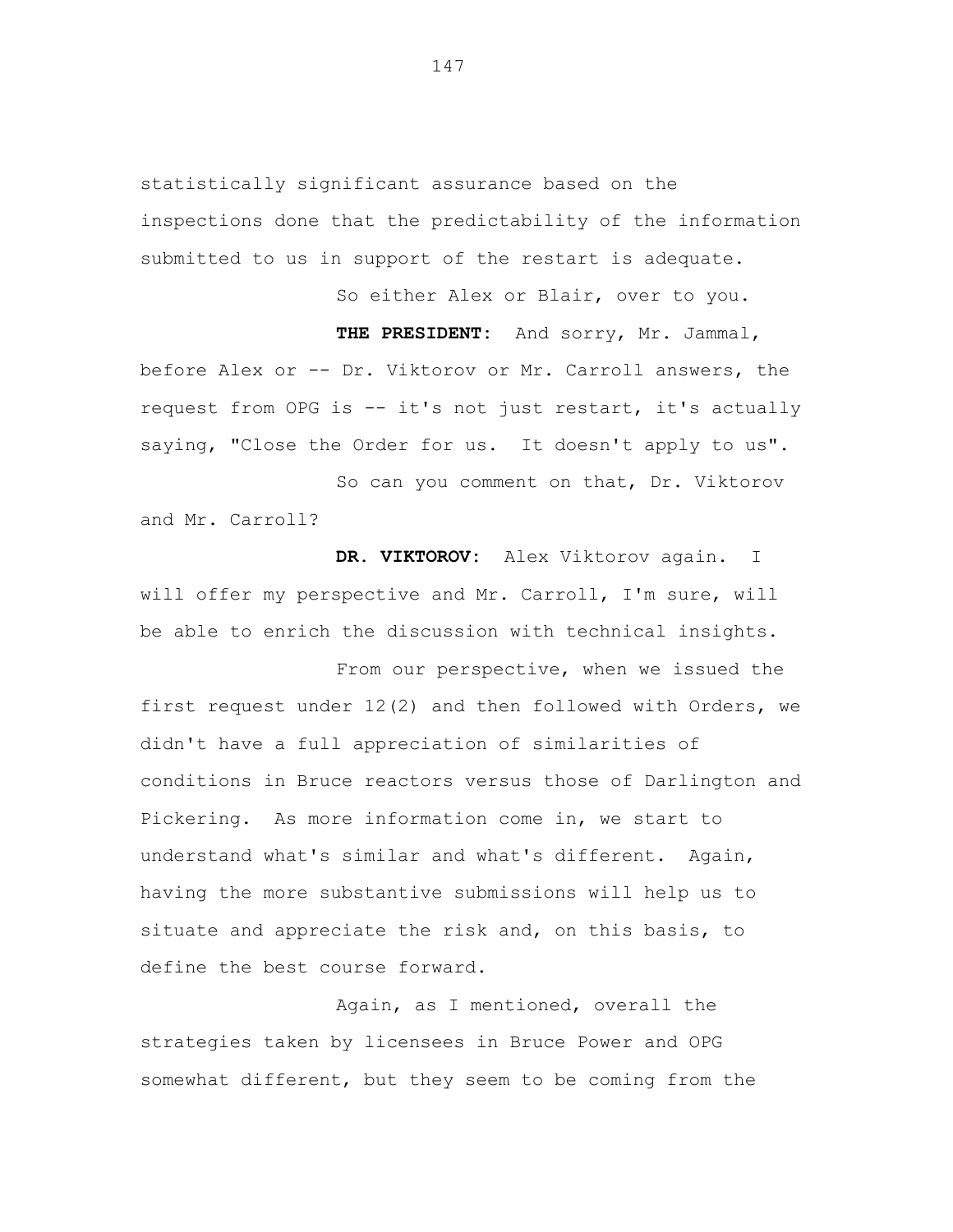facts and objective evidence, and that will be also the basis for our recommendations, the objective evidence supported by inspection or test results and validated modelling.

And I'll pass to Mr. Carroll to supplement.

**MR. CARROLL:** Blair Carroll, for the record.

So yeah, to go back to some of the discussions already been provided, I mean, at the time we had limited information and we don't make assumptions as staff as to what the cause is. We require evidence to support what -- to support those cases.

So at that point in time -- and even at this point in time, we still have some questions about the -- you know, the Heq levels in the Darlington units.

Yes, from what's been measured, it hasn't been seen that these very high levels that have been observed in Bruce Unit 3 and Unit 6 are observed in the tubes that are operating in the Pickering and Darlington units. But because we don't fully understand the cause, it's hard to say at this point in time that it doesn't exist in some fuel channel or pressure tube that has not been inspected yet or will not occur with continued operation.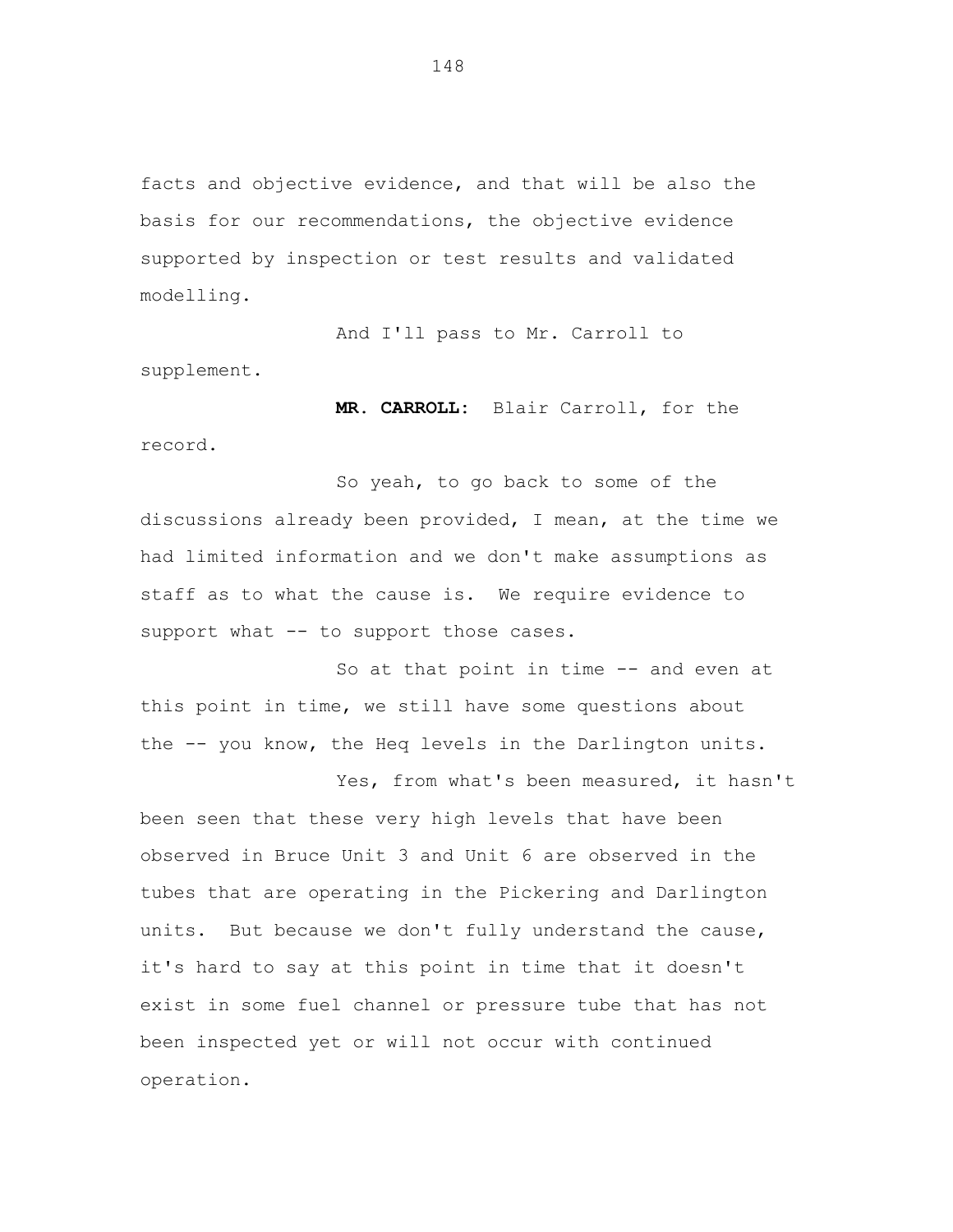Because we have to not just look at what's happening now, but when we approve -- or if CNSC staff is recommending a restart, we're looking three years into the future, because that's probably the next time that unit may go down for further inspections. So if there's something related to hydrogen uptake that has increased the uptake level more than expected, we have to be able to think three years into the future to make sure that that's not going to put the pressure tubes into an unsafe state, even if they're in a safe state today.

So as we get more information, and for instance, with the Darlington we now have a better explanation of -- if we take the information with regards to the inspections that have been done plus the physical and mechanistic understanding of flaw formation that's specific to that location in the pressure tube, we can take that information together and look at how we can provide an overall recommendation to the Commission that may be specific to the Darlington units.

But from my perspective at this point in time, and I think this is shared by some of my other colleagues, to make a case solely on hydrogen equivalent concentration at this point, without fully understanding all the parameters that went into the results or the events that occurred at Bruce and OPG -- or sorry, Bruce Power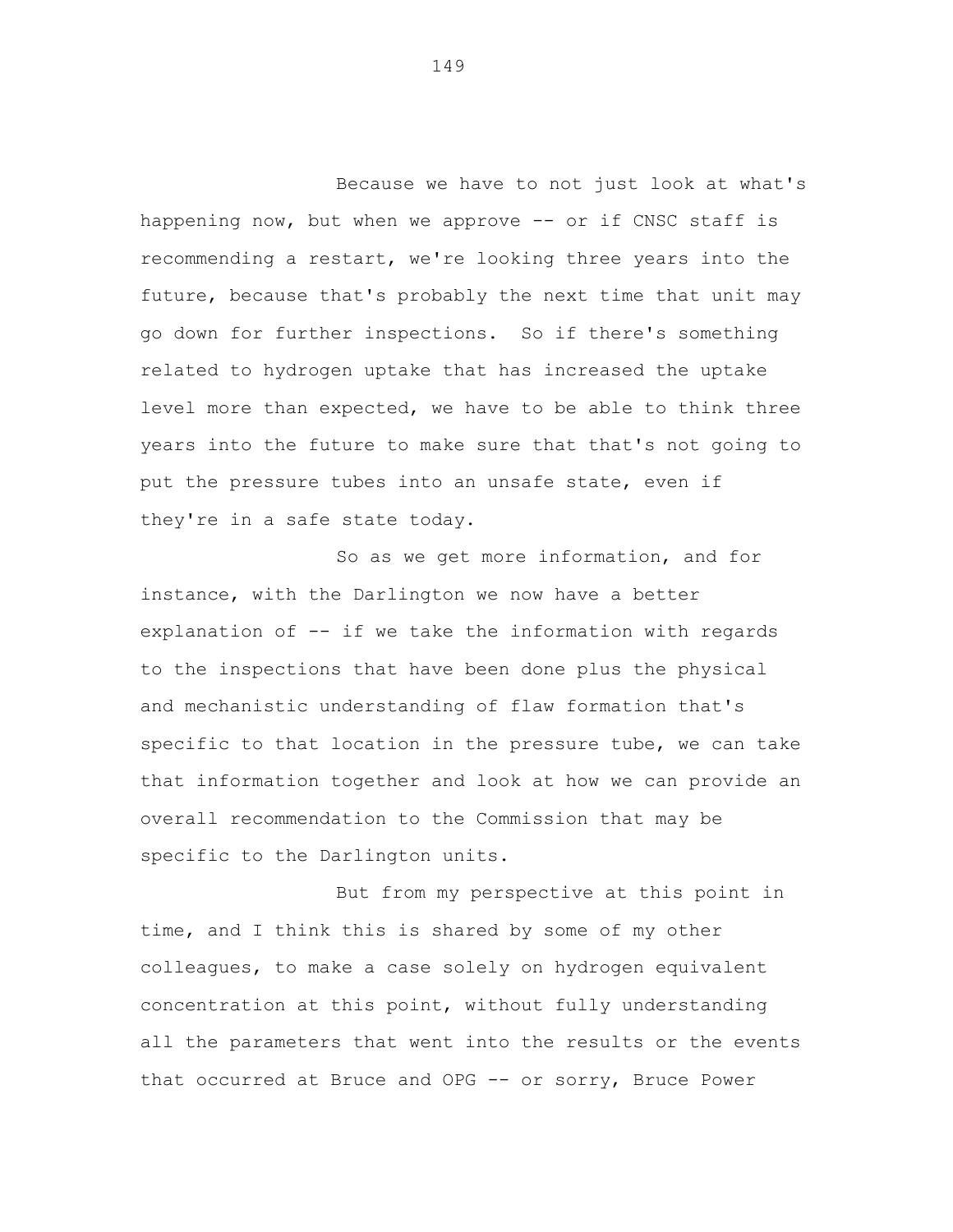Unit 3 and Unit 6, it's a bit premature to say we will blanketly accept what's happening is not happening somewhere else.

**THE PRESIDENT:** Thank you.

Given what OPG has said -- well, you know the information that they have provided you, I don't think you're expecting more information from them, are you? It's just going through what's been submitted? For some immediate recommendation to the Commission, I mean.

**MR. CARROLL:** Blair Carroll, for the

I guess I can take this from a technical perspective.

record.

At this point, we will go through what's been submitted within the past, you know, two to three days and actually within the past week. At a technical staff level, we will look at that. There may be some questions that arise and we may have to go back to OPG for additional clarification.

We're not expecting anything specific from OPG at this point, other than what they've already committed to in their most recent letter. But we may talk about timing of work that they've committed to do, or we may talk about specific details and work that out as part of our review. And we will go through that process before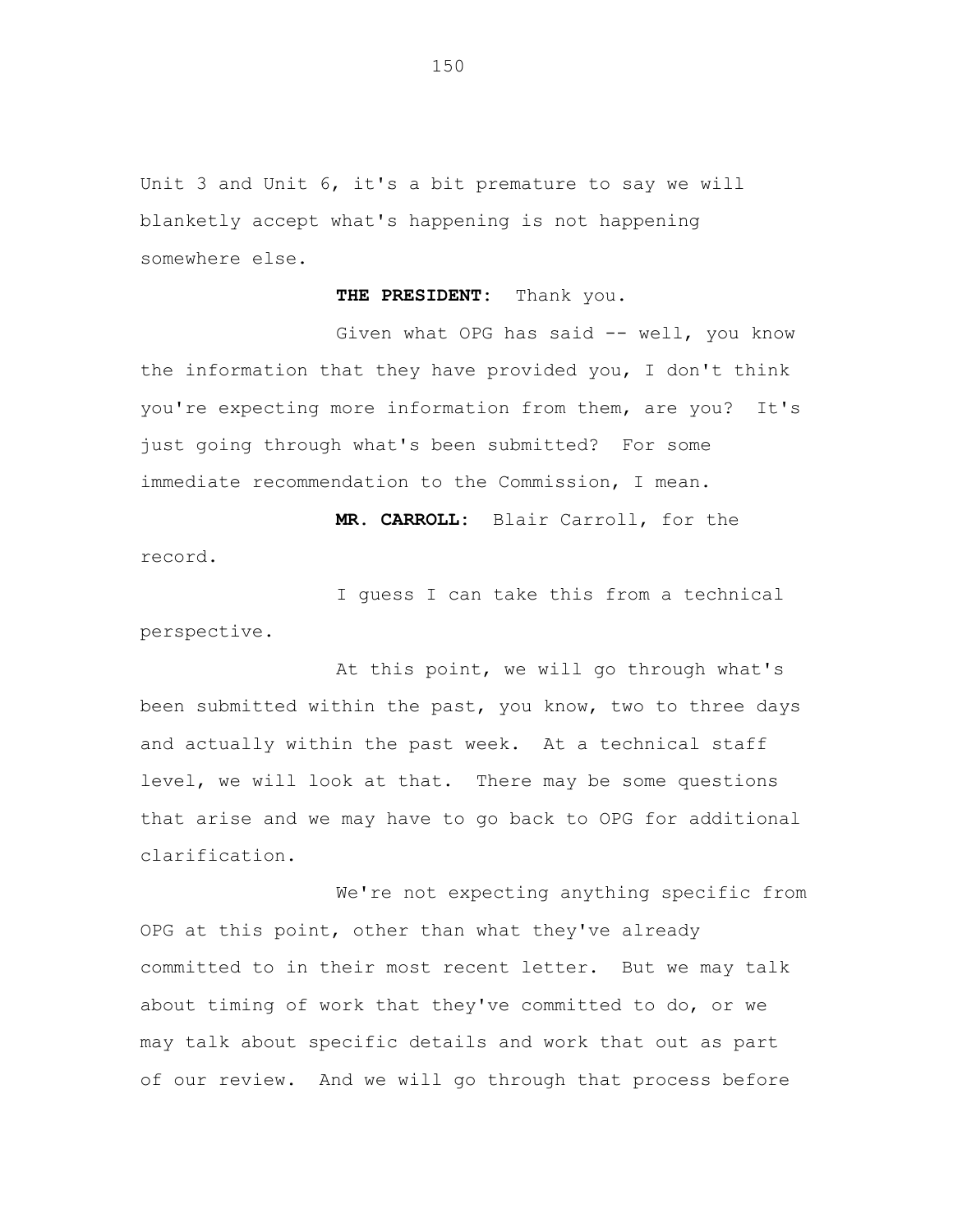making the recommendation to Dr. Viktorov and his group.

**THE PRESIDENT:** Thank you very much.

Then let me turn to EAC members, then, for your perspective around the OPG units. And we'll start with Dr. Spekkens, please.

**DR. SPEKKENS:** Yeah, so I agree with what Blair is saying.

But I think you have to take a step back and look at what the situation is at Darlington. Unit 1 comes down for a refurb in five months. The highest level that's been seen is 75 ppm. It's just incredible to think that you'd go from 75 to over 120 in five months.

So if there was a three-year run ahead of it, then you look more carefully. But when you're counting  $-$  they have about 4,000 hours left, and they're at about 230,000 hours. So it's a minute little bit of operation at the end of life. I think you have to look at that pragmatically.

> **THE PRESIDENT:** Thank you, Dr. Spekkens. Any other EAC members?

Mr. Jammal -- sorry, just make sure no other EAC members have anything to add. Dr. Daymond? Dr. Luxat? No?

Okay, Mr. Jammal?

**MR. JAMMAL:** Thank you, Madam Velshi.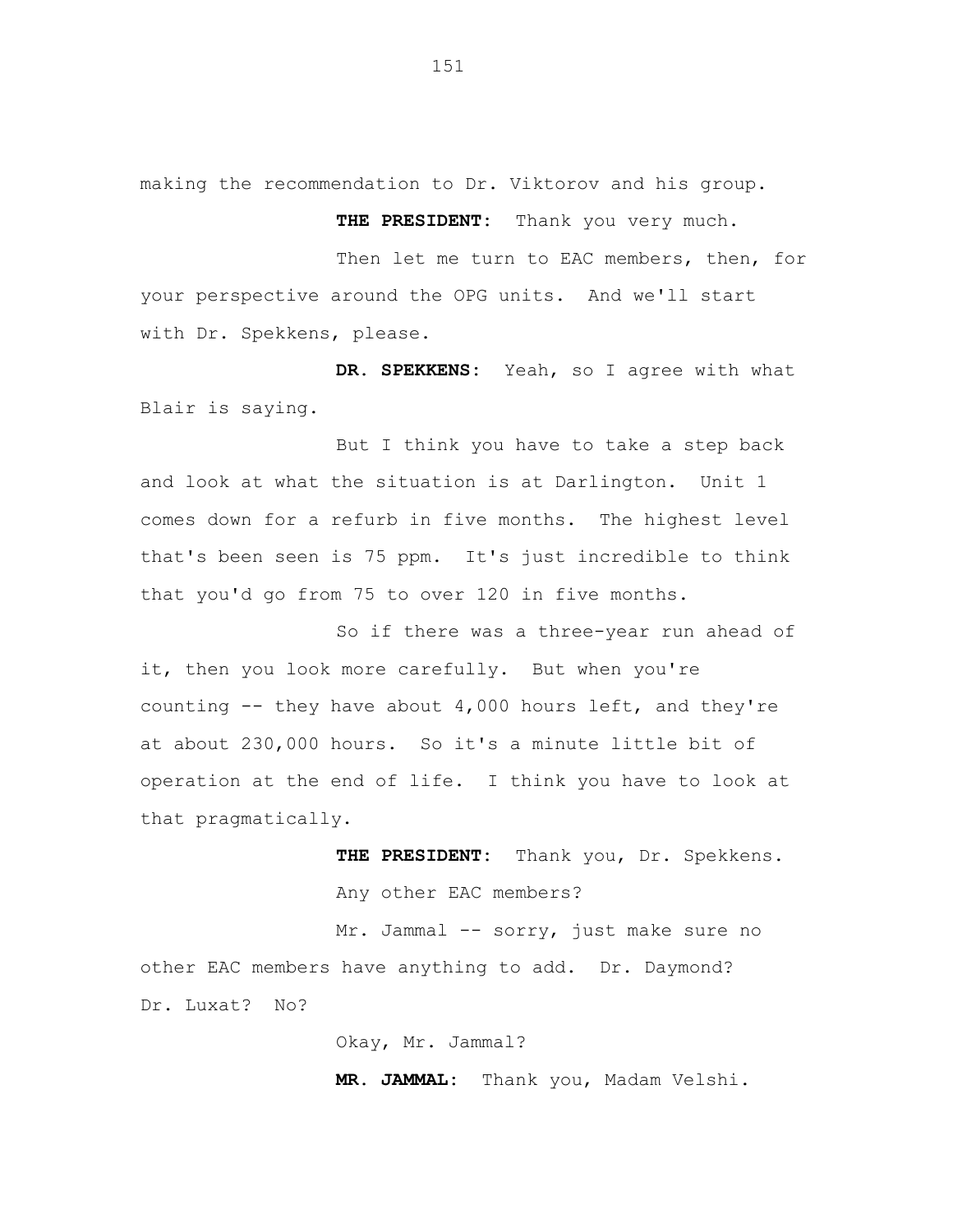Support Dr. Spekkens' comments, and that's part of the evaluation on the time at risk and the assessment for us to look at each unit specific; hence, the request first we need more information for blanket approval and that we'll take each unit according to the request from the licensee.

And what Mr. Blair said, the three-year is the most conservative way. But we're going to take into account the fact that the length of the operation between outages and the risk and time at risk with respect to the analysis that was done based on each unit specifically.

I just want to close that loop, Madam Velshi.

**THE PRESIDENT:** Thank you very much,

Mr. Jammal.

comment?

Mr. Knutson, your reaction to the EAC

**MR. KNUTSON:** Yes, thank you, President Velshi.

Mark Knutson, for the record.

I'd just add to that sort of information. Unit 1 does come off line in February of next year. Unit 4 has a planned outage this fall where we will be doing our normal planned inspection program with some enhancements in terms of going to top dead centre in terms of some of the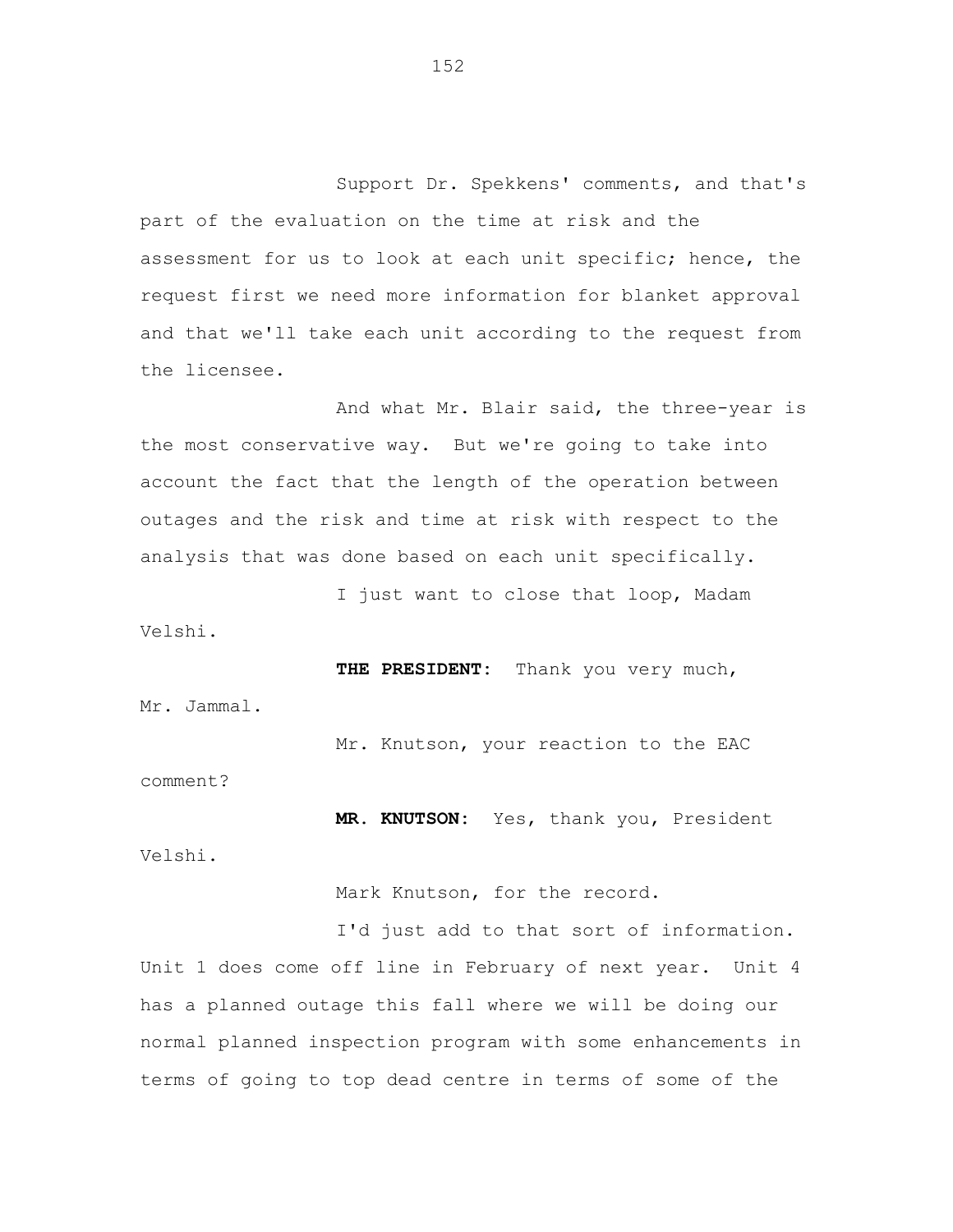scrape samples.

So we believe we'll be informed by the planned outages and the inspection campaigns and that forced outage type campaigns for inspections comes with risks in terms of -- right now, typically, it's about an eight-week program to get an outage campaign where we would inspect tubes in a forced outage. And that means tooling, people, dose, and a number of issues there.

So I would say that OPG's position is we'll inform going forward based on our planned outages.

> **THE PRESIDENT:** Okay, thank you. Maybe I'll ask Dr. Luxat.

**DR. LUXAT:** Yeah. I just wanted to add one other factor which could be causing a difference between Bruce and Darlington, and that is Darlington was designed to have some boiling -- limited boiling at the exit of the channels. And if that existed in some, you'd get a lot more mixing of the flow, which would tend to reduce the delta T if you just -- through a single phase liquid going there. So that could ...

Just raising that as an issue, which is a design issue. Now, it's up to Darlington to make the assessment whether that's relevant or not.

> **THE PRESIDENT:** Okay. Thanks, Dr. Luxat. Ms. Maharaj? Dr. Lacroix? Before we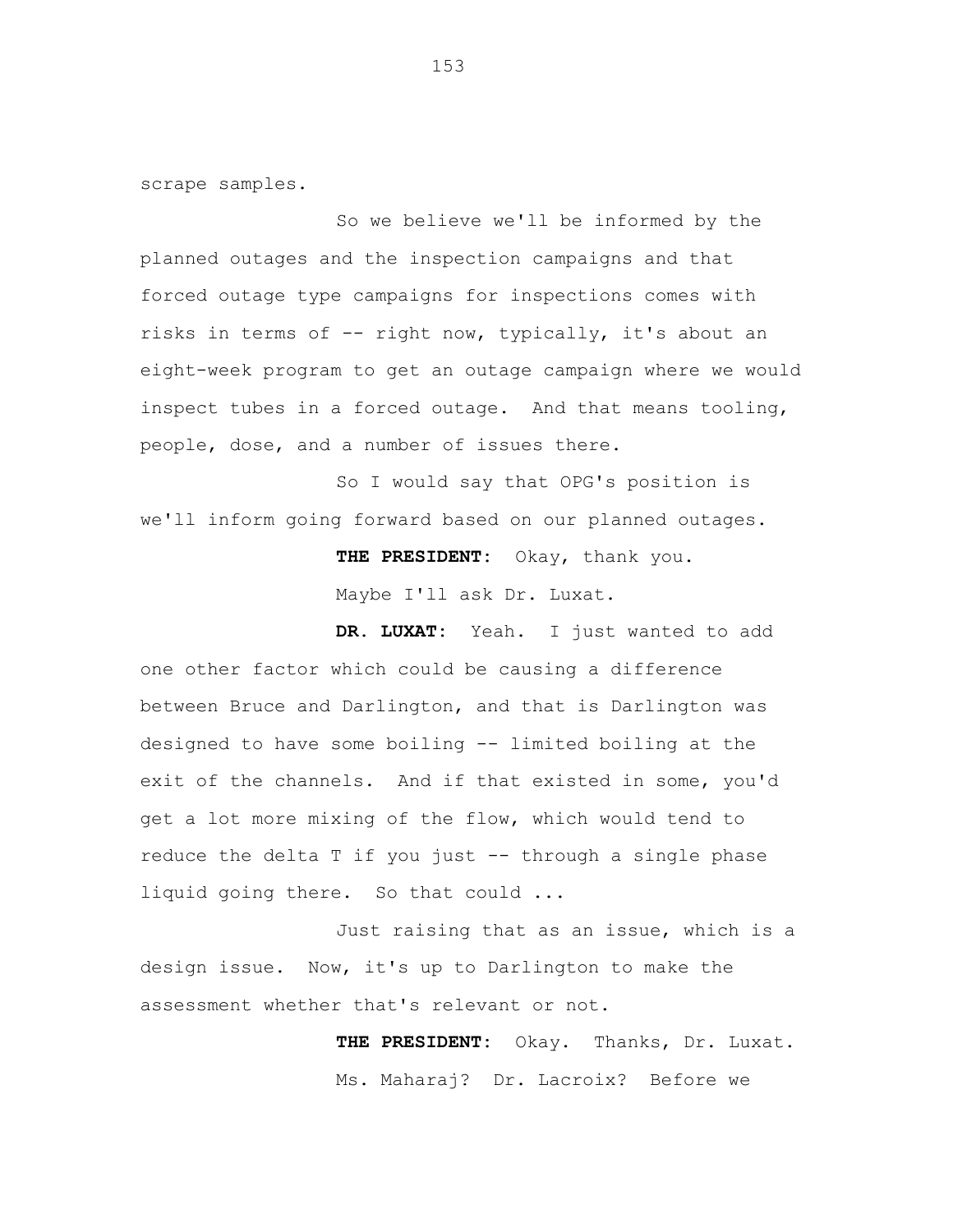close the hearing, any additional questions you have of licensees, staff, or EAC members? Dr. Lacroix?

**MEMBER LACROIX:** No, I do not have any question right now.

> **THE PRESIDENT:** Ms. Maharaj? **MEMBER MAHARAJ:** No further questions. **THE PRESIDENT:** Okay, thank you. So this concludes the hearing.

I know the CNSC staff will be sending further recommendations to the Commission once they've had a chance to review all the information that has been submitted and more that's coming, so we will be -- we will be waiting for that before we move ahead on some of the matters in front of us.

But this does conclude our hearing. I do want to thank you all for your participation.

And Marc, I'll turn it over to you for any final comments you may have, please.

**MR. LEBLANC:** Thank you.

To complete or complement what you just mentioned, this does close the public hearing.

With respect to the three orders, the Panel of the Commission will deliberate with respect to the information that it has under consideration and then determine if further information is needed in addition to